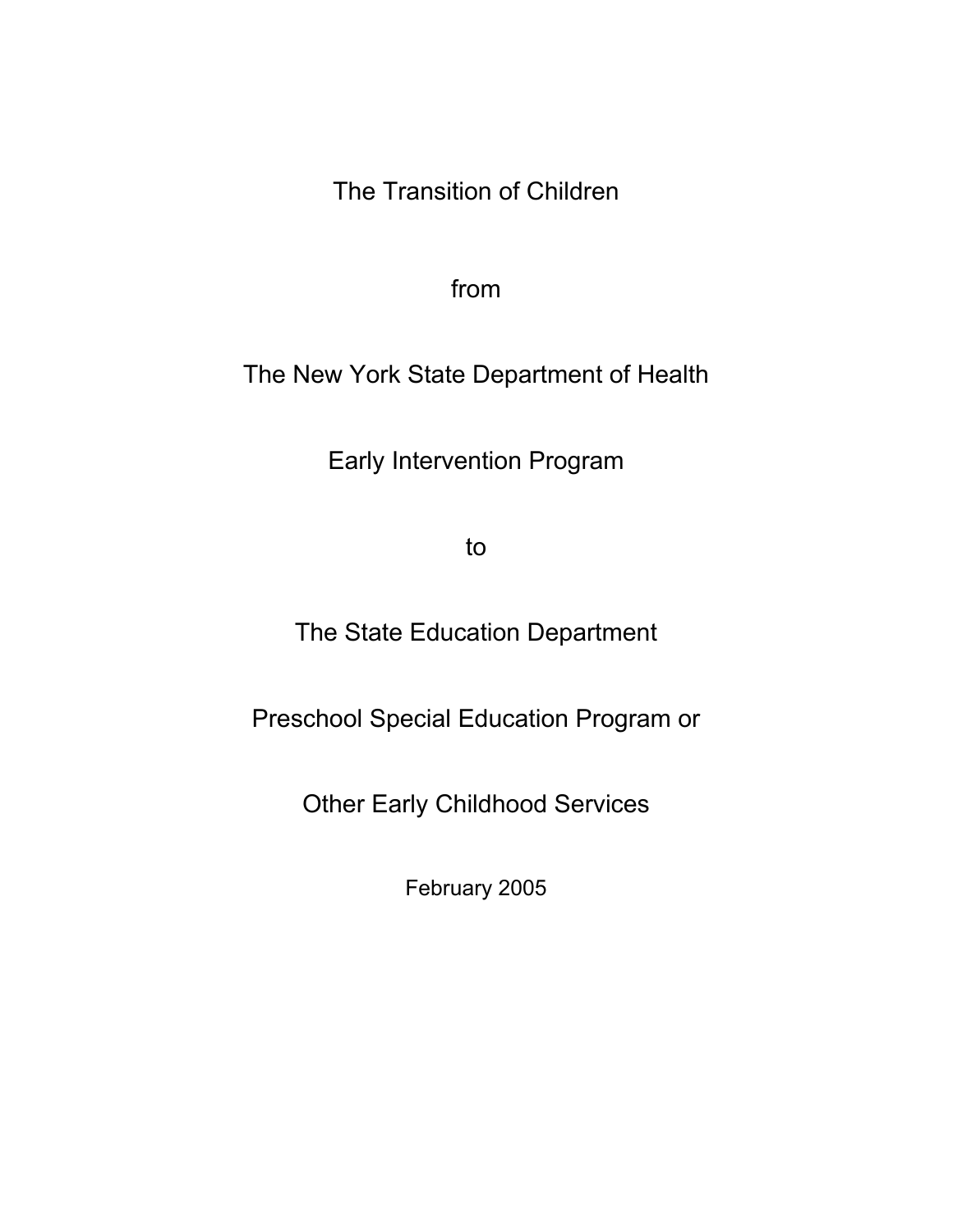| II. PROGRAMMATIC ELIGIBILITY FOR EARLY INTERVENTION AND                                                                                                                                                                                                                                                                                                                                                                                                                                                                                                                                                                                   |  |
|-------------------------------------------------------------------------------------------------------------------------------------------------------------------------------------------------------------------------------------------------------------------------------------------------------------------------------------------------------------------------------------------------------------------------------------------------------------------------------------------------------------------------------------------------------------------------------------------------------------------------------------------|--|
|                                                                                                                                                                                                                                                                                                                                                                                                                                                                                                                                                                                                                                           |  |
| III. AGE ELIGIBILITY FOR EARLY INTERVENTION AND PRESCHOOL SPECIAL                                                                                                                                                                                                                                                                                                                                                                                                                                                                                                                                                                         |  |
| CHILDREN REFERRED TO THE EIP WHEN AGE-ELIGIBLE FOR PRESCHOOL SPECIAL EDUCATION. 8                                                                                                                                                                                                                                                                                                                                                                                                                                                                                                                                                         |  |
|                                                                                                                                                                                                                                                                                                                                                                                                                                                                                                                                                                                                                                           |  |
| TRANSITION PLANNING FOR CHILDREN FOR WHOM A REFERRAL TO PROGRAMS UNDER SECTION<br>TRANSITION PLANNING FOR CHILDREN POTENTIALLY ELIGIBLE FOR PRESCHOOL SPECIAL<br>EDUCATION SERVICES UNDER SECTION 4410 OF THE EDUCATION LAW  10<br>DECIDING WHETHER THE CPSE SHOULD BE NOTIFIED OF THE CHILD'S POTENTIAL TRANSITION<br>Notice Requirements and Timeframes for the Transition Conference11<br>Procedures to Refer the Child to the Committee on Preschool Special Education 14<br>IEPS AND IFSPS FOR CHILDREN FOUND ELIGIBLE FOR PRESCHOOL SPECIAL EDUCATION<br>PROGRAMS AND SERVICES REMAINING IN THE EIP BEYOND THEIR THIRD BIRTHDAY  16 |  |
| VI. OTHER PROGRAMS AND RESOURCES FOR CHILDREN AND THEIR                                                                                                                                                                                                                                                                                                                                                                                                                                                                                                                                                                                   |  |
| OFFICE OF MENTAL RETARDATION AND DEVELOPMENTAL DISABILITIES  19                                                                                                                                                                                                                                                                                                                                                                                                                                                                                                                                                                           |  |
|                                                                                                                                                                                                                                                                                                                                                                                                                                                                                                                                                                                                                                           |  |
|                                                                                                                                                                                                                                                                                                                                                                                                                                                                                                                                                                                                                                           |  |
|                                                                                                                                                                                                                                                                                                                                                                                                                                                                                                                                                                                                                                           |  |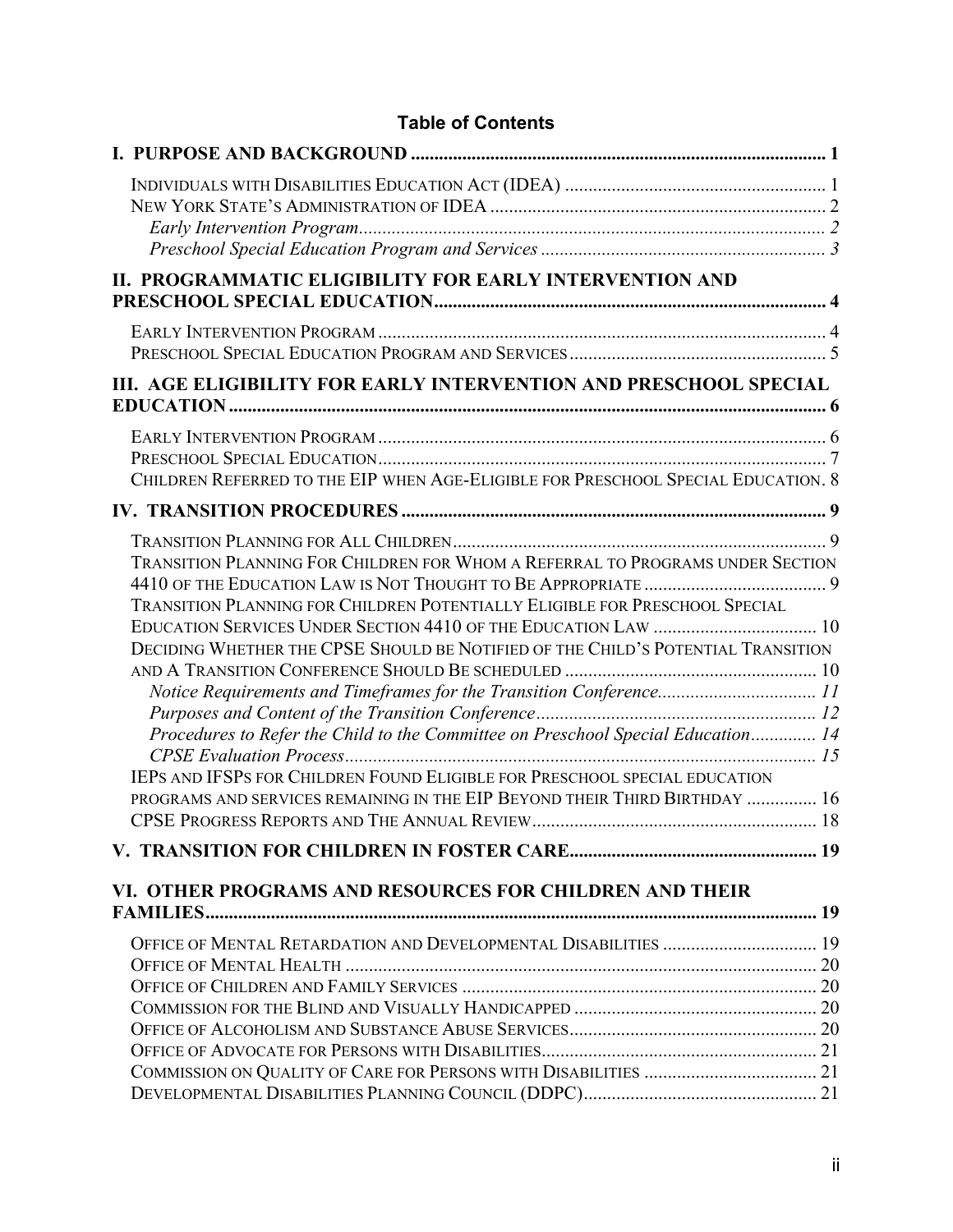| VII. FREQUENTLY ASKED QUESTIONS AND ANSWERS ON TRANSITION 23                                                                        |  |
|-------------------------------------------------------------------------------------------------------------------------------------|--|
|                                                                                                                                     |  |
|                                                                                                                                     |  |
|                                                                                                                                     |  |
|                                                                                                                                     |  |
| TRANSITION FROM THE EIP TO PRESCHOOL SPECIAL EDUCATION PROGRAMS AND SERVICES 29                                                     |  |
| APPENDIX A - COMPARISON OF EI AND PRESCHOOL SPECIAL EDUCATION 33                                                                    |  |
|                                                                                                                                     |  |
|                                                                                                                                     |  |
| <b>APPENDIX C - CHILD CARE RESOURCE AND REFERRAL CENTERS  40</b>                                                                    |  |
| APPENDIX D - ROLES AND RESPONSIBILITIES IN THE TRANSITION PROCESS<br><b>TO PRESCHOOL SPECIAL EDUCATION PROGRAMS AND SERVICES 45</b> |  |
|                                                                                                                                     |  |
| APPENDIX E - SUMMARY OF PARENT CONSENTS FOR THE TRANSITION                                                                          |  |
|                                                                                                                                     |  |
|                                                                                                                                     |  |
|                                                                                                                                     |  |
| <b>APPENDIX H - STATE EDUCATION DEPARTMENT REGIONAL ASSOCIATES  60</b>                                                              |  |
| <b>APPENDIX I - TRANSITION ROLES AND RESPONSIBILITIES FOR CHILDREN IN</b>                                                           |  |
|                                                                                                                                     |  |
| APPENDIX J - DEVELOPMENTAL DISABILITIES SERVICES OFFICES (DDSOS) 63                                                                 |  |
| APPENDIX K - OTHER PROGRAMS AND RESOURCES FOR YOUNG CHILDREN                                                                        |  |
|                                                                                                                                     |  |
|                                                                                                                                     |  |
|                                                                                                                                     |  |
|                                                                                                                                     |  |
| TRAID PROJECT, NYS OFFICE OF ADVOCATE FOR PERSONS WITH DISABILITIES  73                                                             |  |
|                                                                                                                                     |  |
|                                                                                                                                     |  |
|                                                                                                                                     |  |
| APPENDIX L - COMMON ABBREVIATIONS FOR TRANSITION TERMS 80                                                                           |  |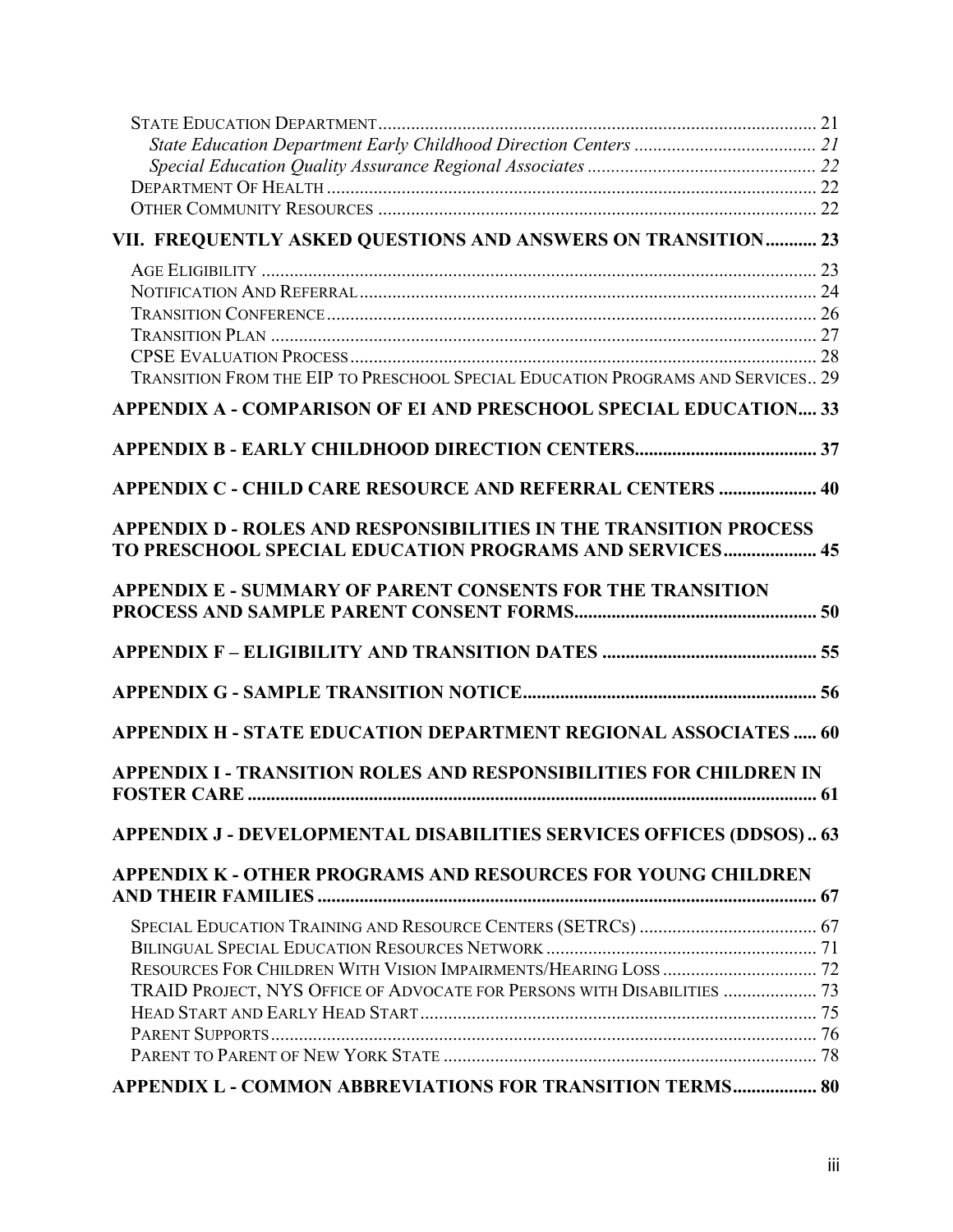| <b>APPENDIX M - RELEVANT SECTIONS OF PUBLIC HEALTH LAW  81</b>  |  |
|-----------------------------------------------------------------|--|
| APPENDIX N - SECTION 69-4.20 EARLY INTERVENTION REGULATIONS  82 |  |
| <b>APPENDIX O - EXCERPTS FROM PART 200 REGULATIONS OF THE</b>   |  |
|                                                                 |  |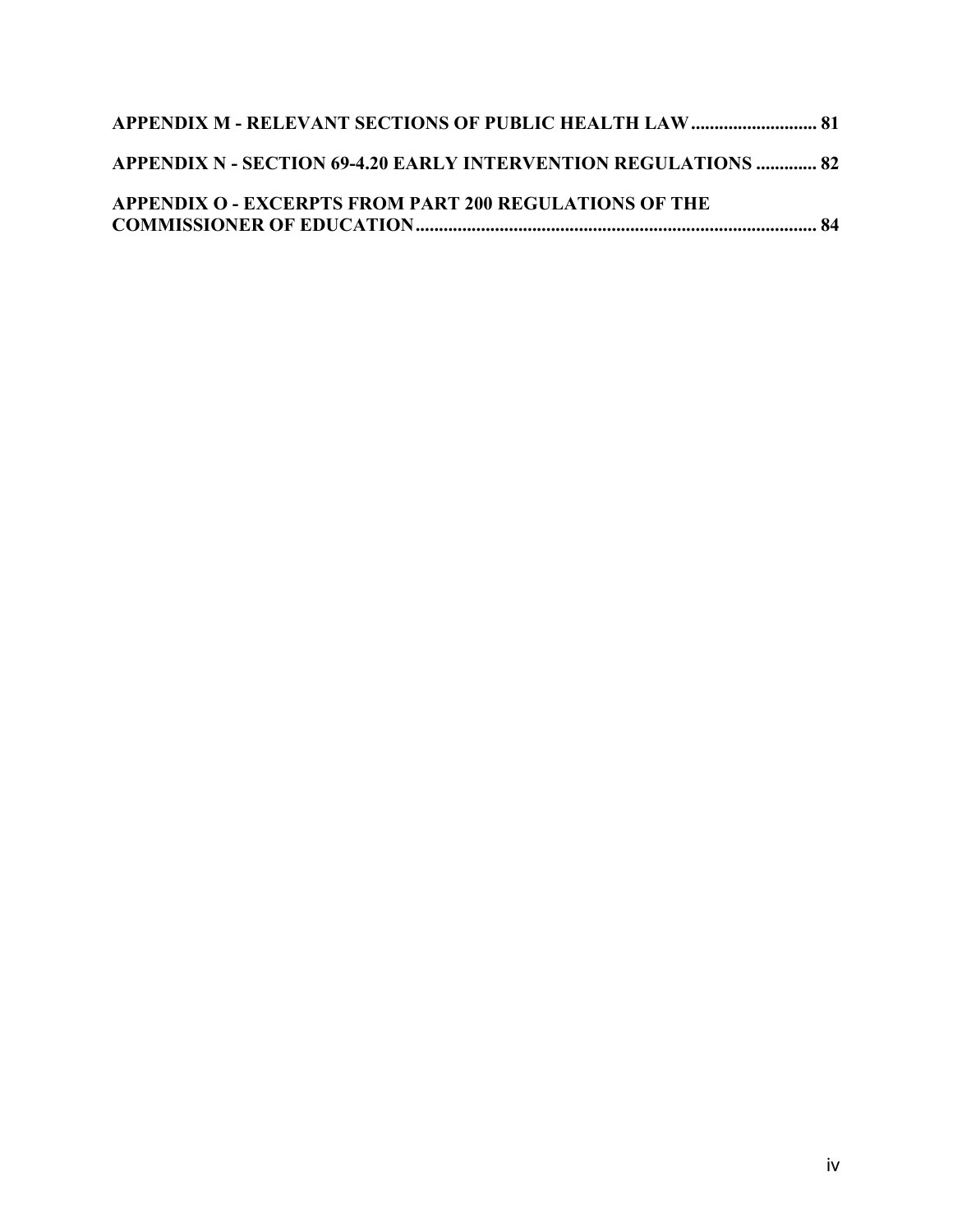# <span id="page-4-0"></span>**I. PURPOSE AND BACKGROUND**

This memorandum provides guidance on the transition of children from the Early Intervention Program (EIP) to preschool special education programs and services, other state service delivery systems, or other early childhood services available to support children and their families. To ensure the transition process is successful for families, it is important that parents and professionals understand the requirements for transition and the services available in their communities for young children with, and without, disabilities.

The memorandum:

- briefly describes the Individuals with Disabilities Education Act (IDEA) and New York State's Administration of IDEA, including the EIP under Article 25 of the Public Health Law and preschool special education programs and services under Section 4410 of the Education Law;
- describes the components of the transition process for children transitioning from the Early Intervention Program to preschool special education programs and services, including State and federal requirements;
- identifies and describes the components of the transition process for children whose developmental status has improved significantly and who are not eligible for preschool special education programs and services and may – or may not need other early childhood services;
- describes other state service delivery systems that are available to support children with disabilities and their families;
- includes important information about resources available to help families, providers, and public officials with the transition process; and,
- provides answers to questions often asked by parents, providers, Early Intervention Officials, and school district personnel about the transition process.

# *INDIVIDUALS WITH DISABILITIES EDUCATION ACT (IDEA)*

IDEA is the federal law that authorizes both the EIP and preschool special education programs and services. Requirements for the EIP are under Part C, and preschool special education programs and services are under Part B of IDEA. IDEA requires states to designate a lead agency responsible for administration and oversight of the EIP and requires the state education agency to oversee Part B special education services for children ages three through twenty-one years.

The Part C EIP is optional to states. States participating in the EIP, including New York, must provide for a comprehensive, statewide, interagency, multidisciplinary early intervention system for eligible infants and toddlers with special needs and their families.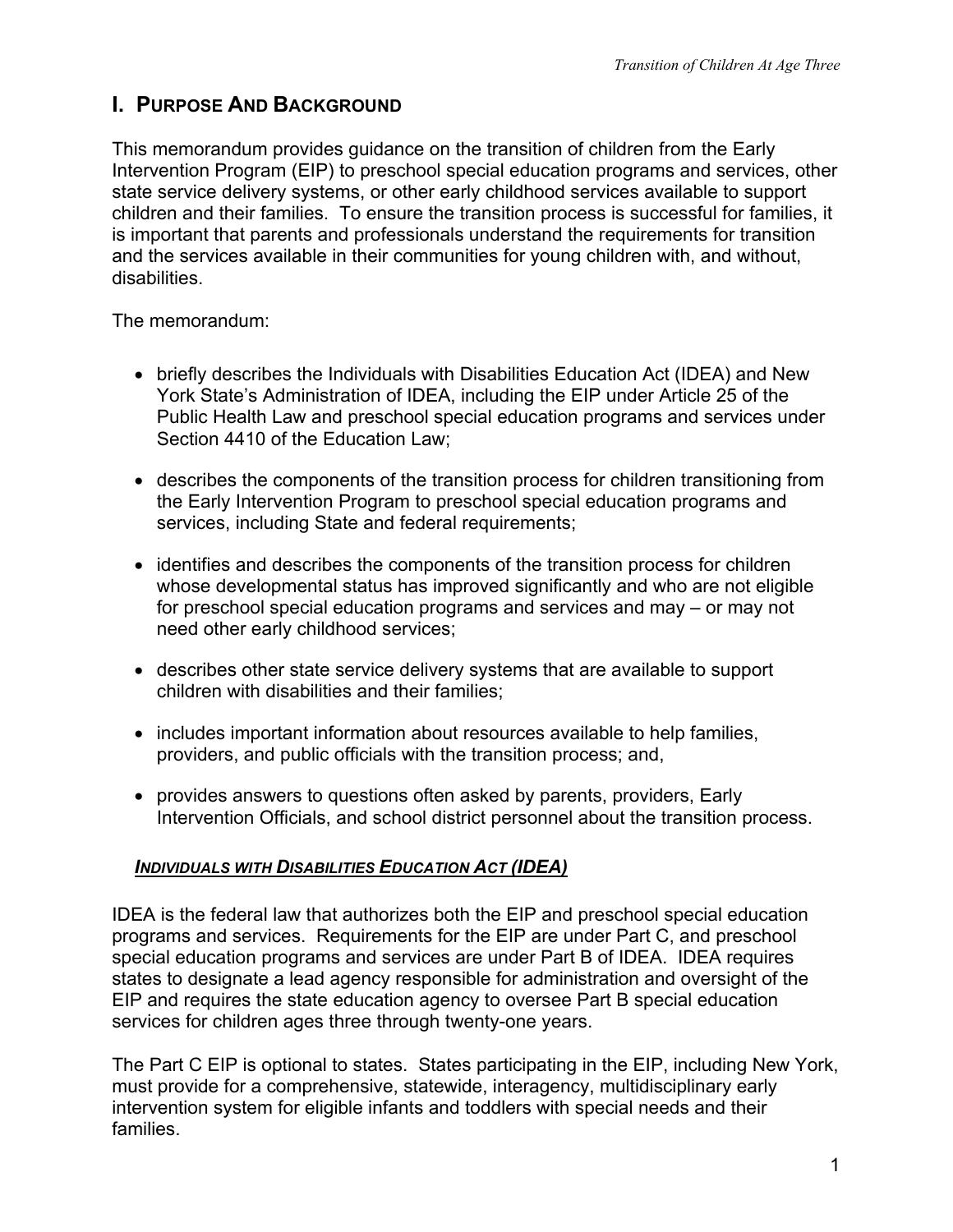<span id="page-5-0"></span>Under Part B of IDEA, all states must provide for a free appropriate public education  $(FAPE)^1$  $(FAPE)^1$  for children with disabilities ages three through twenty-one years. Parts C and B of IDEA have specific requirements for the transition of children from the EIP to preschool special education programs and services. In addition, Part C requires that all children exiting the EIP have a transition plan to assist them and their families in transitioning from EIP services to other early childhood services as appropriate.

It is also important to note that, unlike general education for children and youth which is mandatory beginning at age five years, participation in both the Early Intervention Program and preschool special education programs and services is *voluntary* to families.

# *NEW YORK STATE'S ADMINISTRATION OF IDEA*

# *Early Intervention Program*

In New York State, the lead agency for the Early Intervention Program (EIP) is the Department of Health (NYSDOH). As lead agency, NYSDOH is responsible for the general administration of the EIP. In addition, Public Health Law requires the chief elected official of each municipality to designate an Early Intervention Official (EIO)<sup>[2](#page-5-2)</sup> who is responsible for the local administration of the EIP. The EIO is responsible for ensuring that children ages birth through two years who are at risk for or have a suspected disability are identified and referred to the EIP. Primary referral sources, including health care providers, social service providers, child care providers, providers of EIP services, and a range of professionals involved in caring for young children, are required to refer children at risk for or suspected of having a disability to the EIP, unless the parent objects to a referral. For children at risk, the EIP coordinates screening and tracking to ensure that children are referred for EIP services if they experience developmental delay or disability.

For children with a suspected developmental delay or disability, the EIO must designate an initial service coordinator to assist the family in obtaining an evaluation for their child. The EIO is also responsible for ensuring an individualized family service plan (IFSP) is developed for all children who are evaluated and found eligible for EIP services, and services included in the IFSP are provided. Services provided under the EIP are designed to meet the developmental needs of children and the needs of families related to enhancing their children's development. Eligible children and their families select an

<span id="page-5-1"></span><sup>————————————————————&</sup>lt;br><sup>1</sup> Free appropriate public education is defined in IDEA as "special education and related services that: (a) have been provided at public expense, under public supervision and direction and without charge; (b) meet the standards of the State educational agency; (c) include an appropriate preschool, elementary, or secondary school education in the involved State; and, (d) are provided in conformity with the individual education program that meets the requirements of §300.340 – 300.350 34 CFR Parts 300 and 303-

<span id="page-5-2"></span><sup>§300.13.&</sup>lt;br><sup>2</sup> Throughout this document, the term "EIO" will be used to reference both Early Intervention Officials and their designees.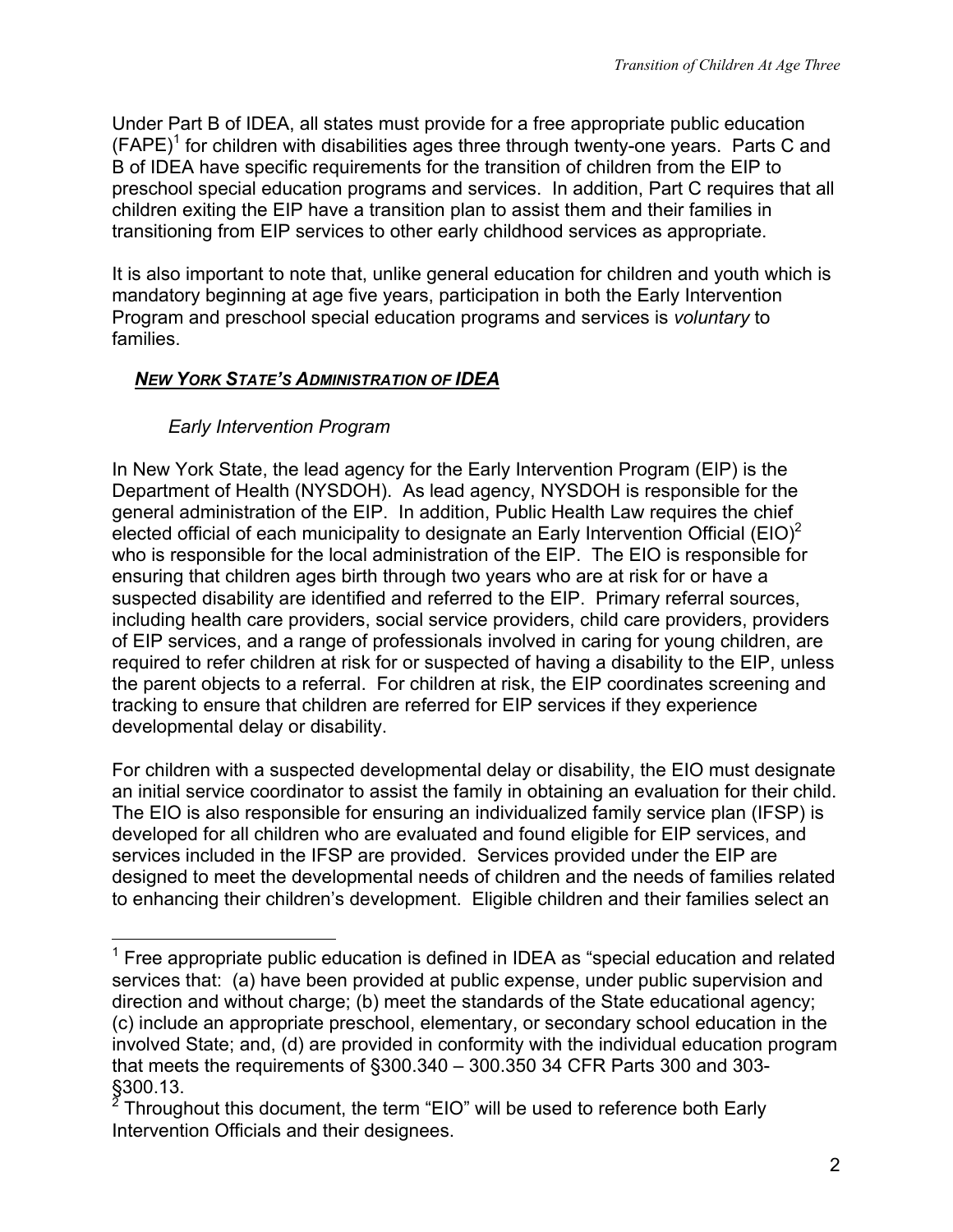<span id="page-6-0"></span>ongoing service coordinator and receive the services included in their IFSPs. There are no out-of-pocket costs to families for participation in, or services provided by, the EIP.

## *Preschool Special Education Program and Services*

The New York State Education Department (NYSED) administers, through local school districts, preschool special education programs and services for preschool students with disabilities, ages 3 to 5 years of age. The board of education (BOE) or trustees of each school district are required, by regulation (Part 200.2(a)), to identify all students with disabilities who reside in the school district and establish a register of children who are entitled to attend public schools in the district or to attend a preschool program during the next school year. In addition, various people can refer a child to the Committee on Preschool Special Education (CPSE), such as the parent, doctor, judicial officer, designated person in a public agency, or someone from an Early Childhood Direction Center, an approved preschool program or the EIP. There are specific requirements for referral of children from the EIP to the CPSE, which will be discussed in detail in this guidance memorandum.

Individual child evaluations to determine eligibility are conducted, and the CPSE, including the parent(s) of the child, develop an Individualized Education Program (IEP) for eligible children, outlining the special education programs and services to address the child's needs.

It is important for families to understand the differences between the EIP and preschool special education. The EIP:

- focuses on enhancing the development of infants and toddlers with disabilities, and minimizing their potential for developmental delay;
- minimizes the need for special education services when children reach school age; and,
- enhances the capacity of families to meet the special needs of their infants and toddlers with disabilities.

The EIP includes a requirement to provide a service coordinator to each family and to ensure that services are provided year round.

Preschool special education focuses on children's educational needs, including:

- ensuring access to the general curriculum for all children; and,
- strengthening the role of parents and ensuring families have meaningful opportunities to participate in the education of their children at school and at home.

Appendix A, "Comparison of Early Intervention and Preschool Special Education" highlights the key elements of each program.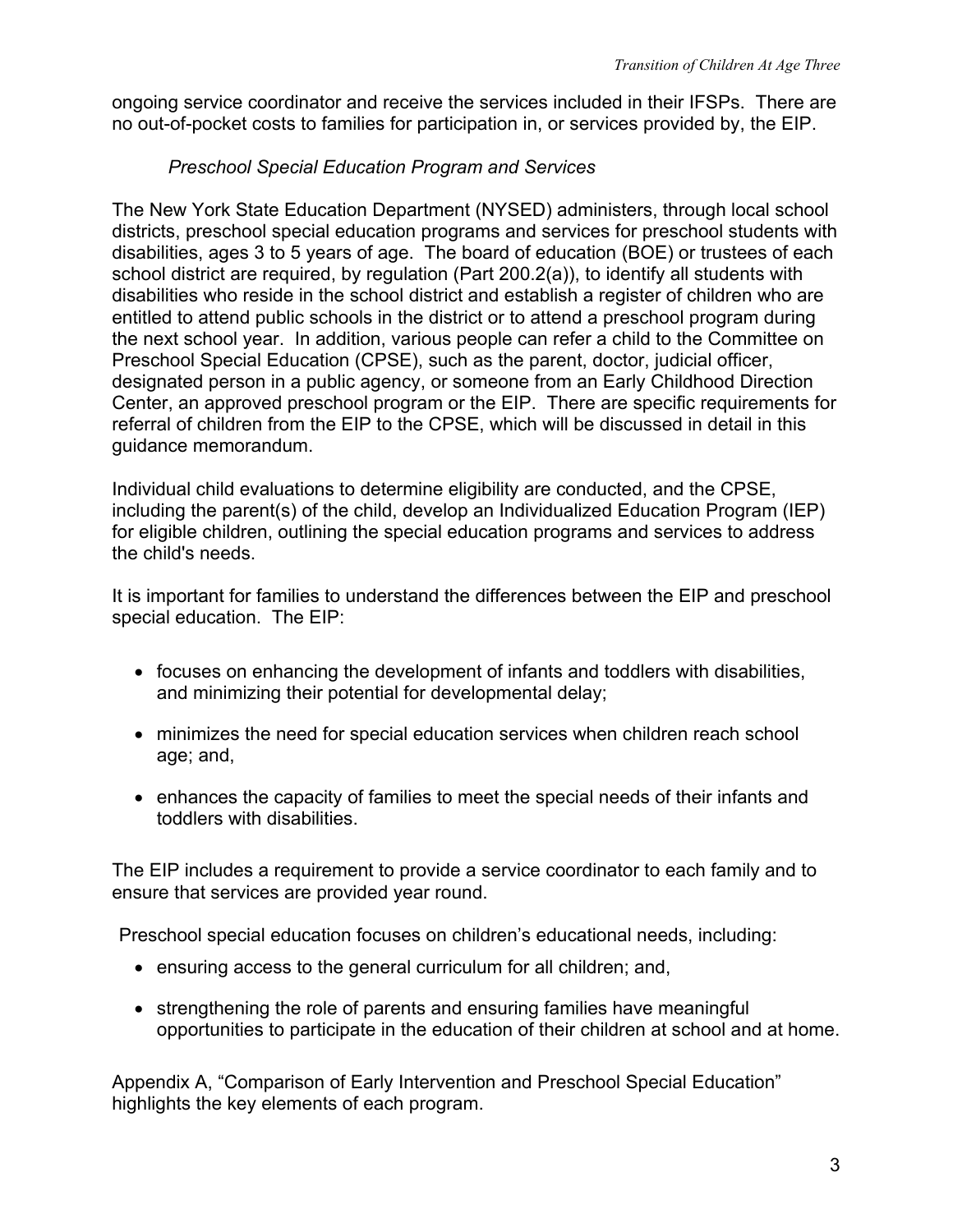# <span id="page-7-0"></span>**II. PROGRAMMATIC ELIGIBILITY FOR EARLY INTERVENTION AND PRESCHOOL SPECIAL EDUCATION**

### *EARLY INTERVENTION PROGRAM*

To be eligible for EIP services, a child must have either (1) a developmental delay consistent with the State definition of developmental delay; or, (2) a diagnosed condition with a high probability of developmental delay.

EIP regulations 10 NYCRR Section 69-4.1(g) define developmental delay as follows:

"Developmental delay means that a child has not attained developmental milestones expected for the child's chronological age adjusted for prematurity in one or more of the following areas of development: cognitive, physical (including vision and hearing), communication, social/emotional, or adaptive development.

A developmental delay for purposes of the EIP is a developmental delay that has been measured by qualified personnel using informed clinical opinion, appropriate diagnostic procedures and/or instruments and documented as:

- a 12 month delay in one functional area; or
- a 33 percent delay in one functional area or a 25 percent delay in each of two areas; or,
- if appropriate standardized instruments are individually administered in the evaluation process, a score of at least 2 standard deviations below the mean in one functional area or of at least 1.5 standard deviations below the mean in each of two functional areas."

EIP regulations at Section 69-4.3(e) define diagnosed conditions with a high probability of delay as:

- chromosomal abnormalities associated with developmental delay (*e.g.,* Down Syndrome);
- syndromes and conditions associated with delays in development (*e.g.,* fetal alcohol syndrome);
- neuromuscular disorder (*e.g.,* any disorder known to affect the central nervous system, including cerebral palsy, spina bifida, microcephaly or macrocephaly);
- clinical evidence of central nervous system (CNS) abnormality following bacterial/viral infection of the brain or head/spinal trauma;
- hearing impairment (a diagnosed hearing loss that cannot be corrected with treatment or surgery);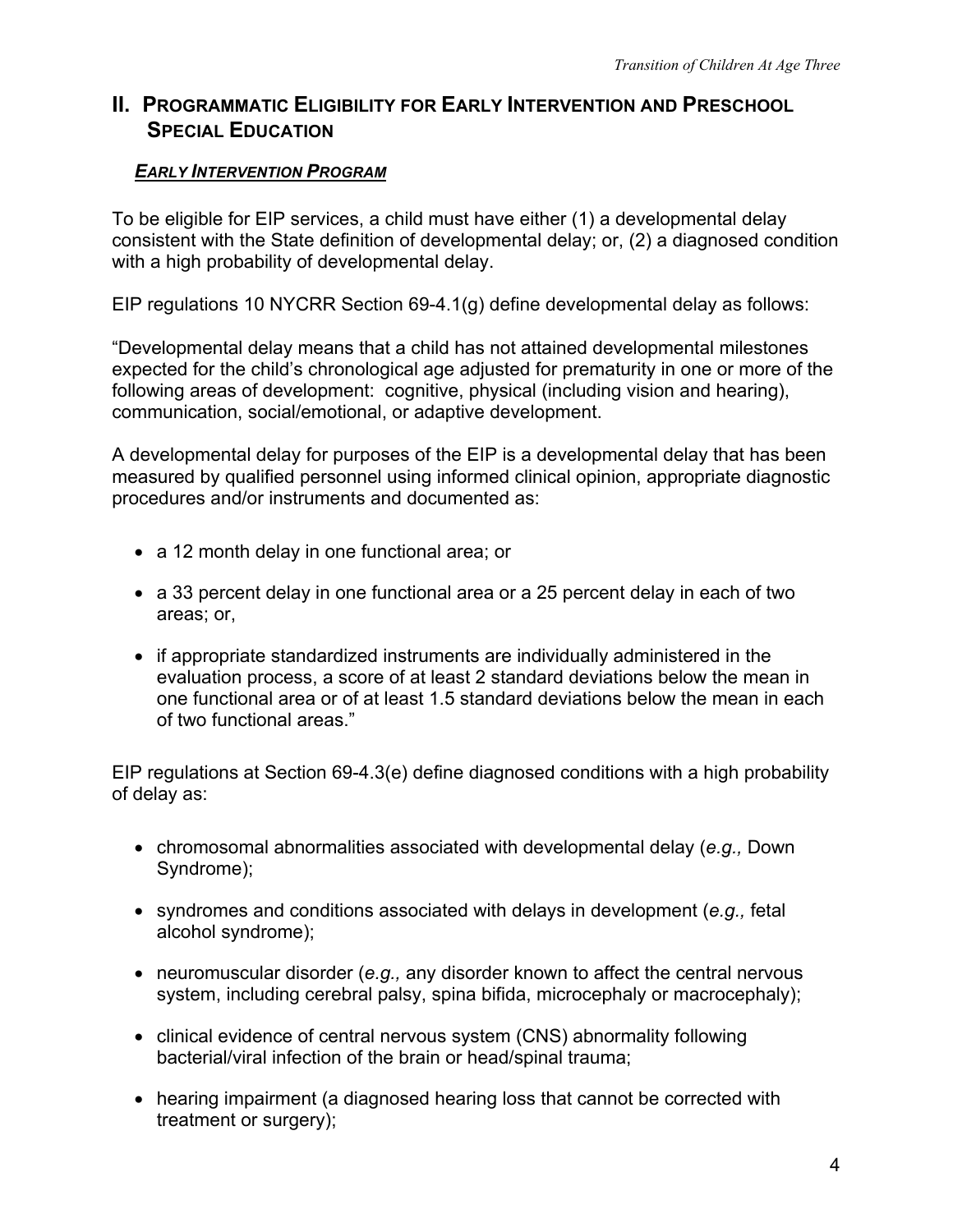- <span id="page-8-0"></span>• visual impairment (a diagnosed visual impairment that cannot be corrected with treatment including glasses or contact lenses or surgery);
- diagnosed psychiatric conditions, such as reactive attachment disorder of infancy and early childhood; (symptoms include persistent failure to initiate or respond to primary caregivers; fearfulness and hypervigilance that does not respond to comforting by caregivers; absence of visual tracking); and,
- emotional/behavioral disorder (the infant or toddler exhibits atypical emotional or behavioral conditions, such as delay or abnormality in achieving expected emotional milestones such as pleasurable interest in adults and peers; ability to communicate emotional needs; self-injurious/persistent stereotypical behaviors).

In 1999, the NYS DOH issued guidance on diagnosed conditions with a high probability of developmental delay, including a list of conditions and their corresponding International Classification of Diseases (ICD-9) codes that should be used for eligibility purposes.

# *PRESCHOOL SPECIAL EDUCATION PROGRAM AND SERVICES*

Education Law and regulations define a preschool student with a disability as either having a disability or disorder in one or more functional areas of development (Part 200.1(mm)), or a specific condition (Part 200.1(zz)), as follows:

A child is defined as having a disability when s/he exhibits a significant delay or disorder in one or more functional areas related to cognitive, language and communicative, adaptive, socio-emotional, or motor development which adversely affects the student's ability to learn. Such delay or disorder must be documented by the results of the individual evaluation which includes but is not limited to information in all functional areas obtained from a structured observation of a student's performance and behavior, a parental interview and other individually administered assessment procedures, and, when reviewed in combination and compared to accepted milestones for child development, indicate:

- a 12 month delay in one or more functional areas; or
- a 33 percent delay in one functional area or a 25 percent delay in each of two functional areas; or
- if appropriate standardized instruments are individually administered in the evaluation process, a score of 2.0 standard deviations below the mean in one functional area, or a score of 1.5 standard deviations below the mean in each of two functional areas.

A preschool child can be classified as a preschool student with a disability if he/she meets the criteria set forth in the current disability classifications in the Part 200 regulations:

• autism;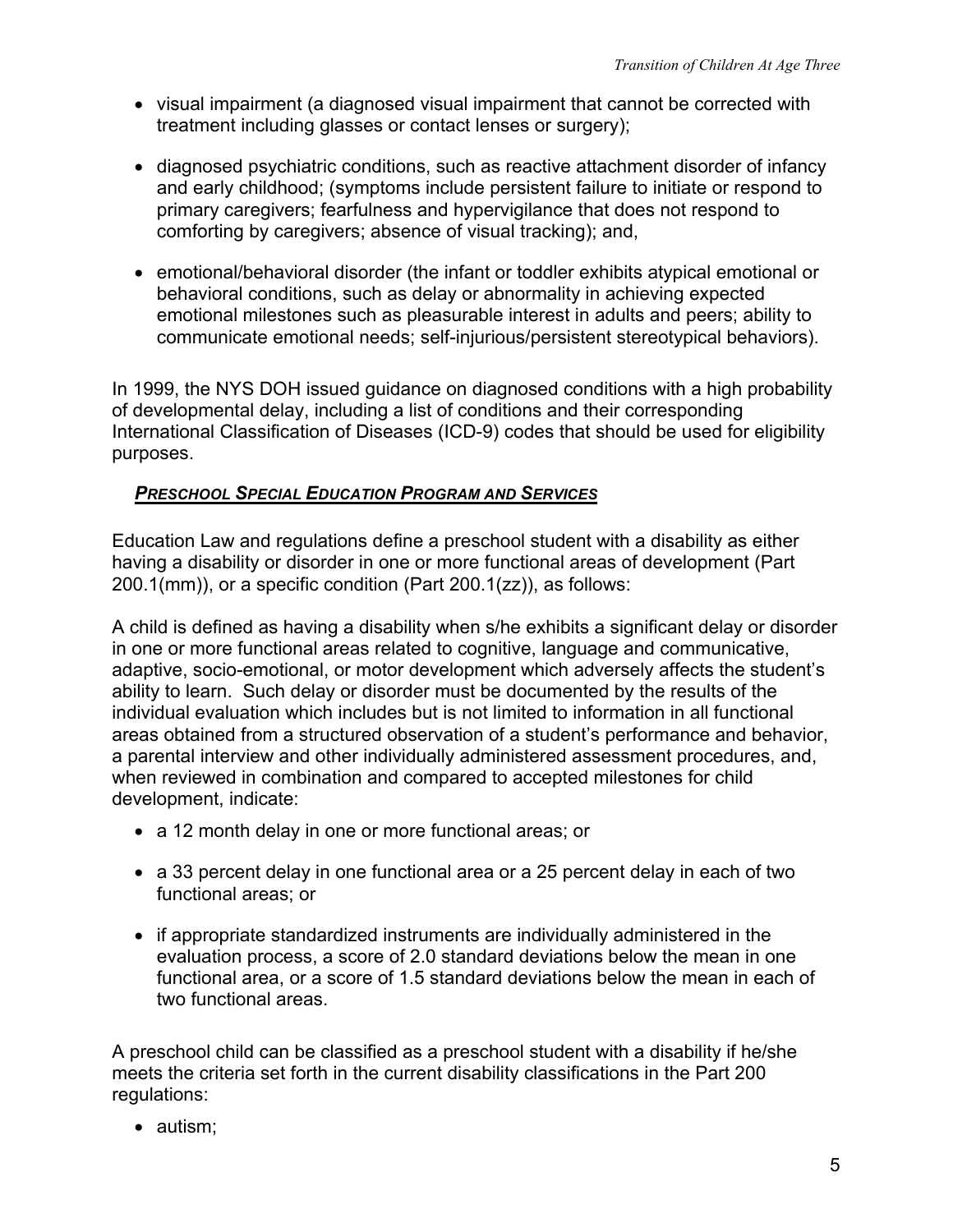- <span id="page-9-0"></span>• deafness;
- deaf-blindness;
- hearing impairment; (not covered under the definition of deafness),
- orthopedic impairment (caused by congenital anomalies, disease, or impairments from other causes);
- other health impairments (including but not limited to heart condition, tuberculosis, sickle cell anemia, asthma);
- traumatic brain injury (acquired); and,
- visual impairment.

In order to be eligible for services under Section 4410 of the Education Law, children must have a significant developmental delay that adversely affects the child's ability to learn. A child may also be eligible if the child can be classified as having one of the above disabilities, and the disability has been shown to adversely affect the child's ability to learn.

NYSED has issued the "Guide for Determining Eligibility and Preschool Special Education Programs and/or Services for Preschool Students with Disabilities" to assist professionals and families in understanding eligibility for services under Section 4410 of the Education Law (available on the SED Web site, www.vesid.nysed.gov).

# **III. AGE ELIGIBILITY FOR EARLY INTERVENTION AND PRESCHOOL SPECIAL EDUCATION**

### *EARLY INTERVENTION PROGRAM*

Section 2541 of the Public Health Law (PHL) defines "eligible child" for the Early Intervention Program (EIP) as an infant or toddler from birth through two years of age who has a disability, *except that any toddler with a disability who has been determined to be eligible for services under Section 4410 of the Education Law and who*:

- turns three years of age on or before August 31, shall, if requested by the parent, be eligible to receive EIP services contained in an Individualized Family Service Plan (IFSP) until September 1 of that calendar year; or,
- turns three years of age on or after September 1, shall, if requested by the parent and if already receiving EIP services, be eligible to continue receiving EIP services until January 2 of the next calendar year.

This means that children in the EIP who have been determined eligible for services under Section 4410 of the Education Law before their third birthday (e.g., the day before the child turns three years of age), and who are born during the months of January through August, can, at the option of their parents, remain in the EIP until September 1<sup>st</sup>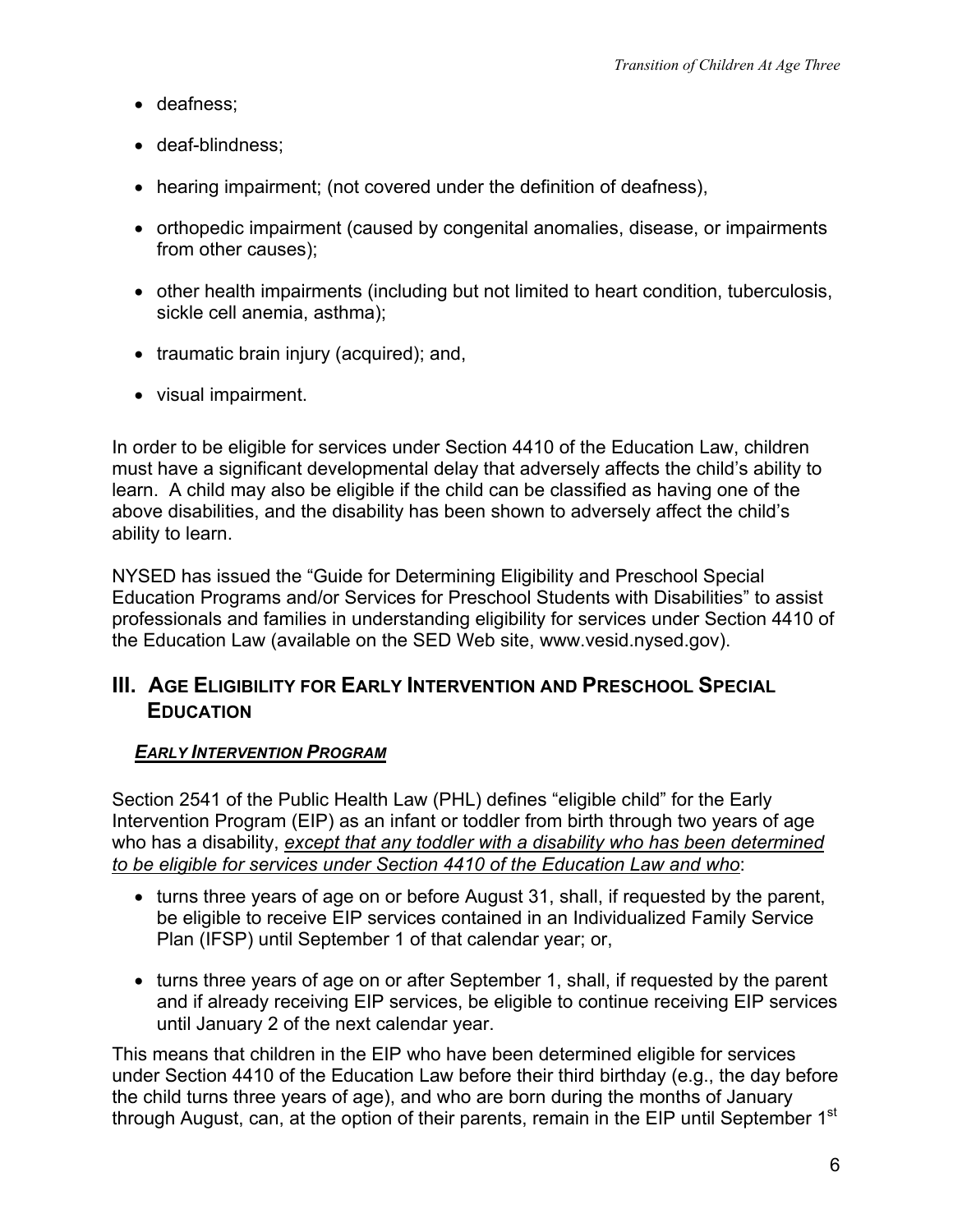<span id="page-10-0"></span>(e.g., through August  $31<sup>st</sup>$ ) of that same calendar year. Children in the EIP who have been determined eligible for services under Section 4410 of the Education Law and who are born during the months of September through December can, at the option of their parents, remain in the EIP until January  $2^{nd}$  (e.g., through January  $1^{st}$ ) of the next calendar year.

Section 2541 also provides that any toddler who is receiving preschool special education programs and services under Section 4410 of the Education Law cannot also be an eligible child under the EIP.

Under Public Health Law (PHL), a child's eligibility for the EIP *ends as of his or her third birthday***,** *unless the child has been referred to the CPSE and has been found eligible for services under Section 4410 of the Education Law before the date of his/her third birthday*. The last date the child is eligible to receive services under the EIP, unless the child has been found eligible for services under Section 4410 of the Education Law, *is the day before his or her third birthday*. For a child referred to the CPSE and found eligible for services under Section 4410 of the Education Law before the child's third birthday, the child's parents can choose either to transition their child to preschool special education; or, choose to have their child remain in the EIP until s/he ages out of EIP.

It is very important for parents to understand that before age three, their children must have been referred, evaluated, and found eligible by the CPSE for preschool special education programs and services, to ensure that services for their children can continue.

It is also important for parents to understand that not all children are appropriate for referral to preschool special education programs and services. Some children make such significant progress from participating in the EIP that they will not need or be eligible for services under Section 4410 of the Education Law. Early Intervention Officials, parents, service coordinators, and service providers should review the child's progress as s/he approaches age eligibility for preschool special education to determine whether the child may need services under Section 4410 of the Education Law; is no longer in need of services; or, would benefit from other early childhood services to maintain the developmental gains made in the EIP (see Section IV on Transition Procedures).

#### *PRESCHOOL SPECIAL EDUCATION*

Under Section 4410 of the Education Law and Part 200 regulations, children with disabilities may be determined eligible for preschool special education programs and services *by their third birthday or earlier*. Part 200.1(mm)(2) defines a child as eligible for services under Section 4410 of the Education Law as follows:

• If the child's birthday falls before July  $1<sup>st</sup>$ , the child is eligible on January  $2<sup>nd</sup>$  of the calendar year; otherwise, a child is eligible on July  $1<sup>st</sup>$  of the calendar year. A child is a preschool child with a disability through the month of August of the school year in which the child first becomes eligible to attend school.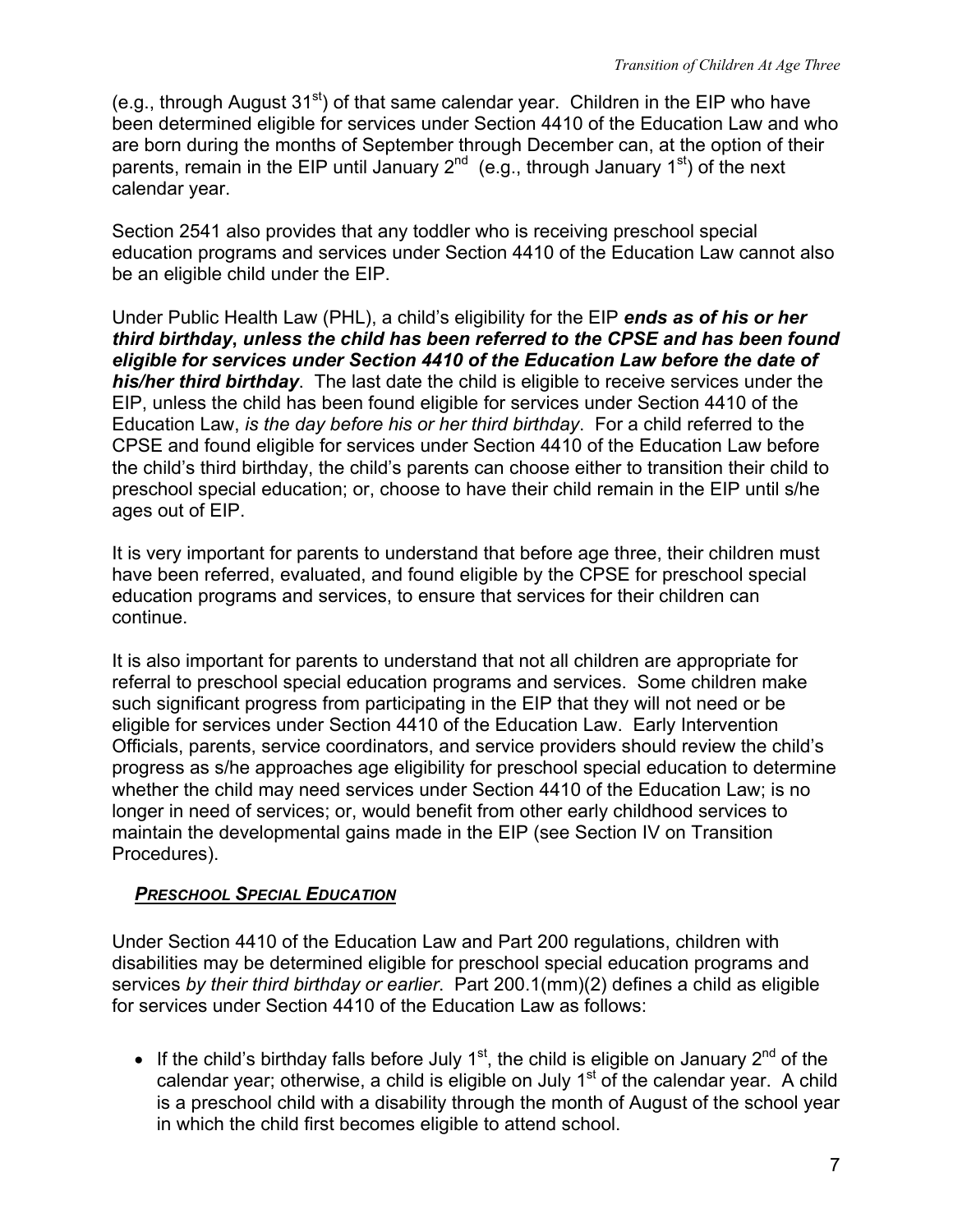<span id="page-11-0"></span>This means that children with birth dates between January 1 and June 30 are first eligible for services under Section 4410 of the Education Law on *January 2* of *the calendar year during which they turn three years old*. Children with birth dates that fall on July 1 through December 31 are first eligible for services under Section 4410 of the Education Law on *July 1 of the calendar year during which they turn three*.

Children with birth dates that fall on July 1 through December 31st are first eligible for services under Section 4410 of Education Law on July 1 of the calendar year during which they turn three if they require a structured learning environment of twelve months to prevent substantial regression. Services for other children who only need ten months of programs and/or services would begin on the September starting date of the approved preschool program.

#### *CHILDREN REFERRED TO THE EIP WHEN AGE-ELIGIBLE FOR PRESCHOOL SPECIAL EDUCATION*

It is strongly recommended that primary referral sources and parents of children age two and a half or older, who may have a developmental delay or disability and are not in the EIP, contact their school district CPSE to begin the CPSE process.

If a child is referred to the EIP when s/he is age-eligible for services under Section 4410 of the Education Law and has a disability or developmental delay that may impact on his/her education, the EIO may recommend to the parent that s/he refer the child directly to the CPSE rather than continue with the referral to the EIP. However, if a parent chooses to continue with the child's referral to the EIP, the EIO must designate an initial service coordinator and the service coordinator must assist the parent in the receipt of a multidisciplinary evaluation consistent with EIP requirements. The multidisciplinary evaluation must be completed and an IFSP must be developed within forty-five calendar days of the child's referral. The initial service coordinator must also explain to the parent that to ensure the child continues to receive services when s/he turns three – either through the EIP or preschool special education - the child must also be referred to the CPSE and be determined eligible for services under Section 4410 of the Education Law by her/his third birthday. If the child is found eligible for services under Section 4410 of the Education Law by the child's third birthday, the parent then has the option to transition his/her child to preschool special education programs and services, or the child may remain in the EIP until s/he ages out of EIP.

The parent must also be informed that if a child meets the eligibility criteria for the EIP but is not determined to be eligible for services under Section 4410 of the Education Law, the child's eligibility for EIP services will end at the child's third birthday. The last date that services can be delivered under the child's IFSP under these circumstances is *the day before the child's third birthday*.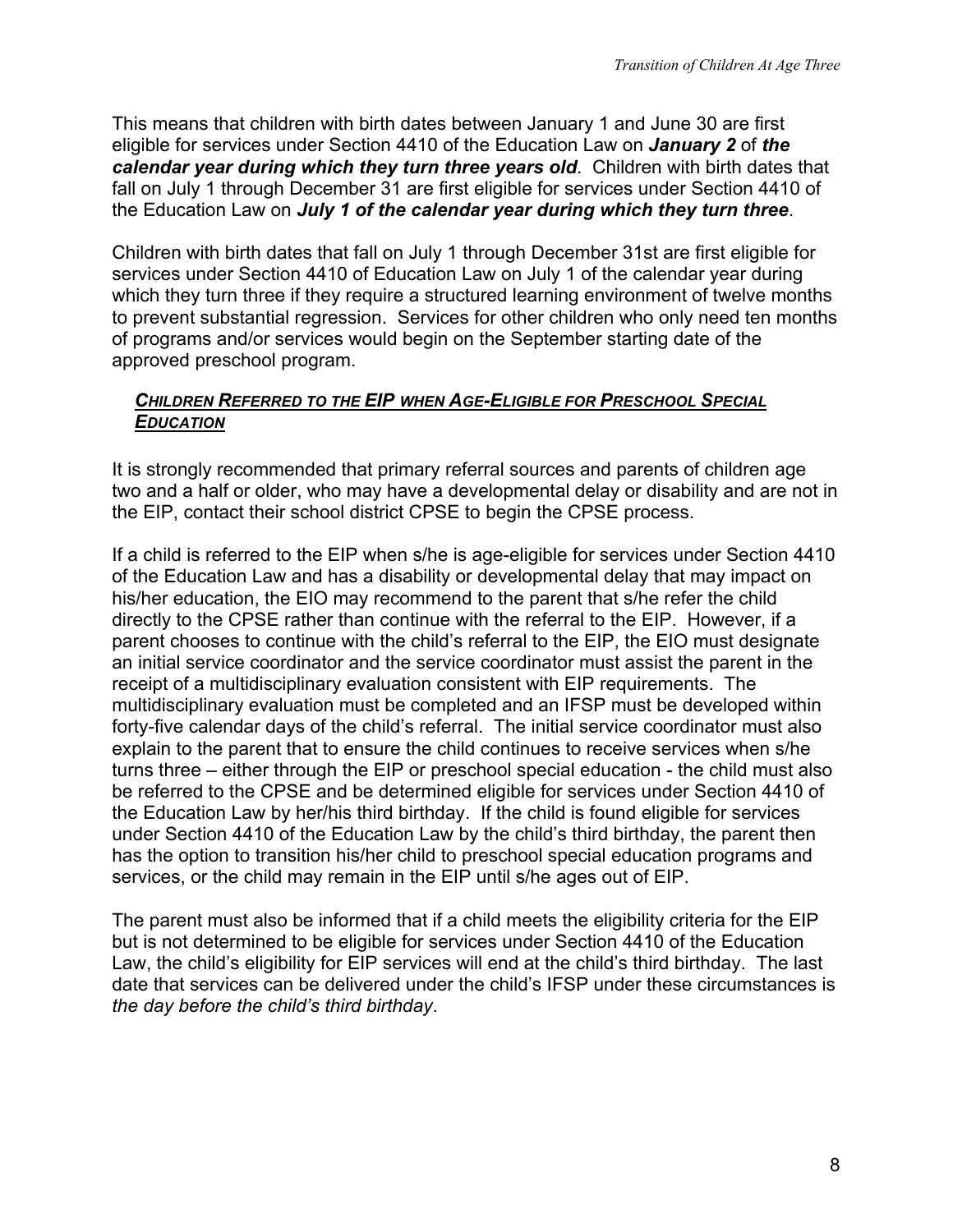# <span id="page-12-0"></span>**IV. TRANSITION PROCEDURES**

### *TRANSITION PLANNING FOR ALL CHILDREN*

A transition plan must be developed for all children exiting the EIP, whether the child will be transitioning to programs and services under Section 4410 of the Education Law or to other early childhood services and supports. *It is very important to begin planning for transition as early as possible to ensure a successful transition for the child and family*. It is also important for parents, service coordinators, providers, and public officials to work together to:

- review the progress made by the child and family, and consider whether any services may be needed when the child exits the EIP;
- determine whether a referral is appropriate for preschool special education programs and services;
- determine whether the child and family may need services from other programs under the auspices of the NYSDOH, or services administered by other state or local agencies such as the Office of Mental Retardation and Developmental Disabilities (service coordination services, respite, etc), Office of Mental Health (children's mental health services), Office of Children and Family Services (child care services), etc.;
- ensure a transition plan is in place within required timelines to ensure continuity of services, as appropriate, for the child and family, and with parent consent, to incorporate the transition plan into the IFSP;
- develop a transition plan for the child and family, that includes steps to help the child adjust to and function in a new setting; and, procedures to prepare program staff or individual qualified personnel who will be providing services to the child to facilitate a smooth transition; and,
- identify community resources needed by and available to assist the child and family.

If a child has made such significant progress in the EIP that the child and family do not require any type of continuing services, the IFSP should include the steps that will be taken to discharge the child and family from the EIP.

### *TRANSITION PLANNING FOR CHILDREN FOR WHOM A REFERRAL TO PROGRAMS UNDER SECTION 4410 OF THE EDUCATION LAW IS NOT THOUGHT TO BE APPROPRIATE*

Transition planning for children for whom a referral to preschool special education programs and services is not thought to be appropriate should begin at the IFSP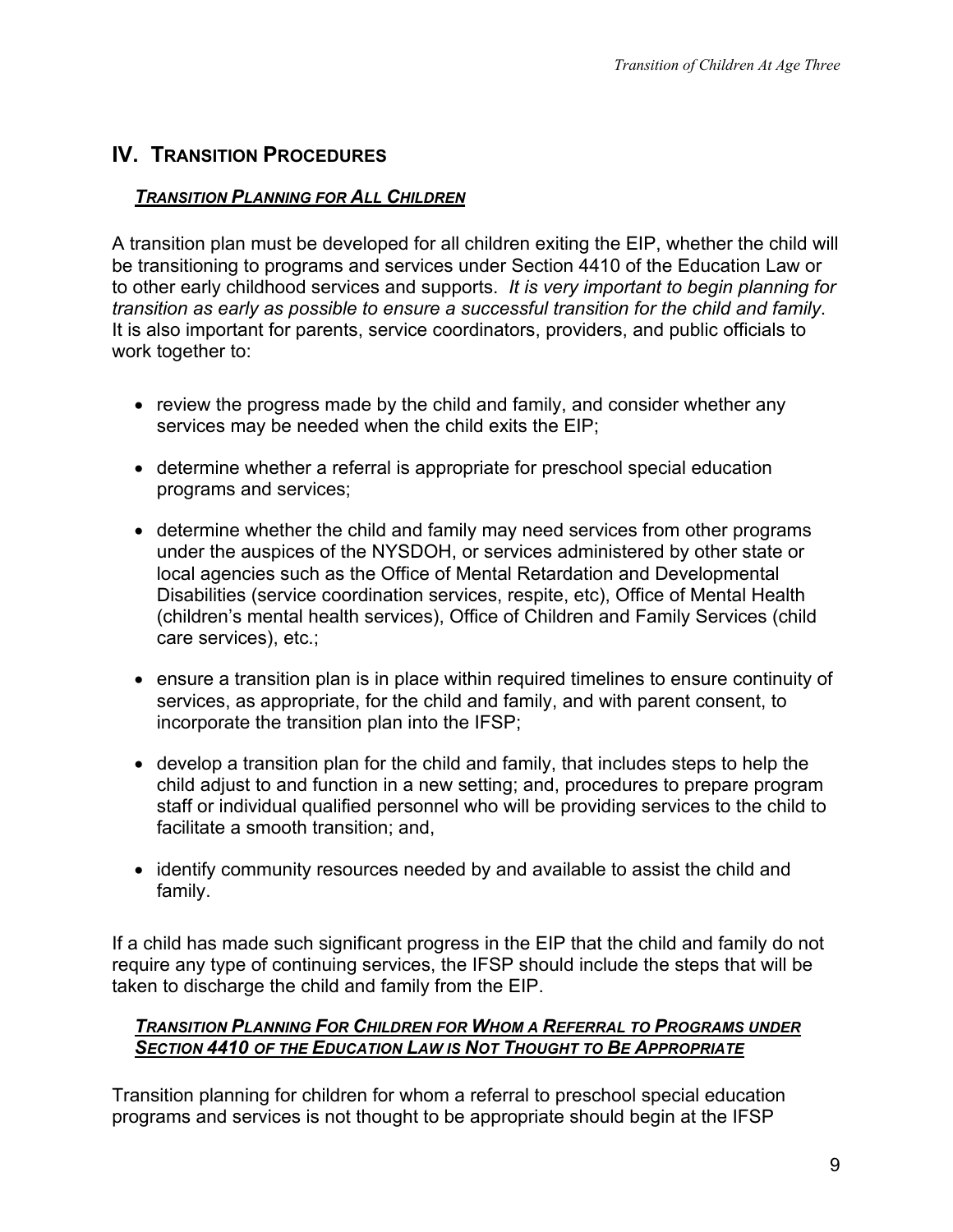<span id="page-13-0"></span>meeting within six months prior to the child's third birthday, or earlier, if local procedures require that transition planning for these children begin at an earlier time. The transition plan must include steps to ensure the transition is completed by the time the child exits the EIP before his/her third birthday (when the child is no longer age eligible for the EIP). The last date for services under the IFSP must be the day before the child's third birthday.

The service coordinator is responsible for assisting the parent in identifying, locating, and accessing other early childhood and supportive services that may be needed by the child and family. The service coordinator may refer the family to the Early Childhood Direction Center (ECDC) or to the Child Care Resource and Referral Program (CCRR), which may assist the family in accessing child care services. Lists of the ECDCs and CCRRs are included in Appendix B and Appendix C.

#### *TRANSITION PLANNING FOR CHILDREN POTENTIALLY ELIGIBLE FOR PRESCHOOL SPECIAL EDUCATION SERVICES UNDER SECTION 4410 OF THE EDUCATION LAW*

There are specific requirements in State and federal law for actions that Early Intervention Officials (EIOs) and school district officials must take for toddlers in the EIP and approaching their third birthday, who may be potentially eligible for services under Section 4410 of the Education Law. Many children in the EIP, particularly those with diagnosed conditions with a high probability of developmental delay or a substantial developmental delay may meet the eligibility criteria for preschool special education programs and services (see "Programmatic Eligibility" above). The definitions of developmental delay for purposes of preschool special education programs and services eligibility and for EIP eligibility are similar (see "Programmatic Eligibility" above); however, the Committee on Preschool Special Education (CPSE) must determine the extent to which the developmental delay will affect the child's ability to learn to decide whether a child is eligible for preschool special education programs and services. Appendix D contains a chart describing the roles and responsibilities of public officials, professionals, and parents in the transition process.

### *DECIDING WHETHER THE CPSE SHOULD BE NOTIFIED OF THE CHILD'S POTENTIAL TRANSITION AND A TRANSITION CONFERENCE SHOULD BE SCHEDULED*

Early Intervention Officials have explicit responsibility in the PHL for notifying school districts, with parental consent, of children's potential eligibility for services under Section 4410 of the Education Law and for arranging transition conferences for these children and their families. Children who make significant progress in EI may not need special education services, and a referral to the CPSE may not be appropriate.

All parents have the right to refer their children to the school district in which they reside for an evaluation for special education programs and services. In addition, service providers and other referral sources designated under the Education Law can directly refer a child who may be in need of special education programs and services to the child's school district.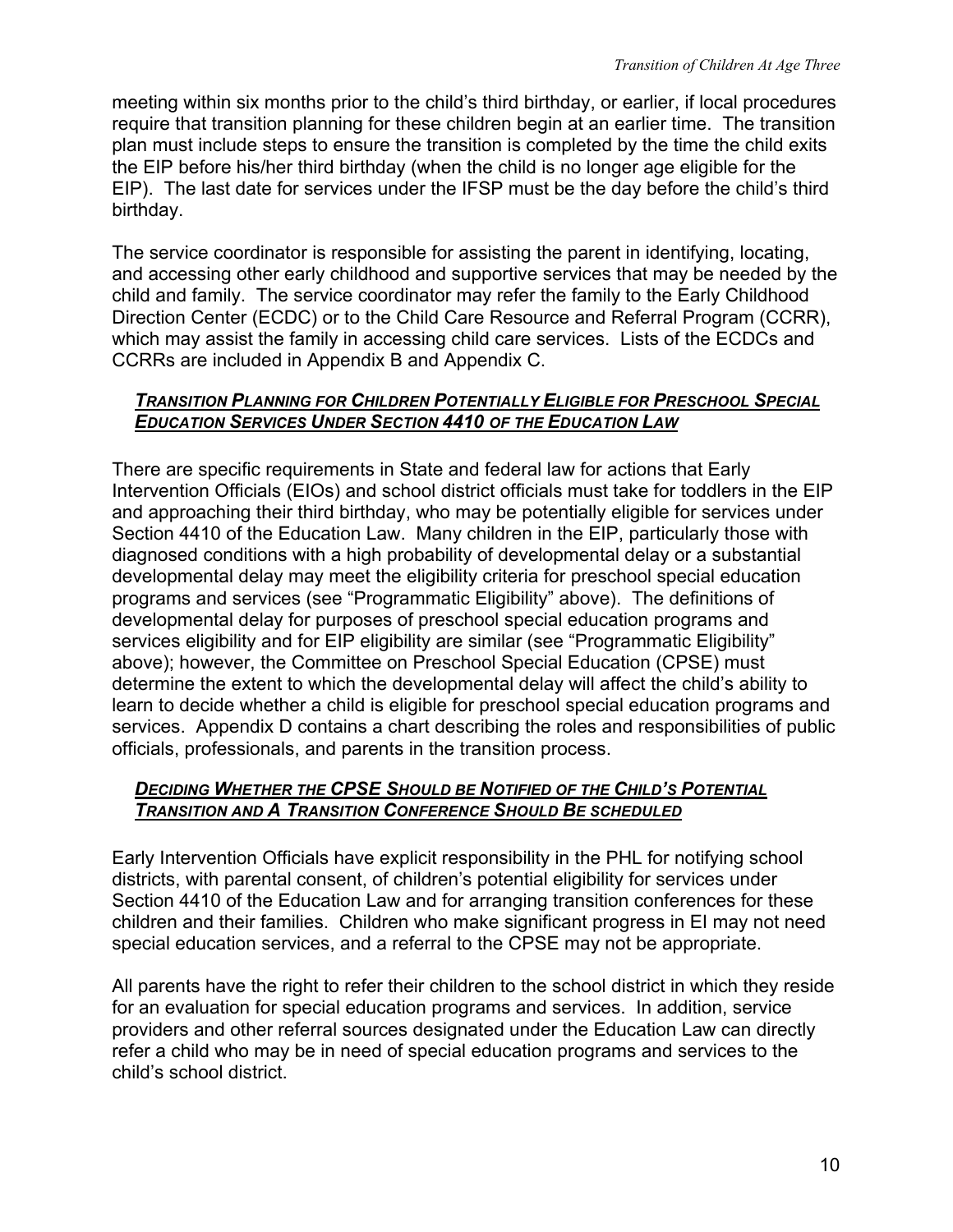<span id="page-14-0"></span>As the child approaches the age at which s/he is first eligible for services under Section 4410 of the Education Law, the EIO, service coordinator, service providers, and parent(s) should review the progress made by the child. The following should be considered in deciding whether it is appropriate to refer a child in the Early Intervention Program for services under Section 4410 of the Education Law:

- the nature and extent of the child's disability, including whether a child has a condition that affects the child's ability to learn;
- developmental progress made by the child, and whether the child continues to experience a significant developmental delay (or delays in multiple areas) that impact the child's ability to learn;
- functional abilities and needs of the child;
- the family's perspective on the child's developmental and functional status and ability of the child to learn;
- results of any recent evaluations and ongoing assessments completed by service providers; and,
- recommendations made by the child's service providers, health care providers, specialists involved in the child's care, etc., about the child's potential need for services under Section 4410 of the Education Law.

### *Notice Requirements and Timeframes for the Transition Conference*

Under Section 2548 of the PHL and Section 69-4.20(b) of EIP regulations, the EIO is required, with parental consent, to notify the school district in which a child resides of the child's potential eligibility for services under Section 4410 of the Education Law at least 120 days before the child is first eligible for these services. In addition, the EIO must, with parental consent, arrange for a transition conference among the EIO, service coordinator, parent, and the chair (or her/his designee) of the CPSE at least 90 days before the child is first eligible for services under Section 4410 of the Education Law, or the child's third birthday, whichever is first. If the child is already receiving, or may need additional services from another state agency (for example, if a child is in an Office of Mental Retardation and Developmental Disabilities (OMRDD) waiver program or may be eligible for services under OMRDD) it may be appropriate to invite representatives of that agency, with the parent's consent.

EIOs must obtain parental consent for the notice to the CPSE of the child's potential eligibility for services under Section 4410 of the Education Law, convening of the transition conference, and referral to the school district *in writing* and ensure these consents and all actions related to transition are documented in the child's record. It is recommended that the EIO send the referral to the CPSE with a return receipt requested.

If the EIO does not ensure that the school district is notified of the child's potential eligibility for services under Section 4410 of the Education Law, and a referral is not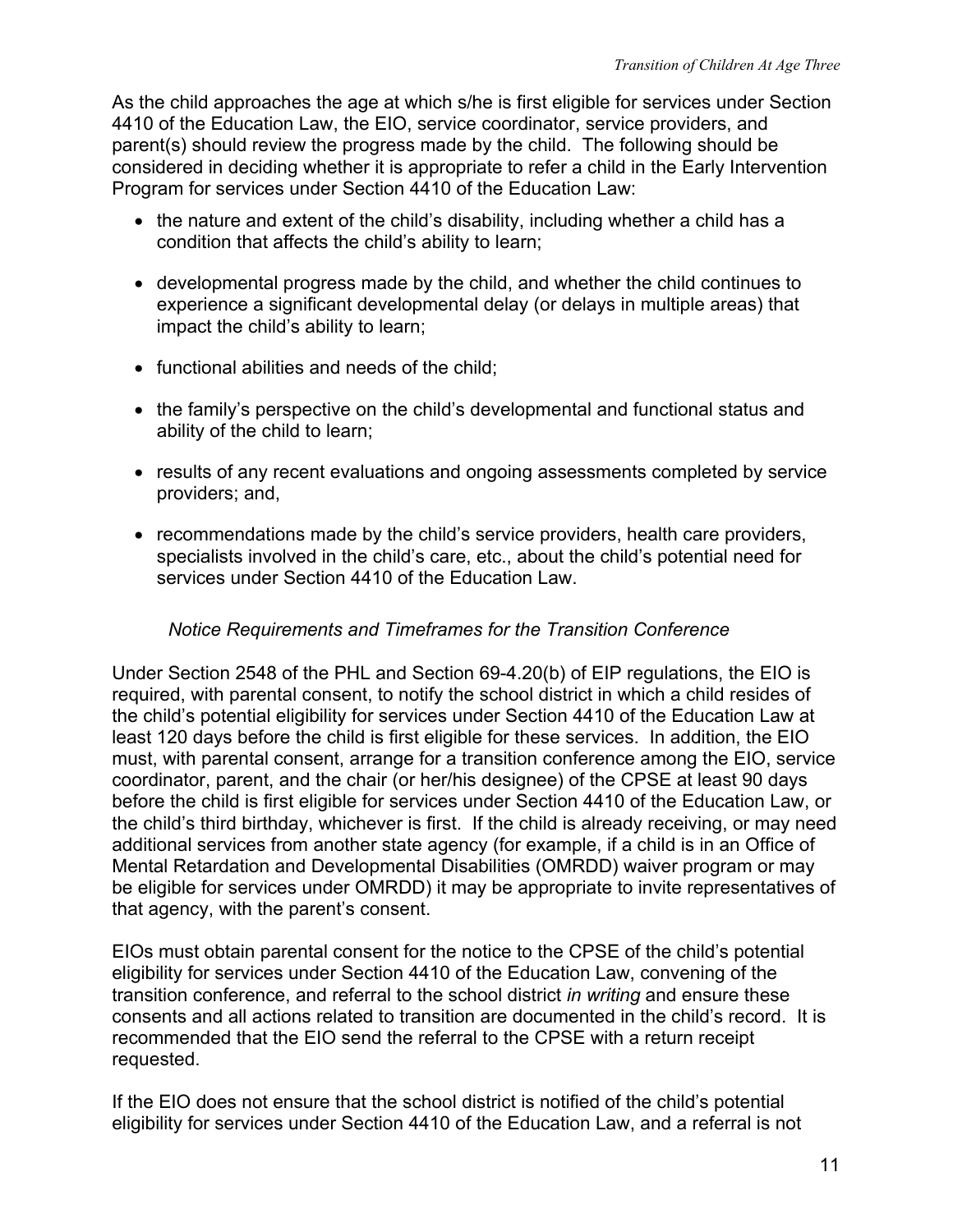<span id="page-15-0"></span>made to the CPSE within the required timeframes to ensure an eligibility determination is rendered by the CPSE before the child's third birthday, the parent(s) has due process rights under the EIP. The child should continue to receive the services included in the most recent IFSP until all due process proceedings are completed. However, there are no due process rights for parents under the EIP if parents do not consent in a timely fashion to a referral to the CPSE by the EIO and do not provide timely consent to the CPSE to evaluate the child. Appendix E provides a chart with required parent consents related to the transition process and sample consent forms for key events in the transition process.

In managing the notice and transition conference requirements at the municipal level, it is permissible for the EIO to group children by the months in which their birth dates occur, as long as notices are sent and transition conferences are convened within the required timeframes. The chart in Appendix F describes eligibility and transition dates.

Under Section 4410 of the Education Law, the chair of the CPSE, or his or her designee, must participate in transition conferences arranged by the EIO for children potentially eligible for services under Section 4410 of the Education Law. The notice to the school district should request the CPSE chair or designee to participate in the conference, and should include information about the date, time, and location of the conference. The CPSE chair or designee should also be informed that s/he may participate in the conference by telephone if s/he is unable to participate in person.

### *Purposes and Content of the Transition Conference*

The purposes of the transition conference are to decide whether the child should be referred to preschool special education programs and services under Section 4410 of the Education Law; review program options available to the child and family; and, develop a transition plan. There may be some circumstances under which a child is referred to the CPSE prior to the convening of a transition conference. The parent must be provided with the opportunity to participate in a transition conference even if the child has already been referred for services under Section 4410 of the Education Law.

As part of this discussion, parents should be informed about the following:

- The EIO must ensure that children who are potentially eligible for services under Section 4410 of the Education Law are referred, with parental consent, to the CPSE, of the school district in which they reside.
- The parent may also refer the child directly to the CPSE, as can service providers and other referral sources (such as health care providers) under the Education Law.
- The child must be determined eligible for services pursuant to Section 4410 of the Education Law before her/his third birthday, in order to ensure continuity of services beyond that date.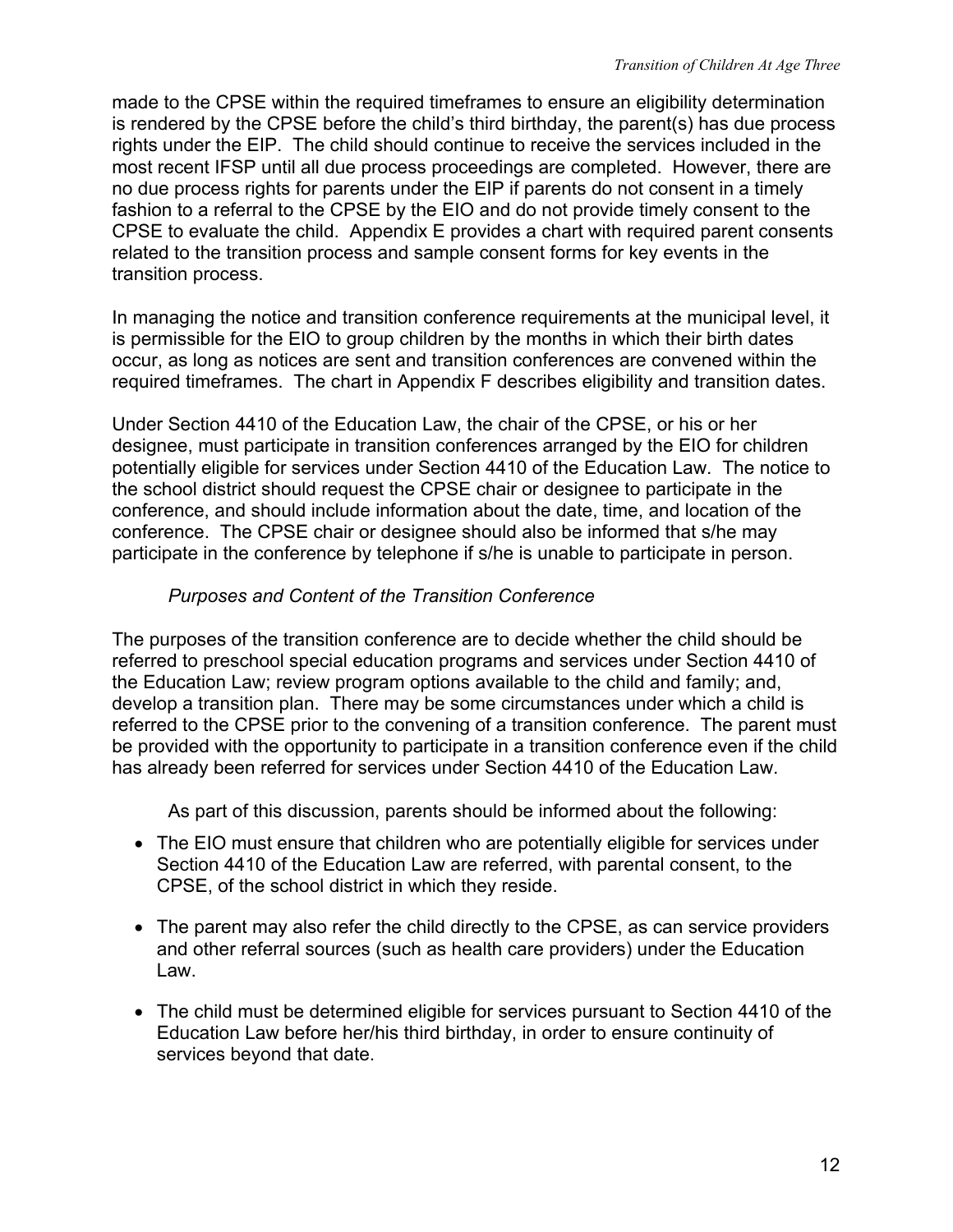- The CPSE will contact the parent to provide information about the CPSE evaluation process following the receipt of a referral from the EIO, the parent, service provider, or any other referral source under the Education Law.
- The parent must provide consent to the CPSE to evaluate the child for the CPSE to determine the child's eligibility for services under Section 4410 of the Education Law. This consent to evaluate the child must be provided to the CPSE within sufficient time to ensure the child is evaluated and an eligibility determination is made before the child's third birthday, to ensure continuity of EIP services for the child. It is very important that the EIO explain to the parent that the CPSE must receive the consent in a timely manner in order to ensure that an eligibility determination is made by the CPSE before the child's third birthday.
- The CPSE must act within 30 school days of its receipt of the parent's consent to evaluate the child and make a recommendation to the board of education. *School days* are defined in Part 200.1(n)(1) of Education Regulations as "*any day, including a partial day, that students are in attendance in school, including students with disabilities and without disabilities, except that, during the months of July and August, school day means every day except Saturday, Sunday, and legal holidays*."
- If the parent does not complete and return the consent for the child's evaluation by the CPSE, the CPSE must follow up with the parent to ensure the parent received the request to evaluate the child and understands this request.
- The child's most recent EIP evaluation report, and other EIP evaluation and assessment records can be provided to the CPSE with parental consent and are a valuable resource for CPSE members in deciding the type and extent of evaluation needed to establish a child's eligibility for services under Section 4410 of the Education Law. Parents should be encouraged to work with their service coordinator to identify and select appropriate reports and records that may be helpful in the CPSE' s evaluation and eligibility determination process, and provide consent to transmit these records to the CPSE. It is not necessary or required that children be re-evaluated by the EIP before transitioning to preschool special education. This provision is meant to reduce unnecessary or duplicative evaluations of children.
- If the child is determined eligible for services pursuant to Section 4410 of the Education Law before her/his third birthday, the parent may transition the child to preschool special education programs and services or may choose to have the child remain in the EIP until s/he ages out.
- As with EIP services, the child's participation in preschool special education programs and services is voluntary on the part of parents.
- If no referral is made and the child is not evaluated and, therefore, no eligibility determination is made for services under Section 4410 of the Education Law before the child's third birthday, the child and family's participation in the EIP will end at the child's third birthday. Similarly, if the parent does not sign and return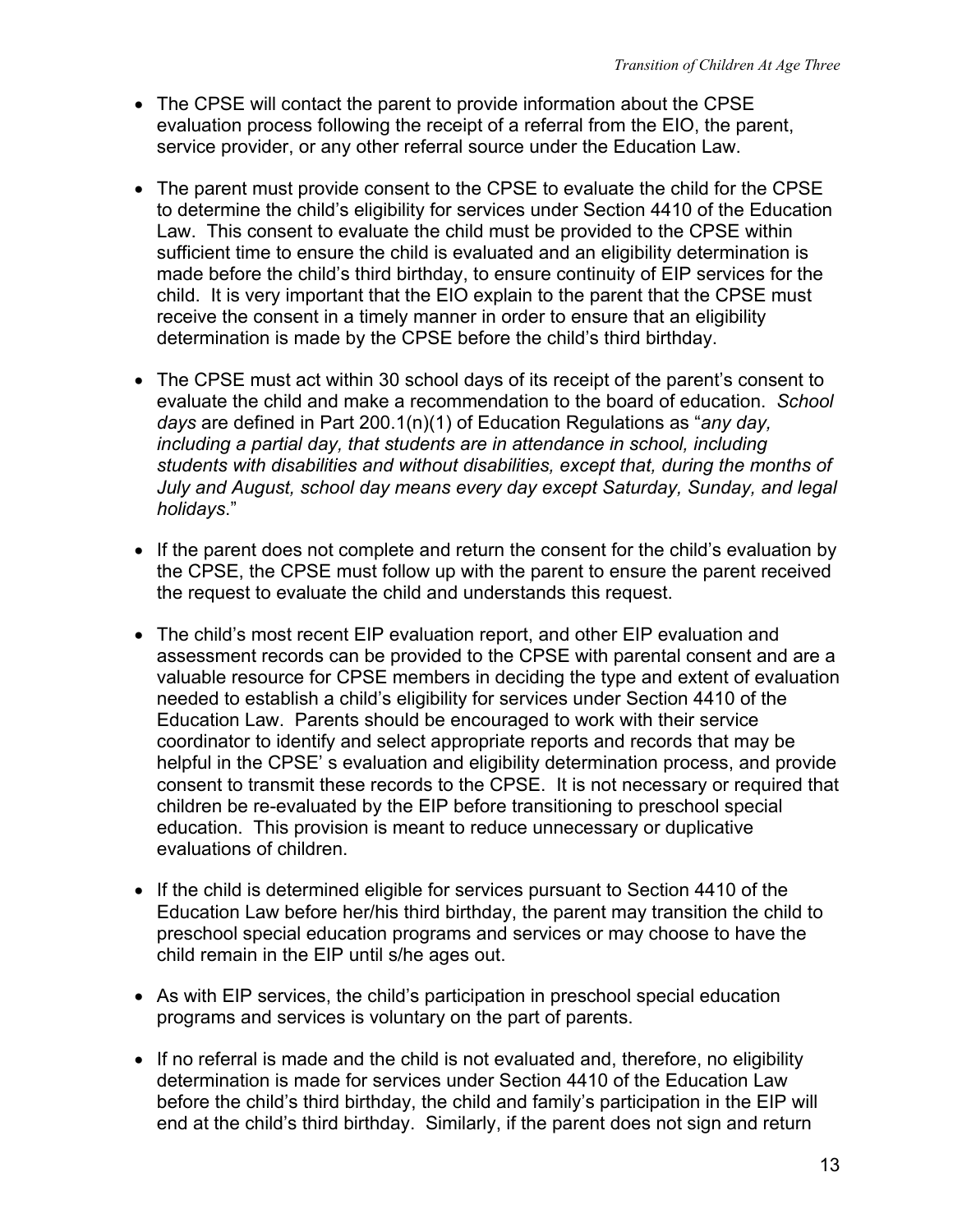<span id="page-17-0"></span>the consent to the child's evaluation to the CPSE in a timely manner, and therefore, the CPSE does not render an eligibility determination before the child's third birthday, the child's and family's participation in the EIP ends at the child's third birthday. A transition plan will be developed, which may include referral to other services (e.g., Head Start, other early childhood programs). The last day of services in the IFSP will be the day before the child's third birthday.

- If the CPSE finds that the child is not eligible for services under Section 4410 of the Education Law, the child's eligibility for the EIP will end at the child's third birthday, and a transition plan to other appropriate early childhood and supportive services will be developed. The last date for services in the IFSP will be the day before the child's third birthday.
- If the parent has signed and returned the consent to the child's evaluation to the CPSE in a timely manner, but the CPSE does not render an eligibility determination before the child's third birthday, the child's eligibility for the EIP will end at his/her third birthday. The last date for services in the IFSP will be the day before the child's third birthday. The parent has due process rights under Section 4410 of the Education Law to access preschool special education services while a determination from the CPSE is pending.

Parents have a key role in the transition of their children from the EIP to preschool special education. It is important that parents take an active role in transitioning their children from the Early Intervention Program to preschool special education programs and services under Section 4410 of the Education Law. The transition conference is an important opportunity for parents to learn about all available options and participate in the transition process. However, if parents choose not to participate in the transition conference, the EIO should notify the parent in writing of all of the above information that would otherwise be discussed at the transition conference. A sample notice is included in Appendix G.

### *Procedures to Refer the Child to the Committee on Preschool Special Education*

A referral to CPSE is a written statement asking the school district to evaluate the child to determine if he or she needs special education services. Various people can make a referral to the CPSE including the parent, a doctor, a judicial officer, a designated person in a public agency or someone from an Early Childhood Direction Center, an approved preschool program or the EIP. Once the referral has been made, parental consent is required for the child to be evaluated.

If a determination is made at the transition conference to refer the child to the CPSE, and the parent consents to the referral, the EIO must refer the child in writing to the chairperson of the CPSE in the school district in which the child resides. If the parent does not participate in the transition conference, the EIO is still responsible for referring the child to the CPSE, with parental consent, if the EIO believes the child is potentially eligible for services under Section 4410 of the Education Law. The referral must specify the extent to which the child has received EIP services prior to the referral.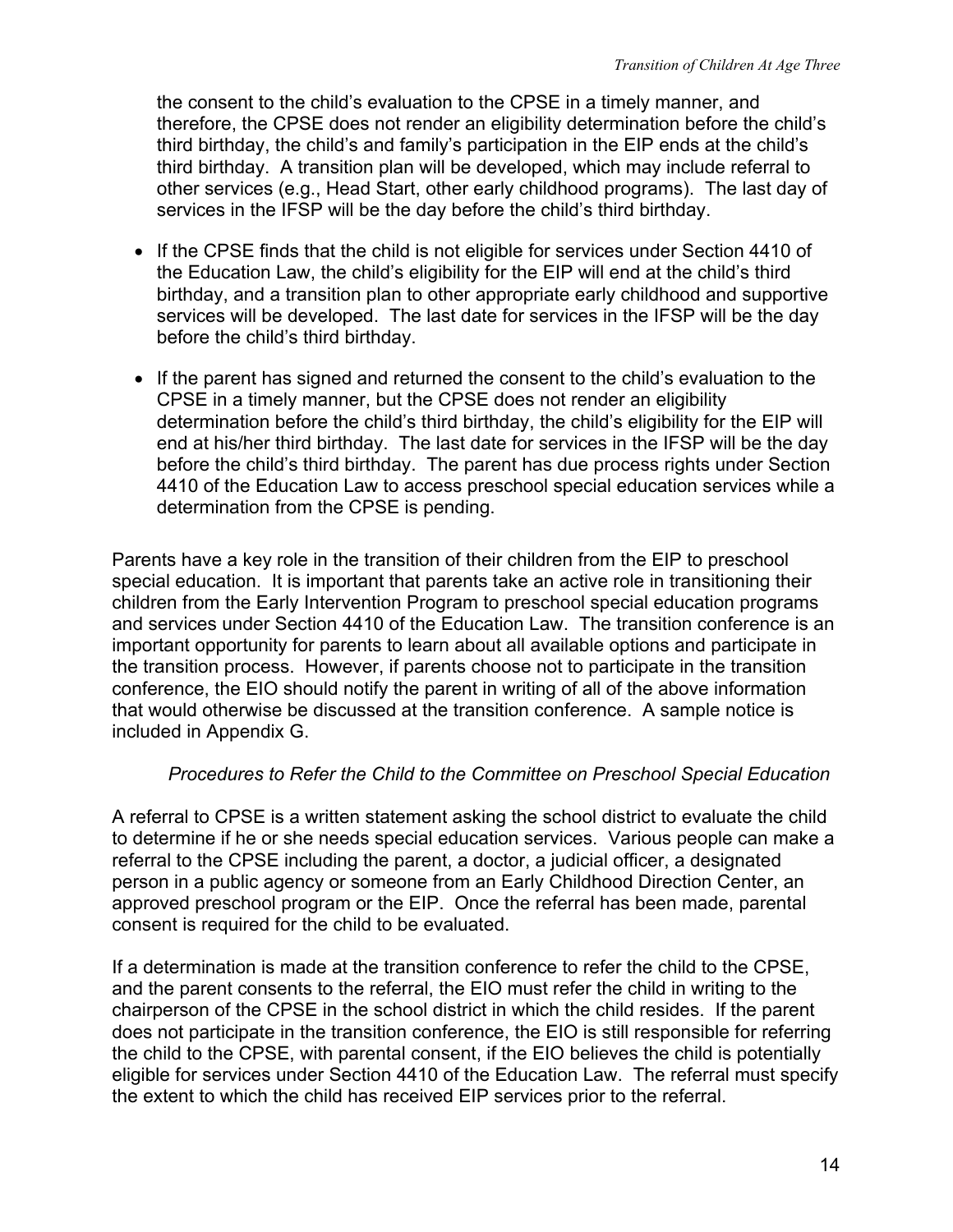<span id="page-18-0"></span>A CPSE chairperson who receives a referral must immediately notify the parent by telephone or in writing that a referral has been received and request consent for evaluation of the child. The parent's consent to the evaluation by the CPSE must be in writing and must be returned by the parent to the CPSE. In order to avoid unnecessary disruption of programs and services, it is important for parents to respond as quickly as possible with written consent to evaluate their children, to ensure an eligibility determination can be made by the CPSE before the children's third birthday.

Once written parental consent to evaluate a child has been received, the CPSE must assure that the process to determine a child's eligibility and need for special education programs and services is initiated and completed in time for children to begin receiving services on the third birthday or the first date of eligibility, whichever comes first.

If the parent does not provide consent for an individual preschool evaluation, the CPSE is required to follow-up with the parent to ensure that the parent has received and understands the request for consent. The parent should be advised by the CPSE and service coordinator that if parental consent is not given within sufficient time for an evaluation and eligibility determination by the CPSE before the child's third birthday, the child and family's participation in the EIP will end on the child's third birthday and a transition plan will be developed, which may include referral to other services (e.g., Head Start, other early childhood services).

# *CPSE Evaluation Process*

After a child is referred for an evaluation for special education, the parent will be asked to give written consent to have the child evaluated by an approved evaluator selected by the parent. The parent will also receive a copy of the Procedural Safeguard Notice, which provides a full explanation of their rights under IDEA, from the CPSE chair or his or her designee. Within 30 school days of receiving the parent's consent for the child's evaluation, the CPSE must be convened at a mutually convenient time and place, to review the evaluation results and to develop a recommendation regarding the preschool child's eligibility for special education programs and services. Eligibility is determined consistent with Section 200.1(mm) of the Regulations of the Commissioner of Education. For more information on eligibility determinations and parental rights, go to the "Guide for Determining Eligibility and Preschool Special Education Programs and/or Services for Preschool Students with Disabilities" (available on the SED Web site, www.vesid.nysed.gov).

It is important that the child's parent understand that s/he is a member of the school district CPSE for his or her child. Parents have a significant role in the evaluation of the child, in the CPSE's discussion regarding eligibility for preschool special education, and in planning and developing the child's Individualized Education Program (IEP). Parents may share information regarding the child's developmental, health, and family history as well as the child's strengths, needs, likes, dislikes, and typical behavior related to selfcare, language and communication, motor skills, and social interaction with peers and adults.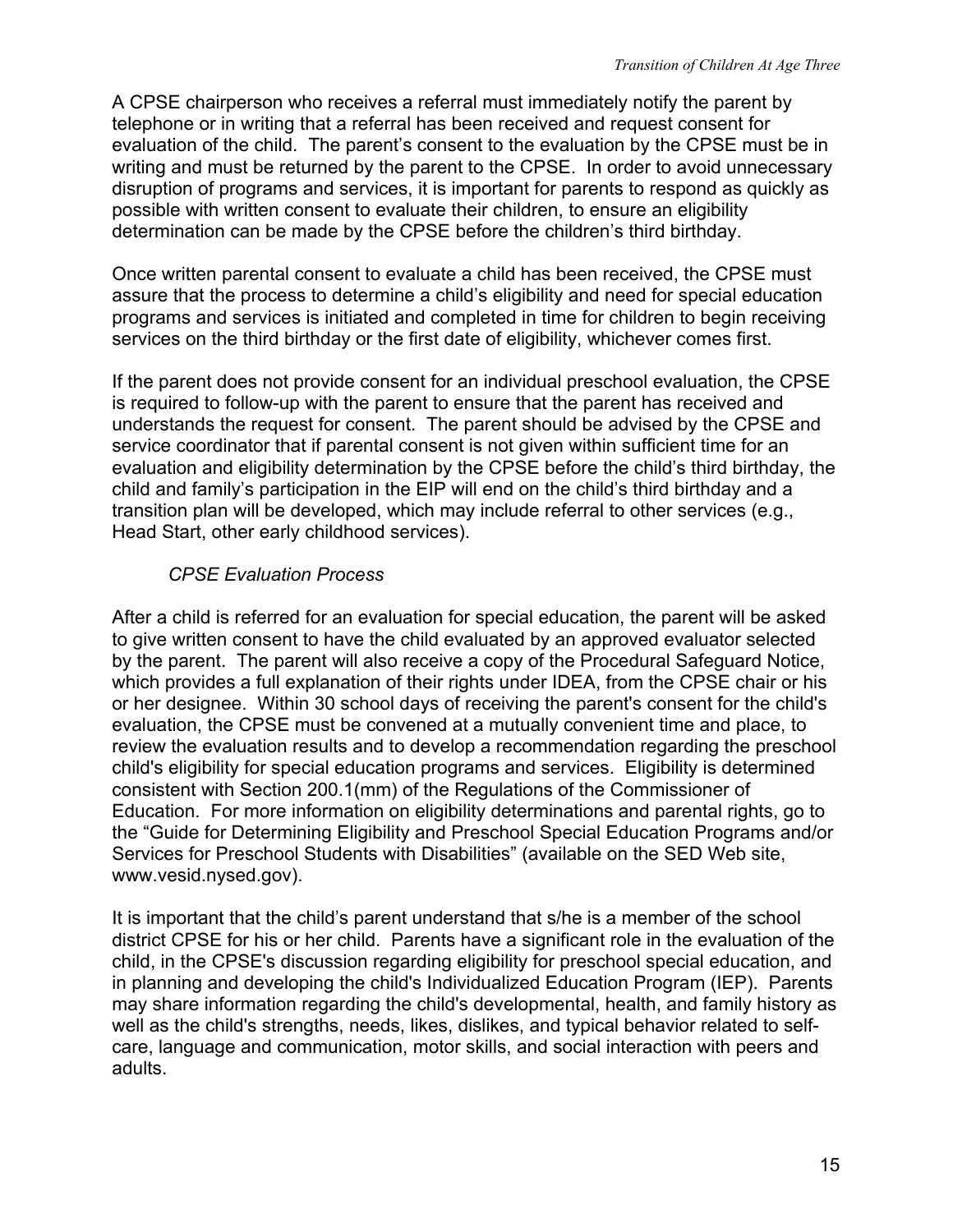<span id="page-19-0"></span>It is important to note that part or all of the evaluations performed under the EIP can be provided to the CPSE with parent consent and can be used by the CPSE in making a determination as to whether a child is eligible for preschool special education programs and services under Section 4410 of the Education Law. The CPSE may determine that the evaluation is sufficient to make an eligibility determination or may require additional evaluations.

If the CPSE determines that a child is not eligible for services under Section 4410 of the Education Law, the child's eligibility for the EIP will end the day before the child's third birthday and a transition plan to other appropriate early childhood and supportive services will be developed. If parents disagree, or if the CPSE does not make a recommendation in a timely way, they should discuss their concerns with the CPSE. In addition parents or school districts may contact their Office of Vocational and Educational Services for Individuals with Disabilities (VESID) Special Education Quality Assurance Regional Offices for clarification and technical assistance (see Appendix H for contact information). If it is not possible to resolve disagreements informally, mediation may be used to work out differences in a timely way. Parents also have the right to request an impartial hearing in writing to the BOE. The decision made by the impartial hearing officer (IHO) is final, unless the parents or the school district ask for a review of the decision by a State Review Officer.

Until all proceedings have been completed, pendency for the child is an approved preschool special education program and/or services agreed to by the CPSE and the parents, appropriate to meet the needs of the child (Section 200.16(g)(3)(iv) of the Regulations of the Commissioner). In the event that the CPSE and the parents cannot agree, the IHO will determine the child's pendency placement. A child who has received Early Intervention Services and is now of preschool age may, during hearings and appeals, receive special education in the same program as the early intervention program only if that program is also an approved preschool program.

If parents believe that their school districts have violated procedures under State or federal special education laws and regulations, they may submit a written complaint to the New York State Education Department, Coordinator, Statewide Education Quality Assurance (see Appendix H). Complaints are investigated and determinations are made within sixty calendar days of receipt, unless exceptional circumstances exist with respect to the specific complaint.

If a child is found eligible for preschool special education programs and services, the parent must be informed that the child may transition to preschool special education programs and services; or, remain in the EIP on and past their third birthday until the child ages out. When the child transitions to preschool special education programs and services in his or her IEP, the CPSE is responsible for arranging for the provider(s) to deliver the preschool special education programs and services for the child.

#### **IEPS AND IFSPS FOR CHILDREN FOUND ELIGIBLE FOR PRESCHOOL SPECIAL EDUCATION PROGRAMS AND SERVICES REMAINING IN THE EIP BEYOND THEIR THIRD BIRTHDAY**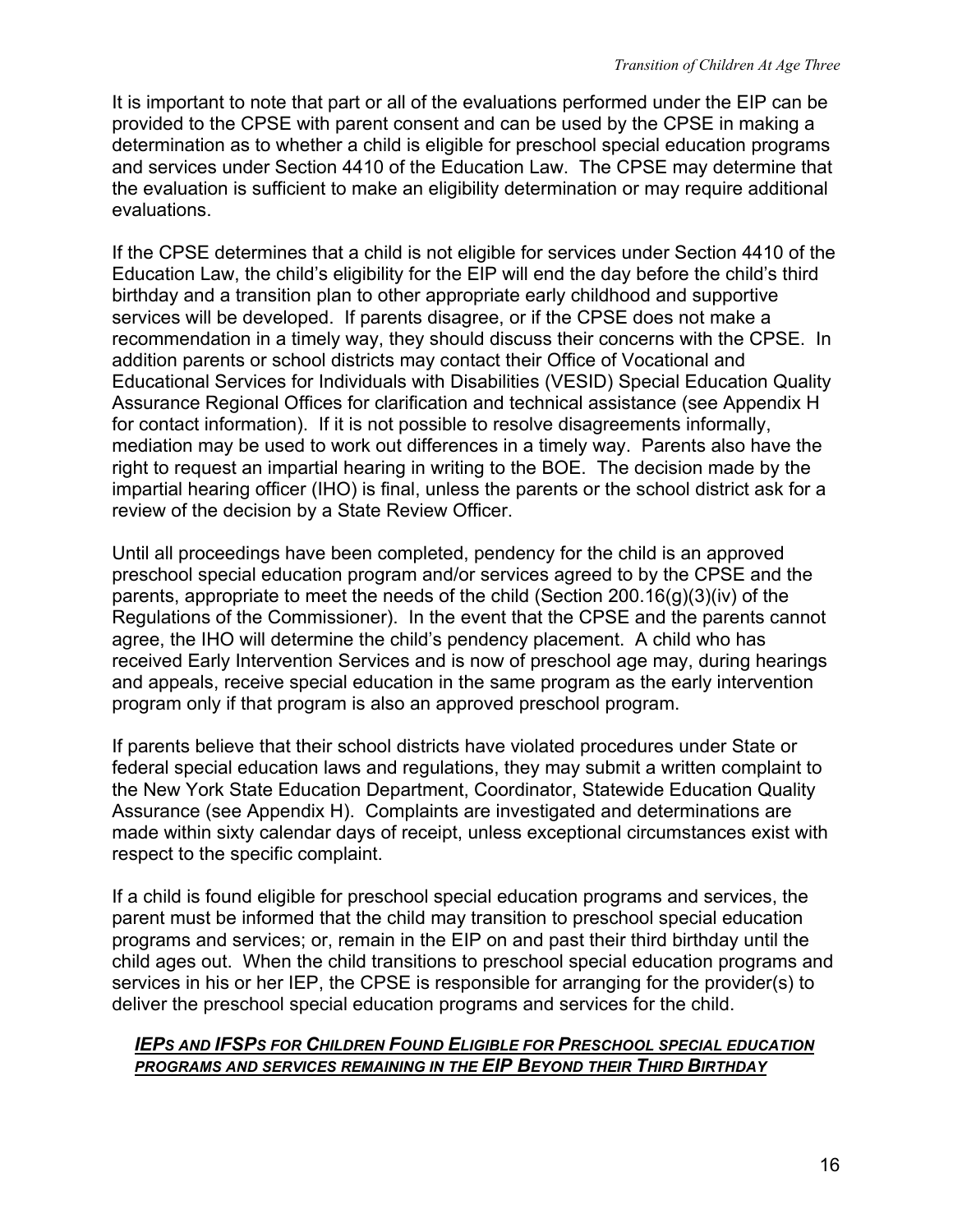If the CPSE determines that the preschool child has a disability, the committee must recommend appropriate special education services and/or programs and develop an individualized education program (IEP) for the child in accordance with State and federal laws and regulations. An IEP must be developed for all children determined to be eligible for preschool special education programs and services, regardless of whether the parent elects to have the child transition to services under Section 4410 of the Education Law, or remain in the EIP on and after the child's third birthday. The CPSE must indicate on the IEP the date for initiation of special education programs and services, based on the agreement reached by the CPSE and the date the child is first eligible for preschool special education.

In developing the IEP, the CPSE may consider a number of special education programs or services to meet the child's individual needs. The recommendation for special education services must be implemented with consideration given to the least restrictive environment. The four educational environments are listed below, in order from least to most restrictive:

- Related services such as speech therapy, physical therapy, and occupational therapy.
- Special Education Itinerant Teacher (SEIT) A special education teacher works with a child in a home or community setting recommended by the CPSE.
- Special Class in an Integrated Setting (SC/IS) A class with preschool students with disabilities and their typically developing peers.
- Special Class (SC) A class with only preschool students with disabilities.

Prior to recommending special education services in a setting that includes only preschool children with disabilities, the committee shall first consider providing special education services in a setting where age-appropriate peers without disabilities are typically found. Provision of special education services in a setting with no regular contact with age-appropriate peers without disabilities must be documented on the child's IEP and shall only be considered when the nature or severity of the child's disability is such that education in a less restrictive environment, with the use of supplementary aids and services, cannot be satisfactorily achieved.

In the CPSE process, parents have the right to express a preference for services that must be considered by the CPSE. However, the CPSE, based on the consensus of the members, must recommend appropriate programs and services for each eligible child. If the CPSE recommends different programs and services than the parents requested, the CPSE recommendation must indicate the parent's preference, and the reason why the CPSE made a different recommendation. Parents must also be given information about their due process rights to receive information about the actions that the CPSE will take, as well as ways that parents can challenge the CPSE recommendation.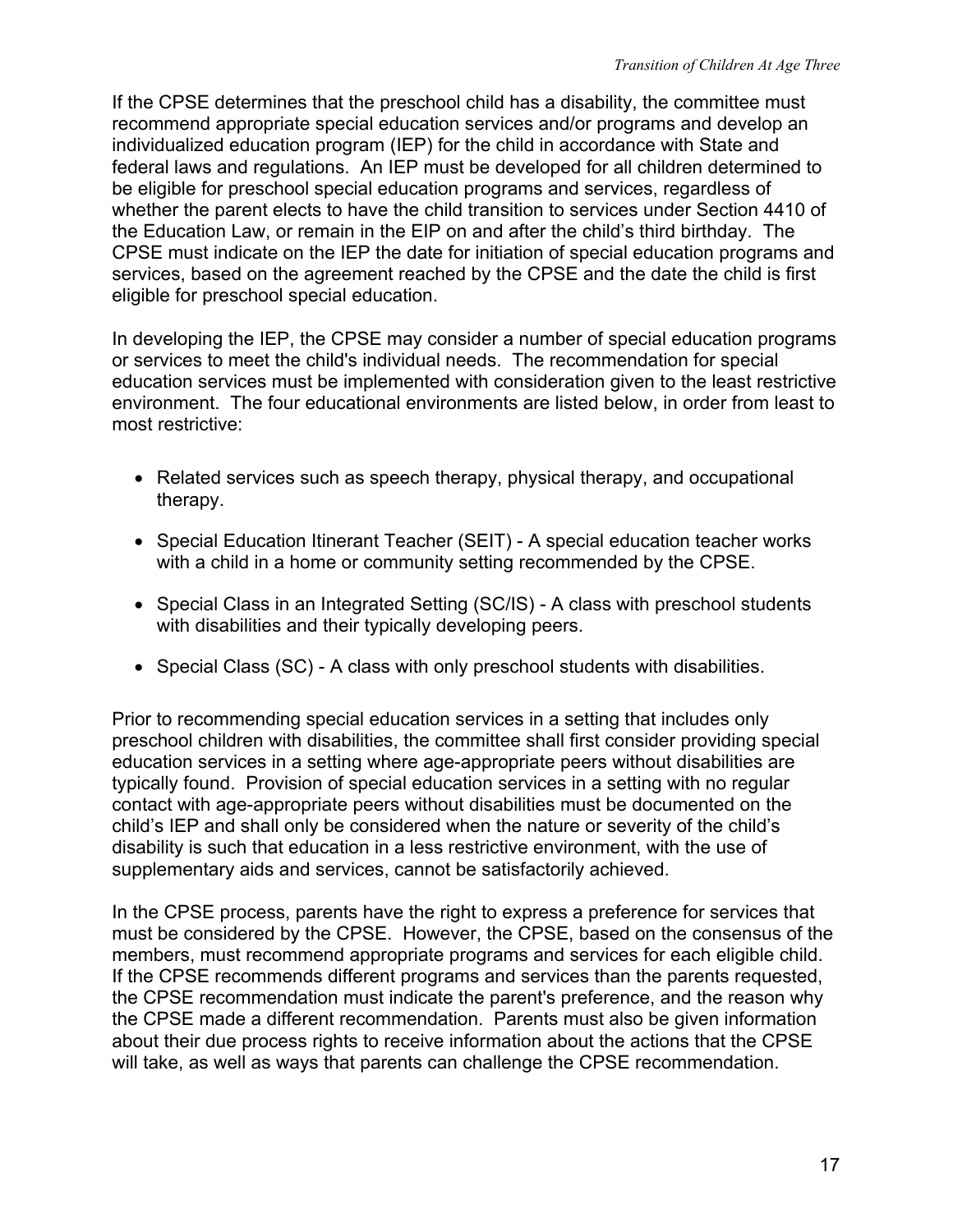<span id="page-21-0"></span>At the time the IEP is developed, the CPSE (which includes a professional designated by the EIO charged with responsibility for the child transitioning from the EIP) must explain the following to the child's parent:

- The differences between the IEP and IFSP.
- The parent can choose to have their child complete the transition to preschool special education programs and services under the IEP; or, to continue to receive the services in the child's and family's IFSP, until the child is no longer age-eligible for the EIP.
- The CPSE must indicate on the IEP the date for initiation of special education programs and services based on the agreement reached by the CPSE, the date the child is first eligible for preschool special education, and whether the parent wishes to have the child transition to services under Section 4410 of the Education Law, or continue to receive services in the child's and family's IFSP until the child is no longer age-eligible for the EIP.
- The IFSP will be modified to include the date EIP services will end and the child will transition to preschool special education programs and services.
- The parent may choose, at any time, to transition the child to services under Section 4410 of the Education Law at an earlier date than the start date in the IEP.

Upon receipt of the recommendation of the CPSE, the board of education must arrange for the child to receive the recommended special education programs and services beginning with the July, September, or January starting date for the approved program. However, if the recommendation of the CPSE is made less than 30 school days prior to, or after the July, September, or January starting date, the services must be provided no later than 30 school days from the recommendation. To avoid a gap in services for those children who will continue in the EIP on and past their third birthday, the BOE must arrange for the child to receive programs and services on the date recommended by the CPSE.

### *CPSE PROGRESS REPORTS AND THE ANNUAL REVIEW*

When parents and the CPSE develop a child's IEP, they must decide how and when the parent(s) will be informed of the child's progress. Once a child transitions to preschool special education programs and services, progress reports must be provided at least as often as they are for non-disabled children in a regular education program in their school district. Progress can be reported by regular telephone calls from the child's teacher or service provider, notes and comments in a shared notebook or formal progress reports, which tell how the child is progressing toward IEP goals, and whether the child is expected to meet the goals on the IEP by the date planned.

A child's IEP must be reviewed at least once a year. If needed, parents, the school district CPSE, or the preschool program provider may also ask for a meeting at any time during the school year to discuss a child's progress or review a child's program.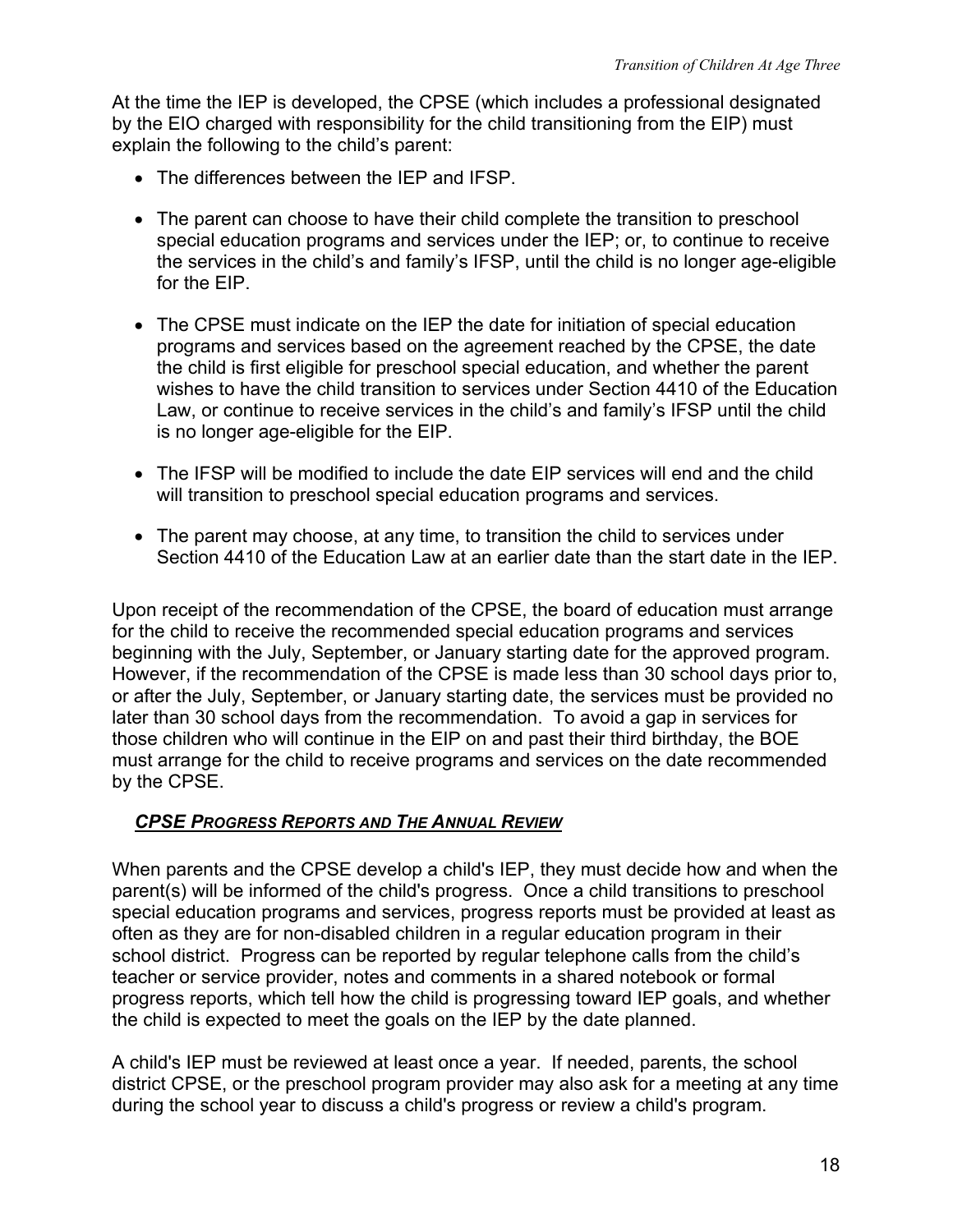# <span id="page-22-0"></span>**V. TRANSITION FOR CHILDREN IN FOSTER CARE**

All of the transition procedures described above apply to children in foster care who are in the Early Intervention Program (EIP). However, for children in foster care, the local social services commissioner responsible for the child must be involved in the transition planning process (i.e., the local social services commissioner who has the care and custody or custody and guardianship of the child). The local social services commissioner should be invited to participate in the review of IFSP to determine whether the child needs a referral for services under Section 4410 of the Education Law, and, if applicable, should be invited to participate the child's transition conference.

It is also important to note that children in foster care may, under certain circumstances, require the appointment of a surrogate parent by the EIO or Committee on Preschool Special Education (CPSE). If the EIO has appointed a surrogate parent for a child in foster care, it is possible that the CPSE will continue to have this surrogate parent represent the child, or there may be a need for the CPSE to appoint a different surrogate parent for purposes of services under Section 4410 of the Education Law. If a surrogate parent is appointed by either the EIO or the CPSE, the surrogate parent is accorded all the rights and responsibilities of the child's parent for purposes of the Early Intervention Program and preschool special education programs and services.

Appendix I includes information about the roles and responsibilities of Early Intervention Officials, service coordinators, local Department of Social Services caseworkers, and the CPSE in the transition process for children in the EIP who are also in the foster care system. The Department of Health and Office of Children and Family Services jointly developed a protocol for children in foster care and the EIP, which is available on the Department's Web site (http://www.health.state.ny.us).

# **VI. OTHER PROGRAMS AND RESOURCES FOR CHILDREN AND THEIR FAMILIES**

In addition to the Early Intervention Program (EIP) and preschool special education programs and services, there are a number of programs administered by other State agencies that are helpful to children with special needs and their families. It is important for all professionals working with young children and their families to be informed about and help families access services available through other State agencies. Although this is particularly important when children are transitioning from the EIP to other services, it is also important for families and service coordinators to be aware of and access these other service delivery systems as needs emerge while children are receiving services from the EIP. These include:

# *OFFICE OF MENTAL RETARDATION AND DEVELOPMENTAL DISABILITIES*

The Office of Mental Retardation and Developmental Disabilities (OMRDD) operates 13 Developmental Disabilities Services Offices (DDSOs) responsible for arranging and planning for the care, treatment, habilitation, and rehabilitation services to individuals with mental retardation and developmental disabilities (such as autism, cerebral palsy, seizure disorders, Down syndrome, and children with multiple disabilities). In partnership with consumers, families, staff, private providers, and local governments,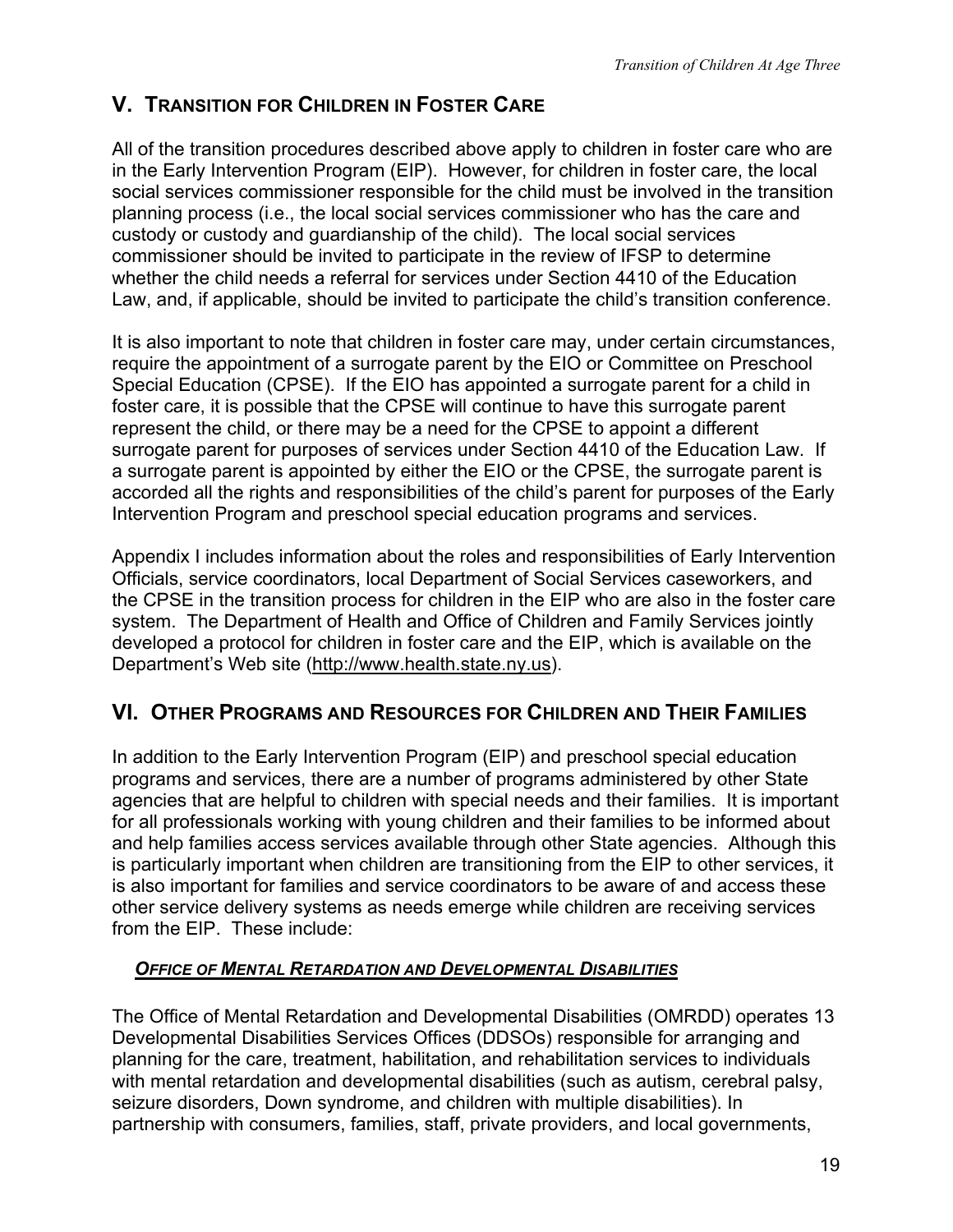<span id="page-23-0"></span>the DDSOs provide person-centered assistance to improve the quality of life of individuals and their families through the provision of housing, employment, and family support services. The list of DDSOs, including addresses and telephone numbers, can be found in Appendix J. For more information visit the OMRDD Web site at http://www.omr.state.ny.us.

## *OFFICE OF MENTAL HEALTH*

The Office of Mental Health (OMH) is responsible for developing plans, programs, and services for the care, treatment, rehabilitation, education and training of individuals with mental illness. OMH provides direct services at nineteen adult, six children's and three forensic psychiatric centers and provides fund allocation and certification of non-Stateoperated mental health programs. Visit the OMH Web site at [http://www.omh.state.ny.us](http://www.omh.state.ny.us/). For questions about mental health services, to find a mental health service provider, or to make a complaint, call the OMH customer relations at 1-800-597-8481.

## *OFFICE OF CHILDREN AND FAMILY SERVICES*

The Office of Children and Family Services (OCFS) provides operational support and policy direction to local social services districts and youth bureaus across the State and is responsible for the operation of 48 statewide residential and day placement facilities for youth. Programs and services provided through OCFS include child and adult protective, child welfare, domestic violence, pregnancy prevention, family services, youth development and delinquency prevention, juvenile justice, and after care programs. For general information contact (518) 473-7793 or visit the OCFS Web site at [http://www.dfa.state.ny.us.](http://www.dfa.state,ny.us/) For information about other programs for children, call 1-800-345-KIDS.

### *COMMISSION FOR THE BLIND AND VISUALLY HANDICAPPED*

Located within the Office of Children and Family Services, the Commission for the Blind and Visually Handicapped (CBVH) is responsible for the administration of programs and services to legally blind individuals to enhance independence and facilitate opportunities to participate in the community. CBVH provides a range of services for individuals who are legally blind through the independent living and vocational rehabilitation provisions of the Federal Rehabilitation Act, as well as through programs serving children and older individuals who are blind. For information about CBVH, call (866) 871-3000.

### *OFFICE OF ALCOHOLISM AND SUBSTANCE ABUSE SERVICES*

The Office of Alcoholism and Substance Abuse Services (OASAS) administers a comprehensive program of prevention, intervention, and treatment services for persons addicted to alcohol and other drugs. OASAS plans, develops and regulates the State's system of alcoholism and substance abuse treatment agencies; operates 13 Alcoholism Treatment Centers; licenses and regulates local, community-based providers of inpatient, outpatient and residential services; and monitors programs to ensure quality of care and compliance with State and national standards. For more information visit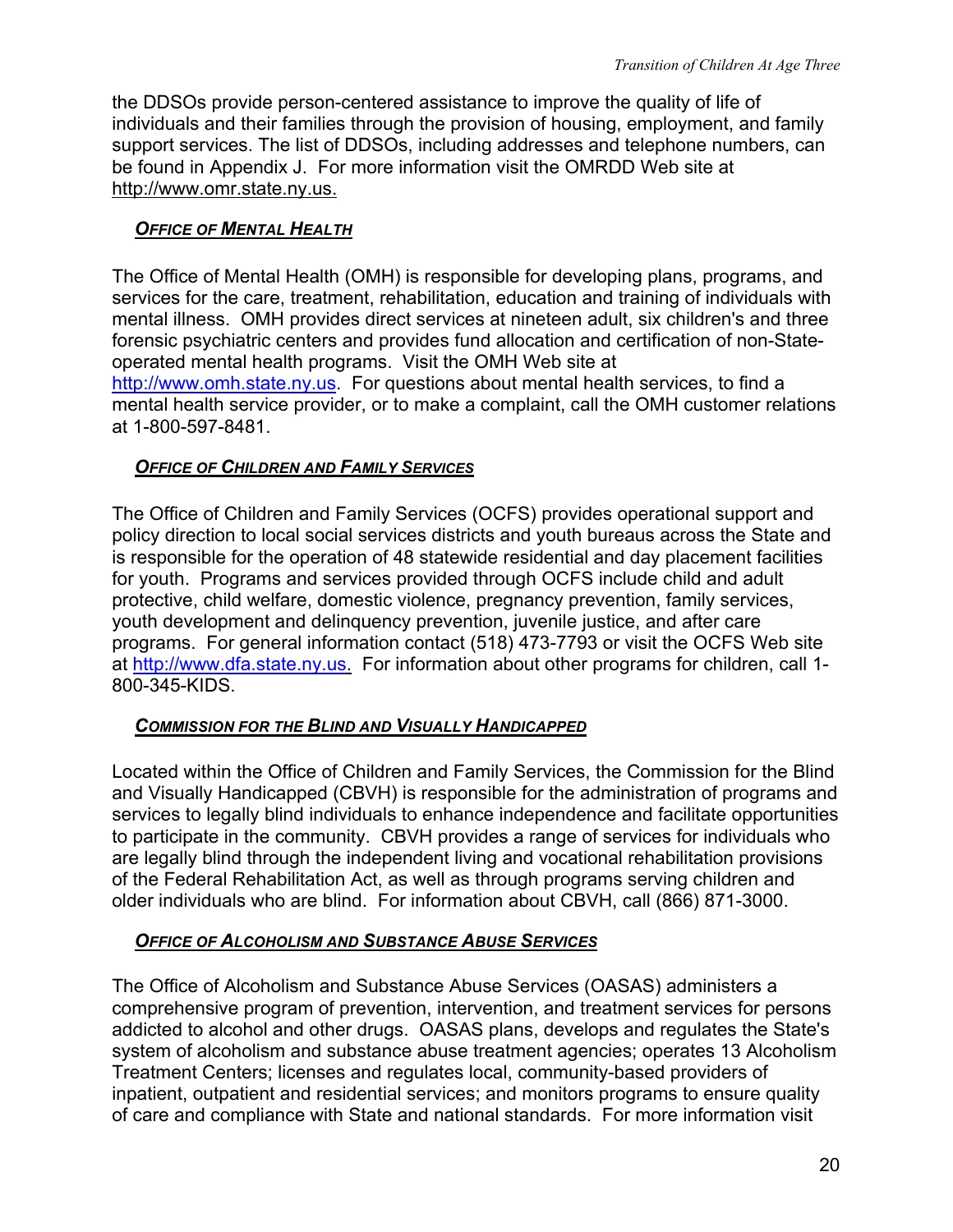<span id="page-24-0"></span>the OASAS Web site at [http://www.oasas.state.ny.us.](http://www.oasas.state,ny.us/) The telephone number for public information and publications is (518) 485-1768. The telephone number for information and referrals is 1-800-522-5353.

### *OFFICE OF ADVOCATE FOR PERSONS WITH DISABILITIES*

The Office of Advocate for Persons with Disabilities (OAPwD) is a systems advocacy agency for people with disabilities. Its primary mission is to ensure that people with disabilities have every opportunity to be productive and participating citizens through: full access to emerging technology; access to up-to-date, comprehensive information on and referral to programs and services available to people with disabilities and their families; and, implementation of progressive legislation protecting the equal rights of people with disabilities. For information about OAPwD, call (800) 522-4369 or (518) 473-6005, (voice, TTY and Spanish call (518) 473-4129), electronic BBS call (800) 943- 2323 or refer to the OAPwD Web site at [www.advoc4disabled.state.ny.us.](http://www.advoc4disabled.state.ny.us/)

### *COMMISSION ON QUALITY OF CARE FOR PERSONS WITH DISABILITIES*

The Commission on Quality of Care's Advocacy Services Bureau coordinates a statewide protection and advocacy program for people with disabilities and their families. The Bureau offers training programs to help parents understand special education laws and regulations. These programs are co-sponsored by local groups. For information, call 1-800-624-4143, or visit the Commission's Web site at [http://www.cqc@state.ny.us](http://www.cqc@state.ny.us/)

### *DEVELOPMENTAL DISABILITIES PLANNING COUNCIL (DDPC)*

The New York State Developmental Disabilities Planning Council is a federally funded state agency working under the direction of the Governor. The DDPC is responsible for developing new ways to improve the delivery of services and supports to New Yorkers with developmental disabilities and their families. For information, call TDD/TTY: 1-800- 395-3372 Voice: 518-486-7505, or visit the DDPC Web site at  $ddpc@ddpc.state.ny.us$ 

#### **STATE EDUCATION DEPARTMENT**

### *State Education Department Early Childhood Direction Centers*

The Early Childhood Direction Centers (ECDCs) provide information about programs and services for young children, ages birth through five, who have physical, mental, or emotional disabilities and help families obtain services for their children. For information about the ECDC in your region, refer to VESID's Web site at <http://www.vesid.nysed.gov/lns/ecdc.html>. A list of ECDCs is included in Appendix B.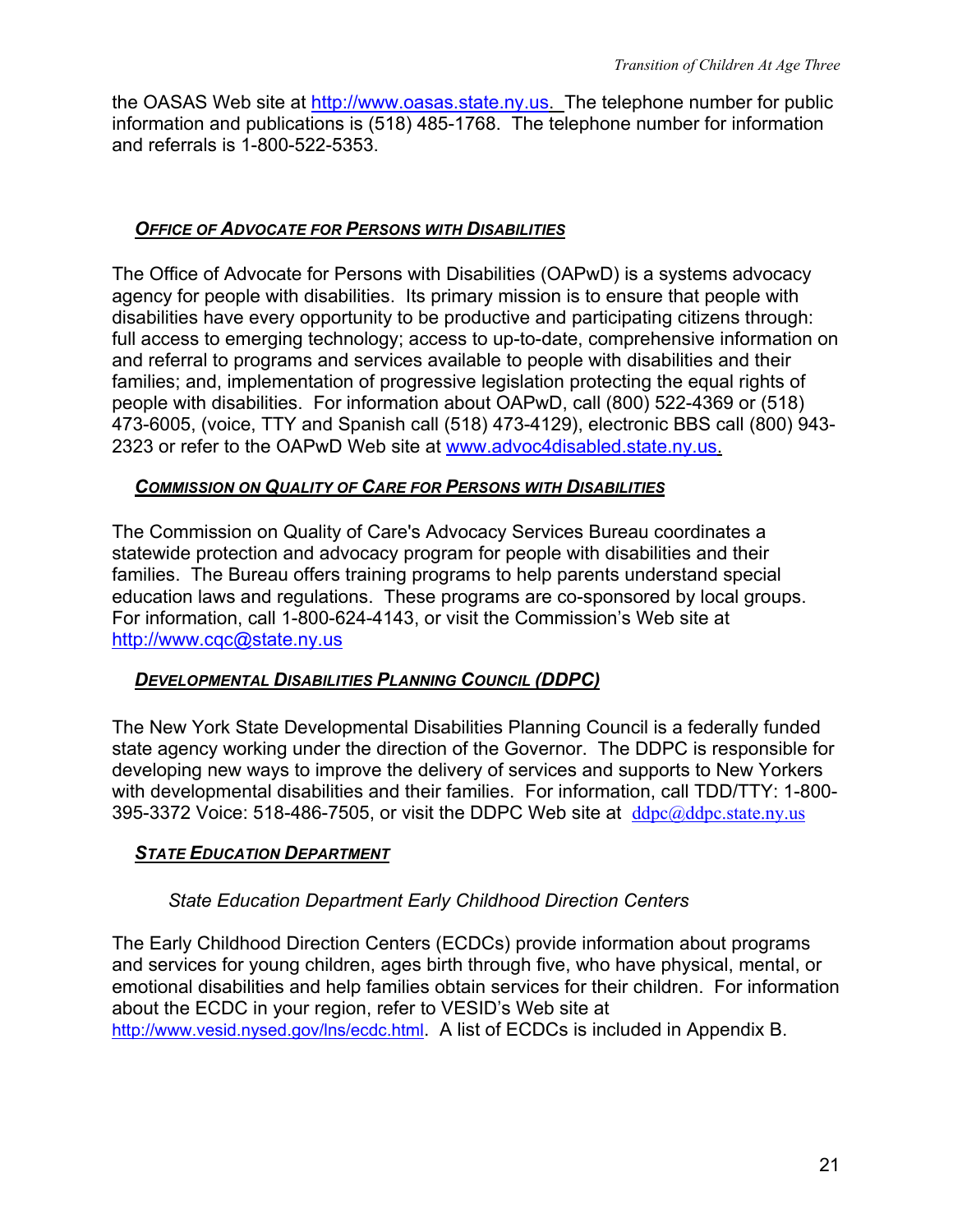## *Special Education Quality Assurance Regional Associates*

<span id="page-25-0"></span>The Regional Associates conduct Quality Assurance Reviews of public and private special education programs to determine compliance with federal and State special education laws and regulations. They also provide technical assistance to parents, school district personnel, and special education programs; and, investigate complaints alleging a public or private special education program's noncompliance with federal or state law or regulation pertaining to the education of students with disabilities. For information about the Regional Associate for your region, refer to VESID's Web site at <http://www.vesid.nysed.gov/specialed/quality/qaoffices.htm>. A list of Regional Associates for each region is attached in Appendix H.

## *DEPARTMENT OF HEALTH*

In addition to the EIP, the Department of Health is responsible for a wide range of programs and services to promote and protect the health of children and adults residing in New York State. Examples of other programs and services for children and families include the Child Health Plus insurance program, maternal and child health services funded under the Title V block grant (including services for children with special health care needs), universal newborn hearing screening, vaccination information materials, school-based health centers, and the Women Infants and Children (WIC) nutrition program. For more information about the Department of Health, visit the Department's Web site at [www.health.state.ny.us.](http://www.health.state.ny.us/) For information regarding the Early Intervention Program call (518) 473-7016 or email to [eip@health.state.ny.us.](mailto:eip@health.state.ny.us)

### *OTHER COMMUNITY RESOURCES*

There are also a variety of community resources that are helpful to all young children and their families. It is important for all professionals working with young children and their families to be informed about and help families access services available through other community resources. Although this is particularly important when children are transitioning from the EIP to other services, it is also important for families and service coordinators to be aware of and access these other service delivery systems as needs emerge while children are receiving services from the Early Intervention Program. Appendix K includes a listing of other important community resources for young children and their families.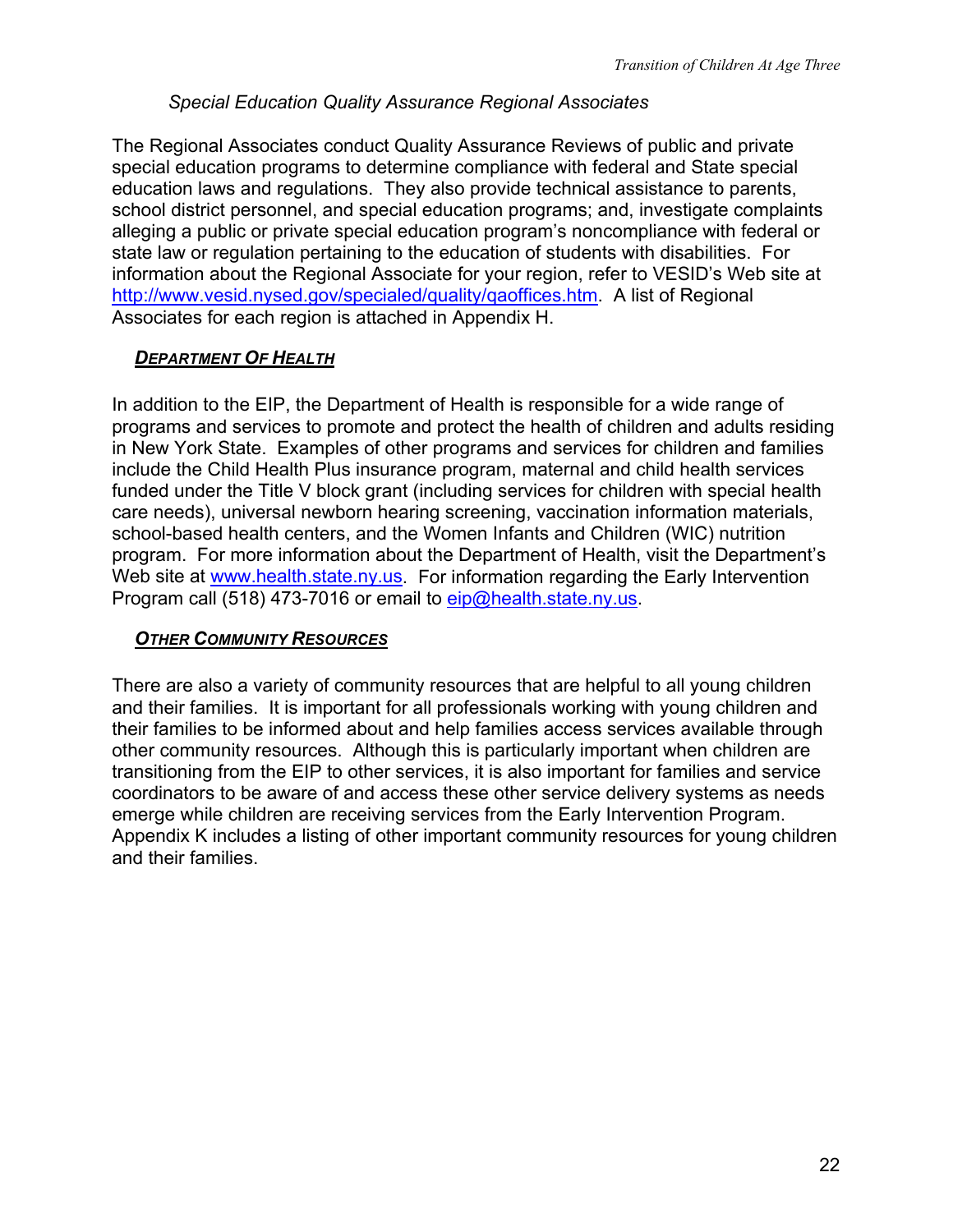# <span id="page-26-0"></span>**VII. FREQUENTLY ASKED QUESTIONS AND ANSWERS ON TRANSITION**

### *AGE ELIGIBILITY*

1. **Question:** Can a child be age-eligible for the Early Intervention Program (EIP) and special education services under Section 4410 of the Education Law at the same time?

**Answer:** Yes. Under IDEA and New York State Public Health and Education Law, there is overlapping age-eligibility for the EIP and preschool special education programs and services for children over the age of two years. This is to ensure that children do not experience a gap in services when transitioning from the EIP to preschool special education programs and services; and, to ensure that children have access to a free appropriate public education by their third birthday. However, under PHL, a child who is receiving services under Section 4410 of Education Law cannot be an eligible child under the EIP.

Under Public Health Law (PHL), children are age-eligible for the EIP from birth through two years of age, unless the child has been determined eligible for services under Section 4410 of the Education Law before the child's third birthday. If a child is determined eligible for services under Section 4410 of the Education Law before his or her third birthday, the parent may choose to have the child continue to receive EIP services until he/she ages out, or transition the child to preschool special education programs and services.

The specific date when a child is first eligible for preschool special education programs and services depends upon the month during which a child is born.

2. **Question:** If a child currently receiving EI services is in the process of receiving an evaluation under Section 4410 and turns three, may the child continue to receive EI services on and after his/her third birthday?

**Answer:** No. The amended Public Health Law is explicit. A child who is not determined eligible for Section 4410 programs and/or services before his/her third birthday may not continue to receive EI services after his/her third birthday. Please refer to page 16 for information on parents' due process rights under the Education Law.

3. **Question:** If the CPSE does not determine that a child is eligible before his or her third birthday, and then the CPSE determines the child eligible for special education programs and services *after* the child has already turned three years of age, can the child return to the EIP and resume the services included in his or her previous IFSP? Alternatively, if a child exits the EIP while eligibility for services under Section 4410 of the Education Law is pending, and the child is subsequently found eligible for these services, can the child re-enter the EIP and continue in the EIP until s/he is no longer age-eligible?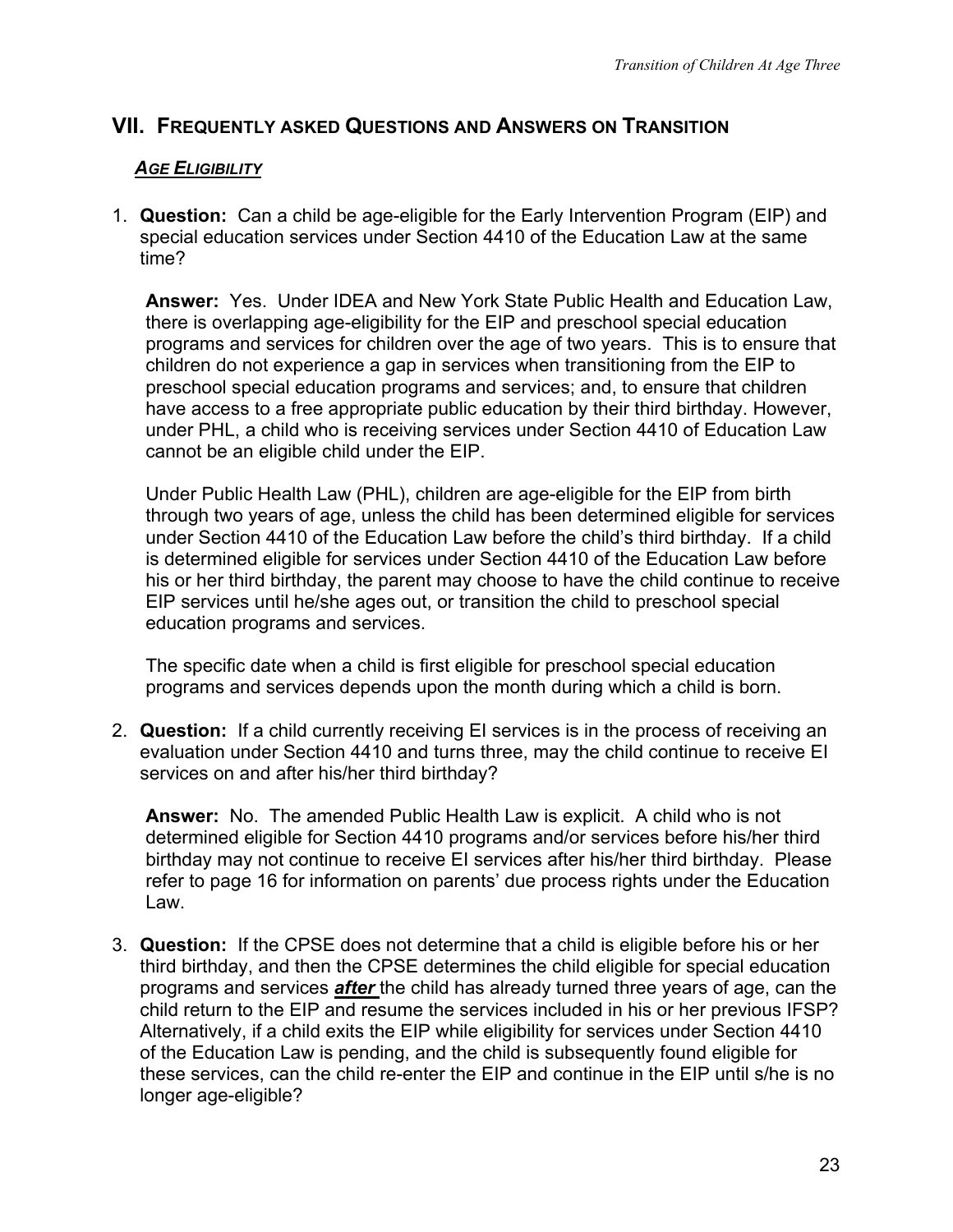<span id="page-27-0"></span>**Answer:** No. If the child turns three years of age, and the CPSE has not rendered a determination as to whether the child is eligible for services under Section 4410 of the Education Law, the child's eligibility for the EIP ends at his or her third birthday. In this case, it is recommended that the concern be discussed with the CPSE or directed to the appropriate Special Education Quality Assurance Office (see Appendix H). The child may not re-enter the EIP at or after his or her third birthday. Similarly, if a child exits the EIP while eligibility for services under Section 4410 of the Education Law is pending, and the child is subsequently found eligible for these services after the child's third birthday, the child cannot re-enter the EIP.

As always, to address areas of disagreement, or when the CPSE has not acted within the required timeframes, under Education Law, parents may pursue their due process rights to mediation, an impartial hearing, or a sixty-day State complaint (see page 16).

4. **Question:** What should the Early Intervention Official (EIO) do if a child is referred to the EIP when s/he is age-eligible for services under Section 4410 of the Education Law?

**Answer:** If a child is referred to the EIP when s/he is age eligible for services under Section 4410 of the Education Law, the EIO should recommend to the parent that the child be referred directly to the CPSE of the school district in which the family resides. However, if a parent chooses to continue with the referral to the EIP, an initial service coordinator must be assigned and the service coordinator must assist the parent in the receipt of a multidisciplinary evaluation for the child consistent with the EIP requirements. The parent should be informed that the transition process must also be initiated, including notice to the school district, arranging for a transition conference and evaluation of the child by the CPSE to determine the child's eligibility for services under Section 4410 of Education Law. The parent should be informed that if the child is not referred, evaluated, and found eligible for preschool special education programs and services before the child's third birthday, the child's eligibility for the EIP will end when the child turns three years old.

### *NOTIFICATION AND REFERRAL*

5. **Question:** Can the notification to the CPSE of a child's potential eligibility for services under Section 4410 of the Education Law also serve as the referral to the CPSE?

**Answer:** There is nothing in Public Health or Education Law to prohibit the notification of a child's potential eligibility for services under Section 4410 of the Education Law from also serving as the referral, as long as the notice is clearly identified as a referral and the notice includes all the information required by the CPSE to be considered a referral.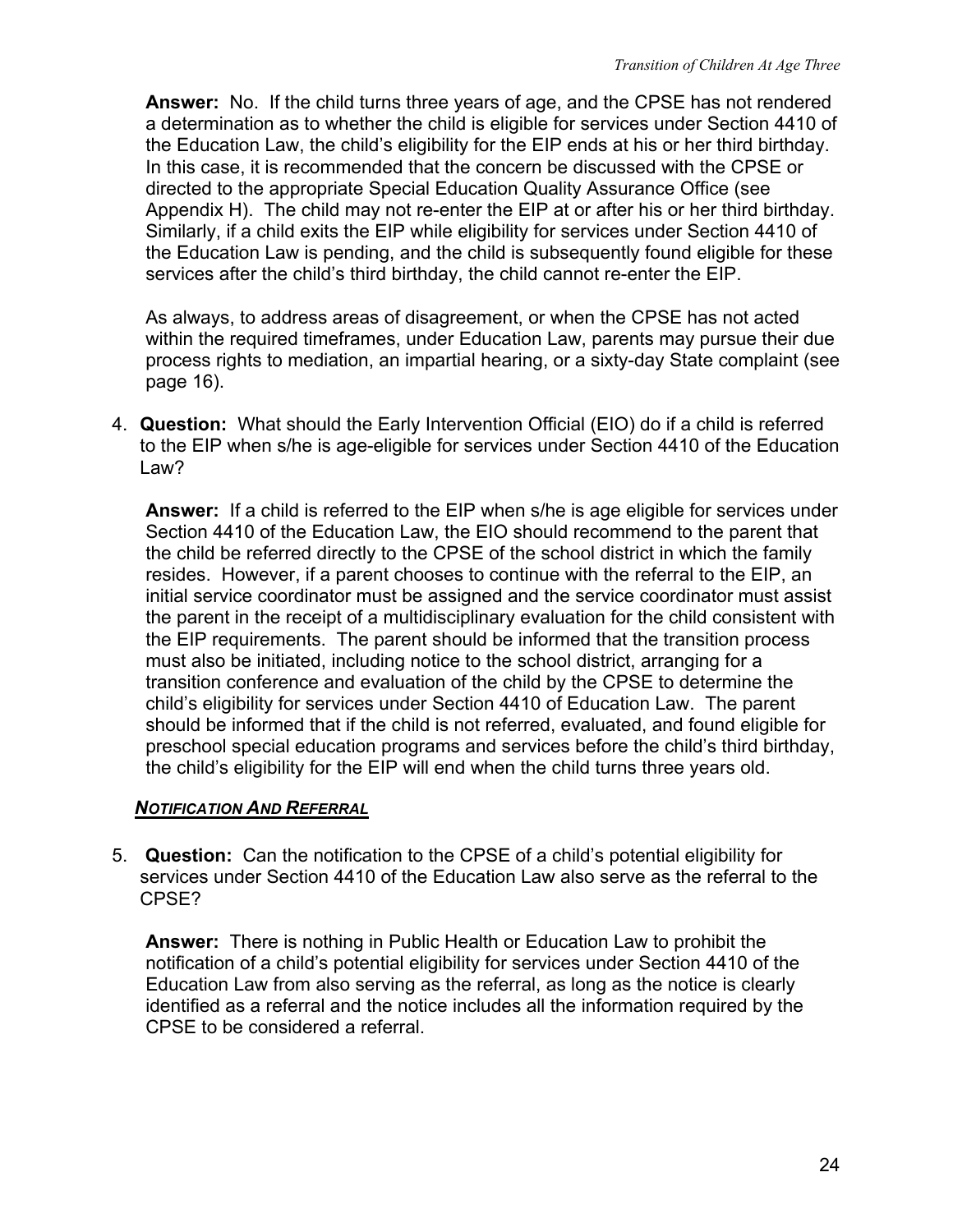6. **Question:** Must a school district/CPSE accept all referrals of age-eligible children?

**Answer:** Yes. Under the Education Law, the CPSE is required to accept and act upon referrals of age-eligible children. This includes requesting consent to evaluate the child, follow-up with parents who do not provide consent to ensure they understand the request, and completing an eligibility determination and, if appropriate, an IEP within required timeframes.

7. **Question:** Is it each county's responsibility to establish a policy regarding the specific age for children to be referred to the CPSE?

**Answer:** No. Each county and New York City must adhere to the requirements in Public Health and Education Law regarding age-eligibility requirements and the timeframes for notice to the school district, convening of a transition conference, and eligibility determinations. However, counties may develop procedures consistent with State laws and regulations and Department of Health and State Education Department policies.

8. **Question:** Must the Early Intervention Official (EIO) notify school districts and arrange transition conferences **EXACTLY** 120 days and 90 days, respectively, prior to the child's potential eligibility for services under Section 4410 of the Education Law?

**Answer:** No. EIP regulations require the notice be **AT LEAST** 120 days prior to the child's potential eligibility for services under Section 4410 of the Education Law; and, the transition conference to be convened **AT LEAST** 90 days prior to a child's potential eligibility for services under Section 4410 of the Education Law or the child's third birthday, whichever is first. To manage notice and transition conferences at the municipal level, it is permissible for the EIO to notify school districts and arrange for transition conferences during the month or quarter in which a child's birth date falls, as long as the notice is sent and the transition conference is convened within the timeframes required in regulations and within sufficient time for the CPSE to render an eligibility determination before the child's third birthday.

9. **Question:** At what age must the school district CPSE accept a referral for preschool special education?

**Answer:** In order for a child to receive preschool special education by their third birthday or on the first day of their eligibility for preschool special education (whichever comes first), the referral must be accepted in time to allow the CPSE to provide a recommendation to the board of education within thirty school days of receipt of written consent by the parent for the individual evaluation of the child.

10. **Question:** What information must be included in the referral to the CPSE?

**Answer:** The referral to the CPSE must be made in writing and must include the following information: the name of and contact information for the child and the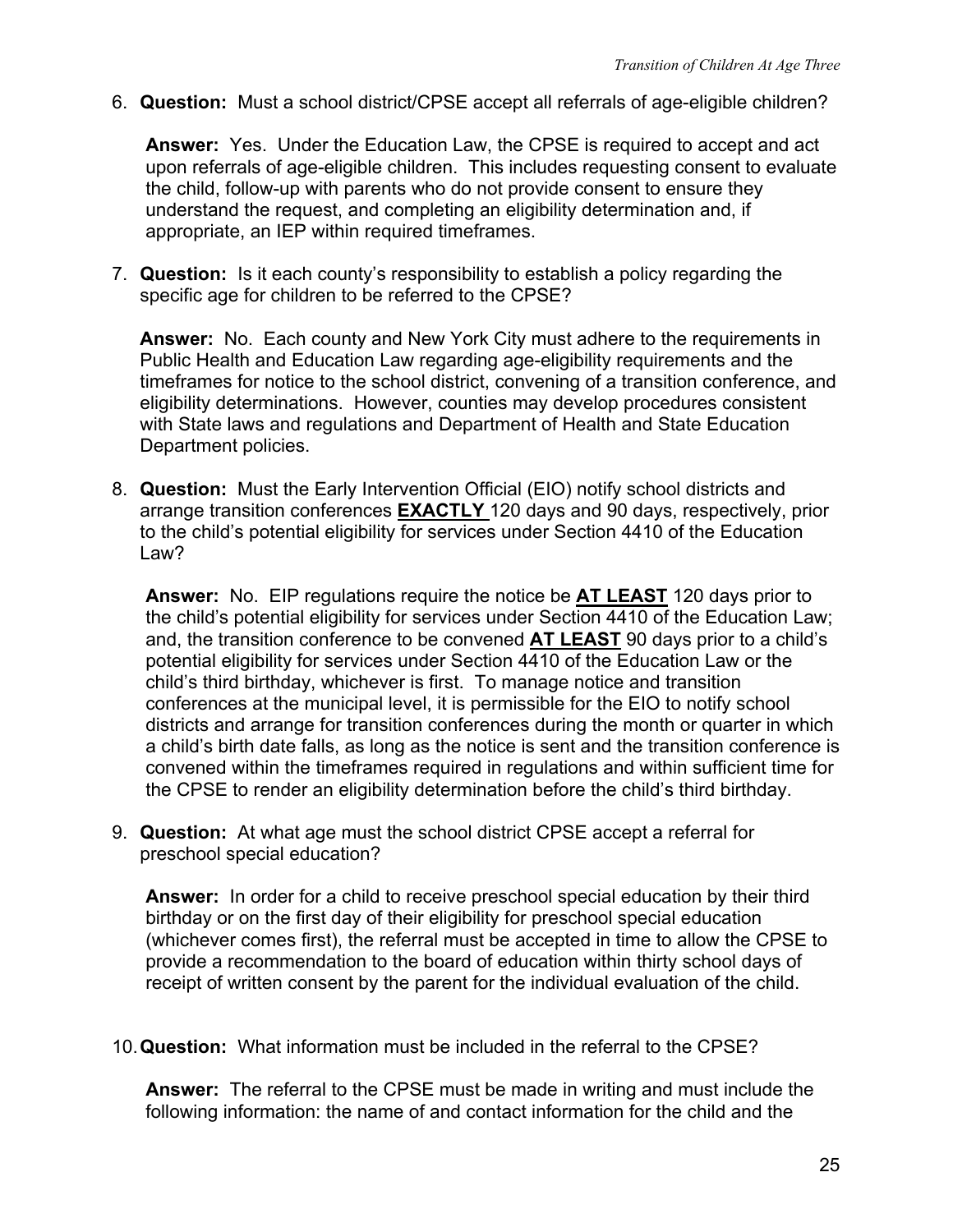<span id="page-29-0"></span>child's parent or person in parental relation; the reasons for the referral, including, with parent consent, any records upon which the referral is based that may be in the possession of the person submitting the referral; a written description of the child's participation in EIP services; and, the extent of parental contact or involvement prior to the referral.

#### *TRANSITION CONFERENCE*

11. **Question:** Should a transition conference be arranged for all children exiting the EIP?

**Answer:** A transition conference should only be arranged, with parental consent, for children potentially eligible for services under Section 4410 of the Education Law. Please refer to pages 10 and 11 for criteria to be considered in identifying these children.

12. **Question:** Who must participate in the transition conference?

**Answer:** The EIO is responsible for convening the transition conference with the parent, service coordinator, and chair of the CPSE or his or her designee.

13. **Question:** Is the CPSE chairperson or a designee required to participate in the transition conference to review the child's program options?

**Answer:** Yes. Pursuant to Section 4410(3)(f) of the Education Law, the Chairperson of the CPSE of the local school district in which the child resides or his or her designee must participate in the conference.

14. **Question:** Who else should participate in the transition conference?

**Answer:** With the parent's consent, representatives of other service delivery systems, with whom the child and family are currently involved or from whom the child may need services (such as OMRDD or OCFS) should be invited to participate in the transition conference.

15. **Question:** Can required participants in the transition conference participate by telephone conference call?

**Answer:** Yes. The transition conference must be convened in a location that is mutually convenient to the participants. It is permissible for participants to participate in the conference by telephone.

16. **Question:** What is the role of the CPSE chairperson or the designee at the transition conference?

**Answer:** The CPSE Chairperson or the Chairperson's designee must participate in the conference with the parent(s) and the EI Service Coordinator to support the child's potential transition to preschool special education and to ensure that the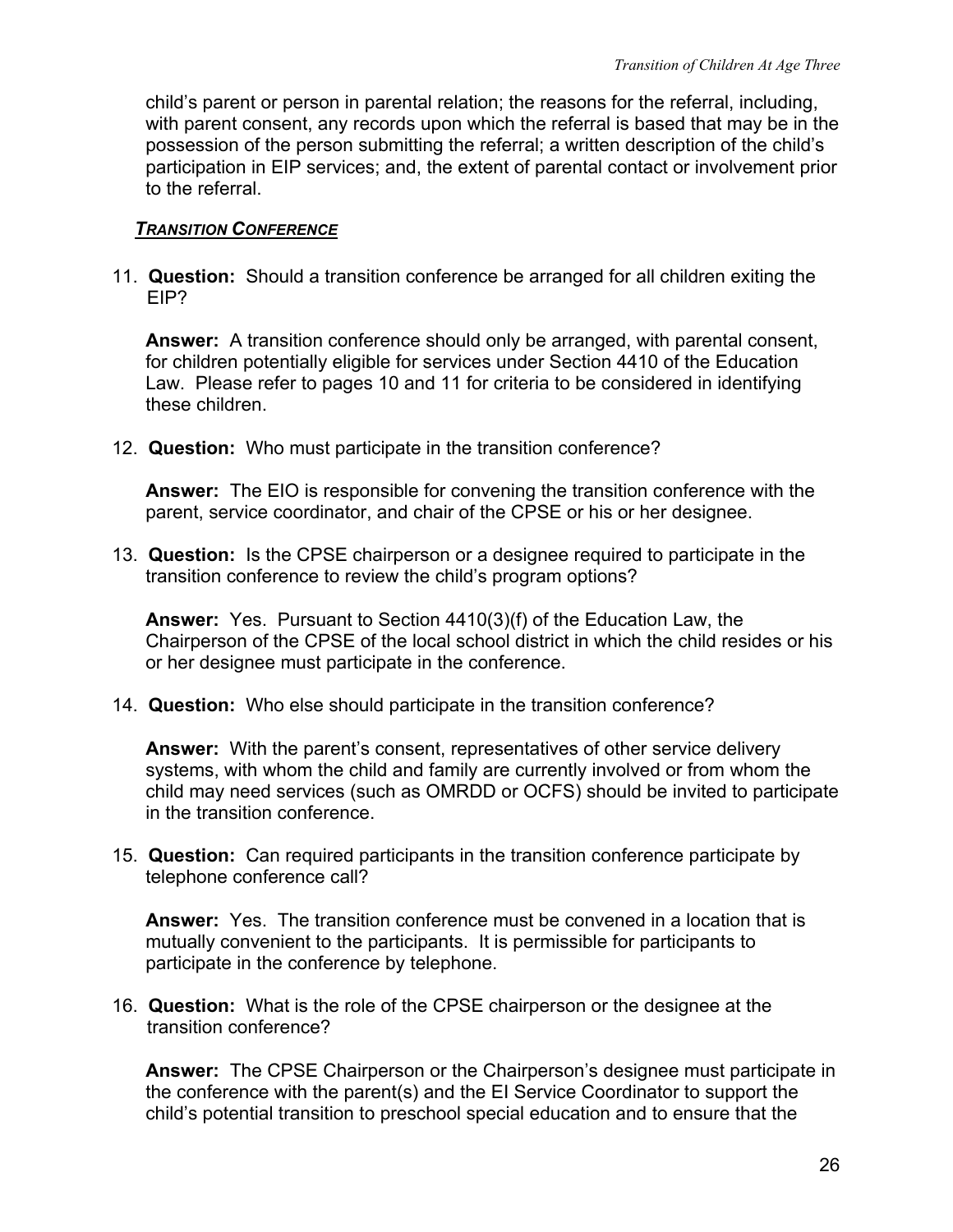<span id="page-30-0"></span>parent is fully informed of the special education or other early childhood program options, including but not limited to nursery school, day care or Head Start programs. The CPSE Chairperson can provide information and respond to the parent(s) questions or concerns regarding the CPSE process including children's eligibility for services, timelines from referral to provision of preschool special education programs and services, and/or the provision of transportation services for the child.

17. **Question:** Can the Early Intervention Official (EIO) be the CPSE chairperson's designee?

**Answer:** No. The EIO cannot act as the designee of the CPSE chairperson. Since the EIO represents the county at the transition conference and at meetings of the CPSE, the EIO cannot be designated to serve in this role as a representative of the school district. Qualifications for the designee of the CPSE Chairperson at the transition conference are not established by state law or regulation. It is appropriate for a member of the CPSE (Section 200.3(a)(2) Regulations of the Commissioner) who is knowledgeable about the transition process and is experienced in reviewing the needs of children transitioning from early intervention to represent the child's school district as the appointed designee of the CPSE Chairperson.

## *TRANSITION PLAN*

18. **Question:** Is a transition plan required for all children exiting the EIP, or only those children who will transition to services under Section 4410 of the Education Law?

**Answer:** Yes.A transition plan must be developed for all children exiting the EIP, regardless of whether the child is transitioning to services under Section 4410 of the Education Law or to other early childhood and supportive services. However, the CPSE chairperson or his or her designee only participates in transition planning for children potentially eligible for preschool special education programs and services.

19. **Question:** When should the transition planning process begin?

**Answer:** Because children are in the EIP for a short time, it is appropriate to begin transition planning as early as possible. For children potentially eligible for services under Section 4410 of the Education Law, transition planning must be initiated in accordance with requirements in PHL in this document. For children for whom a referral to the CPSE is not appropriate, a transition plan should be developed at the IFSP meeting within six months prior to the child's third birthday.

20. **Question:** If a parent does not wish to have and does not consent to a transition conference, but does consent to notification and referral to the school district and to an evaluation by the CPSE, when is the transition plan developed and who is responsible for development of the plan?

**Answer:** If the parent does not wish to have and does not consent to a transition conference, transition planning should begin at the IFSP meeting closest to the date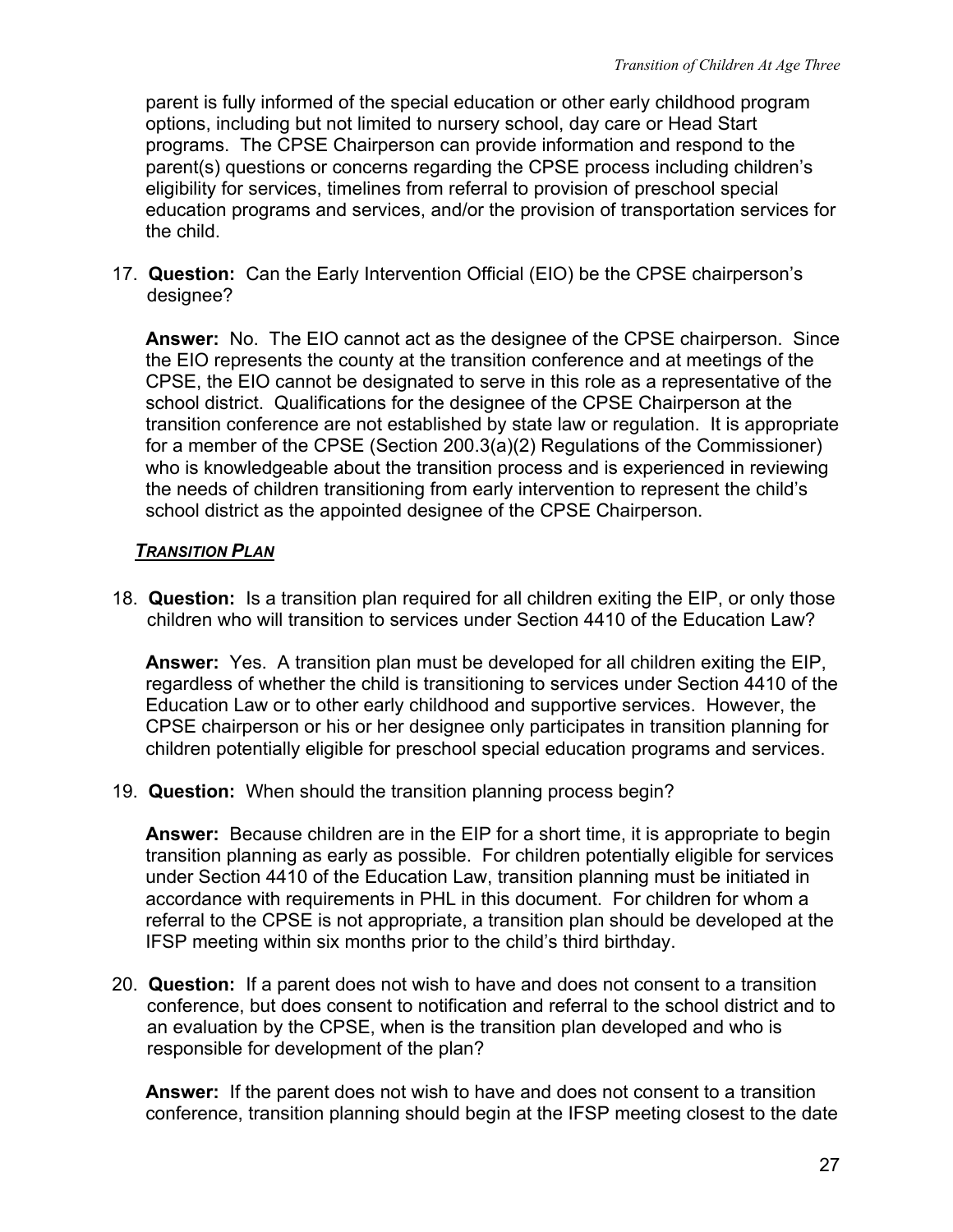<span id="page-31-0"></span>when the EIO is required to notify the school district of the child's potential transition. Transition planning should continue in any subsequent meetings (e.g., the first meeting of the CPSE) that include discussions about the child's transition to services under Section 4410 of the Education Law. The transition plan, when completed, is incorporated into the IFSP with parental consent.

21. **Question:** What are the required components of the transition plan?

**Answer:** The transition plan must include procedures to prepare the child and family for changes in service delivery, including steps to help the child adjust to and function in a new setting or with a new service provider; and, procedures to prepare program staff or individual qualified personnel who will be providing services to the child to facilitate the smooth transition. With parent consent, the transition plan should be incorporated into the IFSP.

## *CPSE EVALUATION PROCESS*

22. **Question:** If a child is currently receiving EI services and has recently been evaluated in the EI system, what is the process and time frame for the decision to be made as to which specific evaluation components the approved preschool evaluator must complete?

**Answer:** A CPSE Chairperson who receives a referral must immediately notify the child's parent(s) that a referral has been received and must request consent for evaluation of the preschool student. In addition, with the consent of the parents, approved evaluators and committees must be provided with the most recent evaluation report for a child in transition from early intervention programs. Nothing prohibits an approved evaluator or the CPSE from reviewing other assessments or evaluations to determine if those assessments fulfill the requirements of State law and regulations for determining eligibility for services under Section 4410 of the Education Law. As part of an initial evaluation, if appropriate, and as part of any reevaluation, a group that includes the CPSE and other qualified professionals, must review existing evaluation data on the student including evaluations and information provided by the student's parents, current classroom-based assessments and observations, and observations by teachers and related service providers. The group may conduct its review without a meeting. On the basis of that review and input from the student's parents, the CPSE and other qualified professionals, must identify what additional assessment data are needed. Discussion about existing EI evaluations should be part of the transition conference. The CPSE must complete its evaluation of the child and provide a recommendation to the board of education within 30 school days of receipt of the parental consent for evaluation.

Parents have the right to choose which records and reports, if any, are transmitted to the CPSE. Parents have the right to sign either a general release or selective release, which specifies by name or category those individuals to whom information may be disclosed.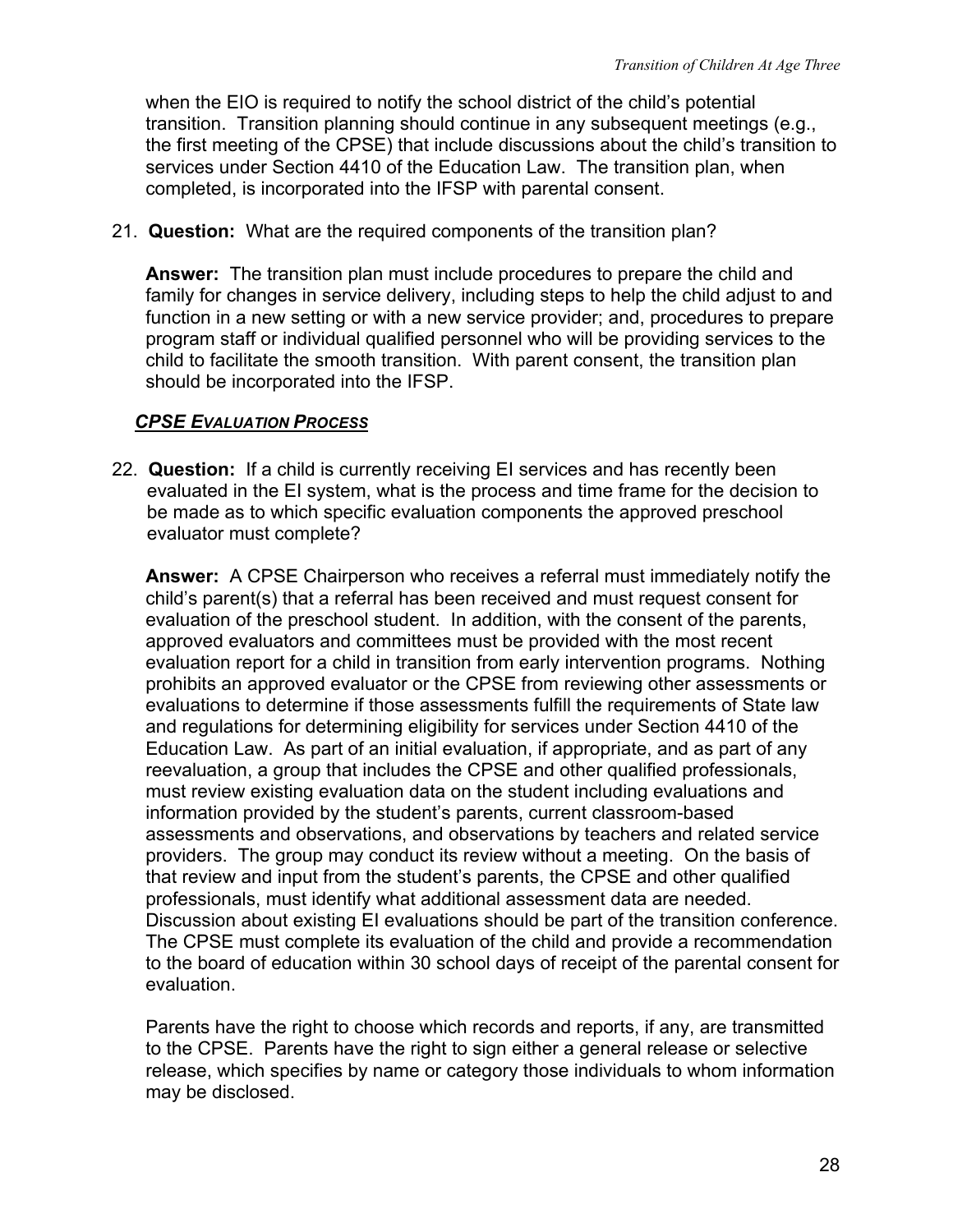<span id="page-32-0"></span>23. **Question:** Who is responsible for transmitting appropriate evaluations, assessments, IFSPs, and other pertinent records from the Early Intervention Program to the CPSE?

**Answer:** The service coordinator is responsible for reviewing information concerning the transition procedure with the parent and obtaining parental consent for the transfer of appropriate records, including evaluations, assessments, IFSPs, and other pertinent records. Parents should be encouraged to share appropriate records with the CPSE, since the purpose of this requirement is to reduce the need for unnecessary or duplicative evaluations of the child. However, a parent is not required to consent to the release of some or all of these reports.

24. **Question:** Is the Early Intervention Official (EIO) required to attend the initial and subsequent CPSE meetings for a child transitioning from the EIP to preschool special education programs and services?

**Answer:** There is no requirement in Public Health Law (PHL) or regulation that an EIO attend CPSE meetings for children transitioning from the EIP to preschool special education programs and services. The EIO is responsible for convening the transition conference, with parental consent. If the transition conference is combined with the first meeting of the CPSE, the EIO must attend this combined meeting. The EIO does have a responsibility to ensure a smooth transition for children receiving EIP services to preschool or other appropriate services.

Section 4410(a)(2) of the Education Law requires that "the appropriately licensed or certified professional designated by the agency that has been charged with the responsibility for the preschool child pursuant to applicable federal laws relating to early intervention services shall attend all meetings of the committee conducted prior to the child's initial receipt of services pursuant to this section." This professional may be the municipal EIO, service coordinator, or a professional from the agency that has knowledge of the child's status, services received, and progress.

#### *TRANSITION FROM THE EIP TO PRESCHOOL SPECIAL EDUCATION PROGRAMS AND SERVICES*

25. **Question:** What happens when a child currently receiving EIP services is eligible for preschool special education programs and services, but continues in the EIP and makes significant progress so that the Early Intervention Official (EIO) believes the child may not require preschool programs and services?

**Answer:** The CPSE, and not the EIO, is responsible for determining whether a reevaluation is necessary to determine the child's eligibility for preschool special education programs and services. If the EIO has reason to believe that the eligible child has made significant progress, the EIO should work with the service coordinator in securing parental consent to forward additional records such as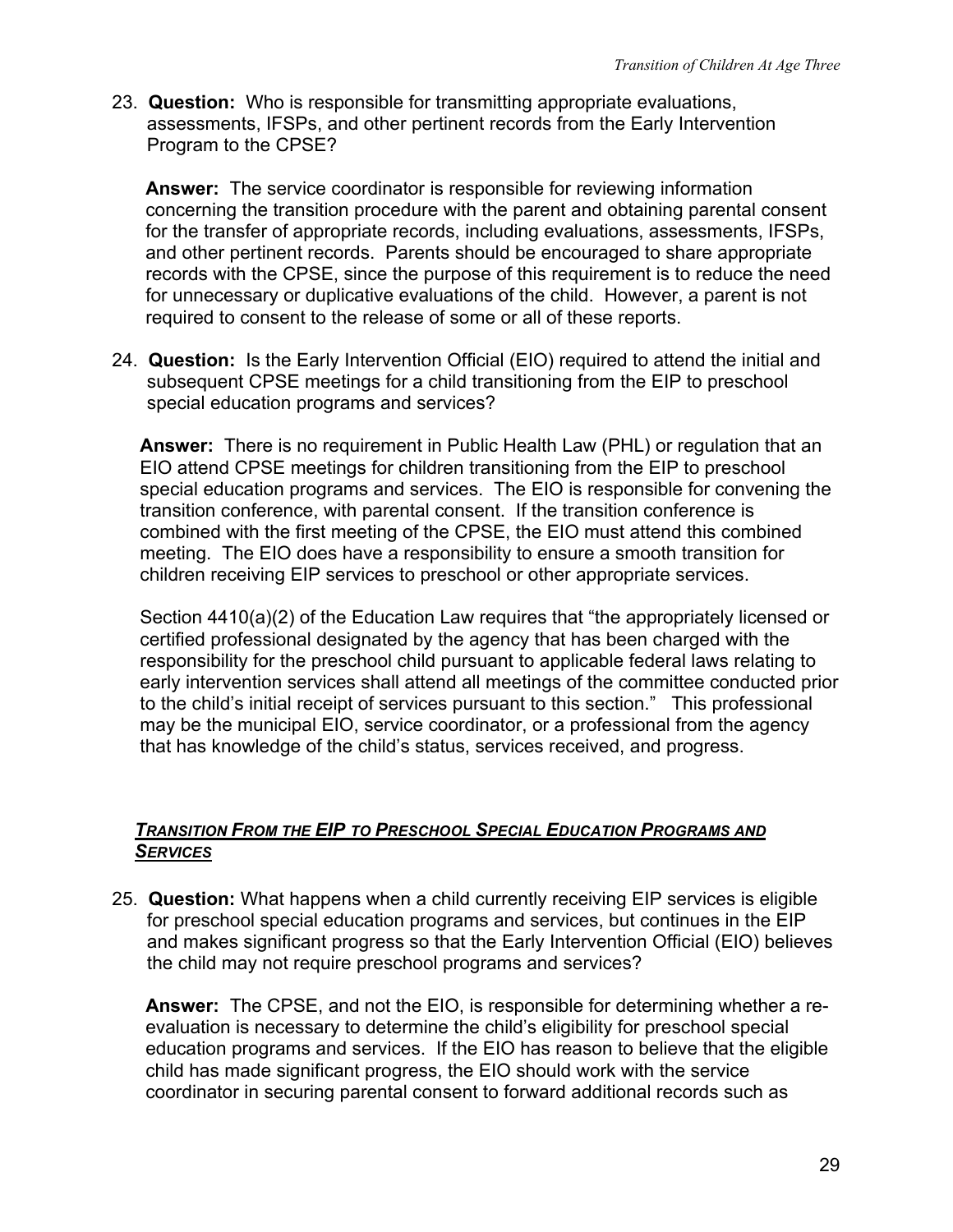recent assessments and progress notes to the CPSE. The EIO should ensure that the service coordinator transmits additional records to the CPSE.

26. **Question:** If a child receives services in community or home-based settings under the EIP, can s/he continue to receive services in these settings when s/he transitions to services under Section 4410 of the Education Law?

**Answer:** Yes. The continuum of services available under Section 4410 of the Education Law includes services in community and home-based settings and onsite at approved provider locations, if recommended by the CPSE.

27. **Question:** Can a child continue to receive services from their EIP provider when s/he transitions to services under Section 4410 of the Education Law?

**Answer:** Only if the Early Intervention provider(s) is also approved to provide services under Section 4410 of the Education Law

28. **Question:** Are service coordination services provided to families under Section 4410 of the Education Law?

**Answer:** No. There is no requirement under the Education Law to provide service coordination services to children and families eligible for services under Section 4410 of the Education Law. However, when a child's IEP includes two or more related services only, the board of education must designate one of the service providers to coordinate the provision of services. If the IEP includes special education itinerant services (SEIT) and one or more related services, the SEIT provider is responsible for the coordination of services.

29. **Question:** How can families find out about the programs and services available under Section 4410 of the Education Law?

**Answer:** There are a number of ways families can access information about services available under Section 4410 of the Education Law. Service coordinators are responsible for informing families about the transition process, including programs and service options available under Section 4410 of the Education Law and for linking families to services in the community needed by the child that are not available under the EIP or under Section 4410 of the Education Law. In addition, an important purpose of the transition conference is to review program and service options available to the child and family when the child transitions to preschool special education. The State Education Department's publication, *Special*  Education in New York State for Children Ages 3-21: A Parent's Guide, is also an important source of information for families. Parents may also be referred to the Early Childhood Direction Center (ECDC) serving the county in which the family resides (see Appendix B).

30. **Question:** Are parents required to provide information about private insurance to the CPSE?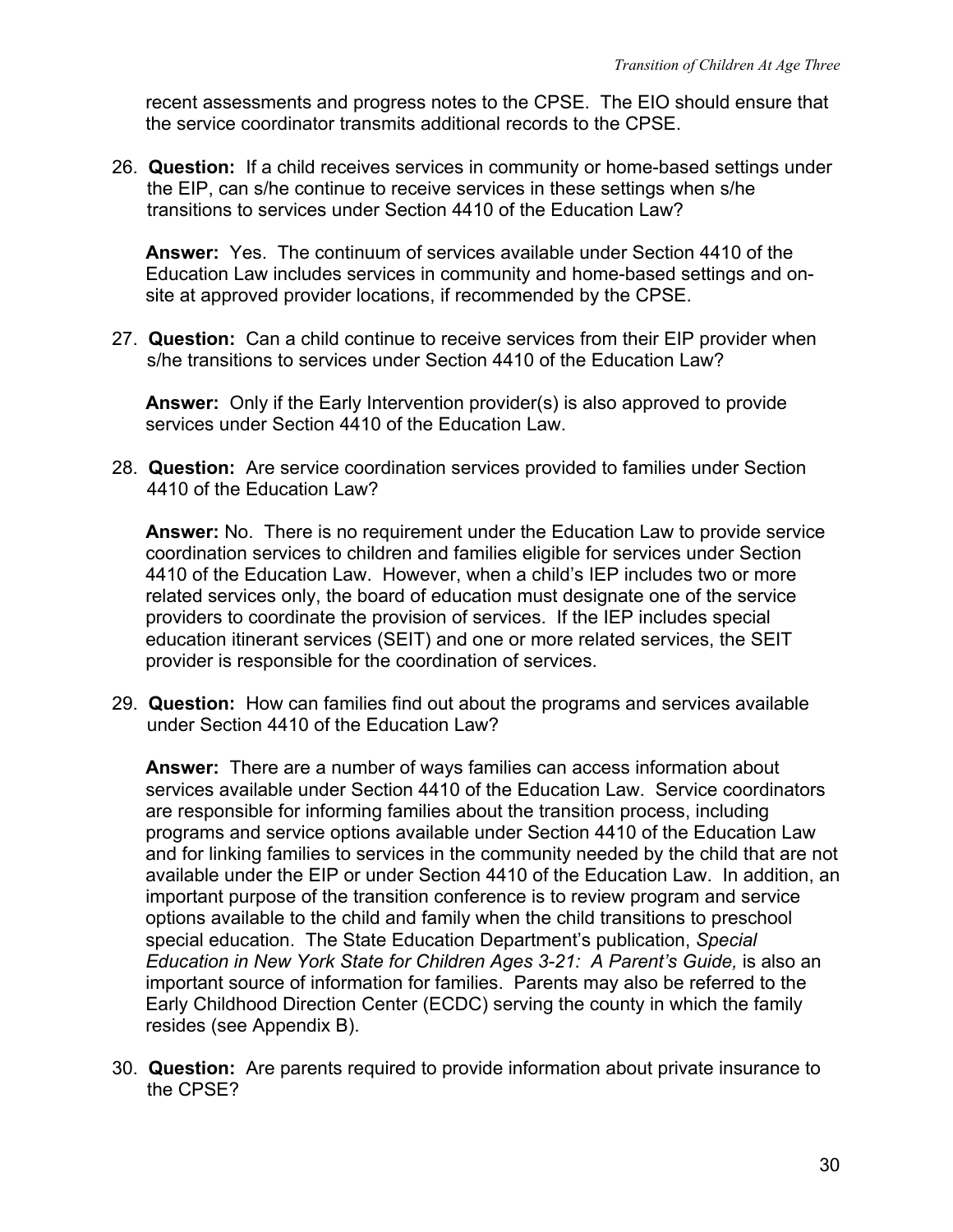**Answer:** No. There is no requirement for use of private insurance for services under Section 4410 of the Education Law. There i*s* a requirement that insurance information be provided to the Early Intervention Official for purposes of reimbursement of EIP services.

31. **Question:** If the CPSE determines that a child currently in the EIP is eligible for 4410 programs and services, what date does the CPSE recommend to the board of education for the initiation of services?

**Answer:** At the time that the CPSE meets to find the child eligible for preschool special education, the CPSE and parent(s) should discuss and agree upon the timeframe for transition. The specific date of initiating the child's preschool special education program and services will depend upon whether the parent elects to have the child continue in the Early Intervention Program or to transition the child to services under Section 4410 of the Education Law. The CPSE must indicate on the IEP the date for initiation of special education, based on the agreement reached by the CPSE and the child's first date of eligibility for preschool special education. The IFSP should be modified to include the last date of EIP services, which should be based on the date when preschool special education services will begin.

32**. Question:** If a parent chooses to have the child remain in the EIP until s/he is no longer age-eligible for the EIP, does the EIP have to provide additional services included in the IEP (if any) that are not considered EIP services and not included in the child's IFSP?

**Answer:** No. The EIP is only responsible for providing the EIP services included in the child's IFSP. If the parent wishes the child to receive additional services included in the child's IEP, the parent must transition the child to preschool special education programs and services included in the child's IEP.

33. **Question:** A child who was never in the EIP is referred to and evaluated by the CPSE. The CPSE finds the child eligible for preschool special education programs and services and develops an IEP. Services in the IEP are not delivered in a timely manner. Under these circumstances, can the child be referred to the EIP, if s/he is still age eligible for the EIP?

**Answer:** No. If a child is determined eligible for preschool special education programs and services, and the programs and services are not provided in a timely manner, the parent may follow procedures outlined on pages 15 and 16 related to resolving concerns with the CPSE process.

34. **Question:** If the CPSE, with parent consent, reviews the child's EIP evaluation(s) and assessment(s) and determines additional evaluations and/or assessment data (e.g., physical examination, psychological evaluation) is required by the CPSE to determine eligibility for services under Section 4410 of the Education Law, are such evaluations paid for under the EIP under DOH, or preschool special education under NYSED?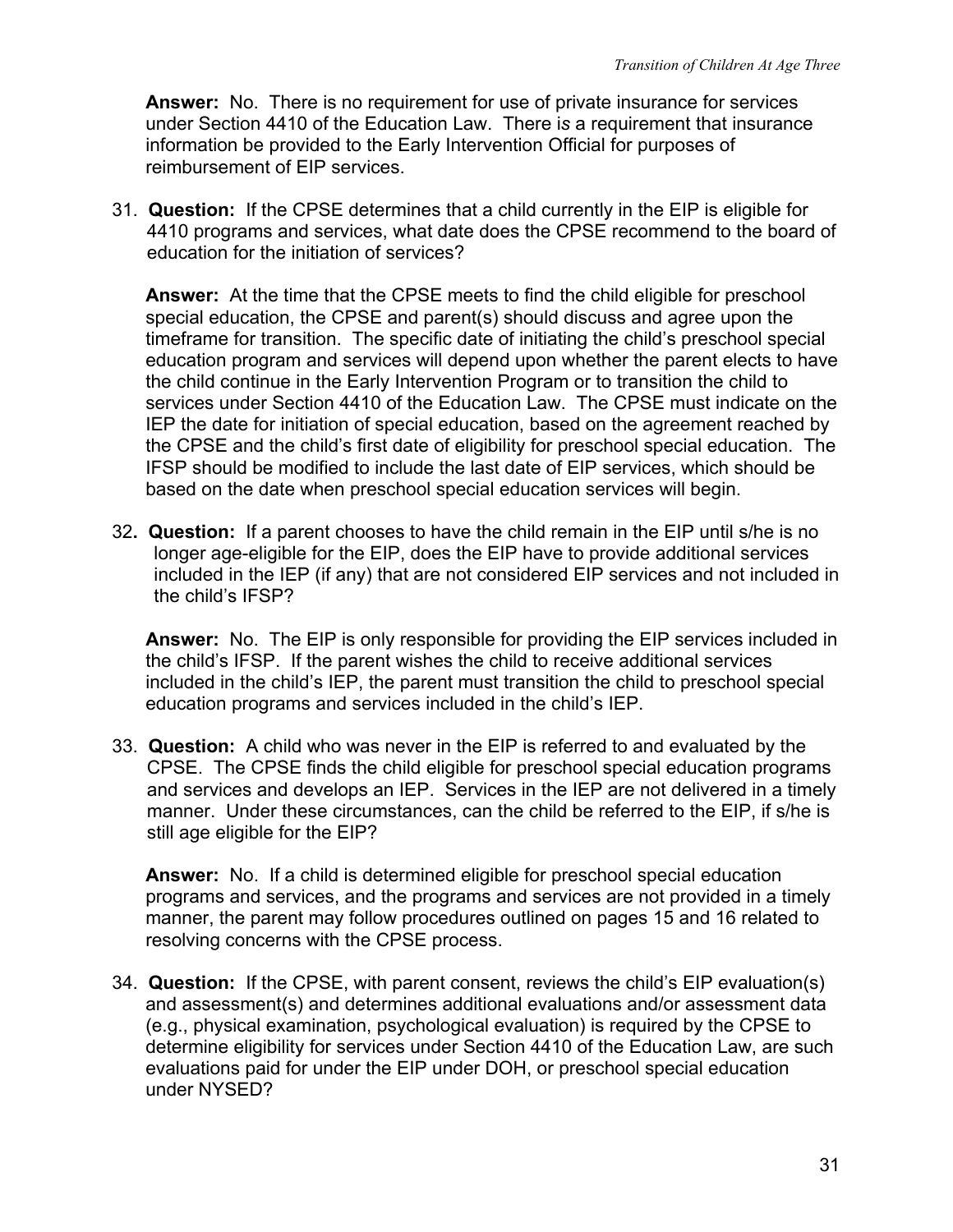**Answer:** Any additional evaluations and/or assessment data required by the CPSE to determine eligibility for services under Section 4410 of the Education Law are the fiscal responsibility of the county/NYC Department of Education.

35**. Question:** Must all required members of the CPSE be present to determine whether a child who is in the EIP and who is turning 3 is eligible for preschool special education programs and services?

**Answer:** Yes. In order for the eligibility determination to be valid, all required members of the CPSE must participate in the CPSE meeting where eligibility is determined and the IEP is developed. Please refer to pages 15 - 17 of this document for detailed requirements for the CPSE evaluation, eligibility, and IEP process.

36. **Question:** Must all the components of the IEP required under Part 200 of the Regulations of the Commissioner of Education be developed at the time a child is determined eligible for preschool special education programs and services?

**Answer:** Yes. An IEP, which includes all required components, must be completed *at the time the child is found eligible* for preschool special education programs and services. In addition, the CPSE is responsible for explaining to the parent(s) the differences between the IEP and the IFSP (see pages 16 through 18 of this document for procedures that should be followed).

37. **Question:** Should a child over age 3, who is initially found eligible for preschool special education programs and services, and whose parent(s) have decided the child should remain in the EIP, be discharged from the EIP, if the CPSE reevaluates the child and finds the child not eligible?

**Answer:** Yes. Only those children who are eligible for preschool special education programs and services can remain in the EIP beyond their third birthday. If the child's eligibility status for preschool special education programs and services changes while the child is in the EIP, the child is no longer eligible to remain in the EIP and must transition out of the program.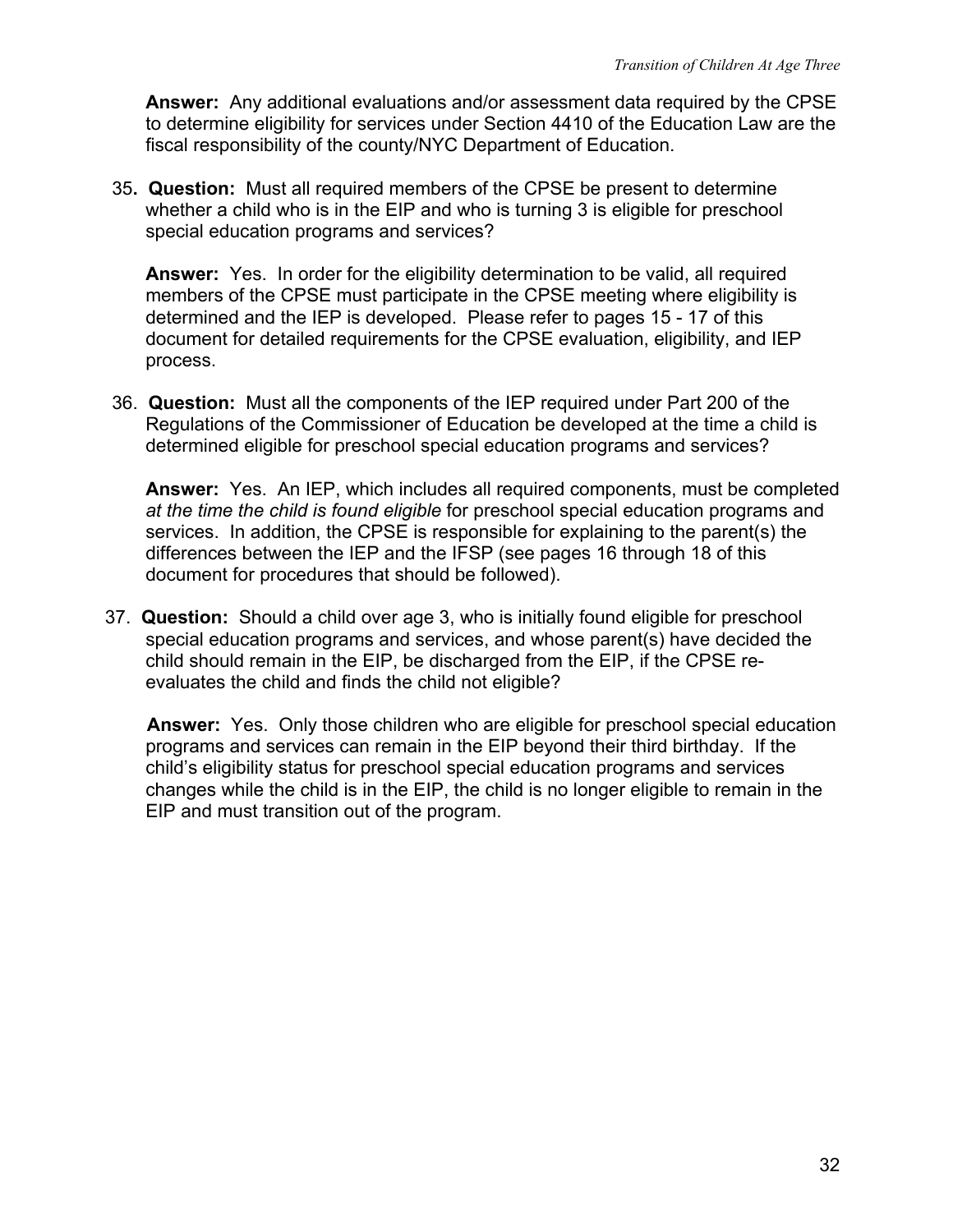# **APPENDIX A - COMPARISON OF EI AND PRESCHOOL SPECIAL EDUCATION**

| <b>Program Area</b>                | <b>Early Intervention</b>                                                                                                                                                                                                                                                                                                                                                                   | <b>Preschool Special Education</b>                                                                                                                                                                                                                                                                                                                                                                                                                                               |
|------------------------------------|---------------------------------------------------------------------------------------------------------------------------------------------------------------------------------------------------------------------------------------------------------------------------------------------------------------------------------------------------------------------------------------------|----------------------------------------------------------------------------------------------------------------------------------------------------------------------------------------------------------------------------------------------------------------------------------------------------------------------------------------------------------------------------------------------------------------------------------------------------------------------------------|
| <b>Purpose</b>                     | Provides family centered                                                                                                                                                                                                                                                                                                                                                                    | Provides special education and related                                                                                                                                                                                                                                                                                                                                                                                                                                           |
|                                    | services to meet the                                                                                                                                                                                                                                                                                                                                                                        | services to meet the educational needs of                                                                                                                                                                                                                                                                                                                                                                                                                                        |
|                                    | developmental needs of                                                                                                                                                                                                                                                                                                                                                                      | identified preschool students with                                                                                                                                                                                                                                                                                                                                                                                                                                               |
|                                    | eligible children.                                                                                                                                                                                                                                                                                                                                                                          | disabilities.                                                                                                                                                                                                                                                                                                                                                                                                                                                                    |
| <b>Lead Agency</b>                 | <b>New York State</b>                                                                                                                                                                                                                                                                                                                                                                       | <b>New York State Education Department</b>                                                                                                                                                                                                                                                                                                                                                                                                                                       |
| <b>Responsible</b>                 | Department of Heath                                                                                                                                                                                                                                                                                                                                                                         | (NYSED)                                                                                                                                                                                                                                                                                                                                                                                                                                                                          |
| for the State                      | (DOH)                                                                                                                                                                                                                                                                                                                                                                                       |                                                                                                                                                                                                                                                                                                                                                                                                                                                                                  |
| Program                            |                                                                                                                                                                                                                                                                                                                                                                                             |                                                                                                                                                                                                                                                                                                                                                                                                                                                                                  |
| <b>Eligible</b><br><b>Children</b> | Eligible children are infants<br>and toddlers ages birth<br>through age two years<br>who, through a<br>multidisciplinary evaluation,<br>are identified as having a<br>developmental delay or a<br>diagnosed physical or<br>mental condition that has a<br>high probability of resulting<br>in developmental delay and<br>meet the eligibility criteria<br>established by the<br>Department. | Eligible preschool students with disabilities<br>ages three to five. A preschool student<br>with a disability is identified because of<br>mental, physical or emotional reasons,<br>based on the results of an individual<br>evaluation which is provided in the<br>student's native language, not dependent<br>on a single procedure and administered by<br>a multidisciplinary team. (Section<br>200.1(mm)(1-2) of the Regulations of the<br><b>Commissioner of Education)</b> |
|                                    | Children who are found<br>eligible for services under<br>Section 4410 of the<br>Education Law by their<br>third birthdays can remain<br>in the EIP until they age<br>out under Section 2541(8)<br>of the Public Health Law.                                                                                                                                                                 |                                                                                                                                                                                                                                                                                                                                                                                                                                                                                  |
| <b>Service</b>                     | The EIO designates an                                                                                                                                                                                                                                                                                                                                                                       | When a child's IEP includes two or more                                                                                                                                                                                                                                                                                                                                                                                                                                          |
| Coordination                       | initial service coordinator to<br>assist the family in the<br>child's evaluation and IFSP<br>development.<br>The parent selects an<br>ongoing service<br>coordinator who is<br>responsible for<br>implementation of the                                                                                                                                                                     | related services only, the board of<br>education must designate one of the<br>service providers to coordinate the<br>provision of services. If the IEP includes<br>special education itinerant services (SEIT)<br>and one or more related services, the SEIT<br>provider is responsible for the coordination<br>of services.                                                                                                                                                     |

# Program Components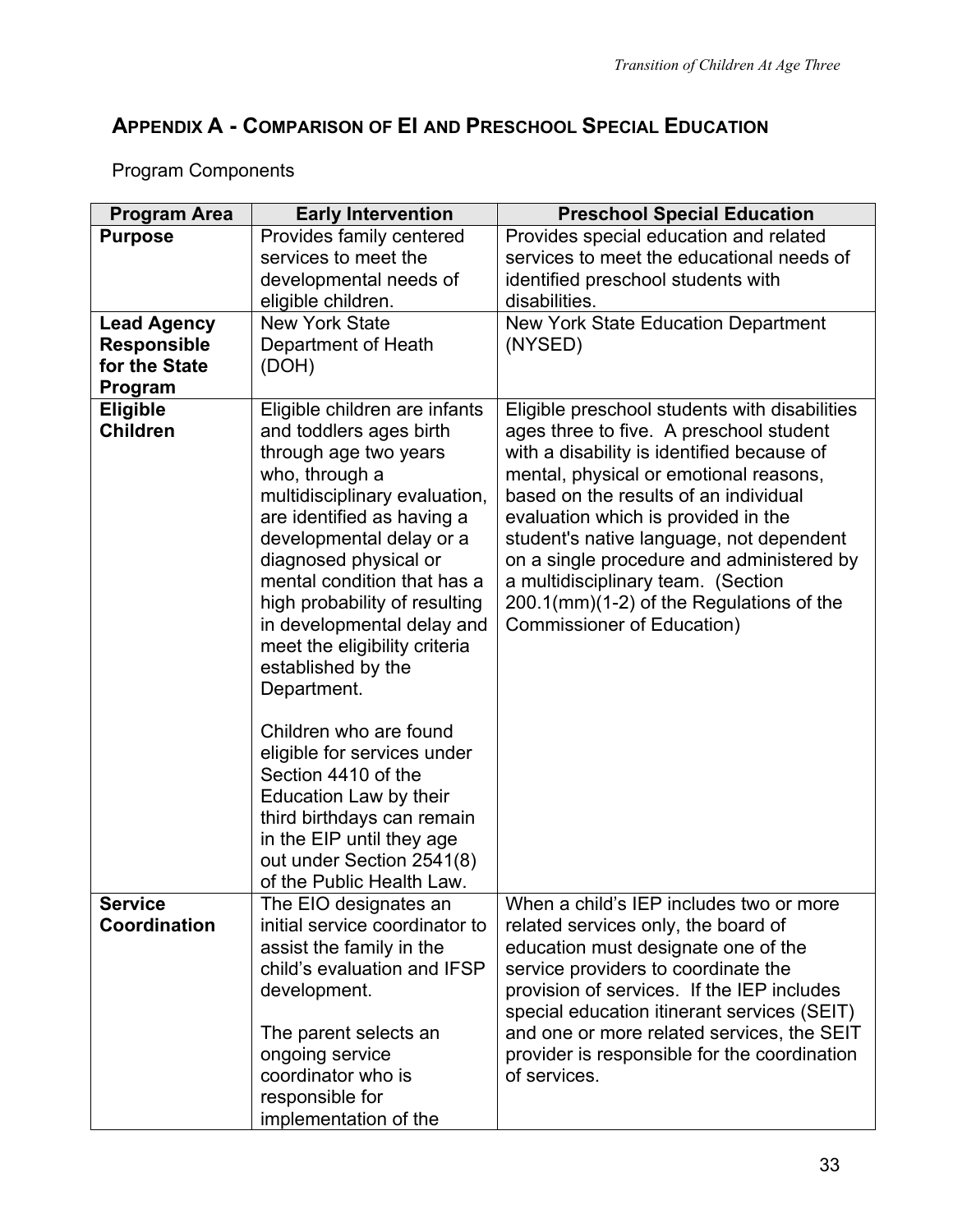| <b>Program Area</b>                   | <b>Early Intervention</b>                                                                                                                                                                                                                                                                                                                                                                                                                                                                                                                                                                                                                                                                                                                                             | <b>Preschool Special Education</b>                                                                                                                                                                                                                                                                                                                                                                                                                                                                               |
|---------------------------------------|-----------------------------------------------------------------------------------------------------------------------------------------------------------------------------------------------------------------------------------------------------------------------------------------------------------------------------------------------------------------------------------------------------------------------------------------------------------------------------------------------------------------------------------------------------------------------------------------------------------------------------------------------------------------------------------------------------------------------------------------------------------------------|------------------------------------------------------------------------------------------------------------------------------------------------------------------------------------------------------------------------------------------------------------------------------------------------------------------------------------------------------------------------------------------------------------------------------------------------------------------------------------------------------------------|
|                                       | IFSP, coordinates services,<br>and assists the family in                                                                                                                                                                                                                                                                                                                                                                                                                                                                                                                                                                                                                                                                                                              |                                                                                                                                                                                                                                                                                                                                                                                                                                                                                                                  |
|                                       | accessing other services<br>and supports.                                                                                                                                                                                                                                                                                                                                                                                                                                                                                                                                                                                                                                                                                                                             |                                                                                                                                                                                                                                                                                                                                                                                                                                                                                                                  |
| <b>Cost to Families</b>               | No out-of-pocket costs to<br>families. Third party<br>insurance is billed if the<br>insurer is subject to New<br>York State Insurance Law.                                                                                                                                                                                                                                                                                                                                                                                                                                                                                                                                                                                                                            | No out-of-pocket costs to families. The use<br>of third party payment (using Medicaid or<br>private insurance) is at the discretion of<br>parents.                                                                                                                                                                                                                                                                                                                                                               |
| <b>Service</b><br><b>Availability</b> | Services must be available<br>all year.                                                                                                                                                                                                                                                                                                                                                                                                                                                                                                                                                                                                                                                                                                                               | Services must be available 180 days during<br>the ten-month school year and at least 30<br>school days during July and August (when<br>12-month extended school year services<br>are recommended for eligible children by<br>the CPSE).                                                                                                                                                                                                                                                                          |
| <b>Evaluation</b>                     | The multidisciplinary<br>evaluation must include:<br>- an<br>evaluation/assessment<br>of the child's level of<br>functioning in the<br>following developmental<br>domains: physical<br>development, including<br>vision and hearing;<br>communication<br>development; cognitive<br>development,<br>social/emotional<br>development; and,<br>adaptive development.<br>A review of pertinent<br>records related to the<br>child's current health and<br>medical status, with<br>parental consent.<br>A parent interview about<br>the family's resources,<br>priorities and concerns<br>related to the child's<br>development and<br>developmental progress.<br>An assessment of the<br>child's unique needs in<br>each developmental<br>domain.<br>An evaluation of the | The individual evaluation must include:<br>a physical examination<br>$\overline{\phantom{a}}$<br>an individual psychological evaluation<br>a social history<br>$\blacksquare$<br>an observation of the student<br>$\overline{\phantom{a}}$<br>other appropriate assessments as<br>necessary to ascertain the factors which<br>contribute to the suspected disabilities<br>a functional behavioral assessment for<br>$\blacksquare$<br>a student whose behavior impedes his<br>or her learning or that of others. |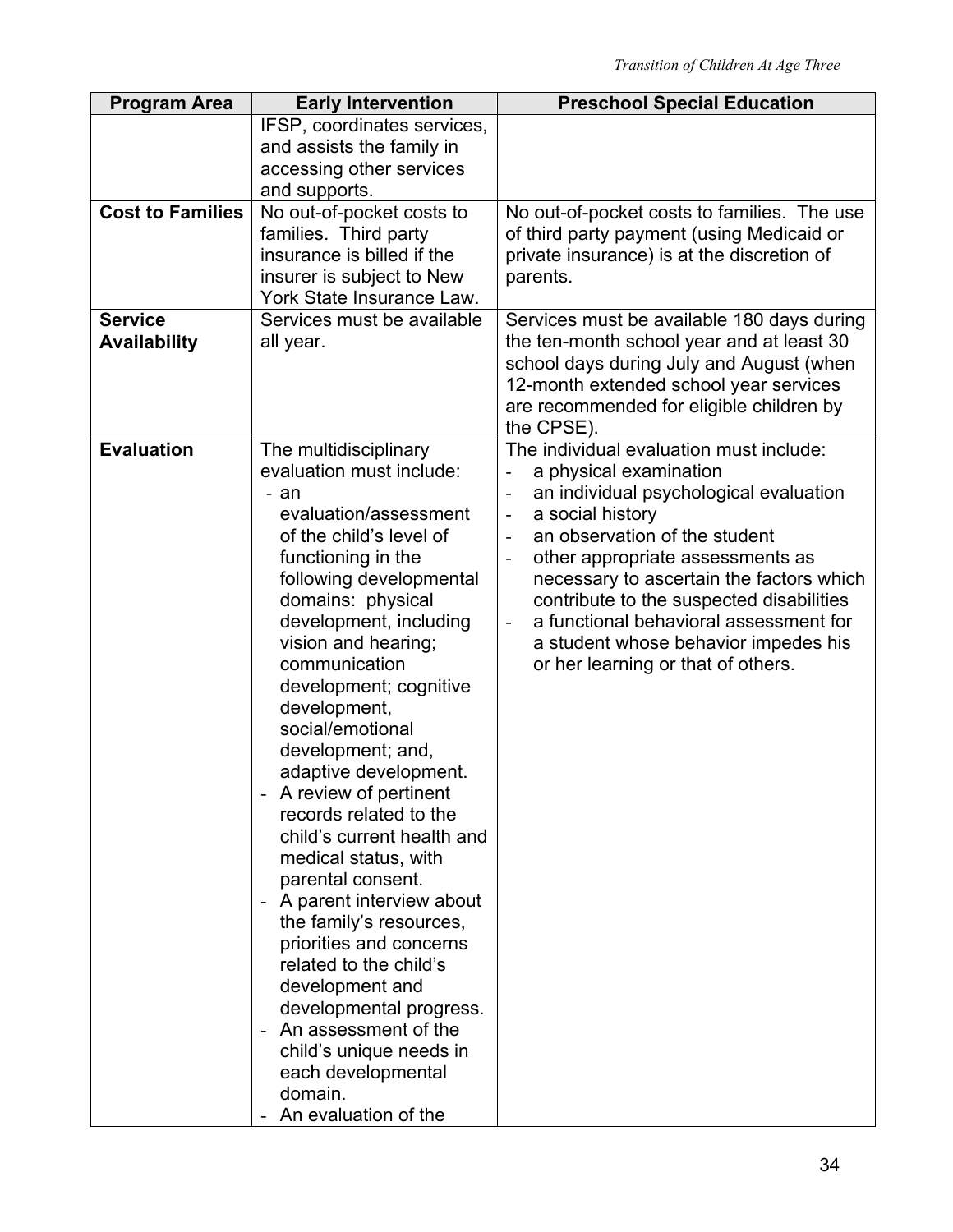| <b>Program Area</b>                                      | <b>Early Intervention</b>                                                                                                                                                                                                                                                                                                                                                                             | <b>Preschool Special Education</b>                                                                                                                                                                                                                                                                                                                                                                                                                                                                                                                                                                    |
|----------------------------------------------------------|-------------------------------------------------------------------------------------------------------------------------------------------------------------------------------------------------------------------------------------------------------------------------------------------------------------------------------------------------------------------------------------------------------|-------------------------------------------------------------------------------------------------------------------------------------------------------------------------------------------------------------------------------------------------------------------------------------------------------------------------------------------------------------------------------------------------------------------------------------------------------------------------------------------------------------------------------------------------------------------------------------------------------|
|                                                          | transportation needs of<br>the child.<br>At the family's option, a<br>family assessment may be<br>conducted.                                                                                                                                                                                                                                                                                          |                                                                                                                                                                                                                                                                                                                                                                                                                                                                                                                                                                                                       |
| <b>Evaluators</b>                                        | Parents choose an<br>evaluator from a list of<br>providers approved by the<br>NYSDOH to provide early<br>intervention evaluations.                                                                                                                                                                                                                                                                    | Parents choose an evaluator from a list of<br>evaluators approved by the NYSED to<br>provide preschool special education<br>evaluations.                                                                                                                                                                                                                                                                                                                                                                                                                                                              |
| Written plan of<br>services                              | <b>Individualized Family</b><br>Service Plan (IFSP).<br>A written plan is developed<br>jointly by the IFSP team,<br>which includes the parent,<br>Early Intervention Official,<br>service coordinator.<br>evaluator, and other<br>participants invited by the<br>parent.                                                                                                                              | Individualized Education Program (IEP). A<br>written statement of the programs and<br>services to meet the individualized needs of<br>a preschool student with a disability, that is<br>developed at a meeting of the Committee<br>on Preschool Special Education (CPSE),<br>which includes the child's parent, a regular<br>education teacher, a special education<br>teacher, parent member, the CPSE<br>chairperson, an individual who can interpret<br>instructional implications of the evaluation<br>results and other persons having<br>knowledge or special expertise regarding<br>the child. |
| <b>Review of</b><br><b>Individual</b><br><b>Programs</b> | <b>IFSP</b> outcomes must be<br>reviewed at six-month<br>intervals and more<br>frequently if needed. The<br><b>IFSP must be evaluated</b><br>annually to determine the<br>degree to which progress<br>toward achieving the<br>outcomes is being made<br>and whether or not there is<br>a need to amend the IFSP<br>to modify or revise the<br>services being provided or<br>the anticipated outcomes. | Progress in meeting IEP goals must be<br>reviewed by the CPSE at least annually.<br>The CPSE, with the parent(s), describes in<br>the IEP measurable goals, including short-<br>term and long-term goals, and the manner<br>and schedule for the parent(s) to be<br>informed of the students' progress, at least<br>as often as parents are informed of non-<br>disabled students' progress.                                                                                                                                                                                                          |
| <b>Services</b>                                          | Services designed to meet<br>the developmental needs<br>of eligible children and the<br>needs of families related to<br>their children's<br>development, including but<br>not limited to, special                                                                                                                                                                                                     | Special education programs including<br>special education itinerant teacher<br>services, special classes in an integrated<br>setting and special classes and/or related<br>services. Related services include, but are<br>not limited to physical therapy, occupational<br>therapy, and speech therapy.                                                                                                                                                                                                                                                                                               |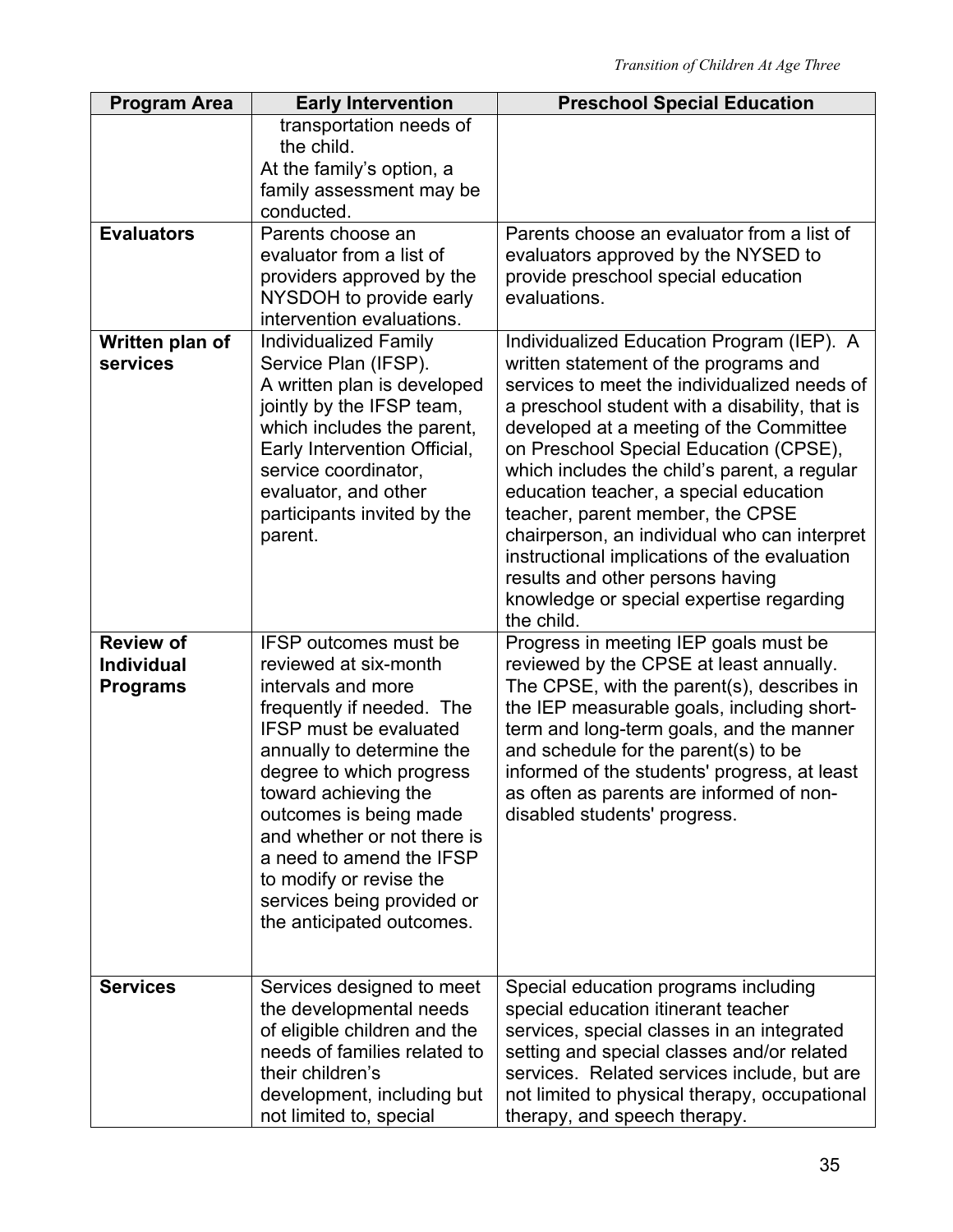| <b>Program Area</b> | <b>Early Intervention</b>                                                                                                                                                                                                                                                                     | <b>Preschool Special Education</b>                                                                                                                                                |
|---------------------|-----------------------------------------------------------------------------------------------------------------------------------------------------------------------------------------------------------------------------------------------------------------------------------------------|-----------------------------------------------------------------------------------------------------------------------------------------------------------------------------------|
|                     | instruction, physical<br>therapy, occupational<br>therapy, speech therapy,<br>social work, family<br>counseling, family training,<br>family support groups,<br>psychological services,<br>vision services, and<br>nutrition services, as<br>agreed to by participants in<br>the IFSP meeting. |                                                                                                                                                                                   |
| Where               | In natural environments,<br>which include the child's<br>home and settings where<br>children under three years<br>of age are typically found<br>including day care centers,<br>and family day care<br>homes.                                                                                  | In the least restrictive environment (LRE)<br>where age-appropriate peers without<br>disabilities are typically found in a setting<br>as close as possible to the student's home. |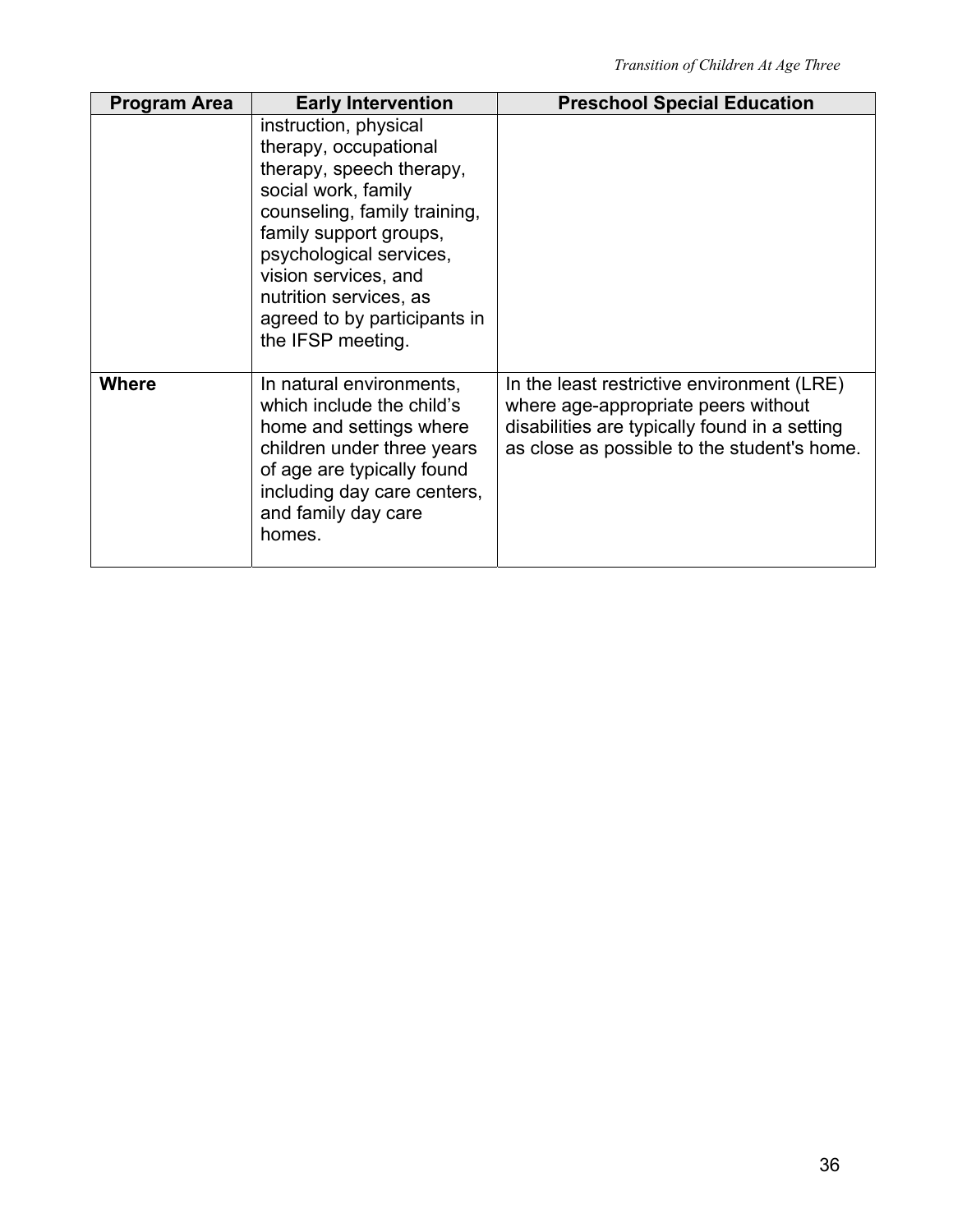# **APPENDIX B - EARLY CHILDHOOD DIRECTION CENTERS**

The Early Childhood Direction Centers (ECDCs) provide information about programs and services for young children, ages birth through five, who have physical, mental or emotional disabilities and help families obtain services for their children.

### **THE ECDCS PROVIDE INFORMATION ABOUT:**

- preschool programs
- **•** transportation
- medical, educational, and social services
- evaluation and assessment services
- funding
- parent education programs and resources
- day care
- the State's early intervention system

### **SERVICES INCLUDE:**

- **•** matching the needs of children with available services
- assisting parents in obtaining services
- **•** following up to ensure that children receive services
- coordination of services between agencies
- education of parents of preschool children with disabilities

### *Western Region*

Service Area: Allegany, Cattaraugus, Chautauqua, Erie, Niagara, Orleans **Counties** 

Early Childhood Direction Center Children's Hospital of Buffalo<br>
Ras Delaware Avenue<br>
Fast Main Street 888 Delaware Avenue Buffalo, New York 14209<br>
Phone: (716) 878-7282 or 1-800-<br>
Suite 240<br>
Rochester, New York 14605 Phone: (716) 878-7282 or 1-800-Fax: (716) 878-1267 E-mail: [vrubin@kaliedahealth.org](mailto:vrubin@kaliedahealth.org) Fax: (585) 271-4228

### **Buffalo Rochester**

Service Area: Chemung, Genesee, Livingston, Monroe, Ontario, Seneca, Schuyler, Steuben, Wayne, Wyoming, Yates Counties

462-7653 Phone: (585) 399-4617 or 1-800- E-mail: [Mike\\_Reif@boces.monroe.edu](mailto:Mike_Reif@boces.monroe.edu)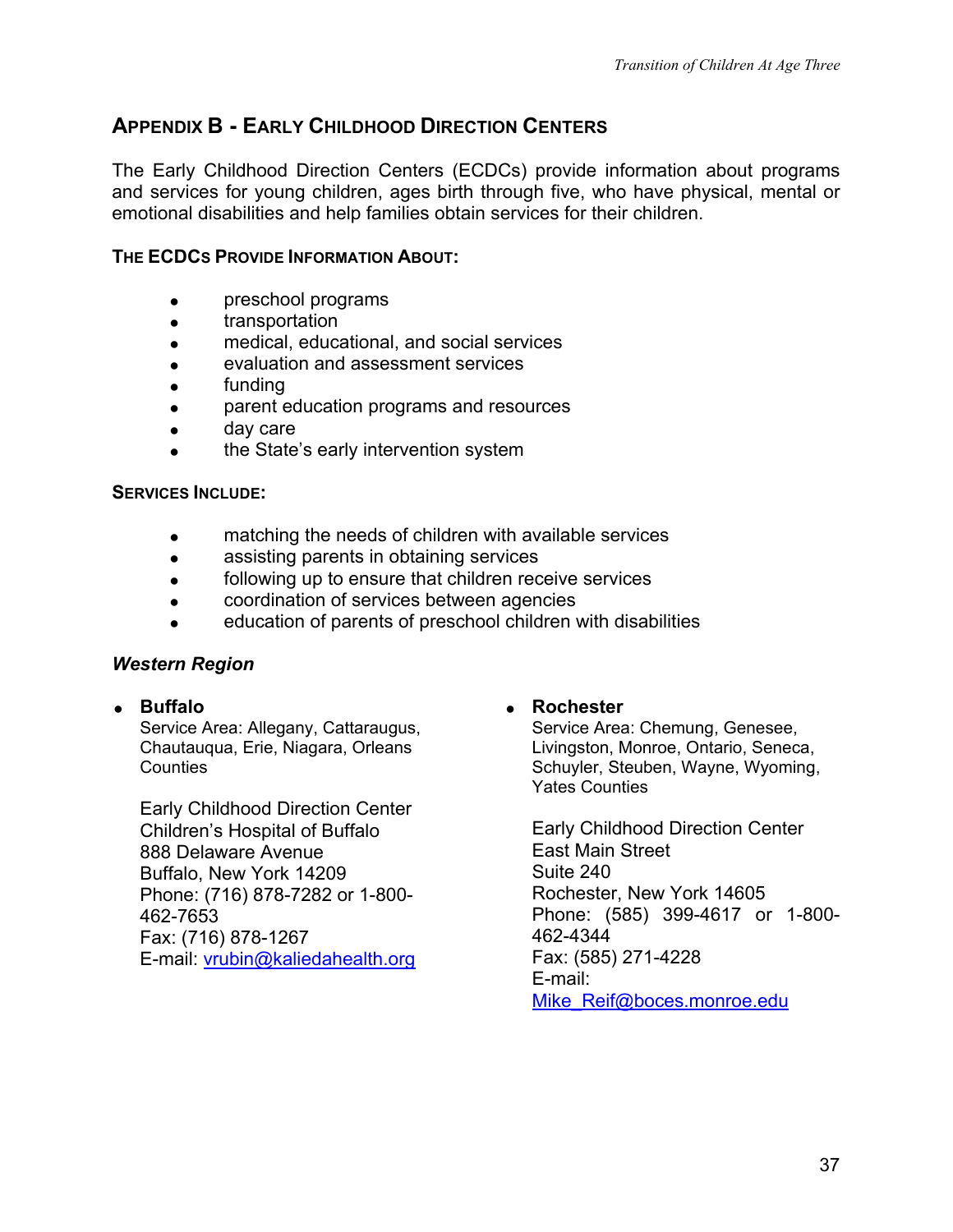# *Central New York Region Capital District*

**Syracuse Community Syracuse** Albany Service Area: Cayuga, Cortland,

Herkimer, Jefferson, Lewis, Madison, Oneida, Onondaga, and Oswego **Counties** 

Early Childhood Direction Center Early Childhood Direction Center Syracuse University **Capital Region BOCES** 805 So. Crouse Avenue Maywood Elementary School Syracuse, New York 13244-2280 1979 Central Avenue Phone: (315) 443-4444 or 1-800- 962-5488 Fax: (315) 443-4338 Fax: (518) 464-6369 E-mail: ecdc@syr.edu E-mail:

# *Southern Tier Region*

**Binghamton** 

Service Area: Broome, Chenango, **and all and Service Area: Broome, Chenango, and all and Kingston** Delaware, Otsego, Tioga, and Tompkins **Counties** 

Early Childhood Direction Center **Early Childhood Direction Center** Endicott Learning Center **25 Webster Street**<br>
23 Jackson Avenue **23 Vermet Contains Container Contains Contains Contains Contains Contains Contains Contain** Endicott, New York 13760 Phone: (845) 338-6755 Phone: (607) 786-8524 or 1-800- 552-0150 Fax: (607) 786-8530 E-mail: ecdc@btboces.org

**Franklin-Essex (Northern Region)** Early Childhood Direction Center<br>Service Area: Clinton, Essex, Franklin. **Children's Rehabilitation Center** Service Area: Clinton, Essex, Franklin, Hamilton, and St. Lawrence Counties 317 North Street

Early Childhood Direction Center Phone: (914) 597-4056 Franklin-Essex-Hamilton BOCES Fax: (914) 597-4053 Adirondack Education Center E-mail: speretz@chcsnet.org 711 NYS Route 3 Saranac Lake, New York 12983 Phone: (518) 891-1330 Fax: (518) 891-6043 E-mail: [mdunn@mail.fehb.org](mailto:mdunn@mail.fehb.org)

Service Area: Albany, Columbia, Fulton, Greene, Montgomery, Rensselaer, Saratoga, Schenectady, Schoharie, Warren, and Washington Counties

Albany, New York 12205 Phone: (518) 464-6356 [maydom.po.eburns@gw.neric.org](mailto:maydom.po.eburns@gw.neric.org)

# *Mid-Hudson Region*

Service Area: Dutchess, Orange, Sullivan, and Ulster Counties

Kingston, New York 12401-5823 Fax: (845) 338-6791 E-mail: ecdckgn@int1.mhrcc.org

# **Westchester**

Service Area: Putnam, Rockland, and **North Country Westchester Counties** 

White Plains, New York 10605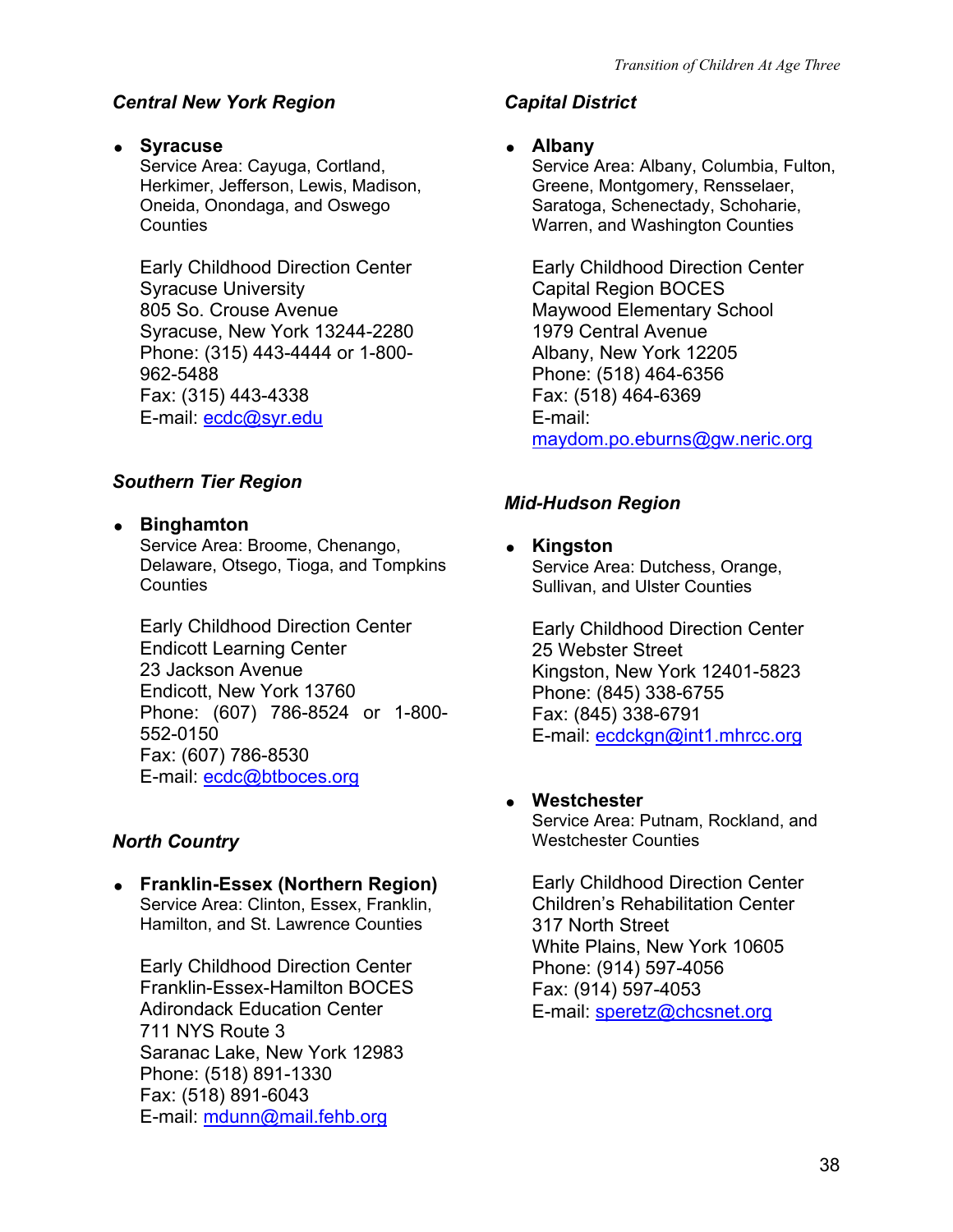# *Long Island*

 **Nassau**  Service Area: Nassau County

Early Childhood Direction Center Variety Child Learning Center 47 Humphrey Drive Syosset, New York 11791-4908 Phone: (516) 364-8580 Fax: (516) 921-2354 E-mail: nassauecdc@vclc.org

# **Suffolk**

Service Area: Suffolk County

Early Childhood Direction Center 99 Hollywood Drive Smithtown, New York 11787 Phone: (631) 863-2600 Fax: (631) 863-2082 E-mail: [ecdcsuffolk@ddiinfo.org](mailto:ecdcsuffolk@ddiinfo.org)

# **New York City**

 **Manhattan**  Service Area: New York (Manhattan)

Early Childhood Direction Center New York Presbyterian Hospital 435 East 70<sup>th</sup> Street, Suite 2A New York, New York 10021 Phone: (212) 746-6175 Fax: (212) 746-8895 E-mail: [mrubinst@nyp.org](mailto:mrubinst@nyp.org)

**Brooklyn** 

Service Area: Kings (Brooklyn)

Early Childhood Direction Center UCP of NYC, Inc. SHARE Center 160 Lawrence Avenue Brooklyn, New York 11230 Phone: (718) 437-3794 Fax: (718) 436-0071 E-mail: [ksamet@ucpnyc.org](mailto:ksamet@ucpnyc.org)

**Queens** 

Service Area: Queens

Early Childhood Direction Center United Cerebral Palsy of Queens 82-25 164 $th$  Street Jamaica, New York 11432 Phone: (718) 380-3002 Ext. 433 Fax: (718) 380-3214 E-mail: cwarkala@ucp-queens.org

**Bronx** 

Service Area: Bronx

Early Childhood Direction Center 2488 Grand Concourse Room 405 Bronx, New York 10458 Phone: (718) 584-0658 Fax: (718) 584-0859 E-mail: [ecdcbronx@yahoo.com](mailto:ecdcbronx@yahoo.com)

# **Staten Island**

Service Area: Richmond (Staten Island)

Early Childhood Direction Center Staten Island University Hospital Spring Building 1034 Targee Street, Room 107 Staten Island, New York 10304 Phone: (718) 390-4737 Fax: (718) 390-4874 E-mail: [Lkennedy@siuh.edu](mailto:Lkennedy@siuh.edu)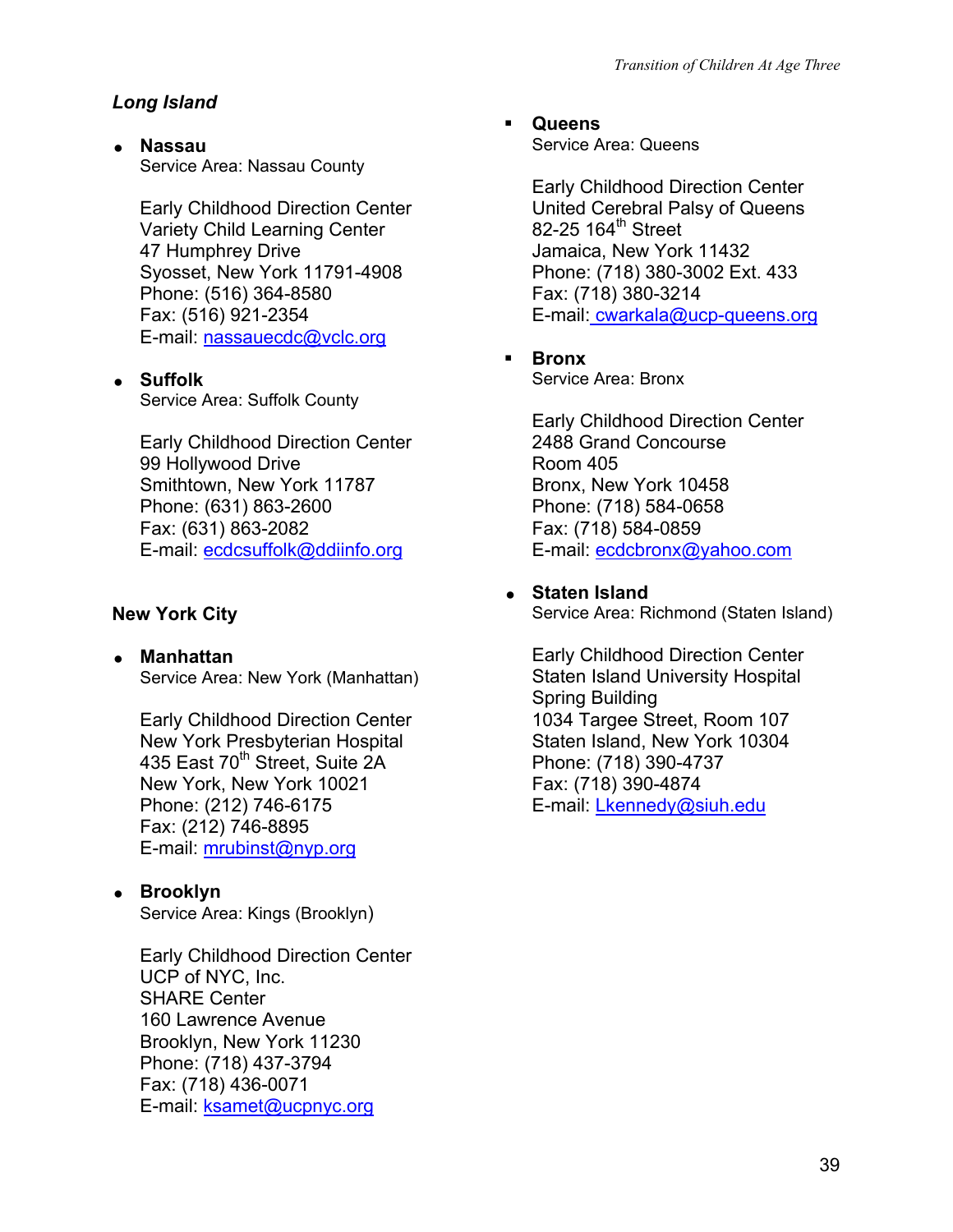# **APPENDIX C - CHILD CARE RESOURCE AND REFERRAL CENTERS**

Child Care Resource and Referral Centers (CCR&Rs) are resource and referral agencies that work toward improving the availability and quality of child care, and serve as a referral service for parents seeking child care. Listed below are the 49 Child Care Resource & Referral Centers (CCRRs) available throughout New York State. CCR&Rs are listed alphabetically by the counties they serve:

# **ALBANY/RENSSELAER/ CAYUGA**

Capital District Child Care Coordinating Council 91 Broadway Menands, NY 12204-2728 Dianne Meckler, Patricia Skinner Phone: (518) 426-7181 x 327, x 311 Fax: (518) 426-9649 E-mail: [dmeckler@cdcccc.org](mailto:dmeckler@cdcccc.org) Web site: [www.cdcccc.org](http://www.cdcccc.org/)

# **ALLEGANY/WYOMING**

ACCORD Corporation 44 Main Street P.O. Box 486 Belfast, NY 14711 Phone: (585) 365-2157 / (800) 498-2277 Fax:(585) 365-2749 Web site: [www.accordcorp.org](http://www.accordcorp.org/) **CHEMUNG** 

# **BROOME**

Family Enrichment Network 29 Fayette Street, P.O. Box 880 Binghamton, NY 13902-0880 Phone: (607) 723-8313 x 835 Fax: CCR&R Office (607) 771-0387 Business Center (607) 723-6173 E-mail: [bbccdc@aol.com](mailto:bbccdc@aol.com) Web site: www.broomecdc.org

# **CATTARAUGUS**

ACCORD Corporation 124 North Union Street Suite 315 Olean, NY 14760 Phone: (716) 373-4480 / (800) 648-4474 Fax: (585) 365-2749 E-mail: [www.accordcorp.org](http://www.accordcorp.org/)

**SARATOGA/SCHENECTADY** Child Care Council of the Finger Lakes, Inc. 17 E. Genesee St. 4th Floor Suite 5 Auburn, NY 13021 Phone: (315) 255-6994 Fax: (315) 258-9249 E-mail: [info@cccfl.org](mailto:info@cccfl.org) Web site: [www.cccfl.org](http://www.cccfl.org/)

# **CHAUTAUQUA**

Chautauqua Child Care Council CAP Agency-Chautauqua Opportunities, Inc. 560 West 3<sup>rd</sup> Street Jamestown, NY 14701 Phone: (716) 664-4999 / (800) 424-4532 Fax: (716) 664-9992 E-mail: [chauccrr@netsync.net](mailto:chauccrr@netsync.net)

Chemung County Child Care Council, Inc. 571 East Market St. Suite 205 Elmira, NY 14901 Phone: (607) 734-3941 Fax: (607) 737-7293 E-mail: [rkrusen@exotrope.net](mailto:rkrusen@exotrope.net)

# **CHENANGO**

Chenango County Child Care Coordinating Council 19 Eaton Avenue Norwich, NY 13815 Phone: (607) 336-2809 Fax: (607) 336-5827 E-mail: [cccccc@mkl.com](mailto:cccccc@mkl.com)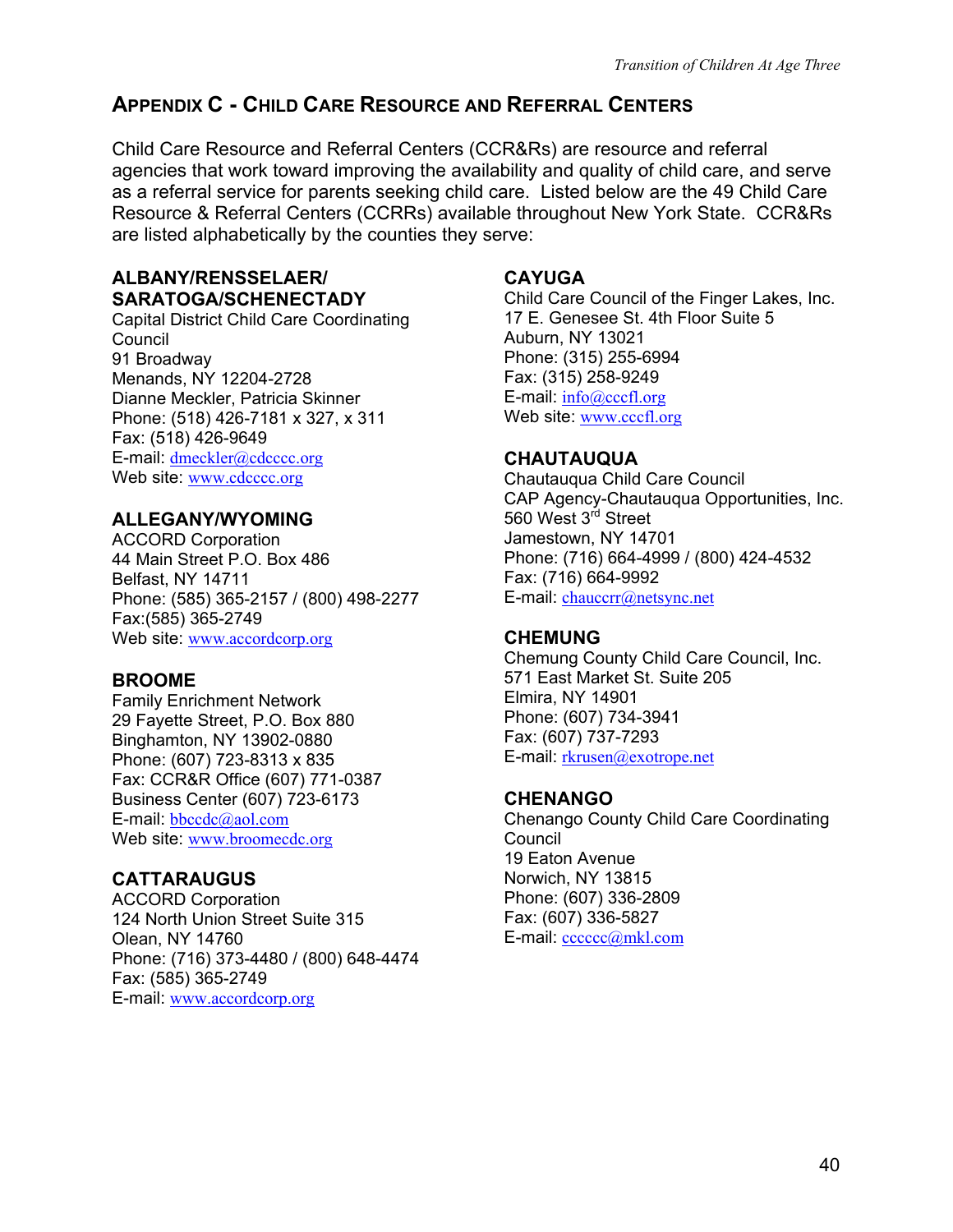# **CLINTON ERIE**

Child Care Coordinating Council of the North Country, Inc. 184 US Oval, P.O. Box 2640 Plattsburgh, NY 12901 Phone: (518) 561-4999 Fax: (518) 561-6956

Additional Contact for Clinton County: **ESSEX**  Joint Council for Economic Opportunity 54 Margaret Street Plattsburgh, NY 12901 Phone: (518) 561-6310 Fax: (518) 562-2947

# **COLUMBIA/GREENE**

Child Care Council of Columbia & **FRANKLIN: SEE CLINTON**  Greene Counties 160 Fairview Avenue Fairview Plaza Suite 207 Hudson, NY 12534 Phone: (518) 822-1944 / (800) 494-1944 Fax: (518) 822-8233

# **CORTLAND**

The Cortland Area Child Care Council, Inc. 111 Port Watson Street Cortland, NY 13045-3157 Phone: (607) 753-0106 Fax: (607) 753-0119 E-mail: [caccc@baka.com](mailto:caccc@baka.com) Web site: [www.clarityconnect.com/webpages2/caccc](http://www.clarityconnect.com/webpages2/caccc)

Delaware Opportunities, Inc. Child and Family Development Division 47 Main Street Delhi, NY 13753 Phone: (607) 746-2165 / (607) 746-2840 Fax: (607) 746-6269

**DUTCHESS**<br>Child Care Council of Dutchess Inc. **JEFFERSON/LEWIS** 70 Overocker Road Poughkeepsie, NY 12603 Phone: (845) 473-4141 Fax: (845) 473-4161 E-mail: [dccdc@idsi.net](mailto:dccdc@idsi.net) Web site: [www.idsi.net/~dccdc/](http://www.idsi.net/%7Edccdc)

The Child Care Coalition of the Niagara Frontier, Inc. 2635 Delaware Avenue Buffalo, NY 14216 Phone: (716) 877-6666 Fax: (716) 877-6205

Adirondack Community Action Program P.O. Box 848 Elizabethtown, NY 12932 Phone: (518) 873-3207 / (800) 784-8289 Fax: (518) 873-6845 E-mail: [margez@northnet.org](mailto:margez@northnet.org)

# **FULTON/MONTGOMERY**

Fulton Community Action Agency, Inc. Child Care Resources and Referral 1200 Amsterdam Riverfront Center Amsterdam, NY 12010 Phone: (518) 842-5713 Fax: (518) 842-2219 E-mail: [children@superior.net](mailto:children@superior.net)

# **GENESEE**

Orleans Community Action Committee (OCAC) Child Care Resource & Referral (CCR&R) 5073 Clinton Street Road Batavia, NY 14020 Phone: (585) 343-7727 / (800) 716-7727 **DELAWARE** Fax: (585) 343-8307

# **GREENE: SEE COLUMBIA**

# **HAMILTON: SEE WARREN**

# **HERKIMER: SEE ONEIDA**

The Jefferson/Lewis Child Care Project Community Action Planning Council 518 Davidson Street Watertown, NY 13601 Phone: (315) 782-8475 Fax: (315) 788-8251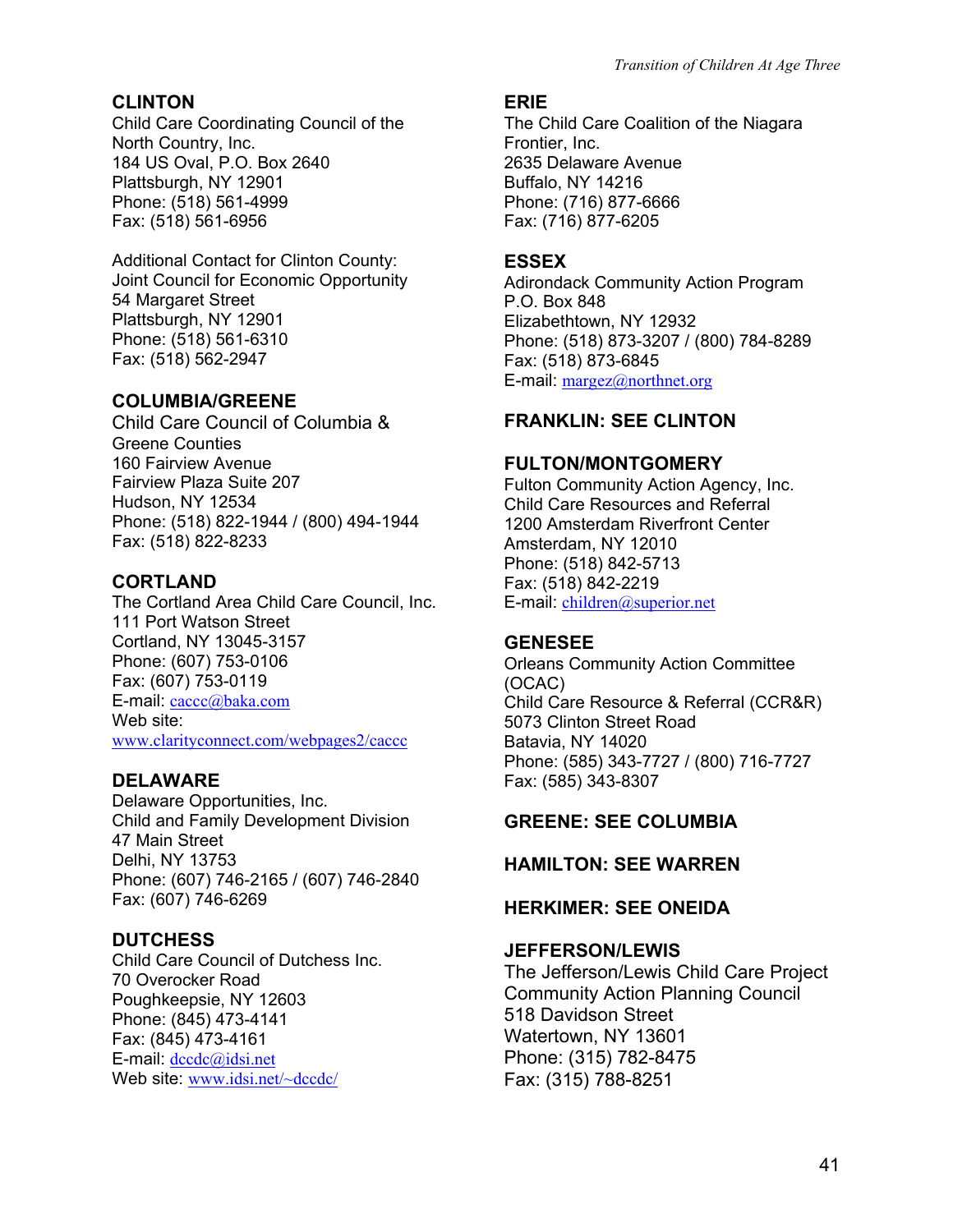The Child Care Council, Inc. 5604 Big Tree Road P.O. Box 670 Lakeville, NY 14480 Phone: (585) 346-6050 / (800) 754-6317 Fax: (585) 346-6058

#### **MONROE**

The Child Care Council, Inc. 595 Blossom Rd., Suite 120 Rochester, NY 14610 Phone: (585) 654-4721 / (800) 743-5437 Fax: (585) 654-4746 E-mail: [bmattle@childcarecouncil.com](mailto:bmattle@childcarecouncil.com) Web site: [www.childcarecouncil.com](http://www.childcarecouncil.com/)

### **MONTGOMERY: SEE FULTON**

#### **NASSAU**

Child Care Council of Nassau, Inc. 925 Hempstead Turnpike Suite 400 Franklin Square, NY 11010-3636 Phone: (516) 358-9250 x 10 Fax: (516) 358-9287 E-mail: [childcare@childcarenassau.org](mailto:childcare@childcarenassau.org) Web site: [www.childcarenassau.org](http://www.childcarenassau.org/)

Child Care, Inc. 322 Eighth Avenue, 4th Fl. New York, NY 10001 Phone: (212) 929-7604 x 3010, x 3016 Fax: (212) 929-5785 E-mail: [info@childcareinc.org](mailto:info@childcareinc.org) Web site: [www.childcareinc.org](http://www.childcareinc.org/)

Child Development Support Corporation 352-358 Classon Avenue Brooklyn, NY 11238 Phone: (718) 398-2050 x 8405 Fax: (718) 230-0112

**LIVINGSTON** Asian Child Care Resource & Referral of the Chinese-American Planning Council, Inc. 365 Broadway, Ground Floor New York, NY 10013 Phone: (212) 941-0030 Fax: (212) 226-5351 Email: [cpcaccr@juno.com](mailto:cpcaccr@juno.com)

**MADISON: SEE ONEIDA** Committee for Hispanic Children & Families 140 West 22nd Street, Suite 301 New York, NY 10011 Phone: (212) 206-1090 Fax: (212) 206-8093 Email: vramos@chcfinc.org

> Day Care Council of New York, Inc. 12 West 21st Street, 3rd Floor New York, NY 10010 Phone: (212) 206-7818 Fax: (212) 206-7836 E-mail: [dcc12w21@cs.com](mailto:dcc12w21@cs.com) Web site: [www.dccnyinc.org](http://www.dccnyinc.org/)

#### **NIAGARA**

Community Child Care Clearinghouse of **Niagara** 1521 Main Street Niagara Falls, NY 14305 Phone: (716) 285-8572 / (800) 701-4-KID Fax: (716) 285-9693 E-mail: [ccrrniagara@prodigy.net](mailto:ccrrniagara@prodigy.net) **NEW YORK CITY** 

#### **ONEIDA**

Mid-York Child Care Coordinating Council 143 W. Dominick Street Rome, NY 13440 Phone: (315) 339-8450 Fax: (315) 339-8454 E-mail: [scm@mycccc.org](mailto:scm@mycccc.org)

#### **ONONDAGA**

Child Care Council of Onondaga County 3175 E. Genesee Street Suite 5 Syracuse, NY 13224 Phone: (315) 446-1220 x 310 Fax: (315) 446-2010 E-mail: [council@childcaresyracuse.org](mailto:www.wdsny.org/oneida/mycc.htm) Web site: [www.childcaresyracuse.org](http://www.childcaresyracuse.org/)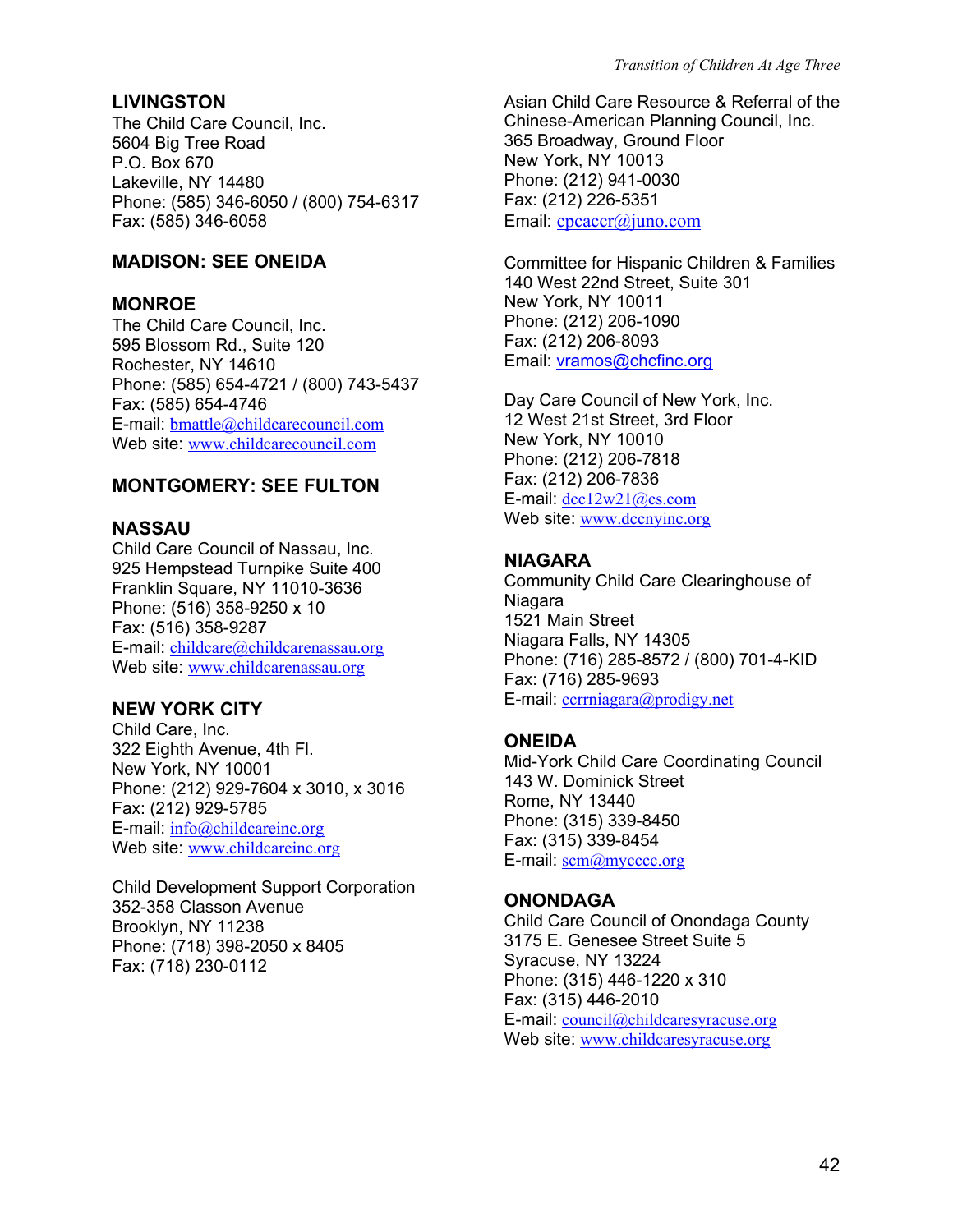# **ONTARIO/YATES ROCKLAND**

Child & Family Resource Center of Ontario & Yates Counties, Inc. 100 East Main Street Penn Yan, NY 14527 Phone: (315) 536-1134 / (800) 881-5786 Fax: (315) 536-9918 E-mail: [cfrc@juno.com](mailto:cfrc@juno.com)

Child Care Council of Orange County, Inc. 30 Matthews Street, Suite 104 Goshen, NY 10924 Phone: (845) 294-4012 Fax: (845) 294-4045 E-mail: [children@magiccarpet.com](mailto:children@magiccarpet.com)

# **ORLEANS**

Orleans Community Action Committee (OCAC) Child Care Resource and Referral (CCR&R) 123 Ensign Avenue Medina, NY 14103 Phone: (585) 798-1613 Fax: (585) 798-1587

Oswego County Child Care Council, Inc. 157 West First Street Oswego, NY 13126 Phone: (315) 343-2344 Fax: (315) 343-0442 **SENECA** 

# **OTSEGO**

Catholic Charities of Delaware & Otsego **Counties** 9-15 South Main Street Oneonta, NY 13820 Phone: (607) 432-0061 / (607) 432-7308 Fax: (607) 431-9303

Putnam County Child Care Council, Inc. 2 Mahopac Plaza Suite 250 Mahopac, NY 10541 Phone: (914) 621-5619 / (914) 621-5617 Fax: (914) 621-5629

# **RENSSELAER: SEE ALBANY**

Child Care Resources of Rockland, Inc. 235 North Main Street Spring Valley, NY 10977-4108 Phone: (845) 425-0009 Fax: (845) 425-5312 E-mail: childcareresources@ucs.net Web site: [www.childcarerockland.org](http://www.childcarerockland.org/)

# **ORANGE** SARATOGA: SEE ALBANY

# **SCHENECTADY: SEE ALBANY**

### **SCHOHARIE**

Schoharie County Community Action Program 795 East Main St. Cobleskill, NY 12043 Phone: (518) 234-2568 Fax: (518) 234-3507 E-mail: [sccapinc@midtel.net](mailto:sccapinc@midtel.net)

### **SCHUYLER**

Schuyler County Child Care Coordinating Council 310 West Main Street **OSWEGO** PO Box 312 Montour Falls, NY 14865 Phone: (607) 535-7964 Fax: (607) 535-8942

Child Care Council of the Finger Lakes, Inc. 10 State Street Seneca Falls, NY 13148 Phone: (315) 568-0945 Fax: (315) 568-0978 E-mail: [seneca@cccfl.org](mailto:seneca@cccfl.org) Web site: [www.cccfl.org](http://www.cccfl.org/)

# **ST. LAWRENCE**

**PUTNAM** St. Lawrence Child Care Council 318 Ford Street Ogdensburg, NY 13669 Phone: (315) 393-6474 Fax: (315) 394-6809 E-mail: [slccc@northnet.org](mailto:slccc@northnet.org)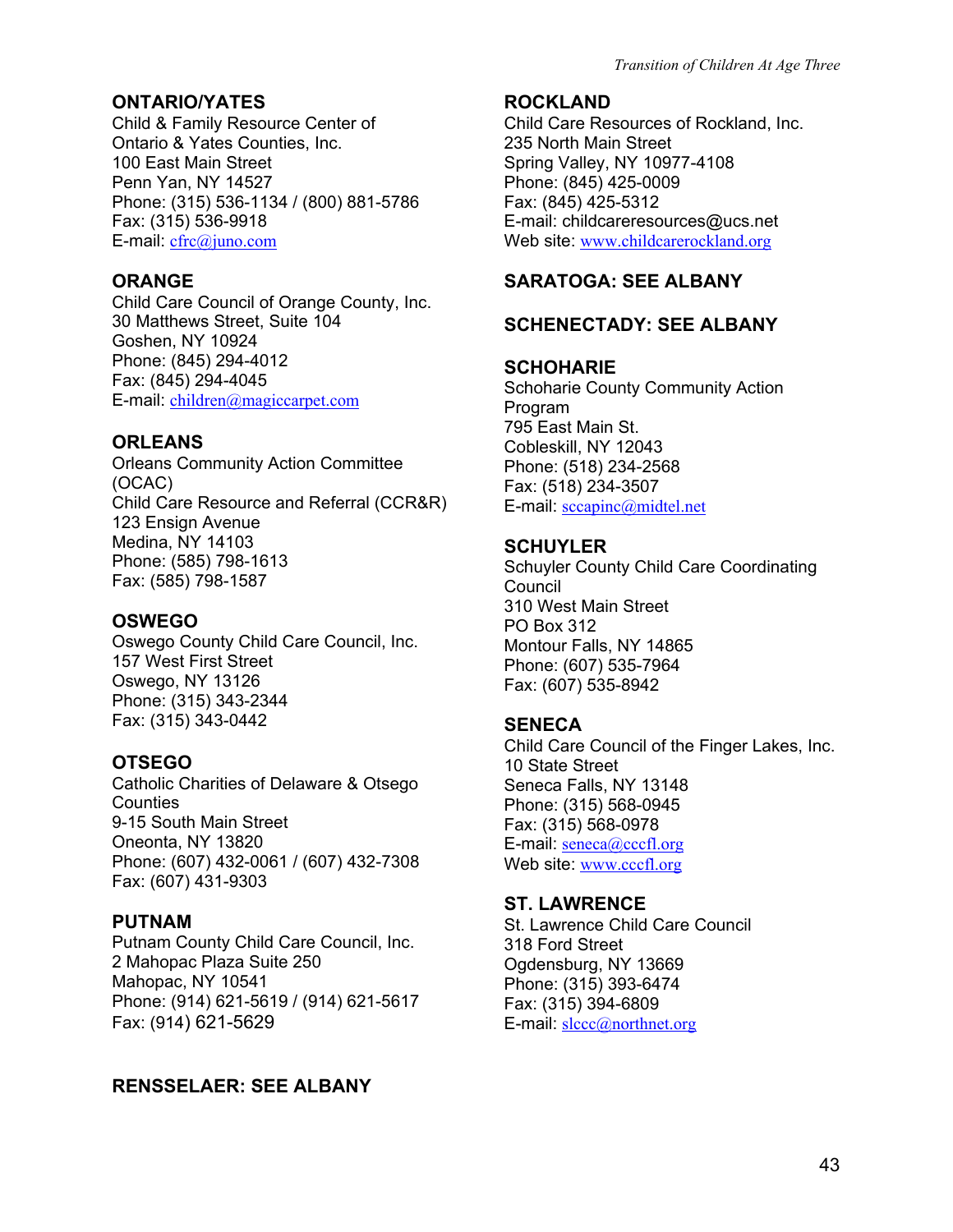# **STEUBEN**

Steuben Child Care Project c/o Pro Action of Steuben and Yates 117 East Steuben Street Bath, NY 14810 Phone: (607) 776-2126 / (800) 553-2033 Fax: (607) 776-4873 E-mail: [sccp@proactioninc.com](mailto:sccp@proactioninc.com)

Additional Contact for Corning area: Nonnie Hood Parent Resource Center 300 Civic Center Plaza Suite 210 Corning, NY 14830 Phone: (607) 936-3837 Fax: (607) 936-1273

### **SUFFOLK**

Child Care Council of Suffolk, Inc. 60 Calvert Avenue Commack, NY 11725-3228 Phone: (631) 462-0303 Fax: (631) 462-1617 E-mail: [resourcereferral@childcaresuffolk.org](mailto:resourcereferral@childcaresuffolk.org) Web site: [www.childcaresuffolk.org](http://www.childcaresuffolk.org/)

### **SULLIVAN**

Sullivan County Child Care Council, Inc. 7 Community Lane P.O. Box 864 Liberty, NY 12754 Phone: (845) 292-7166 Fax: (845) 292-1755 E-mail: [email@scchildcare.com](mailto:email@scchildcare.com) Web site: [www.scchildcare.com](http://www.scchildcare.com/)

# **TIOGA**

Tioga Child Care Resource and Referral 228 Main Street Owego, NY 13827 Phone: (607) 687-6721 Fax: (607) 687-6721 (Call first to fax)

### **TOMPKINS**

Day Care and Child Development Council of Tompkins County, Inc. 609 West Clinton Street Ithaca, NY 14850 Phone: (607) 273-0259 Fax: (607) 273-3141 E-mail: [daycare@daycarecouncil.org](mailto:daycare@daycarecouncil.org) Web site: [www.daycarecouncil.org](http://www.daycarecouncil.org/)

# **ULSTER**

Child Care Council of Ulster County c/o Family of Woodstock, Inc., P.O. Box 3516 Kingston, NY 12402 Phone: (845) 331-7080 Fax: (845) 331-0526 E-mail: [daycare@ulster.net](mailto:daycare@ulster.net) Web site: [www.familyofwoodstockinc.org/childcare.html](http://www.familyofwoodstockinc.org/childcare.html)

# **WARREN/WASHINGTON/HAMILTON**

Southern Adirondack Child Care Network 383 Broadway Fort Edward, NY 12828 Phone: (518) 746-2349 Fax: (518) 746-2331 E-mail: [saccn@capital.net](mailto:saccn@capital.net)

# **WASHINGTON: SEE WARREN**

# **WAYNE**

The Child Care Council, Inc. 1173 East Union Street Newark, NY 14513 Phone: (315) 331-5443 / (800) 201-6402 Fax: (315) 331-5271

# **WESTCHESTER**

Child Care Council of Westchester, Inc. 470 Mamaroneck Avenue White Plains, NY 10605 Phone: (914) 761-3456 x 102 Fax: (914) 761-1957 E-mail: [childcare@cccwny.org](mailto:childcare@cccwny.org) Web site: [www.ChildCareWestchester.org](http://www.childcarewestchester.org/)

# **WYOMING: SEE ALLEGANY**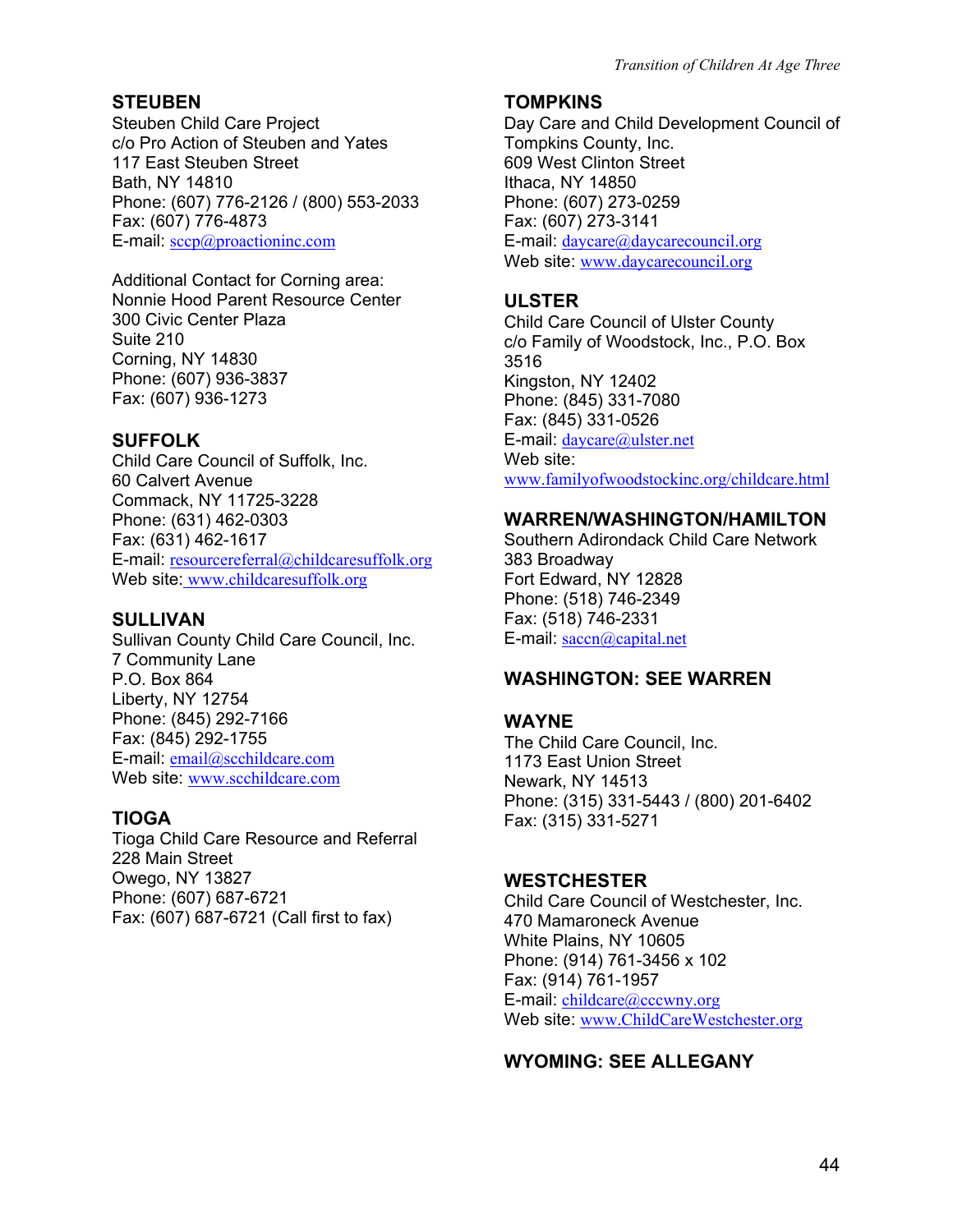# **APPENDIX D - ROLES AND RESPONSIBILITIES IN THE TRANSITION PROCESS TO PRESCHOOL SPECIAL EDUCATION PROGRAMS AND SERVICES**

| <b>Designated Staff</b> | Role(s) and Responsibilities in the Transition<br><b>Process</b>                                                                                                                                                                                                                                                                                                                                                            |
|-------------------------|-----------------------------------------------------------------------------------------------------------------------------------------------------------------------------------------------------------------------------------------------------------------------------------------------------------------------------------------------------------------------------------------------------------------------------|
| Early Intervention      |                                                                                                                                                                                                                                                                                                                                                                                                                             |
| Official/Designee       | Decides, in consultation with parents, service<br>coordinators, and service providers, whether it is<br>appropriate to notify the CPSE of the child's potential<br>eligibility for services under Section 4410 of the<br>Education Law. Obtains parental consent for the notice.                                                                                                                                            |
|                         | With parent consent, notifies the CPSE of the child's<br>potential eligibility for services under Section 4410 of the<br>Education Law. The notice must be provided at least<br>120 days prior to the date the child is first age-eligible for<br>preschool special education.                                                                                                                                              |
|                         | With parent consent, arranges for a transition conference<br>among the service coordinator, parent, and CPSE chair<br>or designee, at least 90 days prior to the date the child is<br>first age-eligible for preschool special education.                                                                                                                                                                                   |
|                         | If a parent chooses not to participate in a transition<br>conference, notifies the parent in writing of the steps that<br>must be taken to have the child evaluated by the CPSE;<br>and, that the child's eligibility for the EIP will end on the<br>child's third birthday, unless the child is evaluated and<br>found eligible for services under Section 4410 of the<br>Education Law before the child's third birthday. |
|                         | If parent chooses not to participate in a transition<br>conference, but would like their child referred to the<br>CPSE, with parental consent, refers the child to the<br>CPSE.                                                                                                                                                                                                                                             |
|                         | With parent consent, refers the child to the CPSE<br>following the transition conference.                                                                                                                                                                                                                                                                                                                                   |
|                         | With parent consent, and when applicable, notifies the<br>CPSE of the parent's decision to have the child remain in<br>the EIP until the child is no longer age-eligible for the<br>EIP.                                                                                                                                                                                                                                    |
|                         | Ensures that a transition plan is developed for all children<br>exiting the EIP.                                                                                                                                                                                                                                                                                                                                            |
| Service<br>Coordinator  | Is knowledgeable about services under Section 4410 of<br>the Education Law.                                                                                                                                                                                                                                                                                                                                                 |
|                         | Attends the transition conference.                                                                                                                                                                                                                                                                                                                                                                                          |
|                         | When applicable, helps to ensure the transition from the<br>Early Intervention Program to the CPSE is smooth and<br>seamless.                                                                                                                                                                                                                                                                                               |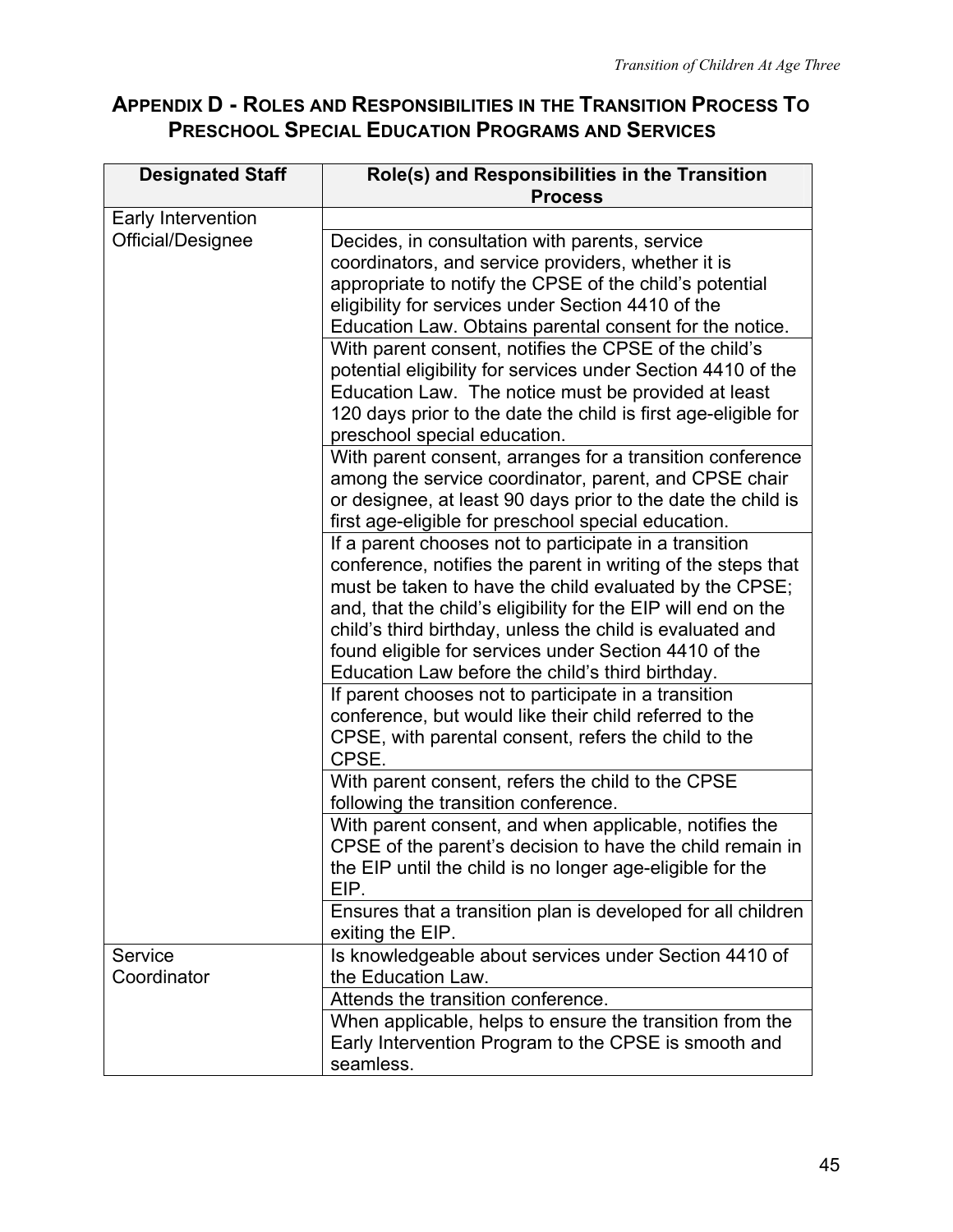| <b>Designated Staff</b>       | Role(s) and Responsibilities in the Transition                                                         |
|-------------------------------|--------------------------------------------------------------------------------------------------------|
|                               | <b>Process</b>                                                                                         |
|                               | Explains the differences between the EIP and preschool                                                 |
|                               | special education programs and services available under                                                |
|                               | Section 4410 of the Education Law, the CPSE process,                                                   |
|                               | and differences in eligibility between the two programs.                                               |
|                               | With parent consent, provides information to the CPSE                                                  |
|                               | on what programs and services the child received under                                                 |
|                               | the EIP.                                                                                               |
|                               | With parent consent, incorporates the transition plan into<br>the IFSP.                                |
|                               | With parent consent, transfers relevant evaluation<br>records to the CPSE.                             |
|                               | May participate in the initial CPSE meeting as the<br>licensed or certified professional from the EIP. |
| Municipality                  | As a member of the CPSE, is knowledgeable about                                                        |
| <b>Representative Serving</b> | services under Section 4410 of the Education Law and                                                   |
| As A Member of the            | Part 200 Regulations of the Commissioner of Education,                                                 |
| <b>CPSE</b>                   | the CPSE process, evaluation tools, and best practices                                                 |
|                               | in special education programs and services.                                                            |
|                               | Maintains a list of certified or licensed professionals to                                             |
|                               | deliver related services.                                                                              |
|                               | Shares information on availability of related service                                                  |
|                               | providers as per county list.                                                                          |
|                               | Ensures families understand the role of the county in the                                              |
|                               | CPSE process.                                                                                          |
|                               | Reviews evaluation material before CPSE meetings.                                                      |
|                               | Acts as a resource regarding appropriate paperwork                                                     |
|                               | (System to Track and Account for Children-STAC and                                                     |
|                               | evaluation forms) and timelines for submission of                                                      |
|                               | paperwork to SED, the county, school districts, boards of                                              |
|                               | education and provider agencies.                                                                       |
|                               | Communicates with and support the other participants in                                                |
|                               | the CPSE meeting.                                                                                      |
|                               | Participates in the development of the IEP for the child.                                              |
|                               | Provides information on transportation and arranges                                                    |
|                               | payment for services.                                                                                  |
| Chairperson of the            | Receives notification of child's potential transition to                                               |
| Committee on                  | preschool special education.                                                                           |
| <b>Preschool Special</b>      | Participates in the transition conference to discuss                                                   |
| Education (CPSE) or           | program options, and determine whether a referral is                                                   |
| his or her designee, on       | needed due to the child's potential eligibility for preschool                                          |
| behalf of or with the         | special education programs and services.                                                               |
| <b>CPSE</b>                   | Receives a written referral requesting an evaluation of a                                              |
|                               | child suspected of having a disability.                                                                |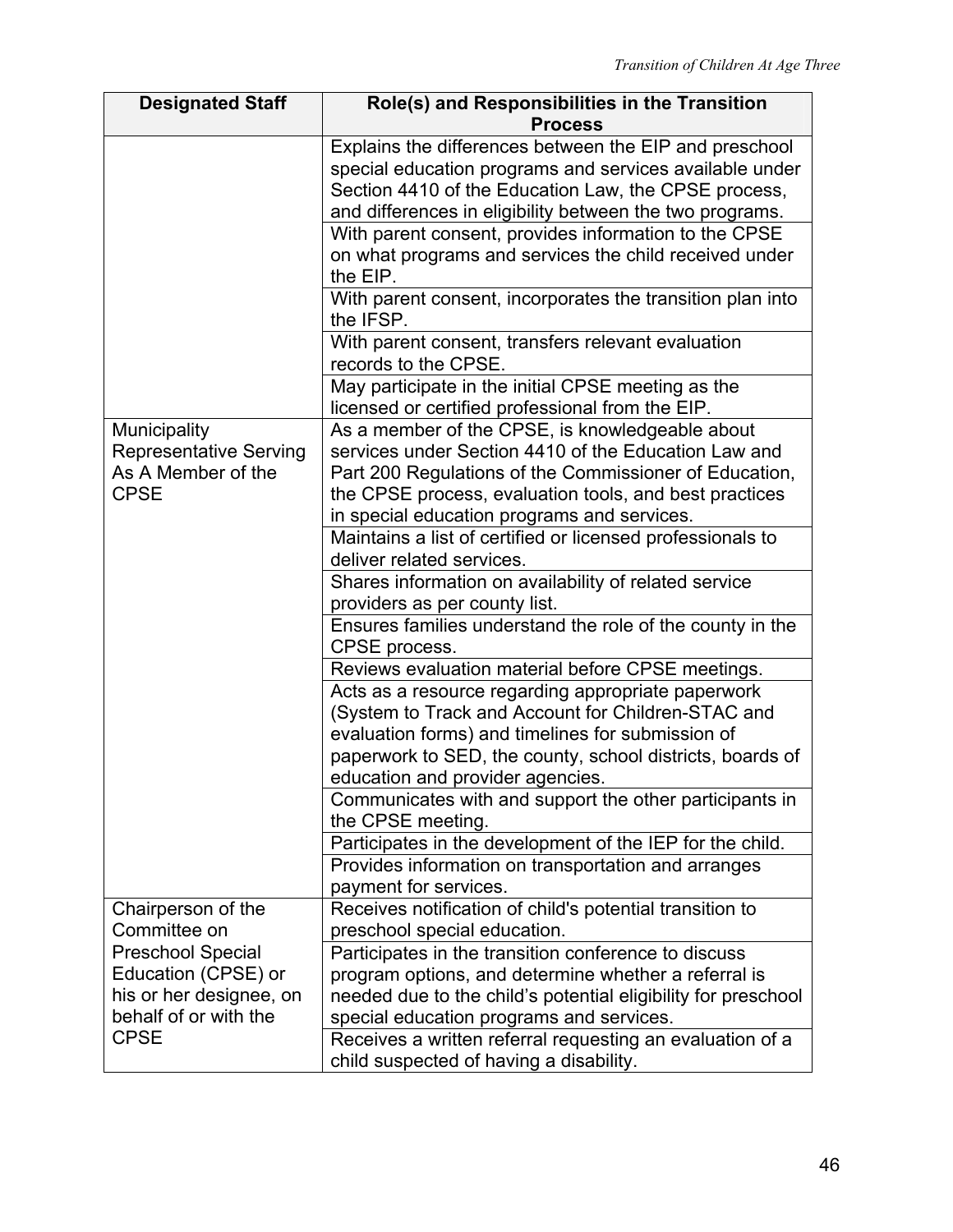| <b>Designated Staff</b> | Role(s) and Responsibilities in the Transition                                                                                                                          |
|-------------------------|-------------------------------------------------------------------------------------------------------------------------------------------------------------------------|
|                         | <b>Process</b>                                                                                                                                                          |
|                         | Provides a procedural safeguards notice to the parents,                                                                                                                 |
|                         | at a minimum:                                                                                                                                                           |
|                         | upon the initial referral for evaluation                                                                                                                                |
|                         | upon each notification of an IEP meeting                                                                                                                                |
|                         | upon reevaluation of the child                                                                                                                                          |
|                         | upon receipt of a request for an impartial hearing.                                                                                                                     |
|                         |                                                                                                                                                                         |
|                         | Provides a list containing a description of each preschool                                                                                                              |
|                         | program which has been approved by the Commissioner                                                                                                                     |
|                         | to provide evaluations, and is located within the county in                                                                                                             |
|                         | which the preschool student resides and adjoining                                                                                                                       |
|                         | counties, or within the City of New York and adjoining                                                                                                                  |
|                         | counties.                                                                                                                                                               |
|                         | Requests and receives written parent consent for a child                                                                                                                |
|                         | to be evaluated by the approved evaluator selected by                                                                                                                   |
|                         | the parent.                                                                                                                                                             |
|                         | Arranges for the timely evaluation of a child transitioning                                                                                                             |
|                         | from the EIP.                                                                                                                                                           |
|                         | With parental consent, receives and reviews recent                                                                                                                      |
|                         | evaluation and assessment reports from the EIP.                                                                                                                         |
|                         | Facilitates a meeting of the CPSE to review the results of                                                                                                              |
|                         | the evaluation and determine whether the student is                                                                                                                     |
|                         | eligible for preschool special education programs and                                                                                                                   |
|                         | services.                                                                                                                                                               |
|                         | Facilitates the Committee's development of the IEP,                                                                                                                     |
|                         | including any transportation arrangements for the student                                                                                                               |
|                         | to and from the recommended special education                                                                                                                           |
|                         | programs and services, when appropriate.                                                                                                                                |
|                         | Forwards a written report of the CPSE recommendation                                                                                                                    |
|                         | to the BOE, parent and municipality in which the                                                                                                                        |
|                         | preschool student resides including: a statement of the                                                                                                                 |
|                         | reasons why less restrictive placements were not                                                                                                                        |
|                         | recommended, when the recommendation is for the                                                                                                                         |
|                         | provision of special education services in a setting with                                                                                                               |
|                         | no regular contact where age-appropriate peers without<br>disabilities are found.                                                                                       |
|                         | Arranges for the provider(s) to deliver the preschool                                                                                                                   |
|                         | special education programs and services for the child                                                                                                                   |
|                         |                                                                                                                                                                         |
|                         |                                                                                                                                                                         |
|                         |                                                                                                                                                                         |
|                         |                                                                                                                                                                         |
|                         | when the child transitions to preschool special education<br>programs and services in his or her IEP.<br>Conducts the annual review of each preschool student's<br>IEP. |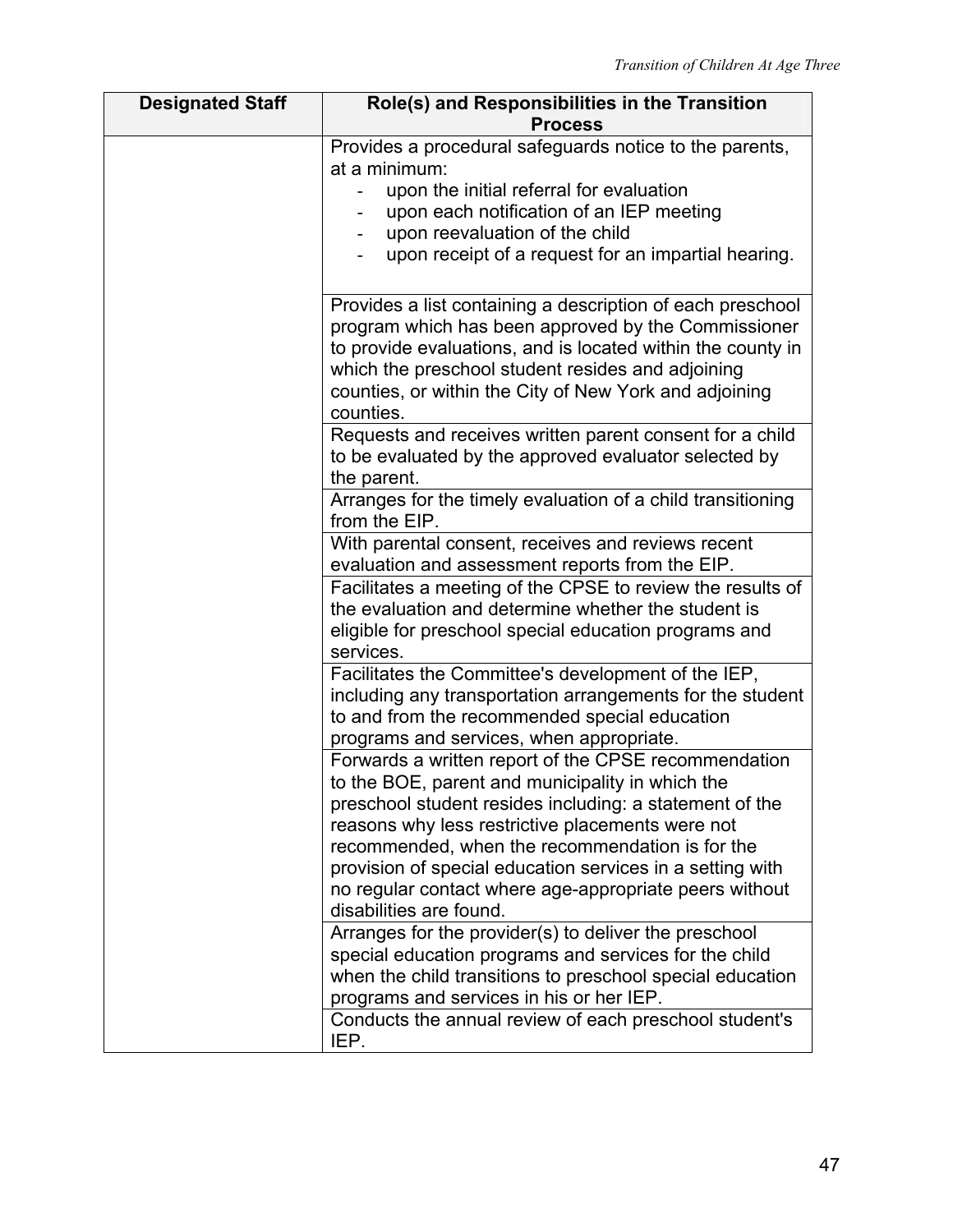| <b>Designated Staff</b> | Role(s) and Responsibilities in the Transition                                                                                                                                                                                                                                                                                                                                                        |
|-------------------------|-------------------------------------------------------------------------------------------------------------------------------------------------------------------------------------------------------------------------------------------------------------------------------------------------------------------------------------------------------------------------------------------------------|
|                         | <b>Process</b>                                                                                                                                                                                                                                                                                                                                                                                        |
|                         | Declassifies a preschool student who no longer requires<br>special education, or makes a referral to the CSE for<br>evaluation of children who may continue to need special<br>education programs and/or services as a school-age<br>student.                                                                                                                                                         |
| Approved SED            | Understands federal and state regulations.                                                                                                                                                                                                                                                                                                                                                            |
| Evaluator               | Maintains current knowledge base of criterion and norm-<br>references tests and their reliability and validity with<br>respect to preschool children.                                                                                                                                                                                                                                                 |
|                         | • Evaluates preschool children suspected of having a<br>disability when selected by the parent, including:<br>with parent consent, and with the CPSE, reviews<br>most recent evaluation report or other assessment<br>or evaluation of a child in transition from the EIP to<br>determine if there is a need for additional<br>evaluations and identify which evaluation<br>components may be needed. |
|                         | contacts parent to arrange evaluation of child.                                                                                                                                                                                                                                                                                                                                                       |
|                         | with parental consent, conducts the individual<br>evaluation of the preschool student.                                                                                                                                                                                                                                                                                                                |
|                         | Prepares a report of the assessment and/or evaluation,<br>with a summary portion on a form required by the<br>Commissioner of the State Education Department.                                                                                                                                                                                                                                         |
|                         | Describes evaluation results in easy to understand<br>language.                                                                                                                                                                                                                                                                                                                                       |
|                         | Transmits the documentation of the evaluation to all<br>members of the CPSE, including the preschool student's<br>parent(s) and to the person designated by the<br>municipality in which the preschool child resides.                                                                                                                                                                                 |
|                         | At the request of the preschool student's parent(s) or the<br>school district, participates in the CPSE meeting to<br>review the evaluation report and develop a<br>recommendation to the board of education regarding the<br>preschool student's eligibility and need for special                                                                                                                    |
|                         | education programs and services.                                                                                                                                                                                                                                                                                                                                                                      |
|                         | Assists in the development of the IEP.                                                                                                                                                                                                                                                                                                                                                                |
|                         | Answers questions related to the evaluation process.                                                                                                                                                                                                                                                                                                                                                  |
|                         | Completes a reevaluation of one or more of the<br>evaluation components upon request, following the initial<br>CPSE meeting.                                                                                                                                                                                                                                                                          |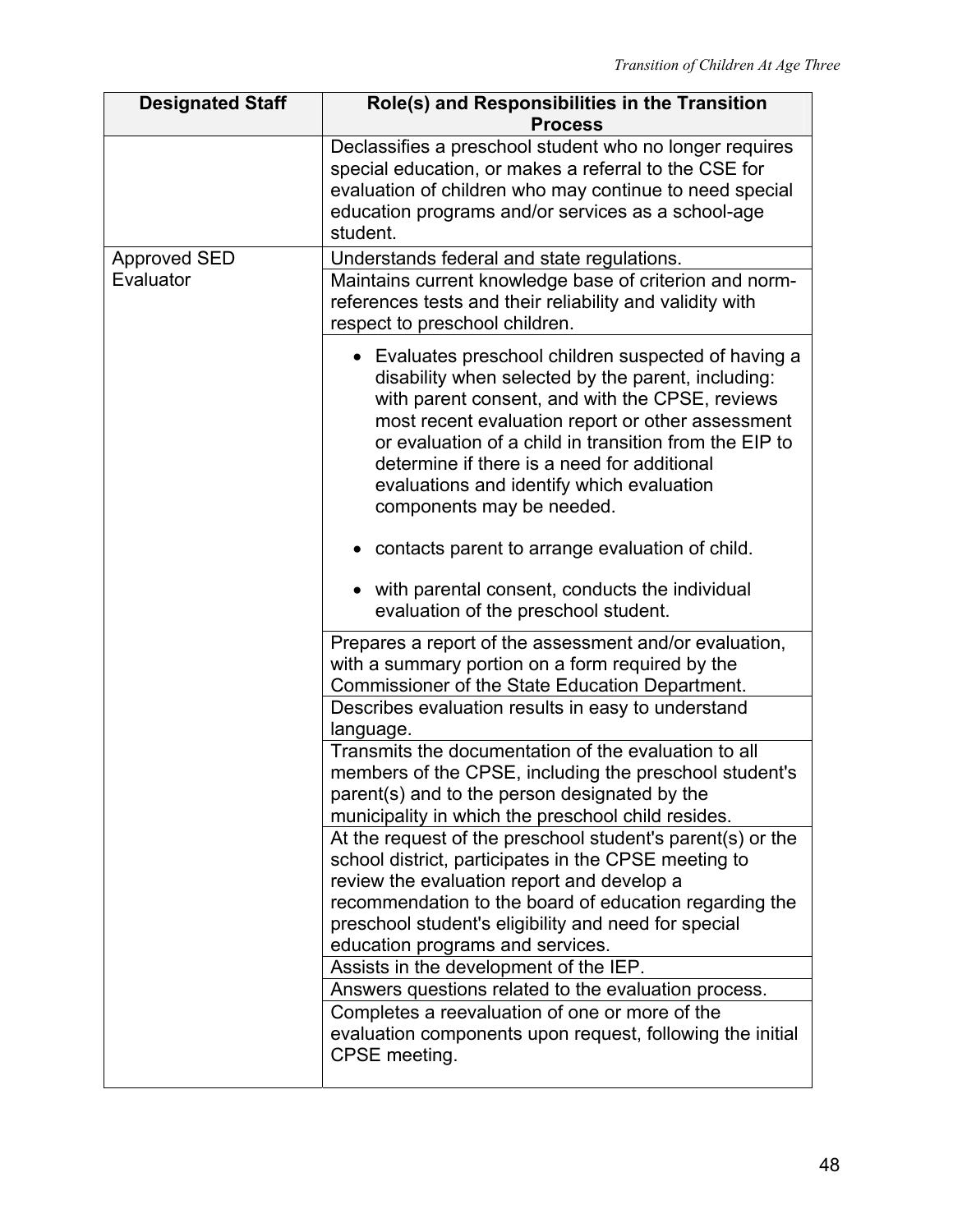| <b>Designated Staff</b>                                                     | Role(s) and Responsibilities in the Transition<br><b>Process</b>                                                                                                                                                                                                                         |
|-----------------------------------------------------------------------------|------------------------------------------------------------------------------------------------------------------------------------------------------------------------------------------------------------------------------------------------------------------------------------------|
| <b>Parent Member</b><br>of CPSE (The parent of<br>a child with a disability | Participates in the CPSE meeting, unless the child's<br>parent requests the additional parent member not<br>participate.                                                                                                                                                                 |
| who resides in the<br>school district or a                                  | Supports the parent of the preschool student suspected<br>of having a disability.                                                                                                                                                                                                        |
| neighboring school<br>district whose child is                               | Assists in ensuring that the parent understands the<br>CPSE process and feels comfortable.                                                                                                                                                                                               |
| enrolled in a preschool<br>or elementary level                              | Asks questions to assist parents in understanding the<br>discussion at the CPSE meeting.                                                                                                                                                                                                 |
| education program.<br>The parent member                                     | Knows Least Restrictive Environment (LRE) policies,<br>placement options and community services.                                                                                                                                                                                         |
| may not be employed or<br>under contract with the                           | Participates in the discussions involving eligibility, IEP<br>development and LRE considerations.                                                                                                                                                                                        |
| school district or the<br>municipality.)                                    | Shares personal experiences as appropriate.                                                                                                                                                                                                                                              |
| Parent of Child                                                             | Makes sure all parent concerns are addressed.                                                                                                                                                                                                                                            |
| Transitioning                                                               | Becomes informed about and is encouraged to<br>participate in the transition conference and/or the<br>transition process.                                                                                                                                                                |
|                                                                             | Becomes informed about the differences between the<br>Early Intervention Program and preschool special<br>education, including the differences in services and<br>eligibility.                                                                                                           |
|                                                                             | Makes timely decisions and provides timely consents for<br>notice and referral to the school district, if appropriate, to<br>ensure the child is evaluated and eligibility for services<br>under Section 4410 of the Education Law is determined<br>prior to the child's third birthday. |
|                                                                             | Works with the service coordinator to identify and<br>consent to the transmittal of EIP evaluation records to<br>the CPSE, to assist in the CPSE evaluation and eligibility<br>determination process.                                                                                    |
|                                                                             | Makes informed decision about whether a CPSE-eligible<br>child will remain in the EIP or begin CPSE services at the<br>child's third birthday.                                                                                                                                           |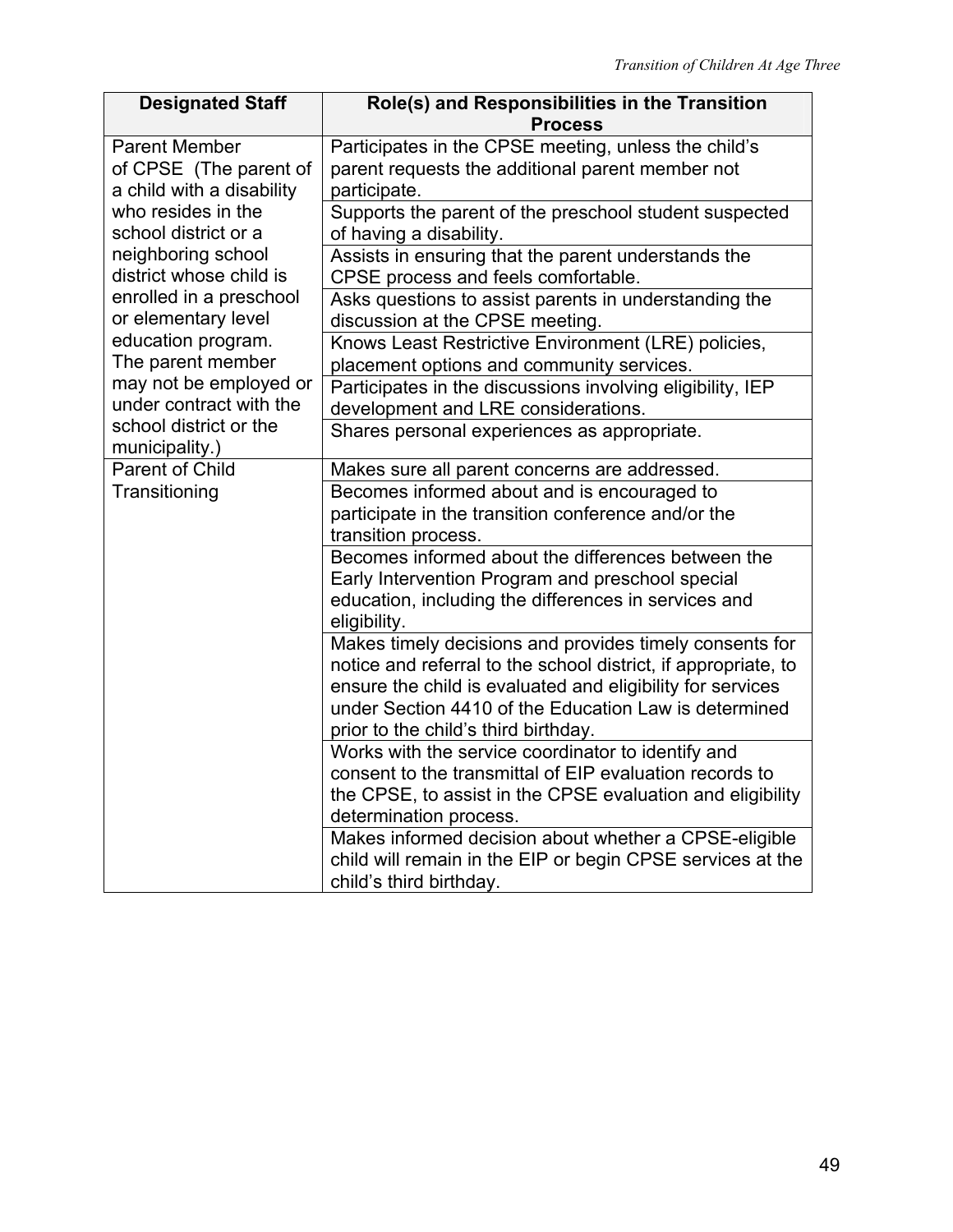# **APPENDIX E - SUMMARY OF PARENT CONSENTS FOR THE TRANSITION PROCESS AND SAMPLE PARENT CONSENT FORMS**

| <b>Parent Consent Requirement</b>                                                                       | <b>Date</b>      | <b>Date</b>     |
|---------------------------------------------------------------------------------------------------------|------------------|-----------------|
|                                                                                                         | <b>Requested</b> | <b>Received</b> |
| Written consent to notify the school district in which the child                                        |                  |                 |
| resides of the child's potential eligibility for services under                                         |                  |                 |
| Section 4410 of the Education Law (notification must be                                                 |                  |                 |
| completed at least 120 days prior to the date the child is first                                        |                  |                 |
| eligible for such services). 10 NYCRR 69-4.20(b)                                                        |                  |                 |
| Written consent for the Early Intervention Official to arrange for                                      |                  |                 |
| a transition conference (the transition conference must be                                              |                  |                 |
| convened at least 90 days prior to the date the child is first                                          |                  |                 |
| eligible for services under Section 4410 of Education Law or the                                        |                  |                 |
| child's third birthday, whichever is first). 10 NYCRR 69-                                               |                  |                 |
| 4.20(b)(3)                                                                                              |                  |                 |
| Written consent to refer the child to the Committee on                                                  |                  |                 |
| Preschool Special Education, in the school district where the                                           |                  |                 |
| child resides.                                                                                          |                  |                 |
| Written consent for evaluation of the child by the CPSE. Part                                           |                  |                 |
| 200.5(b)(1)(i)                                                                                          |                  |                 |
| Written consent to allow the service coordinator to forward                                             |                  |                 |
| evaluation and other EIP records for review by the CPSE, to                                             |                  |                 |
| assist in completion of the child's evaluation by the CPSE. 10                                          |                  |                 |
| NYCRR 69-4.20(b)(2) $3$                                                                                 |                  |                 |
| Written consent to incorporate the transition plan into the IFSP.                                       |                  |                 |
| 10 NYCRR 69-4.20(a)(2)(iii)                                                                             |                  |                 |
| Written consent for the IEP. Part 200.16(g)(7)(Part                                                     |                  |                 |
| 200.5(b)(1)(ii)                                                                                         |                  |                 |
| If the child will continue in the EIP, written consent to continue                                      |                  |                 |
| the services in the IFSP until the child is no longer age eligible,                                     |                  |                 |
| or until the date at which the parent elects to transition the child,                                   |                  |                 |
| if earlier. 10 NYCRR 69-4.11(a)(8)<br>Written consent to notify the school district that the child will |                  |                 |
| remain in the EIP until the child ages out. 10 NYCRR 69-                                                |                  |                 |
| 4.20(d)                                                                                                 |                  |                 |
| Written consent to transmit EIP records to providers of                                                 |                  |                 |
| preschool special education programs and services, at the time                                          |                  |                 |
| the child transitions to these services. 10 NYCRR Section 69-                                           |                  |                 |
| 4.17(c)(5) <sup>4</sup>                                                                                 |                  |                 |

 $\overline{a}$ 

<span id="page-53-0"></span> $^3$  Parents have the right to sign either a general release or selective release, which specifies by name or category those individuals to whom information may be disclosed.

<span id="page-53-1"></span> $4$  Parents have the right to choose which records and reports, if any, are transmitted to the CPSE.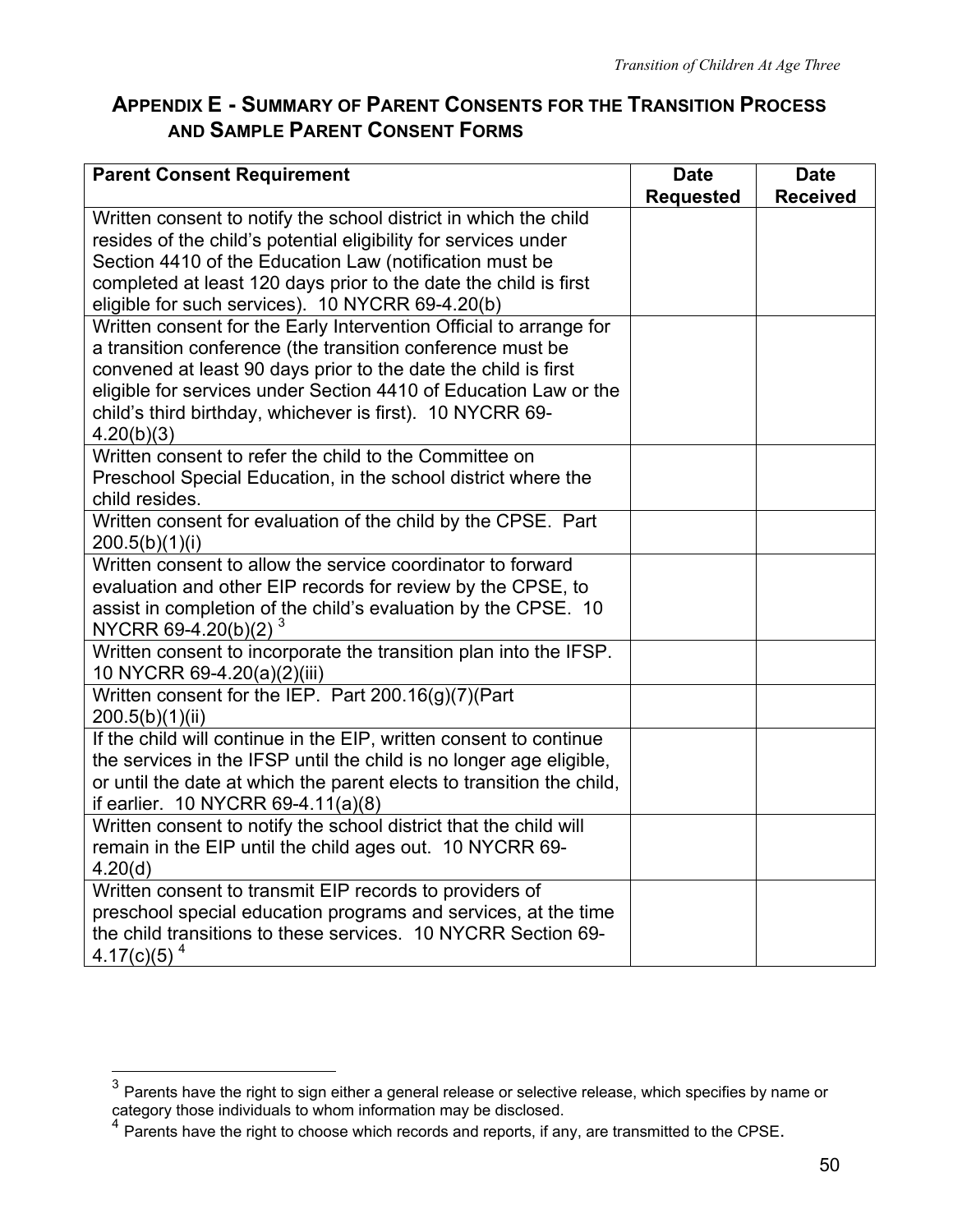# **Appendix E**

#### SAMPLE CONSENT FORM <NAME OF COUNTY> - EARLY INTERVENTION PROGRAM

### **CONSENT FORM FOR TRANSITION NOTICE**

| DATE:                                 |       |                         |
|---------------------------------------|-------|-------------------------|
| Child's Name                          |       | $EI#$ :                 |
|                                       |       |                         |
| Last                                  | First |                         |
| Name of Parent/Legal Guardian:        |       | Phone No.               |
|                                       |       |                         |
| Last                                  | First |                         |
| Home Address:                         |       | <b>School District:</b> |
|                                       |       |                         |
|                                       |       |                         |
| Service Coordinator:                  |       | Phone No.               |
|                                       |       |                         |
| Early Intervention Official/Designee: |       | Phone No.               |
|                                       |       |                         |
| CPSE Chair:                           |       | Phone No.               |
|                                       |       |                         |
|                                       |       |                         |

#### Please Read

**I understand that to ensure my child continues to receive services on and after his/her third birthday, s/he must be referred to, evaluated by, and before his/her third birthday, found eligible for preschool special education programs and services by the Committee on Preschool Special Education of my local school district (the district in which my child resides).**

I understand that as of my child's third birthday, my child will no longer be eligible for the Early Intervention Program unless s/he has been found eligible for preschool special education programs and services. **EIP services will end the day before my child turns three years old**.

| Consent to Notify the School District |
|---------------------------------------|
|---------------------------------------|

**I give my consent to the <Name of County> Early Intervention Program** to notify my school district that my child may be eligible for preschool special education programs and services.

**I do NOT give the <Name of County> Early Intervention Program consent** to notify school district that my child may be eligible for preschool special education programs and services under Section 4410 of the Education Law**. I understand that my child must be referred to, evaluated by, and before the day s/he turns three years of age, be found eligible by the CPSE for services, to continue to receive Early Intervention Program services on and after s/he turns three years of age.** 

Parent Name **Parent Signature** Date **Parent Signature** Date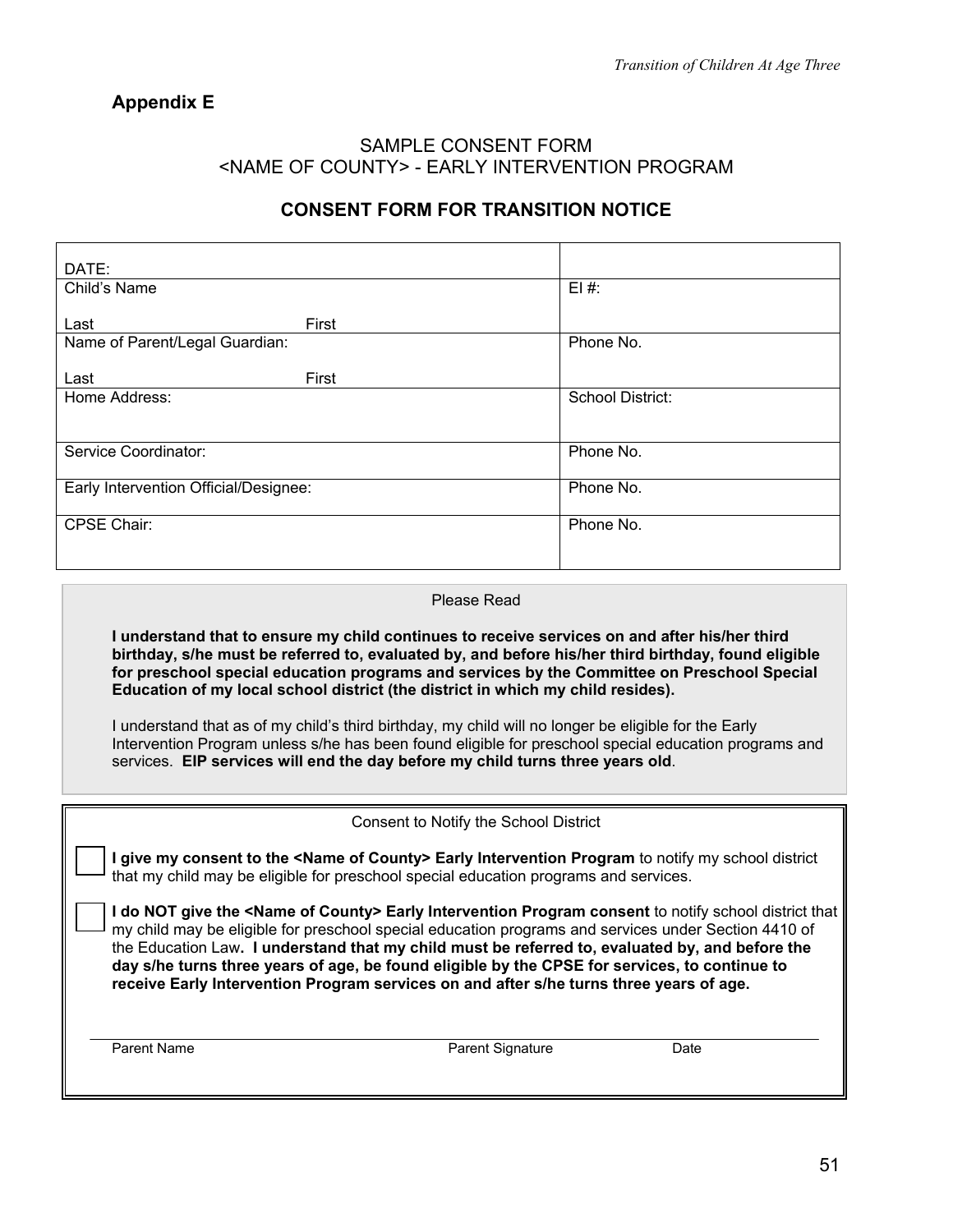### **Appendix E**

#### SAMPLE CONSENT FORM <NAME OF COUNTY> - EARLY INTERVENTION PROGRAM

### **CONSENT FORM FOR TRANSITION CONFERENCE**

| DATE:                                 |                         |
|---------------------------------------|-------------------------|
| Child's Name:                         | $EI#$ :                 |
| First<br>Last                         |                         |
| Name of Parent/Legal Guardian:        | Phone No.               |
|                                       |                         |
| Home Address:                         | <b>School District:</b> |
|                                       |                         |
|                                       |                         |
| Service Coordinator:                  | Phone No.               |
| Early Intervention Official/Designee: | Phone No.               |
| <b>CPSE Chair:</b>                    | Phone No.               |

#### Please Read

**I understand that to ensure my child continues to receive services on and after his/her third birthday, s/he must be referred to, evaluated by, and, before his/her third birthday, found eligible for preschool special education services the Committee on Preschool Special Education of my local school district (the district in which child resides).**

I understand that as of my child's third birthday, my child will no longer be eligible for the Early Intervention Program unless s/he has been found eligible for preschool special education programs and services. **EIP services will end the day before my child turns three years old**.

|                                                              | Consent to Convene a Transition Conference                                                                                                                                                                                                                                                                                                                                                                           |      |
|--------------------------------------------------------------|----------------------------------------------------------------------------------------------------------------------------------------------------------------------------------------------------------------------------------------------------------------------------------------------------------------------------------------------------------------------------------------------------------------------|------|
|                                                              | give my consent to the <name county="" of=""> Early Intervention Program to arrange a transition<br/>conference, which will include the EIO, my service coordinator, and chairperson of the CPSE or his/her<br/>designee, to discuss my child's referral to the CPSE, program and service options, and develop a<br/>transition plan. I also consent to the following agency(ies) or individual(s) attending:</name> |      |
| Program services on and after s/he turns three years of age. | I do NOT wish to have the <name county="" of=""> Early Intervention Program convene a transition<br/>conference. I understand that my child must be referred to, evaluated by, and, before the day s/he turns<br/>three years of age, be found eligible by the CPSE for services, to continue to receive Early Intervention</name>                                                                                   |      |
| Parent Name                                                  | <b>Parent Signature</b>                                                                                                                                                                                                                                                                                                                                                                                              | Date |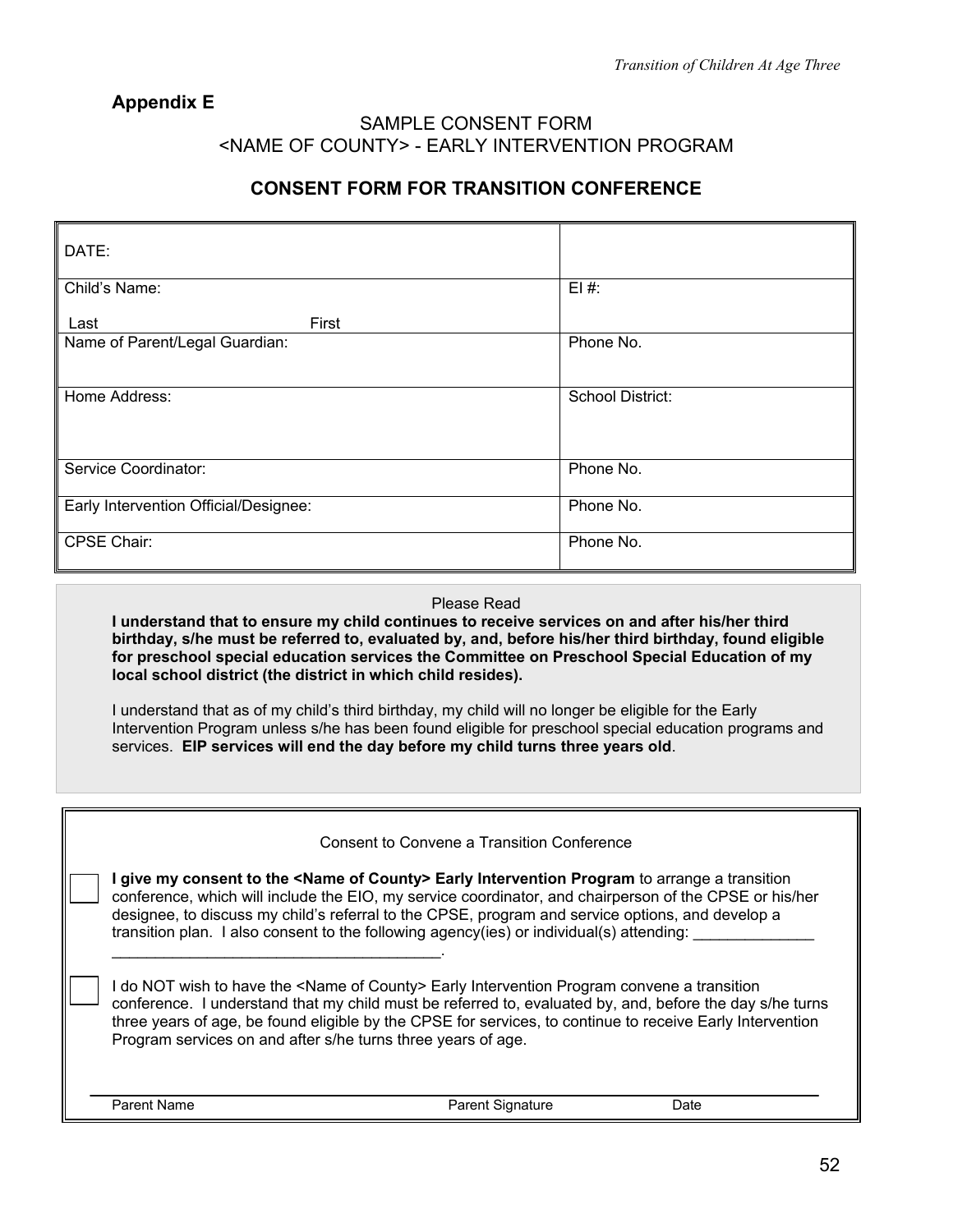50

### **Appendix E**

#### SAMPLE CONSENT FORM <NAME OF COUNTY> - EARLY INTERVENTION PROGRAM

### **CONSENT FORM FOR REFERRAL TO THE COMMITTEE ON PRESCHOOL SPECIAL EDUCATION**

| DATE:                                 |                         |
|---------------------------------------|-------------------------|
| Child's Name:                         | $EI#$ :                 |
| First<br>Last                         |                         |
| Name of Parent/Legal Guardian:        | Phone No.               |
| Home Address:                         | <b>School District:</b> |
| Service Coordinator:                  | Phone No.               |
| Early Intervention Official/Designee: | Phone No.               |
| <b>CPSE Chair:</b>                    | Phone No.               |

#### Please Read

**I understand that to ensure my child continues to receive services on and after his/her third birthday, s/he must be referred to and evaluated by the Committee on Preschool Special Education of my local school district (the district in which my family resides).**

I understand that as of my child's third birthday, my child will no longer be eligible for the EIP unless s/he has been found eligible for services under Section 4410 of the Education Law. **EIP services will end the day before my child turns three years old**.

|                                  | <b>CONSENT FOR REFERRAL TO THE</b><br><b>COMMITTEE ON PRESCHOOL SPECIAL EDUCATION</b>                                                                                                                                                                                                                                                                                                                                                                                                                                                                                                                                                                                                                                                                                                                                                                                                                                                                                                                                                                                                                                                                                                                |      |
|----------------------------------|------------------------------------------------------------------------------------------------------------------------------------------------------------------------------------------------------------------------------------------------------------------------------------------------------------------------------------------------------------------------------------------------------------------------------------------------------------------------------------------------------------------------------------------------------------------------------------------------------------------------------------------------------------------------------------------------------------------------------------------------------------------------------------------------------------------------------------------------------------------------------------------------------------------------------------------------------------------------------------------------------------------------------------------------------------------------------------------------------------------------------------------------------------------------------------------------------|------|
| education programs and services. | I give my consent to <name county="" of=""> Early Intervention Program to refer my child to the CPSE of the school<br/>district in which my child resides for an evaluation to determine whether s/he is eligible for preschool special</name>                                                                                                                                                                                                                                                                                                                                                                                                                                                                                                                                                                                                                                                                                                                                                                                                                                                                                                                                                       |      |
| three years of age.              | <b>I do NOT give</b> the <name county="" of=""> Early Intervention Program my consent to refer my child to the CPSE of the<br/>school district in which my child resides for an evaluation to determine whether s/he is eligible for preschool special<br/>education programs and services. I understand that my child must be referred to, evaluated by, and, before the<br/>day s/he turns three years of age, be found eligible by the CPSE for services, to continue to receive Early<br/>Intervention Program services on and after s/he turns three years of age. I understand that I may directly<br/>refer my child for an evaluation by the CPSE, and that other individuals may also refer my child to the CPSE.<br/>I understand that if I choose to refer my child directly, I must refer my child within enough time (CPSE is<br/>required to make decisions within 30 school days from receipt of referral) for the CPSE to decide whether my<br/>child is eligible for services under Section 4410 of the Education Law by the day before s/he turns three<br/>years old if I want my child to continue to receive Early Intervention Program services on and after s/he turns</name> |      |
| Parent Name                      | <b>Parent Signature</b>                                                                                                                                                                                                                                                                                                                                                                                                                                                                                                                                                                                                                                                                                                                                                                                                                                                                                                                                                                                                                                                                                                                                                                              | Date |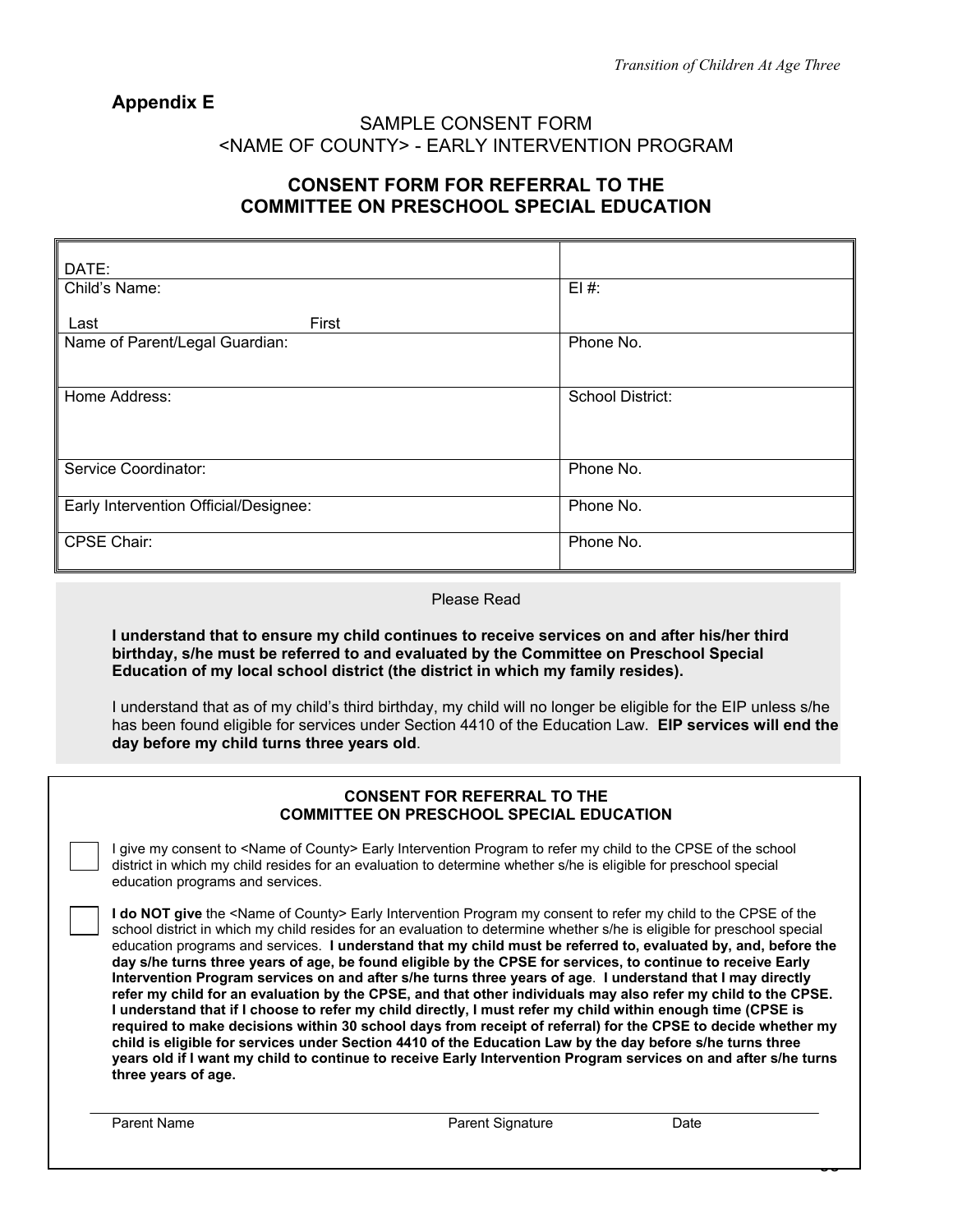### **Appendix E**

#### SAMPLE FORM <NAME OF COUNTY> - EARLY INTERVENTION PROGRAM

### **CONSENT FORM FOR TRANSMITTAL OF EIP EVALUATIONS AND RECORDS TO THE CPSE**

| DATE:                                 |       |                  |
|---------------------------------------|-------|------------------|
| Child's Name:                         |       | $E1#$ :          |
|                                       |       |                  |
| Last                                  | First |                  |
|                                       |       | Phone No.        |
|                                       |       |                  |
| Name of Parent/Legal Guardian:        |       |                  |
|                                       |       |                  |
| Last                                  | First |                  |
| Home Address:                         |       | School District: |
|                                       |       |                  |
|                                       |       |                  |
|                                       |       |                  |
| Service Coordinator:                  |       | Phone No.        |
|                                       |       |                  |
|                                       |       |                  |
| Early Intervention Official/Designee: |       | Phone No.        |
|                                       |       |                  |
|                                       |       |                  |
|                                       |       |                  |
| CPSE Chair:                           |       | Phone No.        |
|                                       |       |                  |
|                                       |       |                  |
|                                       |       |                  |

#### Please Read

**I understand that the CPSE may use evaluation reports and other EIP records, which I may choose to share, as part of the CPSE evaluation process. I decide what records to share, if any. If I consent to share these records, the CPSE will review them and will decide if other evaluations are necessary to decide if my child is eligible for preschool special education programs and services. I understand that if the CPSE asks for more evaluations, I will be asked for my consent to evaluate my child. I understand that if I do not consent to evaluations asked for by the CPSE, and my child is not evaluated by the CPSE and is not determined eligible for preschool special education programs and services by my child's third birthday, EIP services will end the day before my child turns three years old.**

|                                          | Consent to Transmit EIP Evaluation and Program Records to the CPSE<br>give my consent to the <name county="" of=""> Early Intervention Program to transmit the attached list<br/>of EIP reports and records to the CPSE of the school district in which my child resides.</name>                                                                                                                                            |      |
|------------------------------------------|-----------------------------------------------------------------------------------------------------------------------------------------------------------------------------------------------------------------------------------------------------------------------------------------------------------------------------------------------------------------------------------------------------------------------------|------|
| and after s/he turns three years of age. | I do NOT give the <name county="" of=""> Early Intervention Program consent to transmit EIP records<br/>and reports to the CPSE to the school district in which my child resides. I understand that my child<br/>must be referred to, evaluated by, and, before the day s/he turns three years of age, be found<br/>eligible by the CPSE for services, to continue to receive Early Intervention Program services on</name> |      |
| Parent Name                              | <b>Parent Signature</b>                                                                                                                                                                                                                                                                                                                                                                                                     | Date |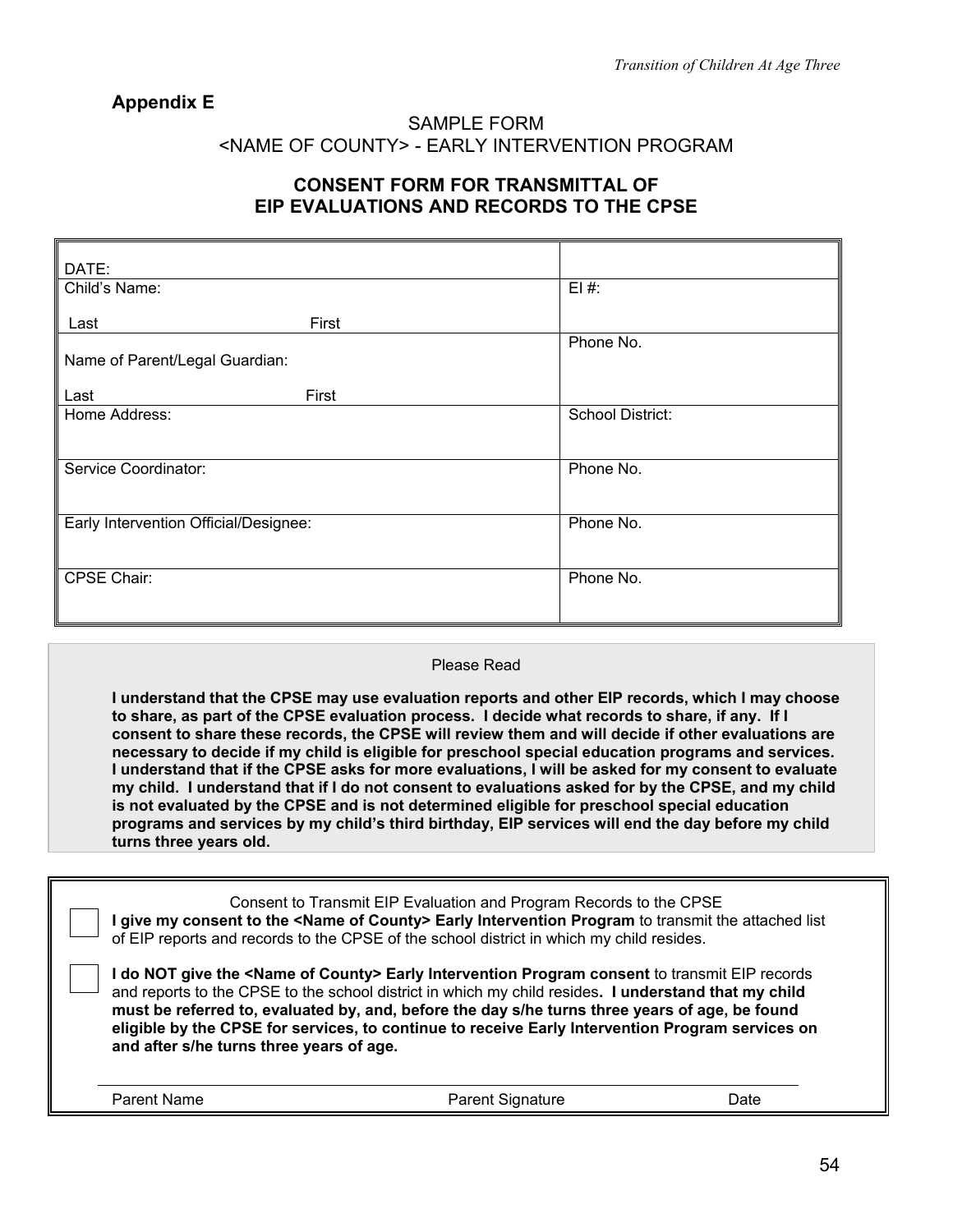# **APPENDIX F – ELIGIBILITY AND TRANSITION DATES**

| <b>MONTH IN CALENDAR</b><br><b>YEAR CHILD TURNS 3</b><br><b>YEARS</b><br><b>ELIGIBILITY FOR 4410</b><br><b>MUST BE ESTABLISHED</b><br><b>BEFORE THE DATE IN THIS</b><br><b>MONTH WHEN THE CHILD</b><br><b>TURNS 3</b> | <b>DATE CHILD FIRST</b><br>ELIGIBLE FOR 4410<br><b>SERVICES</b> | <b>NOTICE TO CPSE</b><br>AT LEAST 120 DAYS<br><b>BEFORE CHILD IS</b><br><b>FIRST ELIGIBLE FOR</b><br>4410 SERVICES | <b>Transition</b><br><b>Conference</b><br><b>Convened At least</b><br>90 Days Before<br>the Child is First<br>Eligible for 4410<br><b>Services</b> | <b>ENSURE ELIGIBILITY</b><br>THREE)                                                            | *LAST MONTH RECOMMENDED<br>FOR REFERRAL TO CPSE TO<br><b>DETERMINATION BEFORE AGE</b><br>THREE (APPROXIMATELY 90<br><b>DAYS BEFORE CHILD TURNS</b> | <b>LAST DATE FOR A</b><br>CHILD FOUND<br>ELIGIBLE FOR 4410<br><b>SERVICES TO</b><br><b>RECEIVE EIP</b><br><b>SERVICES</b> |
|-----------------------------------------------------------------------------------------------------------------------------------------------------------------------------------------------------------------------|-----------------------------------------------------------------|--------------------------------------------------------------------------------------------------------------------|----------------------------------------------------------------------------------------------------------------------------------------------------|------------------------------------------------------------------------------------------------|----------------------------------------------------------------------------------------------------------------------------------------------------|---------------------------------------------------------------------------------------------------------------------------|
| (Born January 1-June 30)                                                                                                                                                                                              | Year Turning 3                                                  | <b>Preceding Calendar</b><br>Year                                                                                  | Month in <b>Preceding</b><br>Calendar Year                                                                                                         | Note: Referrals must be<br>made in time to ensure<br>eligibility determination<br>before age 3 |                                                                                                                                                    | Year Turning 3                                                                                                            |
| January<br>February<br>March<br>April<br>May<br>June                                                                                                                                                                  | January 2 <sup>nd</sup>                                         | September 2 <sup>nd</sup>                                                                                          | October 1st                                                                                                                                        | October<br>November<br>December<br>January<br>February<br>March                                | <b>Preceding Year</b><br><b>Preceding Year</b><br><b>Preceding Year</b><br><b>Year Turning 3</b><br>Year Turning 3<br>Year Turning 3               | August 31 <sup>st</sup>                                                                                                   |
| (Born July 1-August 31)                                                                                                                                                                                               | Year Turning 3                                                  | Year Turning 3                                                                                                     | Year Turning 3                                                                                                                                     |                                                                                                |                                                                                                                                                    | Year Turning 3                                                                                                            |
| July<br>August                                                                                                                                                                                                        | July 1 <sup>st</sup>                                            | March 1 <sup>st</sup>                                                                                              | April 1st                                                                                                                                          | April<br>May                                                                                   | Year Turning 3<br>Year Turning 3                                                                                                                   | August 31 <sup>st</sup>                                                                                                   |
| (Born September 1-<br>December 31)                                                                                                                                                                                    | Year Turning 3                                                  | Year Turning 3                                                                                                     | <b>Year Turning 3</b>                                                                                                                              |                                                                                                |                                                                                                                                                    | Year After Turning 3                                                                                                      |
| September<br>October<br>November<br>December                                                                                                                                                                          | July 1 <sup>st</sup>                                            | March 1 <sup>st</sup>                                                                                              | April 1st                                                                                                                                          | June<br>July<br>August<br>September                                                            | <b>Year Turning 3</b><br><b>Year Turning 3</b><br><b>Year Turning 3</b><br>Year Turning 3                                                          | January 1st                                                                                                               |

\*Date mentioned by law, with the exception of the last month for referral. Although by law, the CPSE must act within 30 school days of referral, 90 days is recommended to ensure adequate processing time. Some localities may require transition process steps for example, referral to be placed at an earlier time, to insure timely determination of eligibility by the CPSE.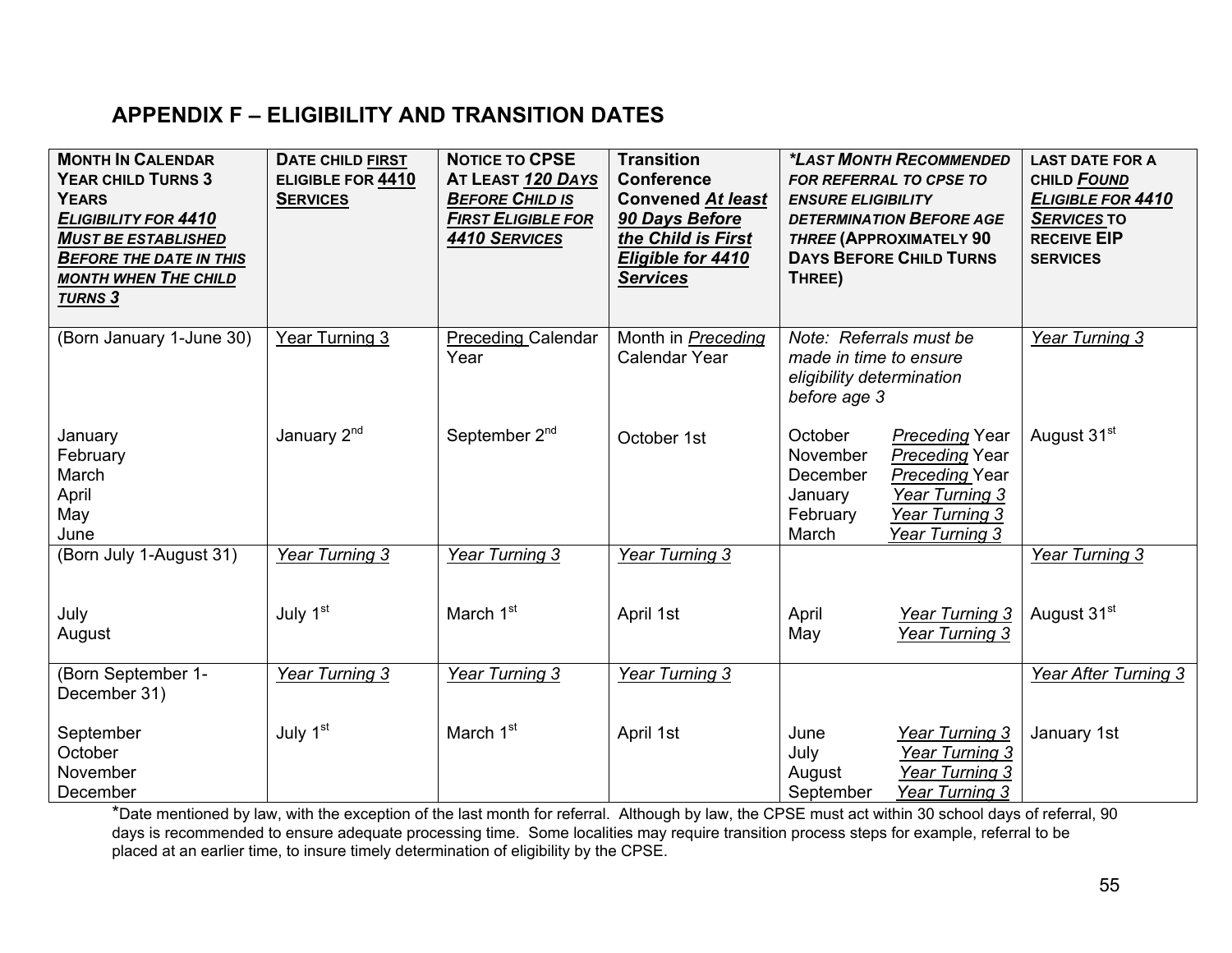# **APPENDIX G - SAMPLE TRANSITION NOTICE**

<Name of County> - Early Intervention Program

### **TRANSITION NOTICE**

Dear <Name of Parent or Legal Guardian>:

Your child will turn three years old soon, and may be eligible for preschool special education. If your child is found eligible for preschool special education, you have two choices:

- $\Box$  Your child can start preschool special education on January 2<sup>nd</sup> <July 1<sup>st</sup>>; <Sept.  $1<sup>st</sup>$  OR
- $\Box$  Your child can stay in EIP services until August 31<sup>st</sup> < January 1st>, and start preschool special education in September <January>.

It is possible that your child will *not* meet the criteria for preschool special education. In this case, your child's EIP services will end the day before your child turns three years old. Your service coordinator will help you plan the next steps for your family.

*Only the Committee on Preschool Special Education (CPSE)* of your local school district can decide if your child is eligible for preschool special education.

This notice tells you about the steps you, the Early Intervention Program, and the CPSE must take to find out if your child meets the criteria for preschool special education. These steps include:

- □ informing the CPSE your child might be eligible for preschool special education;
- □ meeting, if you choose to do so, with your Early Intervention Official or Designee, service coordinator, and CPSE chair or designee (this meeting is optional);
- □ referring your child to the CPSE; and
- having your child evaluated by the CPSE.

If your child is not evaluated by the CPSE and is not found eligible for services by the CPSE before your child turns three years old, your child's EIP services will end *the day before your child turns three years old*.

**Please read this carefully**. Your service coordinator can answer any questions you may have.

**Remember**, the CPSE must decide if your child is eligible *before your child turns three years old,* to be sure that your child gets the services s/he needs.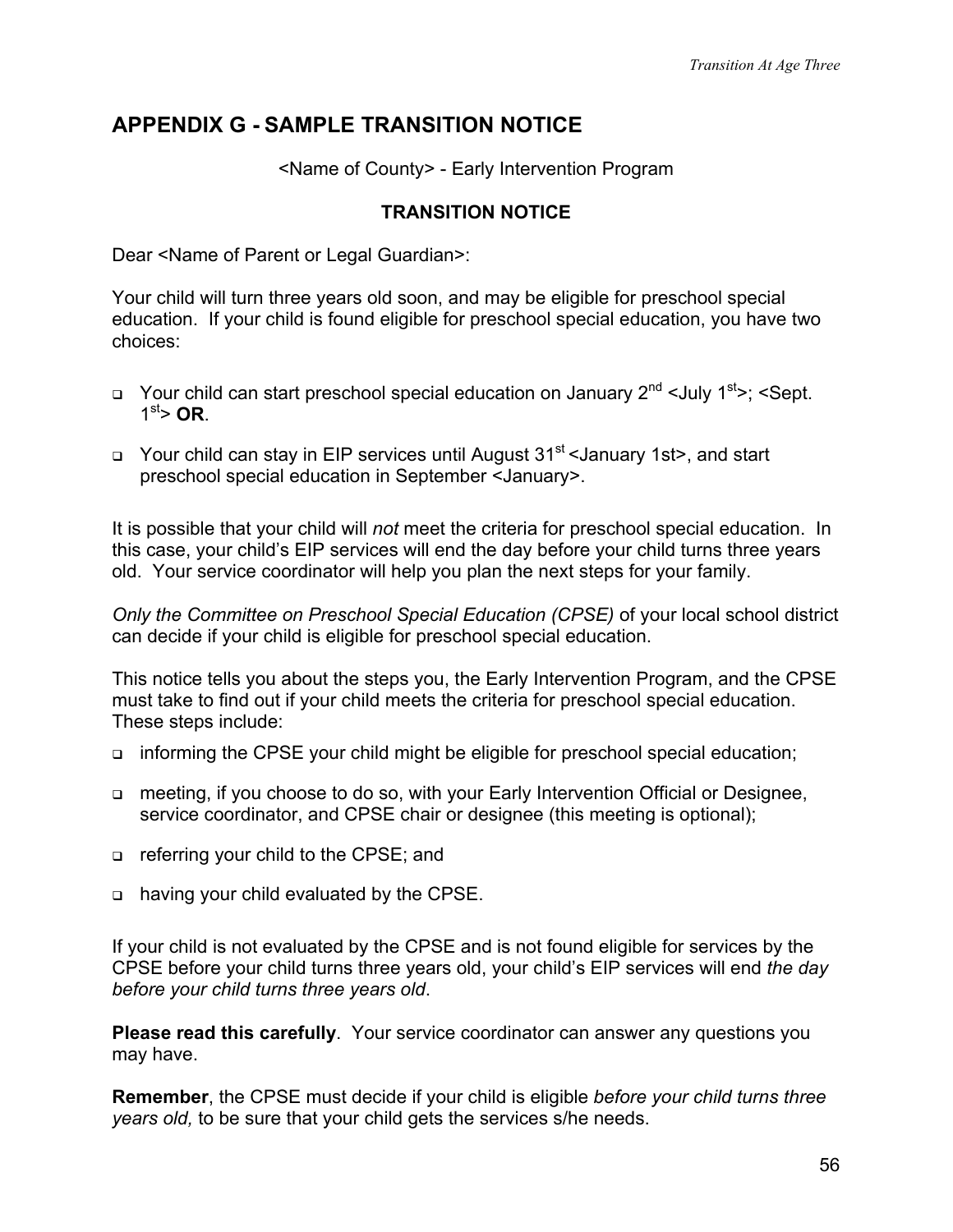# **TRANSITION NOTICE –Steps To Transition**

- □ The Early Intervention Program (EIP) must tell your school district that your child may be eligible for preschool special education programs and services. You will be asked to give your consent for this step. The EIP can only take this step with your consent.
- □ The Early Intervention Official or Designee (EIO/D) must give you the chance to meet with the EIO/D, your service coordinator, and the chairperson of the CPSE (or his/her designee). If your child is already receiving, or may need additional services from another state agency, it may be appropriate to have a representative from that agency attend as well. This meeting is called a transition conference.
- □ You decide if you would like a transition conference. You will be asked to give your consent to the EIP for this conference to take place. *If you would like a conference, your consent is needed for the EIO/D to arrange the conference*.
- The conference must take place at a time and location good for all participants. The conference can take place by telephone.
- The main goals for the transition conference are to:
	- $\vee$  talk about your child's referral to the CPSE and CPSE evaluation process;
	- $\vee$  answer any questions you may have;
	- $\checkmark$  review the options for your child and family; and,
	- $\vee$  develop a transition plan.
- □ If you choose not to have a transition conference, the EIO/D still can refer your child to the school district CPSE.
	- $\checkmark$  You will be asked for your consent to refer your child. The EIO/D can only take this step with your consent.
	- $\checkmark$  Your consent will be needed in enough time for all other steps to be taken, and for the CPSE to make a decision about your child's eligibility for preschool special education services before your child's third birthday.
	- ✔ **Otherwise, EIP services will end the day before your child's third birthday.**
- □ You can directly refer your child to the CPSE in your school district. In addition, your child's service provider, health care provider, or other person concerned about your child can refer your child to the CPSE in your child's school district. If you directly refer your child, or someone else refers your child, your child must be evaluated by the CPSE, and the CPSE must make a decision about your child's eligibility for preschool special education programs and services *before your child turns three years old*. *Otherwise, EIP services will end on the day before your child's third birthday*.
- Once your child is referred, the CPSE will contact you to tell you about how to get your child evaluated. *The CPSE will ask for your consent to evaluate your child*.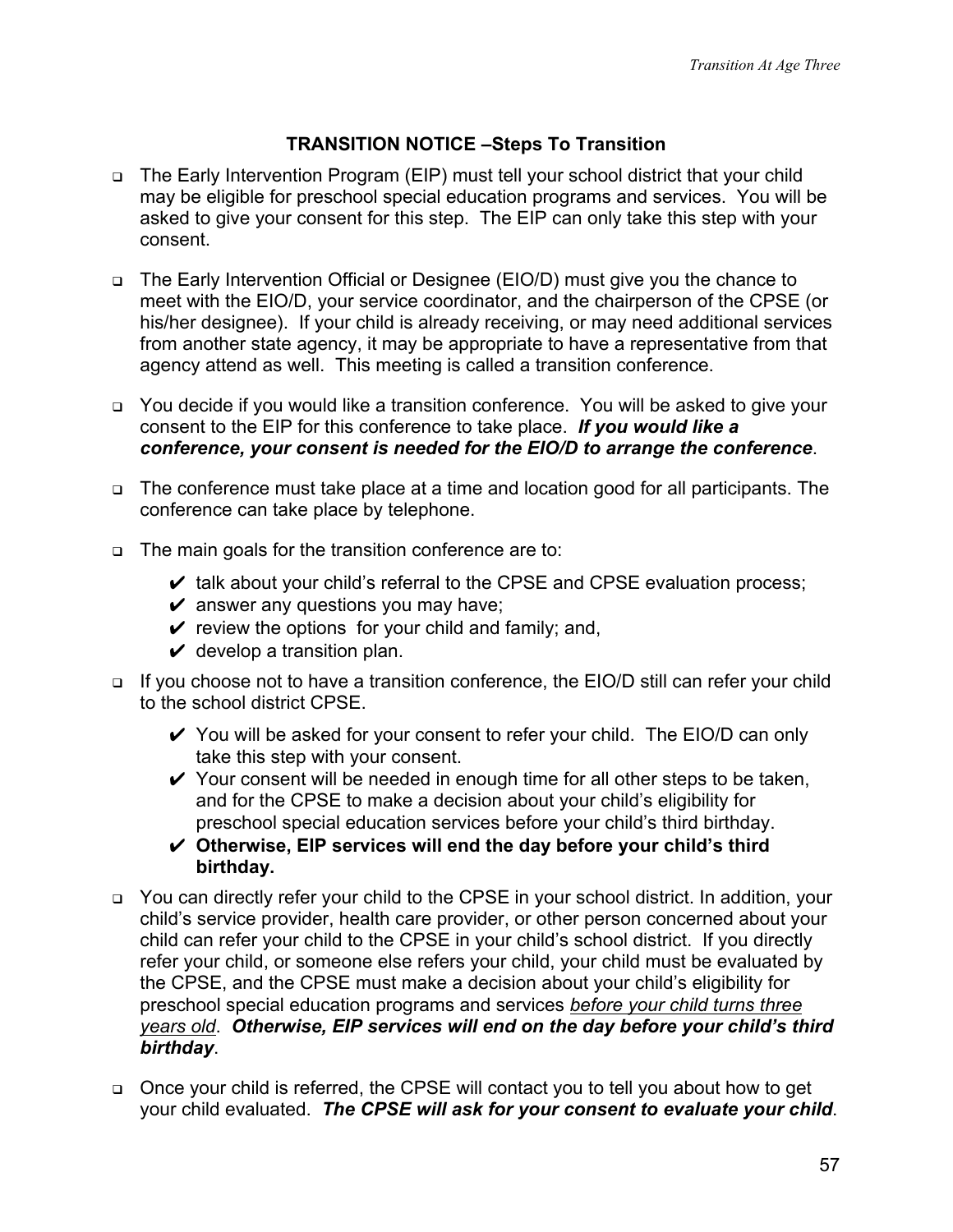- ✔ **Sign and return the consent form** *right away.* The CPSE must have enough time after they get your consent to evaluate your child and decide whether your child is eligible for preschool special education before your child turns three. The CPSE will contact you to arrange for your child's evaluation.
- $\checkmark$  If you do not sign and return the consent to evaluate your child, the CPSE will contact you to be sure you received and understood the materials.
- $\vee$  Just as you are a member of your IFSP team, you will also be a member of the CPSE *for your child*.
- $\checkmark$  The CPSE must make a decision, and provide a recommendation to the board of education, within *30 school days* of getting your consent to evaluate your child. Since your child's EIP services will end on the day before his or her third birthday unless the CPSE decides your child is eligible for preschool special education before your child turns three, it is very important that you return the consent to let the CPSE evaluate your child with enough time for the CPSE to make a decision.
- $\checkmark$  Your child's EIP records can be used by the CPSE to decide how to evaluate your child. Your service coordinator will work with you to identify evaluation reports and records from the EIP that may be helpful. Your child may not need additional evaluations for the CPSE to make a decision. Your service coordinator *will need your consent* to provide the CPSE with EIP evaluation reports and records that may be helpful.
- $\checkmark$  If you give consent to provide EIP records to the CPSE, and the CPSE decides an additional evaluation is needed, the CPSE will ask for your consent to evaluate your child. Your consent will be needed for the CPSE to evaluate your child and decide if your child is eligible for preschool special education.
- If your child is eligible for preschool special education, an individual education plan (IEP) will be developed for your child.
	- $\checkmark$  The CPSE will explain the differences between your child's IEP and IFSP.
	- $\checkmark$  You can choose to begin preschool special education programs and services, or, to stay in the EIP until your child ages out of the EIP.
	- $\vee$  If you decide to have your child stay in the EIP, you can choose to leave the EIP and start your child in preschool special education programs and services at any time.
	- $\vee$  A transition plan for your child will be made.
- If your child is *not* eligible for preschool special education, EIP services will end the day before your child turns three years old.
	- $\angle$  A transition plan for your child will be made.
	- $\vee$  If your child and family need other services, the plan will include these services, and steps to help you get these services.

Due Process Procedures

□ If you disagree with the CPSE, or if you sent in your consent to have the CPSE evaluate your child with enough time for the CPSE to make a decision on whether your child is eligible for preschool special education services before your child turns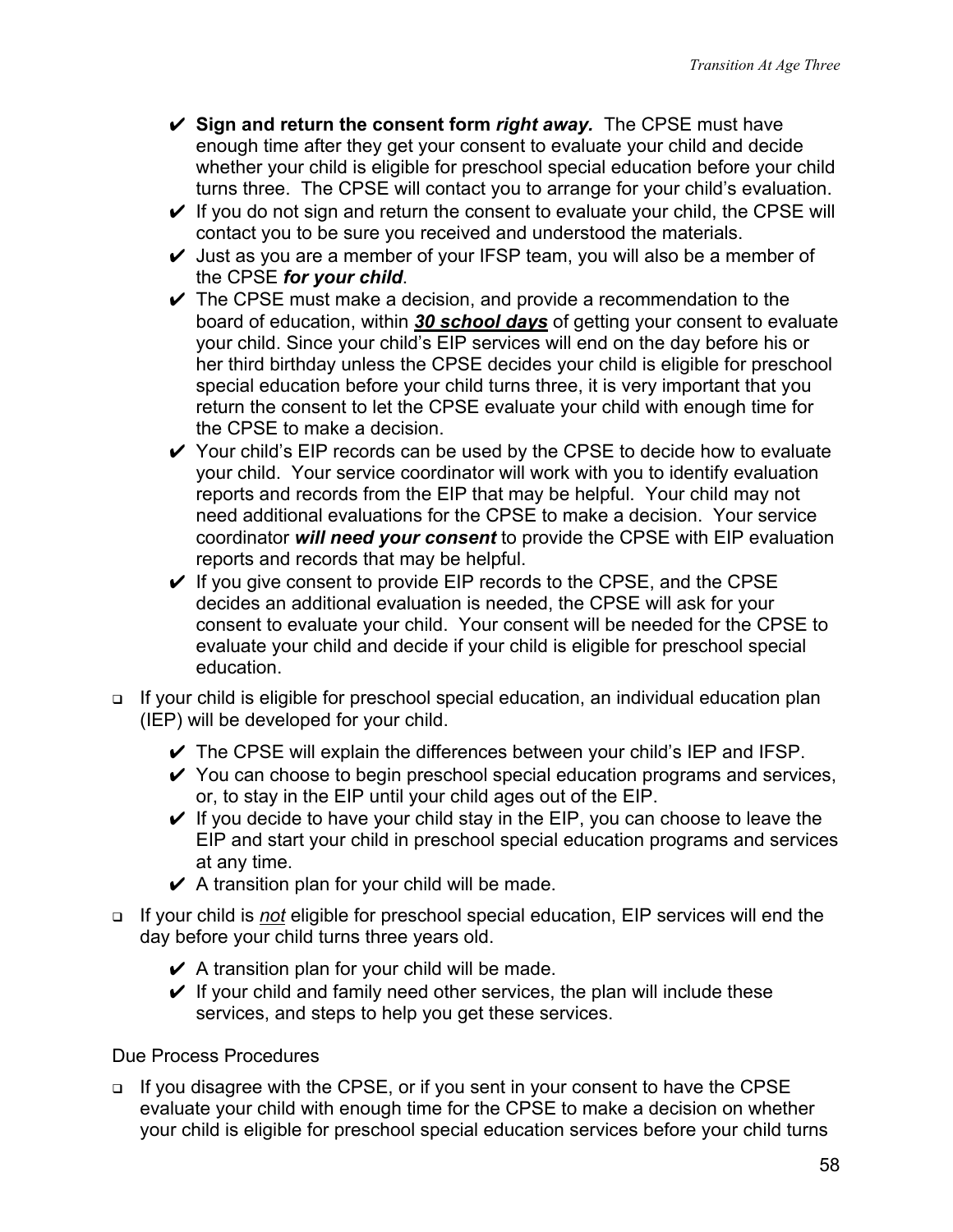three, and the CPSE does not complete its work on time you have due process rights under the Education Law. You can:

- ✔ Contact your VESID Special Education Quality Assurance Regional Office for clarification or technical assistance.
- $\vee$  Ask for a mediation or impartial hearing on the CPSE decision, or if they did not make a decision on time.
- $\checkmark$  Your child has the right to get the services you agree on with the CPSE, while you are waiting for a final decision to be made.
- $\checkmark$  If you and the CPSE cannot agree about the services needed by your child, an impartial hearing officer will decide what services your child must receive during this time.
- If you gave your consent to the EIO to notify the school district and refer your child to the CPSE but the EIO does not notify the school district and refer your child to the CPSE, you have due process rights under Public Health Law, including mediation and impartial hearing. However, these due process rights are only available *if YOU gave the EIP consent in time to:*
	- $\checkmark$  inform the school district of your child's potential eligibility for preschool special education;
	- $\checkmark$  arrange for a transition conference (unless you tell the EIP you do not want a transition conference); and
	- $\vee$  refer your child to the CPSE with enough time for the CPSE to make a decision, before your child turns three, on whether your child is eligible for preschool special education services.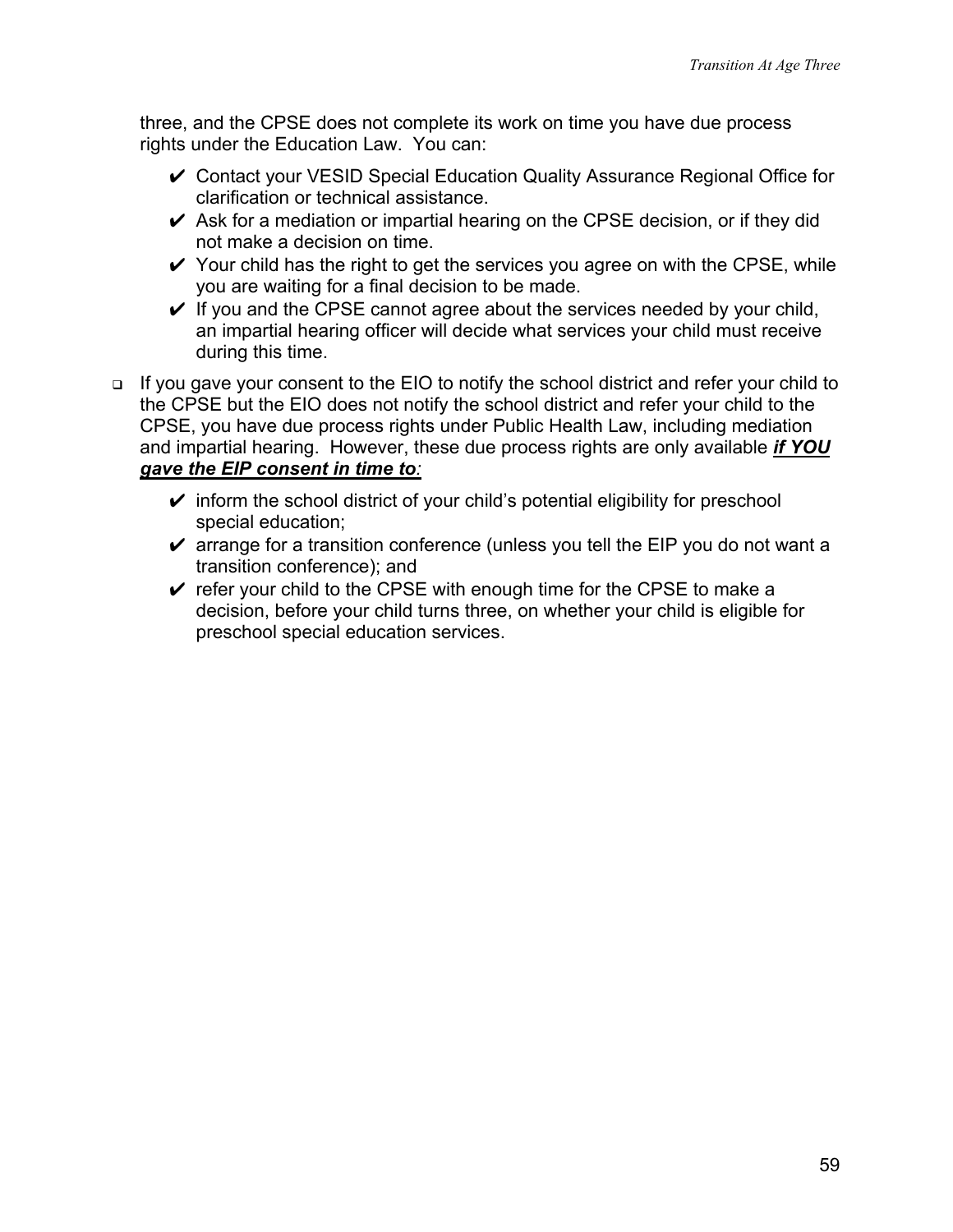# **APPENDIX H - STATE EDUCATION DEPARTMENT REGIONAL ASSOCIATES**

#### **NEW YORK STATE EDUCATION DEPARTMENT VESID SPECIAL EDUCATION QUALITY ASSURANCE**

#### **WESTERN REGIONAL OFFICE**

NYS Education Department VESID Special Education Quality Assurance 2A Richmond Avenue Batavia, NY 14020 (585) 344-2002, ext. 420 (585) 344-2442 (fax)

#### **HUDSON VALLEY REGIONAL OFFICE**

NYS Education Department VESID Special Education Quality Assurance 1950 Edgewater Street Yorktown Heights, NY 10598 (914) 245-0010 (914) 245-2952 (fax)

#### **CENTRAL REGIONAL OFFICE**

NYS Education Department VESID Special Education Quality Assurance State Office Building 333 East Washington Street, Suite 527 Syracuse, NY 13202 (315) 428-3287 (315) 428-3286 (fax)

### **EASTERN REGIONAL OFFICE**

NYS Education Department VESID Special Education Quality Assurance Room 1623 One Commerce Plaza Albany, NY 12234 (518) 486-6366 (518) 486-7693 (fax)

# **LONG ISLAND REGIONAL OFFICE**

NYS Education Department VESID Special Education Quality Assurance The Kellum Educational Center 887 Kellum Street Lindenhurst, NY 11757 (631) 884-8530 (631) 884-8540 (fax)

### **NEW YORK CITY OFFICE**

NYS Education Department VESID Special Education Quality Assurance 55 Hanson Place, Room 545 Brooklyn, NY 11217-1580 (718) 722-4544 (718) 722-2032 (fax)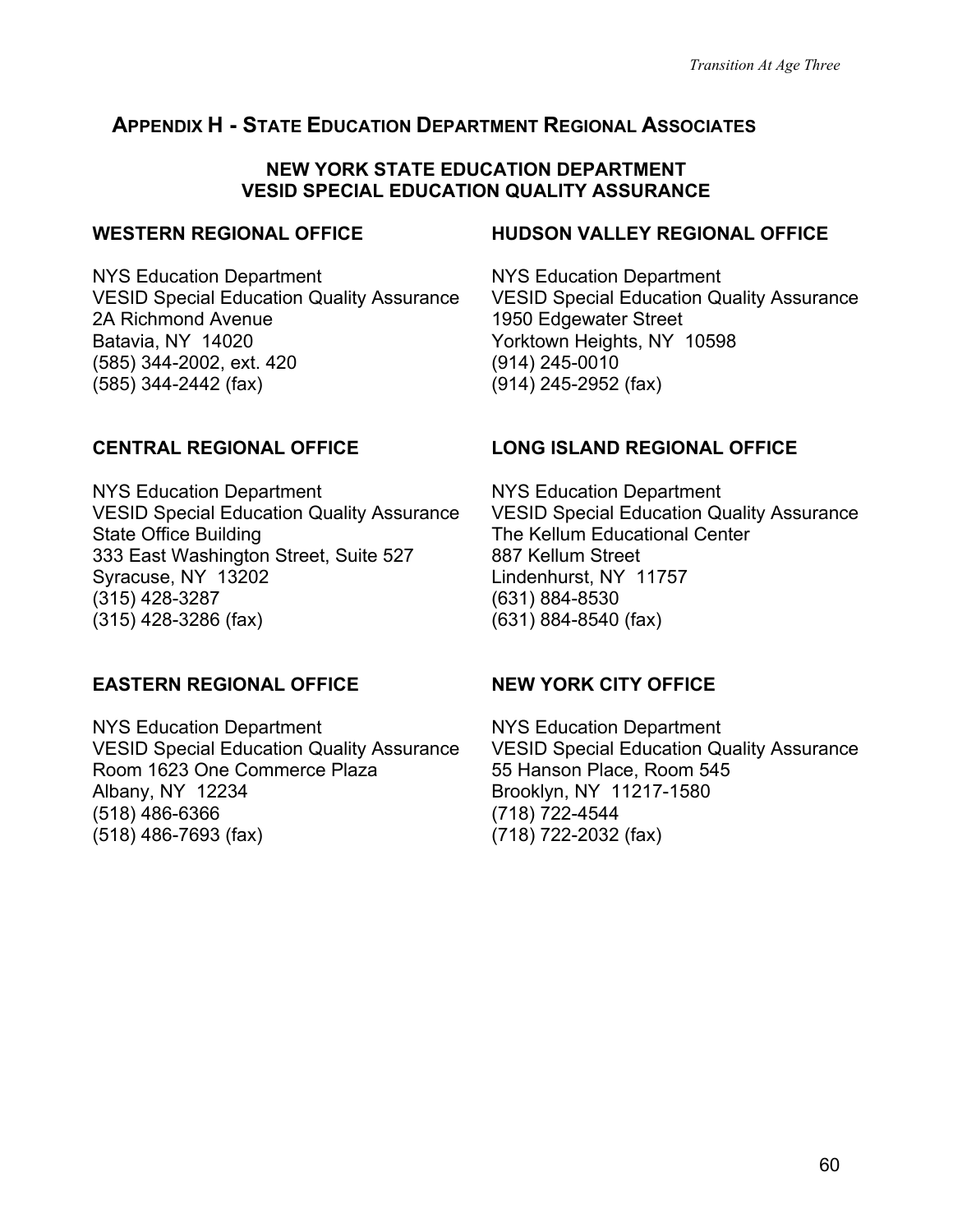# **APPENDIX I - TRANSITION ROLES AND RESPONSIBILITIES FOR CHILDREN IN FOSTER CARE**

# **Transition Planning for All Children in Foster Care**

# **EI Ongoing Service Coordinator:**

- Explains transition process to parent/surrogate parent and LDSS Foster Care Caseworker.
- Sets up a meeting to discuss the transition plan to preschool or other early childhood services.
- Participates in the IFSP and other meetings to discuss and plan for transition.
- If applicable, includes in the IFSP steps to be taken supporting the potential transition. The plan for transition should include procedures to prepare the child and family for changes in service delivery or to other appropriate early childhood and supportive services.
- Reviews information concerning the transition process with the parent/surrogate parent and LDSS Foster Care Caseworker.
- Links the child and parent/surrogate parent to other community services the child is potentially eligible for.
- Obtains parental consent for the transfer of appropriate evaluations, assessment, IFSP, and other pertinent records.

# **LDSS Foster Care Caseworker:**

- Coordinates with the EI Ongoing Service Coordinator and the parent/surrogate parent on the referral process.
- Notifies the EIO/D and EI Ongoing Service Coordinator that the referral has been made.
- Attends the IFSP meeting and transition conference meeting.
- Documents the foster care record with the child's plan for transition from the EIP and discharge activities.
- In coordination with EI Ongoing Service Coordinator, facilitates the child's transition from the EIP as necessary.

# **For children potentially eligible for the Preschool Special Education Program**

# **EIO/Designee:**

- Discusses with the parent/surrogate parent the transition process.
- Notifies the LDSS Foster Care Caseworker and parent/surrogate of procedures to determine whether the child is eligible for services under Section 4410 of the NYS Education Law, which serves children ages 3-5 years with disabilities and developmental delay.
- Coordinates with the LDSS Caseworker to work with the parent/surrogate parent to develop a transition plan.
- For children referred to the CPSE, obtains parent/surrogate consent to transfer evaluations, assessments, IFSPs and other pertinent early intervention records to the CPSE.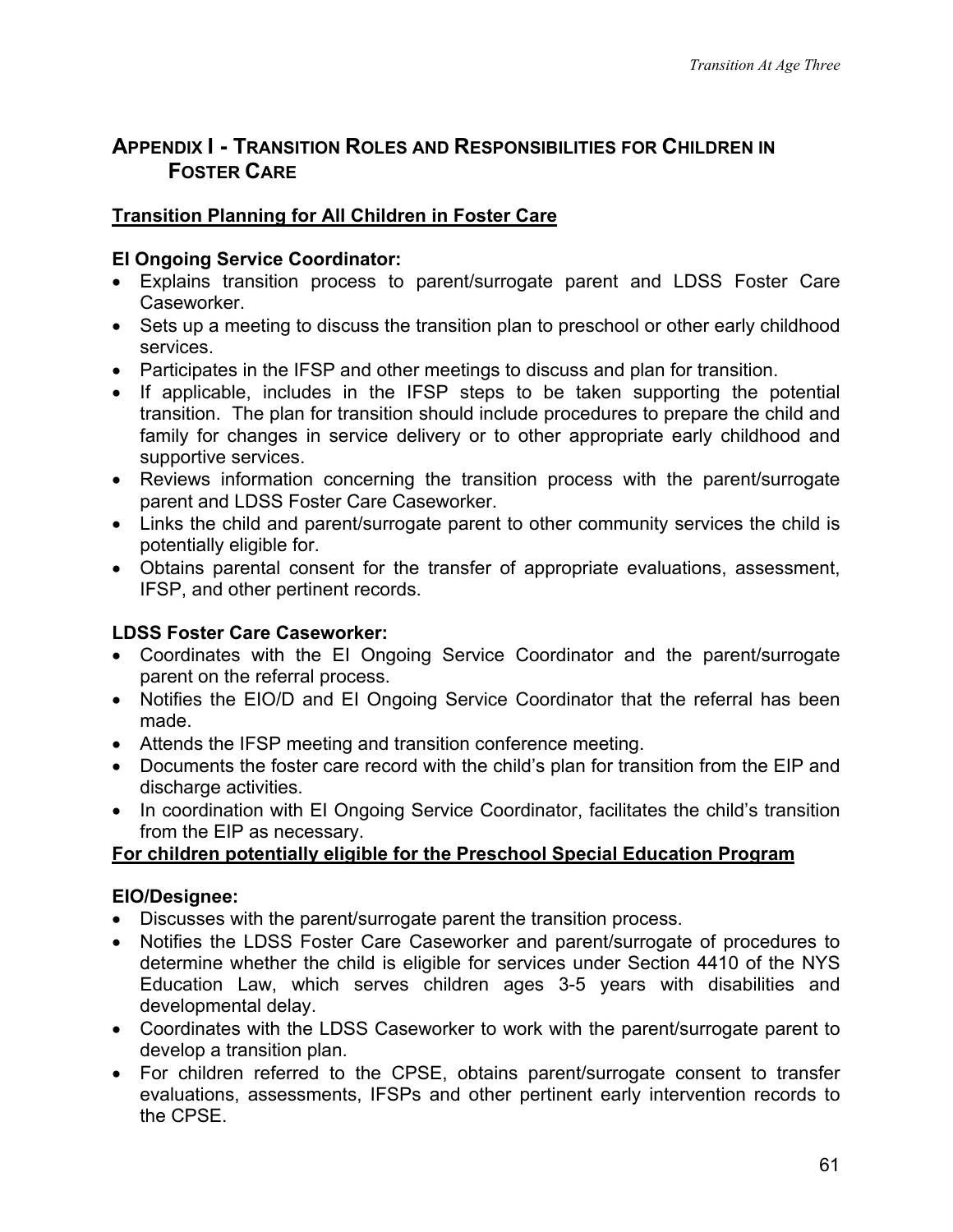- Arranges for a transition conference, with parent/surrogate consent, with the service coordinator, the parent/surrogate parent, and the chairperson of the committee on preschool special education or designee to review the child's program options and to establish a transition plan, if appropriate.
- Invites the local social services commissioner/designee to participate in the transition conference.

# **Board Of Education/CPSE:**

- CPSE requests written consent from the parent to conduct the individual evaluation.
- The board of education (BOE) must adhere to the Regulations of the Commissioner of Education Part 200, in the appointment of a surrogate parent to act in place of parents or guardians when a student's parents or guardians are not known, or when after reasonable efforts, the board of education can not discover the whereabouts of a parent or, the student is a ward of the State. The BOE appoints from the list of surrogate parents kept by the Board.
- With parental consent, the chairperson of the CPSE or designee participates in a transition conference with the parent/surrogate parent, service coordinator, to review program options for the child. (Note: the transition conference may also be an IFSP meeting and may be combined with the initial CPSE meeting.)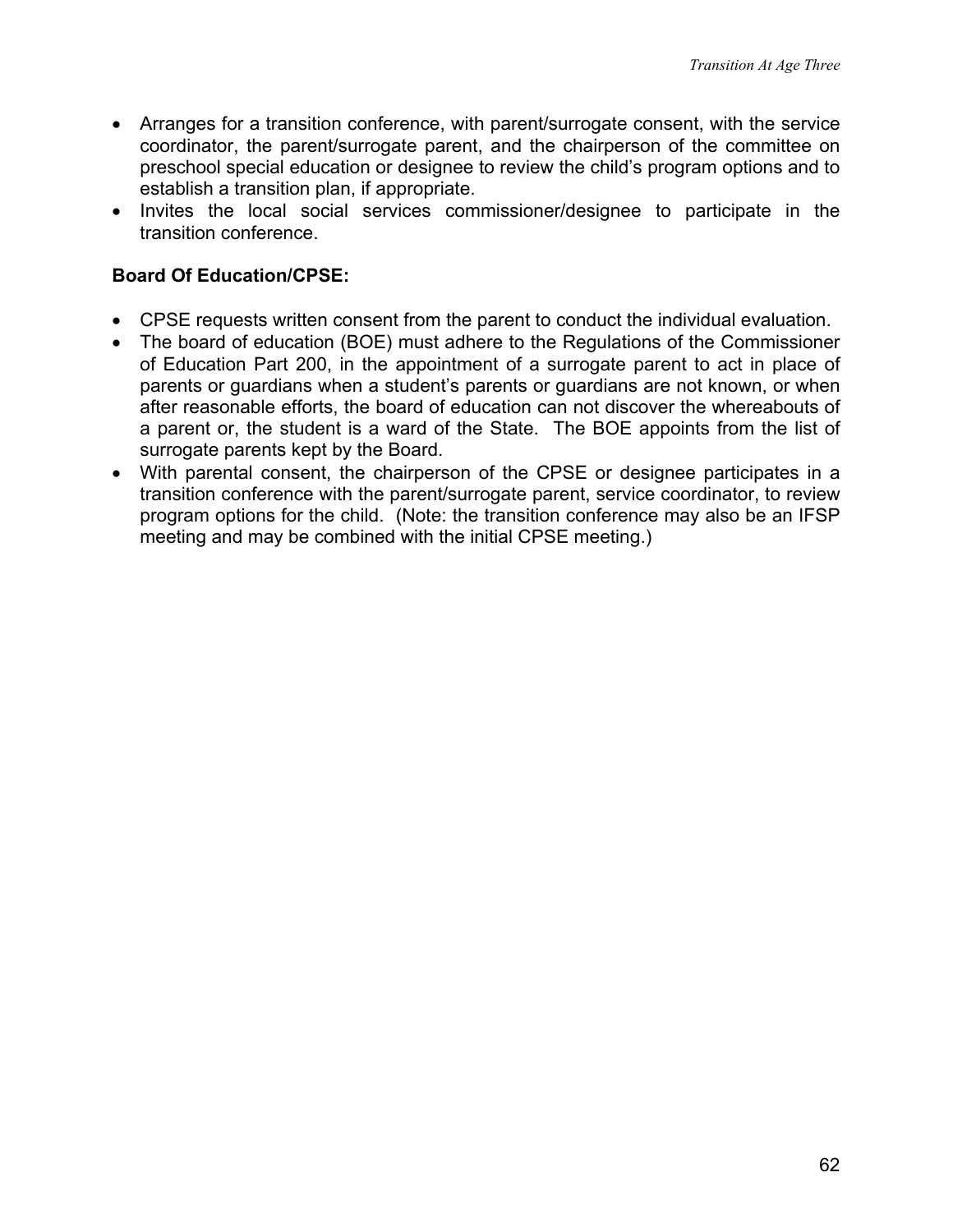# **APPENDIX J - DEVELOPMENTAL DISABILITIES SERVICES OFFICES (DDSOS)**

Office of Mental Retardation and Developmental Disabilities (OMRDD) operates 13 Developmental Disabilities Services Offices (DDSOs) responsible for providing such programs in one or more counties. These offices seek to provide specially designed person-centered assistance to each individual with developmental disabilities as requested by that person or by his or her family.

### **Western New York DDSO**

Serving Allegany, Cattaraugus, Chautauqua, Erie, Genesee, Niagara, & Orleans Counties

Main Office 1200 East & West Road West Seneca, NY 14224 Phone: (716) 674-6300 Fax: (716) 674-7488

Satellite Offices: 216 East Main St. Batavia, NY 14020 Phone: (585) 343-4474 and 700 West State Street Olean, NY Phone: (716) 373-1577

#### **Finger Lakes DDSO**

Serving Chemung, Livingston, Monroe, Ontario, Schuyler, Seneca, Steuben, Wayne, Wyoming & Yates Counties

Administrative Offices & Developmental Center 620 Westfall Road Rochester, NY 14620 Phone: (800) 797-7650 & (585) 461-8500 Fax: (585) 461-8576

#### **Central New York DDSO**

Serving Cayuga, Cortland, Herkimer, Lewis, Madison, Oneida, Onondaga, & Oswego Counties

Rome Administrative Office Box 550 101 West Liberty Street Rome, NY 13442 Phone: (315) 336-2300 Fax: (315) 339-5456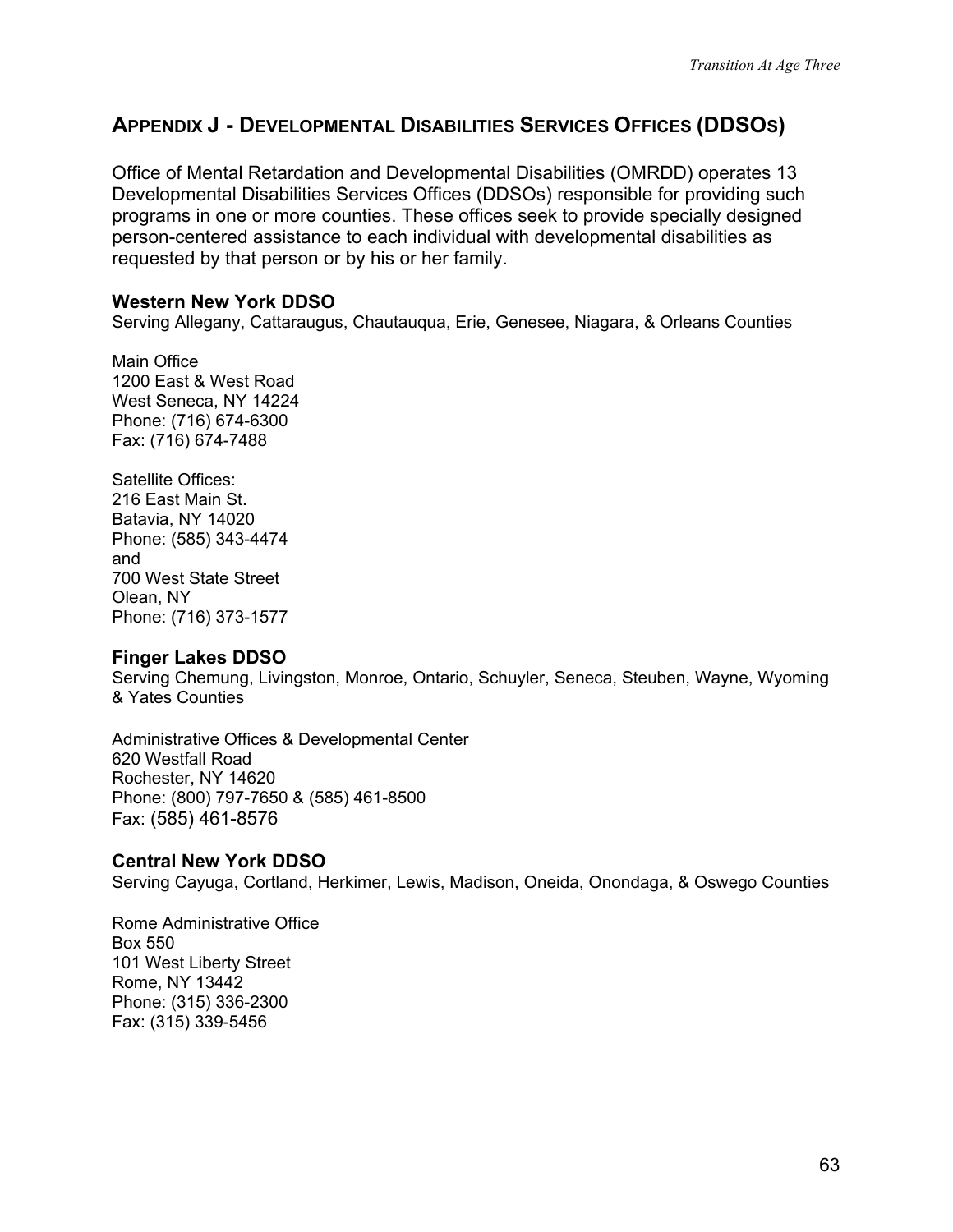Syracuse Administrative Office PO Box 1024, 800 South Wilbur Avenue Syracuse, NY 13204 Phone: (315) 473-5050 Fax: (315) 473-5053

#### **Broome DDSO**

Serving Broome, Chenango, Delaware, Otsego, Tioga, & Tompkins Counties

Administrative Offices & Developmental Center 249 Glenwood Road Binghamton, NY 13905 Phone: (607) 770-0211 & (607) 770-0255 Fax: (607) 770-4491

#### **Sunmount DDSO**

Serving Clinton, Essex, Franklin, Hamilton, Jefferson, & St. Lawrence Counties

Administrative Offices & Developmental Center 2445 State Route 30 Tupper Lake, NY 12986 Phone: (518) 359-3311 Fax: (518) 359-2276

#### **Capital District DDSO**

Serving Albany, Fulton, Montgomery, Rensselaer, Saratoga, Schenectady, Schoharie, Warren, & Washington Counties

Main Office (Schenectady) Oswald D. Heck Developmental Center 500 Balltown Road Schenectady, NY 12304 Phone: (518) 370-7370 Fax: (518) 370-7401

#### **Taconic DDSO**

Serving Columbia, Dutchess, Greene, Putnam, & Ulster Counties

Administrative Offices & Developmental Center Taconic Developmental Center 26 Center Circle Wassaic, NY 12592 Phone: (845) 877-6821 Fax: (845) 877-9177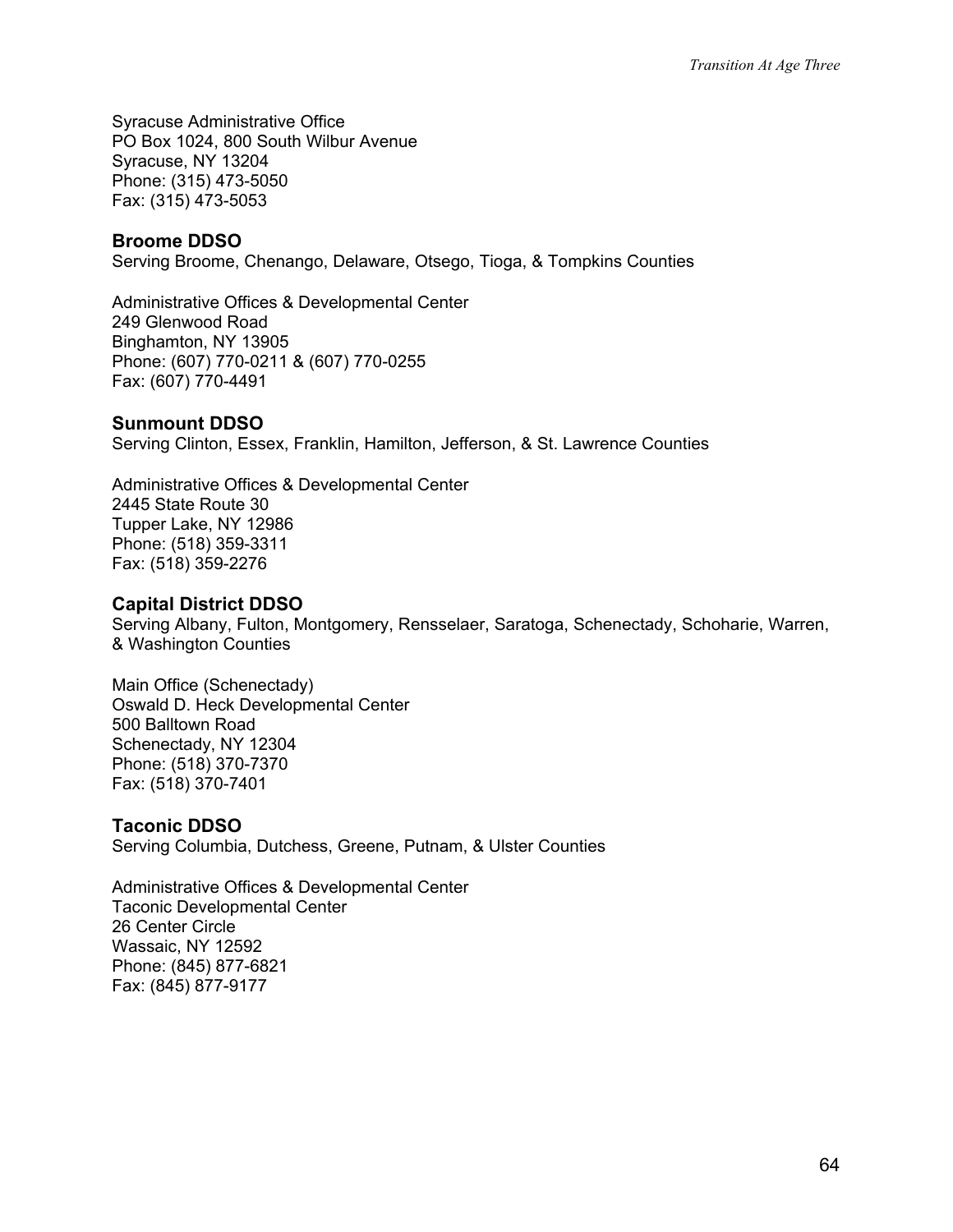#### **Hudson Valley DDSO**

Serving Westchester, Orange, Rockland, & Sullivan Counties

#### Main Office

Administrative Building 2 Ridge Road PO Box 470 Thiells, NY 10984 Phone: (845) 947-6000 Fax: (845) 947-6004

#### **Long Island DDSO**

Serving Nassau & Suffolk Counties

Administrative Offices 45 Mall Drive Suite 1 Commack, NY 11725 Phone: (631) 493-1704 Fax: (631) 493-1865

Community Office 415-A Oser Avenue Hauppauge, NY 11788 Phone: (631) 434-6000 Fax: (631) 434-6040

#### **Metro New York DDSO**

Serving Bronx & Manhattan Counties

Administrative Offices 75 Morton Street New York, NY 10014 Phone: (212) 229-3000 Fax: (212) 924-0580

Metro NY DDSO Bronx Division 2400 Halsey Street Bronx, NY 10461 Phone: (718) 430-0700 Fax: (718) 430-0745

Serving Queens County

Administrative Offices & Developmental Center Hillside Complex 80-45 Winchester Boulevard Building #12 Queens Village, NY 11427 Phone: (718) 217-4242 Fax: (718) 217-4724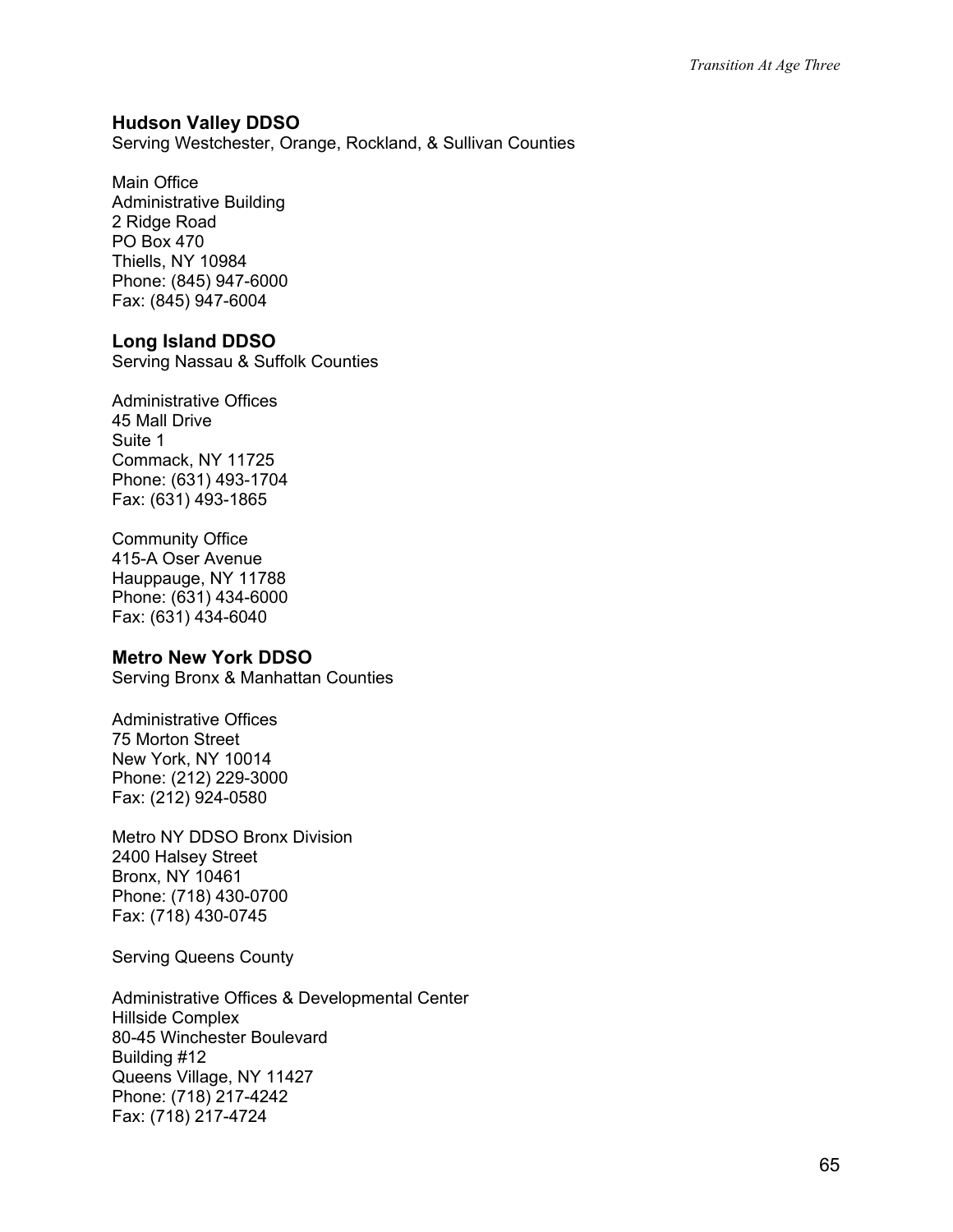Howard Park Unit 155-55 Crossbay Boulevard Howard Beach, NY 11414 Phone: (718) 217-4242 Fax: (718) 641-8290

#### **Brooklyn DDSO**

Serving Kings County

Administrative Offices & Developmental Center 888 Fountain Avenue Brooklyn, NY 11208 Phone: (718) 642-6000 (days) Phone: (718) 642-6151 (evenings) Fax: (718) 642-6282

Community Services Administration 888 Fountain Avenue Building 1 Brooklyn, NY 11208 Phone: (718) 642-8651 Fax: (718) 642-8683

### **Staten Island DDSO**

Serving Richmond County 1150 Forest Hill Road Staten Island, NY 10314 Phone: (718) 983-5200 Fax: (718) 983-9768

Satellite Office 930 Willowbrook Road Staten Island, NY 10314 Phone: (718) 983-5415 Fax: (718) 983-5277

### **Institute for Basic Research in Developmental Disabilities**

1050 Forest Hill Road Staten Island New York 10314-6330 Phone: (718) 494-0600 & (718) 494-5117 Fax: (718) 494-0833 & (718) 698-3803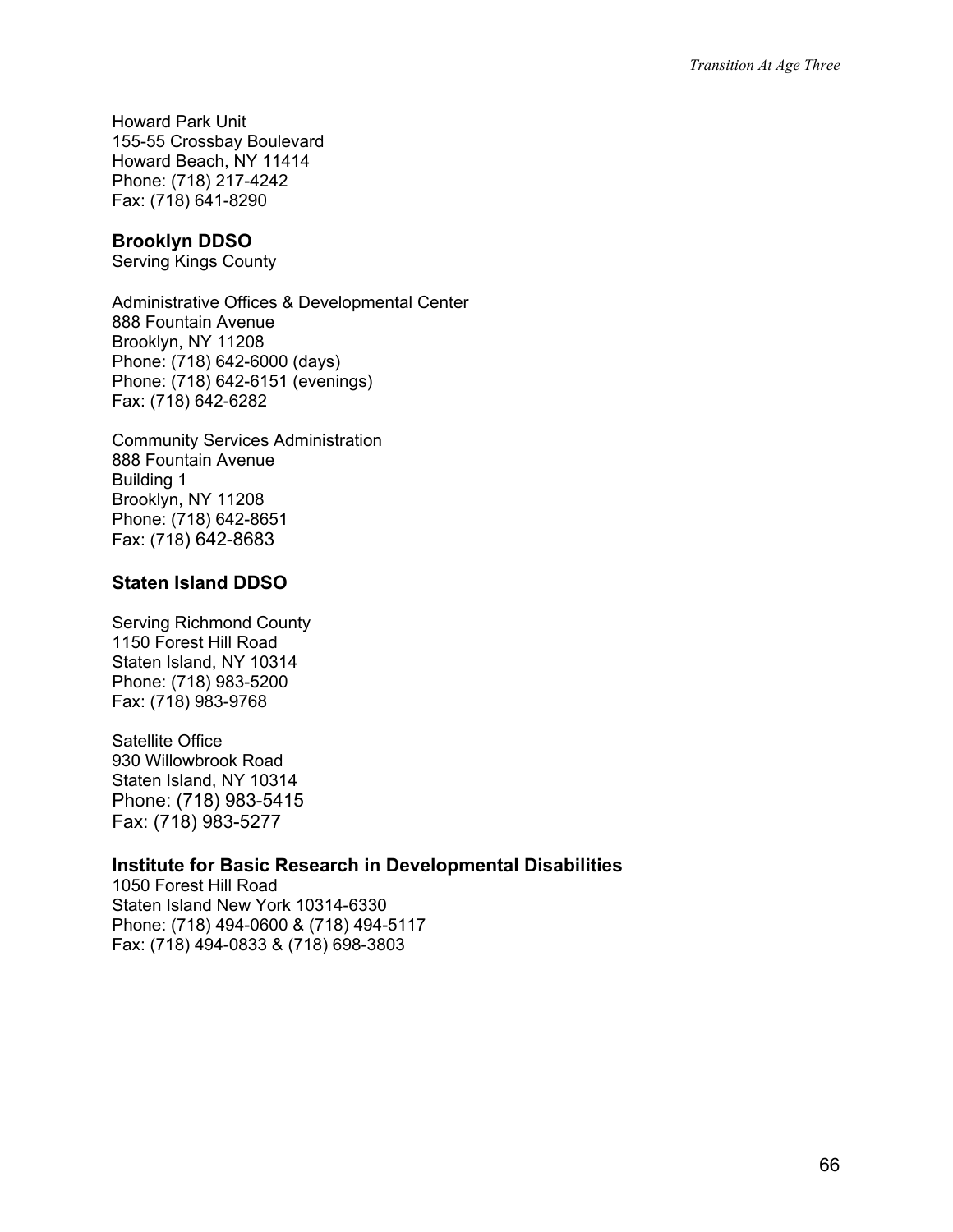# **APPENDIX K - OTHER PROGRAMS AND RESOURCES FOR YOUNG CHILDREN AND THEIR FAMILIES**

### *SPECIAL EDUCATION TRAINING AND RESOURCE CENTERS (SETRCS)*

SETRCs provide coaching and technical assistance to school districts based on the district's needs. There are 42 SETRC offices located throughout the state at each of the BOCES (except Western Suffolk BOCES) and in five major cities in the state. Many of the SETRCs have resource centers housing materials on a variety of topics related to disabilities that can be borrowed.

| <b>Albany</b><br><b>Capital Region BOCES SETRC</b><br>Maywood School<br>1979 Central Avenue<br>Albany, NY 12205<br>Phone: (518) 464-6356<br>Fax: (518) 464-6369   | <b>Auburn</b><br>Cayuga-Onondaga BOCES SETRC<br>5890 South Street Road<br>Auburn, NY 13021<br>Phone: (315) 253-0361<br>Fax: (315) 255-3859                               |
|-------------------------------------------------------------------------------------------------------------------------------------------------------------------|--------------------------------------------------------------------------------------------------------------------------------------------------------------------------|
| <b>Bath</b><br>Steuben-Allegany BOCES SETRC<br>Bath High School - Room 438<br>25 Ellas Avenue<br>Bath, NY 14810<br>Phone: (607) 776-6327<br>Fax: (607) 776-6398   | <b>Binghamton</b><br>Broome-Delaware-Tioga BOCES<br><b>SETRC</b><br>435 Upper Glenwood Road<br>Binghamton, NY 13905-1699<br>Phone: (607) 763-3362<br>Fax: (607) 763-3474 |
| <b>Broadalbin</b><br>Hamilton-Fulton-Montgomery BOCES<br><b>SETRC</b><br>14 School Street<br>Broadalbin, NY 12025<br>Phone: (518) 883-6510<br>Fax: (518) 883-6509 | <b>Buffalo</b><br><b>Buffalo City SETRC</b><br>85 Military Road<br><b>Buffalo, NY 14207</b><br>Phone: (716) 871-6074<br>Fax: (716) 871-6055                              |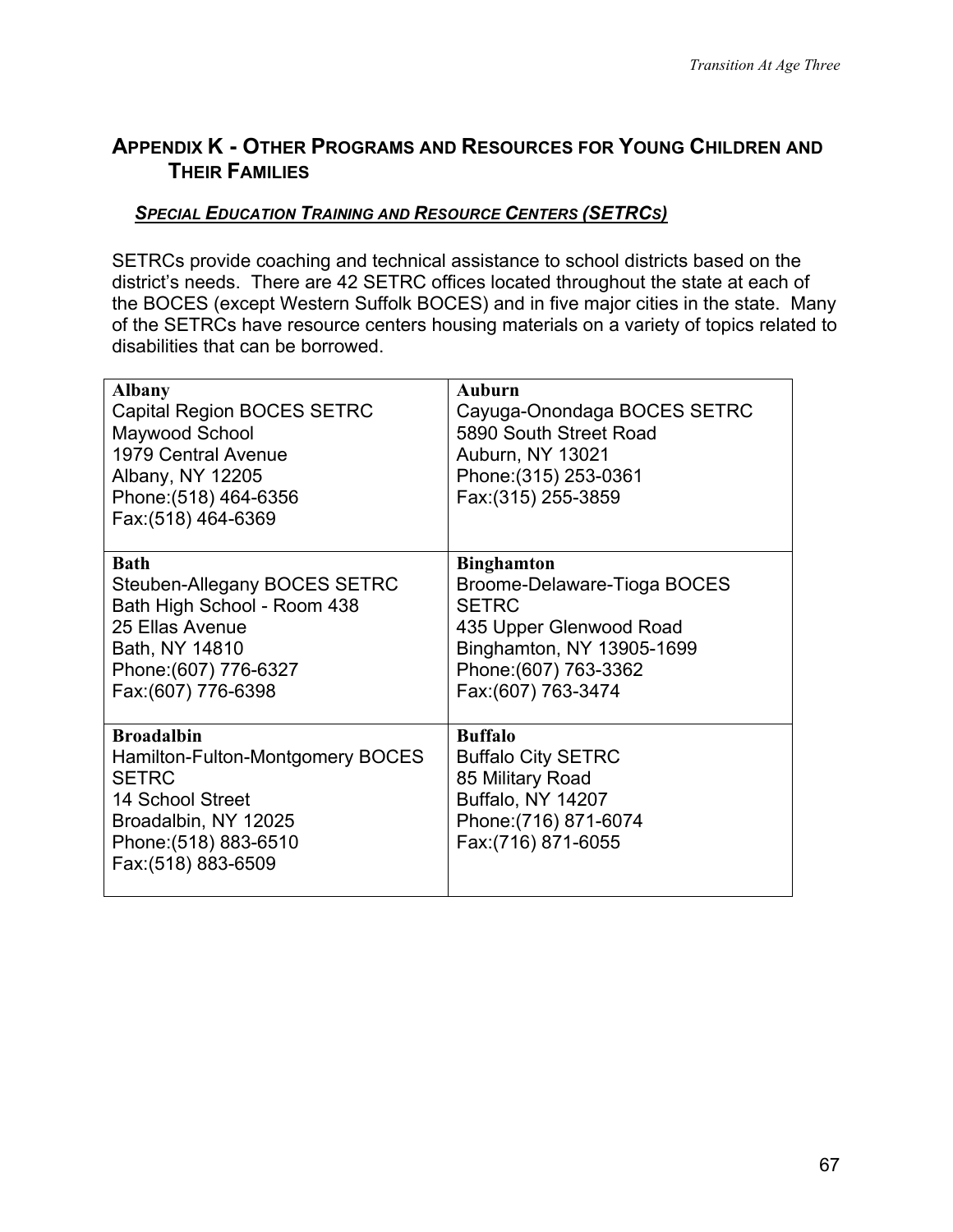| <b>Castleton</b><br>Questar III BOCES SETRC             | Cheektowaga<br>Erie I BOCES SETRC                       |
|---------------------------------------------------------|---------------------------------------------------------|
| 10 Empire State Blvd.                                   | 1050 Maryvale Drive                                     |
| Castleton, NY 12033<br>Phone: (518) 477-8771            | Cheektowaga, NY 14225<br>Phone: (716) 630-4240 or       |
| Fax: (518) 479-3230                                     | (716) 630-4721                                          |
|                                                         | Fax: (716) 630-44716                                    |
| <b>Newark</b>                                           | <b>Elmira</b>                                           |
| Ontario-Seneca-Yates-Cayuga-Wayne<br><b>BOCES SETRC</b> | Schuyler-Chemung-Tioga BOCES<br><b>SETRC</b>            |
| 131 Drumlin Court<br>Maple Bldg.                        | Instructional Support Center Bldg. 11<br>459 Philo Road |
| Newark, NY 14531                                        | <b>Elmira, NY 14903</b>                                 |
| Phone: (315) 332-7500                                   | Phone: (607) 739-3581 x2455                             |
| Fax: (315) 332-7380<br><b>Elmsford</b>                  | Fax: (607) 795-5310<br><b>Fairport</b>                  |
| <b>Westchester 2 BOCES SETRC</b>                        | Monroe 1 BOCES SETRC                                    |
| <b>Instructional Services Department</b>                | 15 Linden Park                                          |
| 2 Westchester Plaza                                     | Fairport, NY 14625                                      |
| Elmsford, NY 10523                                      | Phone: (585) 249-7024                                   |
| Phone: (914) 345-8500                                   | Fax: (585) 218-6267                                     |
| Fax: (914) 347-7304                                     |                                                         |
| <b>Fort Edward</b>                                      | Fredonia                                                |
| Washington-Saratoga-Warren-                             | Erie 2 Chautauqua-Cattaraugus                           |
| Hamilton- Essex BOCES SETRC                             | <b>BOCES SETRC</b>                                      |
| 27 Glik Road                                            | <b>LoGuidice Center D Building</b>                      |
| Saratoga Springs, NY 12866<br>Phone: (518) 746-3820     | Fredonia, NY 14063<br>Phone: (716) 672-4371 x2057 or    |
| Fax: (518) 746-3823                                     | x22057                                                  |
|                                                         | Fax: (716) 672-2368                                     |
| <b>Monroe</b>                                           | <b>Herkimer</b>                                         |
| Orange-Ulster BOCES SETRC                               | Herkimer-Fulton-Hamilton-Otsego                         |
| Harriman Learning Center                                | <b>BOCES SETRC</b><br>352 Gros Boulevard                |
| 163 Harriman Heights Road<br><b>Monroe, NY 10950</b>    | Herkimer, NY 13350-1499                                 |
| Phone: (845) 781-4363 x10788                            | Phone: (315) 867-2082                                   |
| Fax: (845) 774-8358                                     | Fax: (315) 867-2087                                     |
|                                                         |                                                         |
| <b>Ithaca</b>                                           | <b>LeRoy</b>                                            |
| Tompkins-Seneca-Tioga BOCES<br><b>SETRC</b>             | Genesee Valley BOCES SETRC<br>80 Munson Street          |
| 555 Warren Road                                         | LeRoy, NY 14482                                         |
| Ithaca, NY 14850                                        | Phone: (585) 344-7545                                   |
| Phone: (607) 257-1551 x276                              | Fax: (585) 344-7538                                     |
| Fax: (607) 266-0611                                     |                                                         |
|                                                         |                                                         |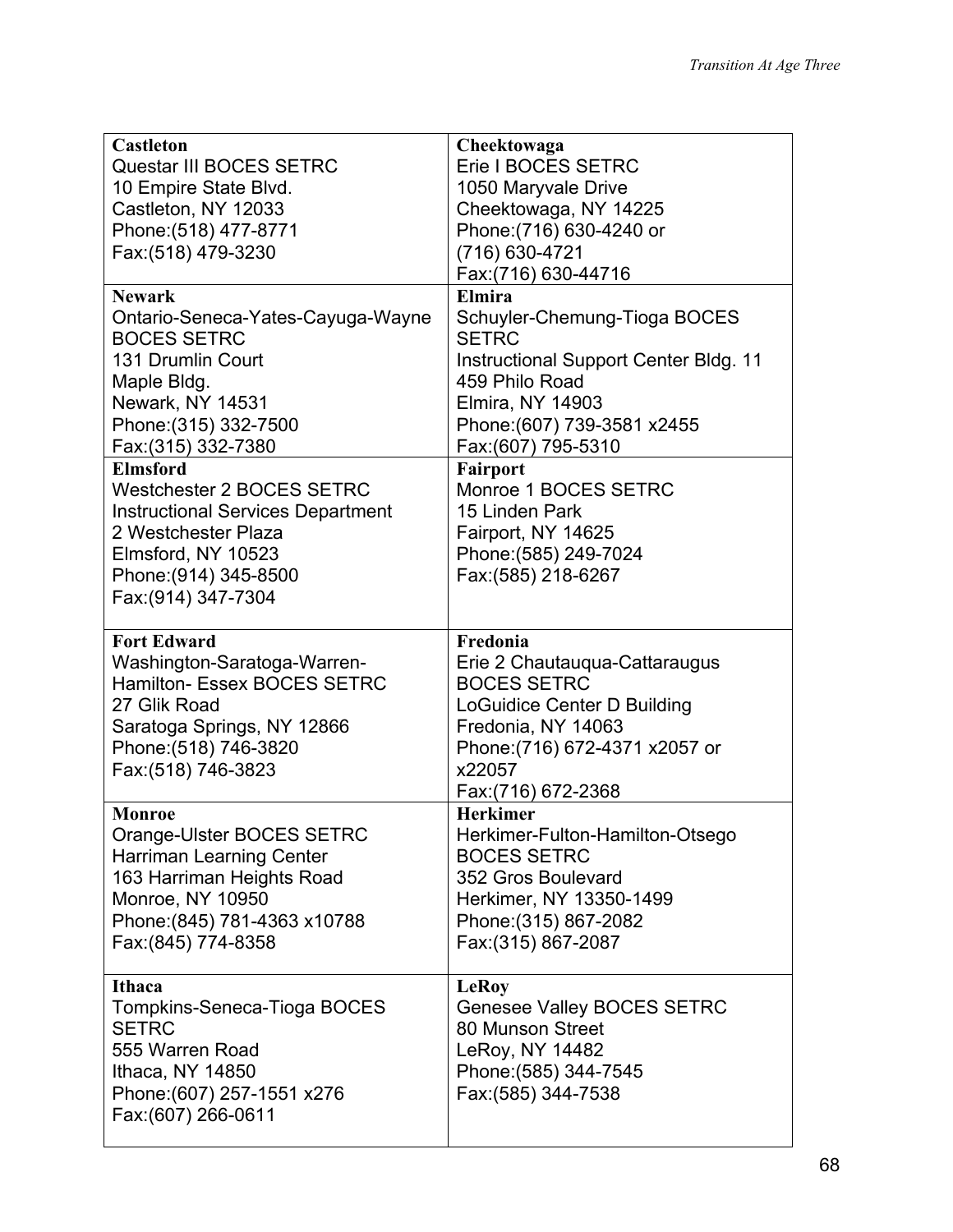| Liberty                                                 | <b>Mexico</b>                               |
|---------------------------------------------------------|---------------------------------------------|
| <b>Sullivan BOCES SETRC</b>                             | Oswego BOCES SETRC                          |
| 6 Wierk Avenue                                          | <b>County Route 64</b>                      |
| Liberty, NY 12754                                       | Mexico, NY 13114                            |
| Phone: (845) 292-0082 x131                              | Phone: (315) 963-4320                       |
| Fax: (845) 292-8694                                     | Fax: (315) 963-4369                         |
|                                                         |                                             |
|                                                         |                                             |
| <b>New Hartford</b>                                     | <b>New Paltz</b>                            |
| Oneida-Herkimer-Madison BOCES                           | <b>Ulster BOCES SETRC</b>                   |
| <b>SETRC</b>                                            | <b>Instructional Services</b>               |
| Box 70 Middle Settlement Road<br>New Hartford, NY 13413 | 175 Route 32 North                          |
| Phone: (315) 793-8614                                   | New Paltz, NY 12561<br>(845) 255-1402 x1374 |
| Fax: (315) 736-4427                                     | Fax: (845) 255-3836                         |
|                                                         |                                             |
| <b>New York</b>                                         | <b>Norwich</b>                              |
| New York City SETRC Central Office                      | Delaware-Chenango BOCES SETRC               |
| 52Chambers Street, Room 2-08                            | 6678 County Road 32                         |
| New York, NY 10007                                      | Norwich, NY 13815                           |
| Phone: (212) 374-0339                                   | Phone: (607) 335-1320                       |
| Fax: (212) 374-5901                                     | Fax: (607) 336-8201                         |
| <b>Norwood</b>                                          |                                             |
|                                                         | Olean                                       |
| St. Lawrence-Lewis BOCES SETRC                          | Cattaraugus-Allegany-Erie-Wyoming           |
| <b>Learning Resource Center</b>                         | <b>BOCES SETRC</b>                          |
| 7229 State Highway 56                                   | 1825 Windfall Road                          |
| Norwood, NY 13668                                       | Olean, NY 14760                             |
| Phone: (315) 353-6175                                   | Phone: (716) 376-8224                       |
| Fax: (315) 353-2978                                     | Fax: (716) 376-8448                         |
| Plattsburg                                              | Poughkeepsie                                |
| Clinton-Essex-Warren-Washington                         | <b>Dutchess BOCES SETRC</b>                 |
| <b>BOCES SETRC</b>                                      | 900 Dutchess Turnpike                       |
| <b>Box 455</b>                                          | Poughkeepsie, NY 12603                      |
| Plattsburg, NY 12901                                    | Phone: (845) 486-4840 x3023                 |
| Phone: (518) 561-0100 x309                              | Fax: (845) 483-3648                         |
| Fax: (518) 561-5624<br><b>Rochester</b>                 | Sanborn                                     |
| <b>Rochester City SETRC</b>                             | Orleans-Niagara BOCES SETRC                 |
| <b>Central Administrative Offices</b>                   | <b>Conference Center</b>                    |
| 131 West Broad Street                                   | 4124 Saunders Settlement Road               |
| Rochester, NY 14614                                     | Sanborn, NY 14132                           |
| Phone: (585) 262-8710                                   | Phone: (716) 731-4176 or                    |
| Fax: (585) 262-8611                                     | 1-800-836-7510<br>Fax: (716) 731-2148       |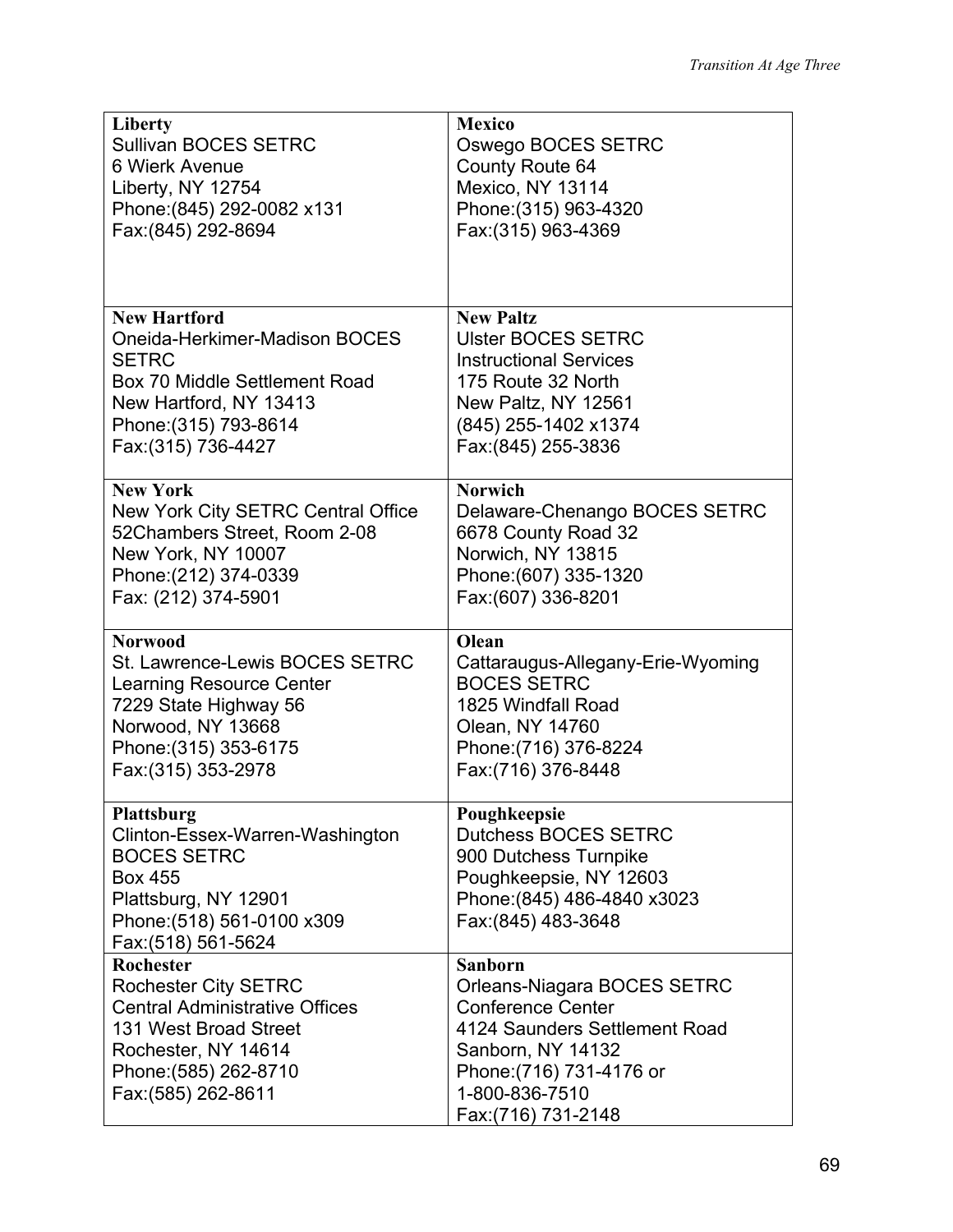| <b>Saranac Lake</b>                                  | Spencerport                                              |
|------------------------------------------------------|----------------------------------------------------------|
| Franklin-Essex-Hamilton BOCES                        | Monroe 2 - Orleans BOCES SETRC                           |
| <b>SETRC</b>                                         | 3599 Big Ridge Road                                      |
| <b>Adirondack Educational Center</b>                 | Spencerport, NY 14559                                    |
| 711 State Route 3                                    | Phone: (585) 352-2443                                    |
| Saranac Lake, NY 12983                               | Fax: (585) 352-2659                                      |
| Phone: (518) 891-1330                                |                                                          |
| Fax: (518) 891-6043                                  |                                                          |
| <b>Stamford</b>                                      | <b>Syracuse</b>                                          |
| <b>Otsego-Northern Catskills BOCES</b>               | Onondaga-Cortland-Madison BOCES                          |
| <b>SETRC</b>                                         | <b>SETRC</b>                                             |
| <b>Cyr Center</b>                                    | PO Box 4774                                              |
| Stamford, NY 12167                                   | Syracuse, NY 13221                                       |
| Phone: (607) 652-1240                                | Phone: (315) 433-2645                                    |
| Fax: (607) 652-1264                                  | Fax: (315) 431-8495                                      |
|                                                      |                                                          |
| <b>Syracuse</b>                                      | Verona                                                   |
| <b>Syracuse City SETRC</b>                           | Madison-Oneida BOCES SETRC                               |
| <b>Teacher Center</b>                                | 4937 Spring Road                                         |
| 1153 W. Fayette Street - 2 <sup>nd</sup> Floor       | <b>PO Box 168</b>                                        |
| Syracuse, NY 13204                                   | Verona, NY 13478                                         |
| Phone: (315) 435-4685                                | Phone: (315) 361-5827                                    |
| Fax: (315) 435-4218                                  | Fax: (315) 361-5595                                      |
|                                                      |                                                          |
|                                                      |                                                          |
| Wantagh                                              | Watertown                                                |
| Nassau County BOCES SETRC                            | Jefferson-Lewis-Hamilton-Herkimer-                       |
|                                                      | Oneida BOCES SETRC                                       |
| Rosemary Kennedy School<br>2850 North Jerusalem Road | <b>Arsenal Street Road</b>                               |
|                                                      | 20104 NYS Route 3                                        |
| Wantagh, NY 11793<br>Phone: (516) 396-2989           | Watertown, NY 13601                                      |
| Fax: (516) 396-2986                                  | Phone: (315) 779-7100                                    |
|                                                      |                                                          |
|                                                      | Fax: (315) 779-7109                                      |
| <b>West Nyack</b><br><b>Rockland BOCES SETRC</b>     | <b>West Hampton Beach</b><br>Eastern Suffolk BOCES SETRC |
| 65 Parrott Road - Bldg. #10                          | West Hampton Beach Center                                |
| West Nyack, NY 10994                                 | De Feo Bldg.                                             |
| Phone: (845) 627-4726                                | 215 Old Riverhead Road                                   |
| Fax: (845) 623-3343                                  | West Hampton Beach, NY 11978                             |
|                                                      | Phone: (631) 288-7186                                    |
|                                                      | Fax: (631) 288-5868                                      |
| <b>Yonkers</b>                                       | <b>Yorktown Heights</b>                                  |
| <b>Yonkers City SETRC</b>                            | <b>Putnam-North Westchester BOCES</b>                    |
| <b>Yonkers Public Schools Annex</b>                  | <b>SETRC</b>                                             |
| 1109 North Broadway                                  | 200 BOCES Drive                                          |
| Yonkers, NY 10701                                    | Yorktown Heights, NY 10598                               |
| Phone: (914) 376-8689                                | Phone: (914) 248-2289                                    |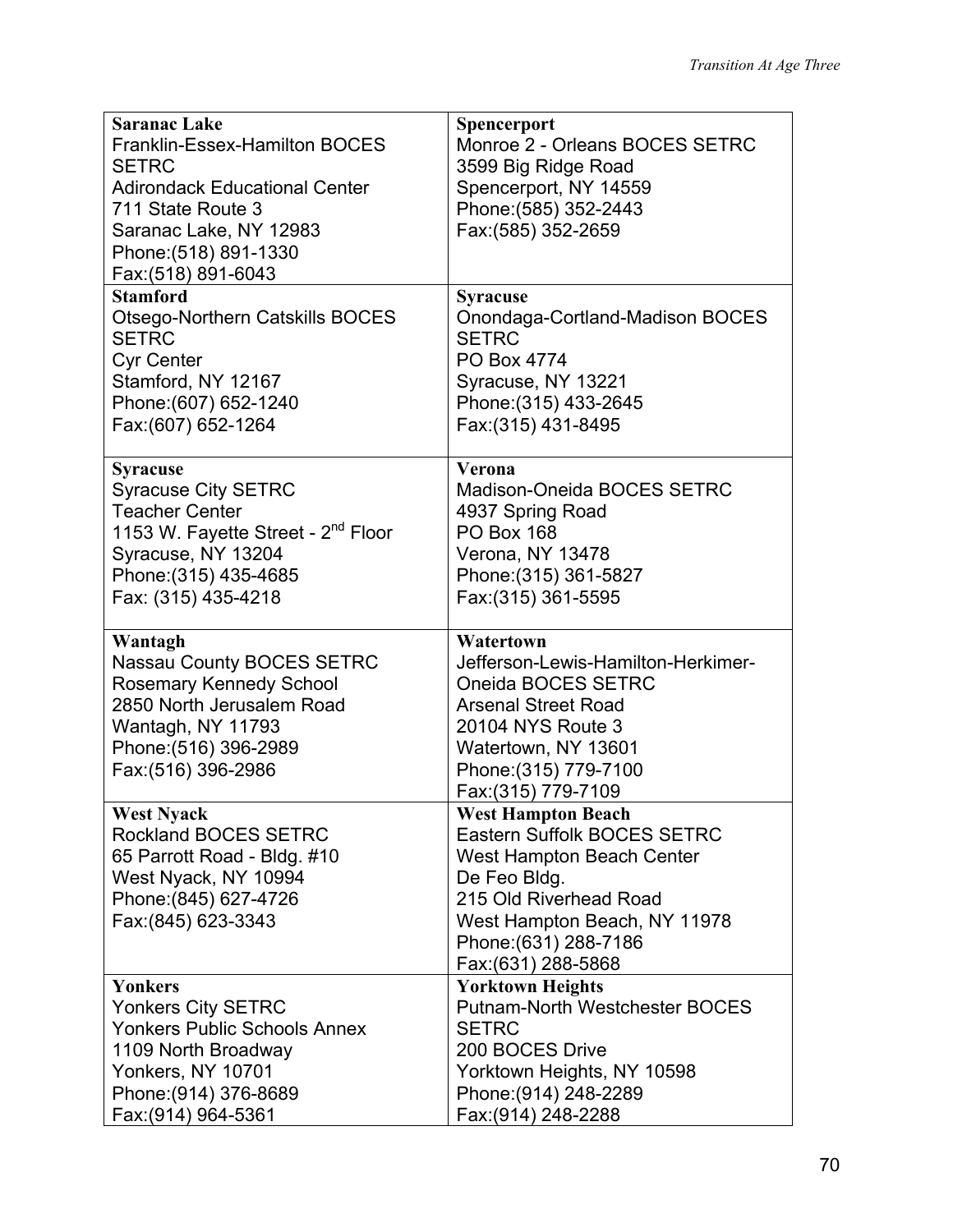# *BILINGUAL SPECIAL EDUCATION RESOURCES NETWORK*

Staff development, technical assistance and tuition assistance for teachers working with children and students with disabilities who speak a language other than English in grade levels from pre-kindergarten through grade 12.

# **Albany**

# **Capital Region BOCES SETRC**

Maywood School 1979 Central Avenue Albany, NY 12205 Phone: (518) 464-6355 Fax: (518) 464-6369 E-mail: [EChernof@gw.neric.org](mailto:EChernof@gw.neric.org)

# **Brooklyn**

#### **Bilingual Psychological and Educational Assessment Support Center (Brooklyn College)**

2900 Bedford Avenue 1105 James Hall Brooklyn, NY 11210 Phone:(718) 951-5876 Fax:(718) 951-4816 Graciela Elizalde-Utnick, Co-director E-mail: [gutnick@brooklyn.cuny.edu](mailto:gutnick@brooklyn.cuny.edu) Web site: [www.qc.edu/ECP/bilingualcenter/](http://www.qc.edu/ECP/bilingualcenter/)

# **Buffalo**

# **Buffalo City SETRC**

85 Military Road Buffalo, NY 14207 Phone:(716) 871-6074 Fax:(716) 871-6055

#### **Bilingual Psychological and Educational Assessment Support Center (Queens College)**

65-30 Kissena Boulevard Flushing, NY 11367 Phone:(718) 997-5234 Fax:(718) 997-5248 E-mail: [lopez@cedx.com](mailto:lopez@cedx.com) Web site: [www.qc.edu/ECP/bilingualcenter/](http://www.qc.edu/ECP/bilingualcenter/) **New York Teacher Center SETRC Staff**  52 Broadway, 18th Floor New York, NY 10004 Phone:(212) 475-3737 E-mail: [llaviena@nycboe.net](mailto:llaviena@nycboe.net)

#### **Rochester Rochester City SETRC**

131 West Broad Street Rochester, NY 14614 Phone:(585) 262-8710 Fax:(5856) 262-8611 E-mail: [lourdes.odell@rcsdk12.org](mailto:lourdes.odell@rcsdk12.org) 

# **Syosset**

# **Early Childhood Direction Center**

47 Humphrey Drive Syosset, NY 11791 Phone:(516) 364-8580 Fax:(516) 921-2354 E-mail: [nausaecdc@vclc.org](mailto:ecdcnass@aol.com)

# **Syracuse**

# **Syracuse City SETRC**

1153 W. Fayette Street - 2nd Floor Syracuse, NY 13204 Phone:(315) 435-6527 Fax:(315) 435-4218 **Flushing E-mail:** cjohns44@scsd.us

### **West Hampton Beach Center Eastern Suffolk BOCES SETRC**

215 Old Riverhead Road West Hampton Beach, NY 11978 Phone:(631) 288-7186 Fax:(631) 288-5868 E-mail: [esilva@esboces.org](mailto:esilva@sriboces.org)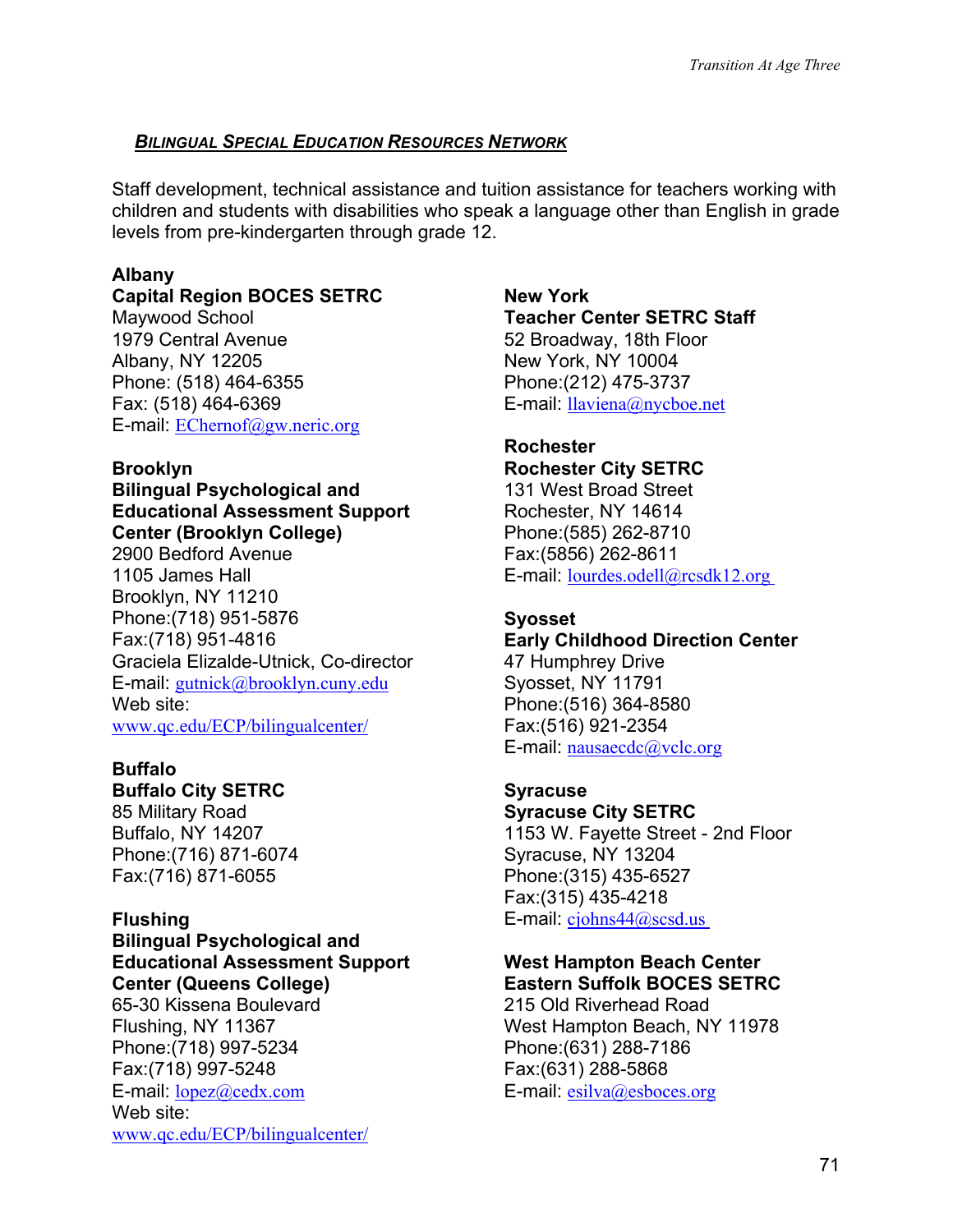#### **Bilingual Special Education Intensive Teacher Institute**

350 Martha Avenue Bellport, NY 11713 Phone:(631) 286-6522 Fax:(631) 286-6556 E-mail: [jsperlin@esbocess.org](mailto:jsperlin@sricbocess.org) (Resource Specialist)

### **Yonkers**

#### **Yonkers City SETRC**

1109 North Broadway Yonkers, NY 10701 Phone:(914) 376-8689 Fax:(914) 964-5361 E-mail: [mtorp@yonkerspublicschools.org](mailto:mtorp@yonkerspublicschools.org) 

#### *RESOURCES FOR CHILDREN WITH VISION IMPAIRMENTS/HEARING LOSS*

**New York State Technical Assistance Project (NYSTAP) for children/youth who are Deafblind Teacher College Columbia University** Box 223 525 West 120th Street New York, NY 10027 FAX: 212-678-3462 TTY: 212-678-3879 E-mail: **[nystap@exchange.tc.columbia.edu](mailto:nystap@exchange.tc.columbia.edu)**

#### **Williston, VT**

#### **Northeast Regional Resource Center**  Learning Innovations/West End 20 Winter Sport Lane Williston, VT 05495 Phone:(802) 951-8216 Fax:(802) 951-8222

E-mail:  $lucyely@aol.com$ 

# **New York State School for the Blind**

24 Richmond Ave. Batavia, New York 14020-1499 (585) 343-5384 Toll free – 1-877-697-7382 **[http://www.vesid.nysed.gov/speciale](http://www.vesid.nysed.gov/specialed/nyssb.htm) [d/nyssb.htm](http://www.vesid.nysed.gov/specialed/nyssb.htm)**

**The New York State School For The Deaf**  401 Turin Street Rome, NY 13440 TDD: 315-337-8489 **[http://www.vesid.nysed.gov/speciale](http://www.vesid.nysed.gov/specialed/nyssd/) [d/nyssd/](http://www.vesid.nysed.gov/specialed/nyssd/)**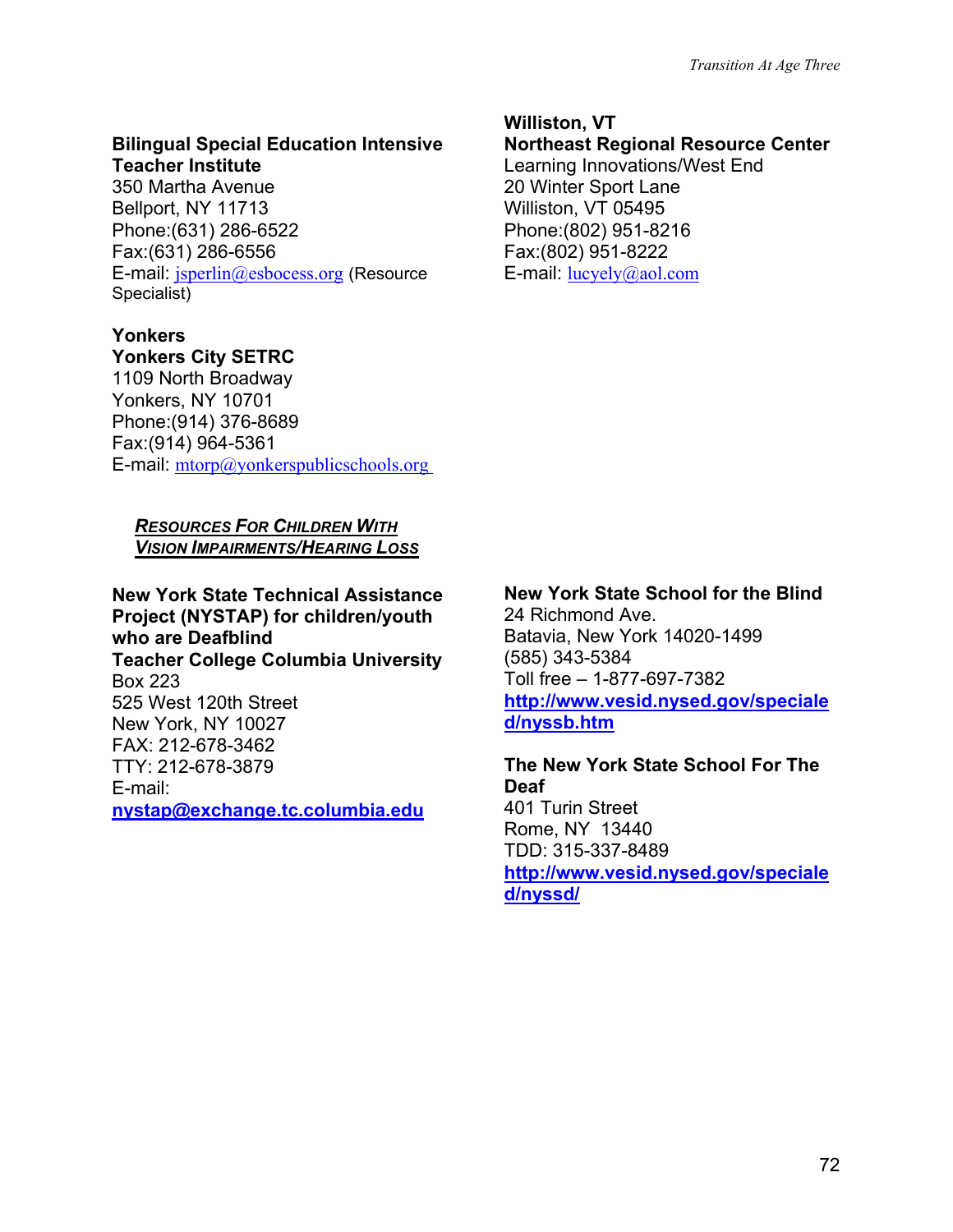### *TRAID PROJECT, NYS OFFICE OF ADVOCATE FOR PERSONS WITH DISABILITIES*

Through a federal grant from the National Institute on Disability and Rehabilitation Research (NIDRR), the Office of Advocate for Persons with Disabilities (OAPwD) provides statewide coordination of assistive technology activities for people with disabilities, fosters development of state and federal policies and programs to enhance availability of assistive technology, provides information, training, technical assistance and advocacy on how to obtain and use assistive technology services and devices.

The TRAID project, in collaboration with the NYS Department of Health Early Intervention Program, provides partial funding to 13 regional TRAID centers (RTCs), which have equipment loan lending libraries for infants and toddlers with disabilities and their families. The Project also operates and maintains the TRAID-IN Equipment Exchange program, which is a service for individuals who are looking to sell, donate or obtain used assistive devices for people with disabilities.

For more information please contact: 518-473-4609 (voice); 518-473-4231 (TTY) or 800-522-4369 (voice / TTY/Spanish-NY only) or 518-473-6005 (FAX) or write to: TRAID Project, NYS Office of Advocate for Persons with Disabilities 1 ESP-Suite 1001 Albany, NY 12223-1150

Adirondack Regional Technology Ctr. SUNY Plattsburgh 101 Broad Street, Sibley Room 323 Plattsburg, NY 12901 (800) 388-0199 (VOICE/TTY) (518) 564-2328 (FAX) Counties served: St. Lawrence, Franklin, Clinton, & Essex

AIM, ILC 271 East First Street Corning, NY 14830 (607) 962-8225 X 23 (VOICE/TTY) (607) 937-5125 (FAX) Counties served: Steuben, Schuyler, Chemung, Cattaraugus, Allegany, & **Chautauqua** 

Capital Region TRAID Ctr. Glens Falls Independent Living 71 Glenwood Ave. Queensbury, NY 12804 (518) 792-3537 VOICE (518) 792-0505 TTY (518) 792-0979 FAX

# [traid@gflic.com](http://www.advoc4disabled.state.ny.us/TRAID_Project/traid@gflic.com)

[http://www.gfilc.com](http://www.gfilc.com/) Counties served: Warren, Washington,

Saratoga, Albany, Greene, Schenectady, Rensselaer, Schoharie, & Columbia

Center For Assistive Technology University At Buffalo 301 Kimball Tower 3425 Main Street Buffalo, New York 14214 (716) 829-3141(VOICE/TTY) (800) 628-2281 (VOICE/TTY) (716) 829-3217 (FAX) <http://www.cat.buffalo.edu/index.php>

Counties served: Niagara, Erie, Orleans, Genesee, & Wyoming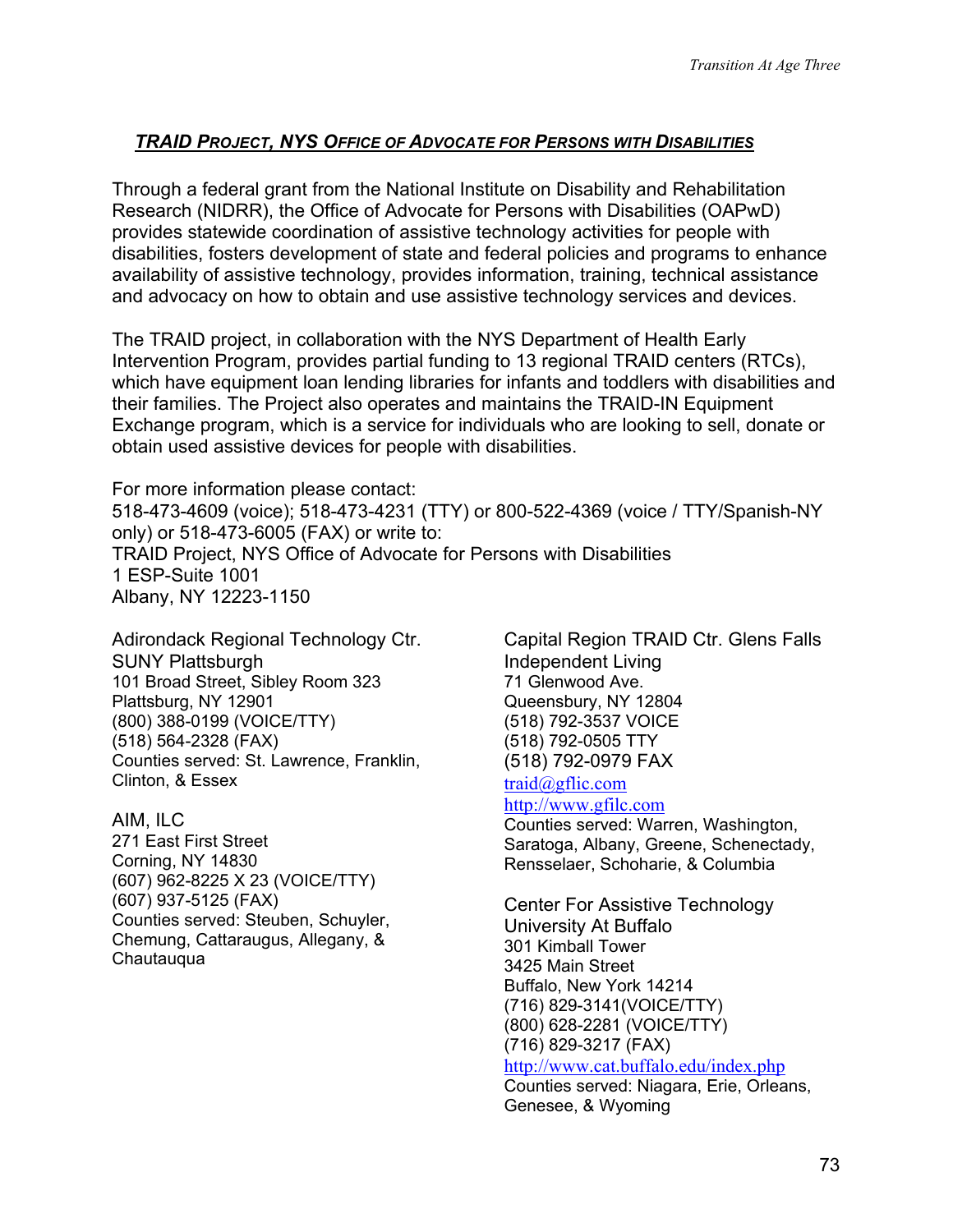Central New York TRAID Ctr. ENABLE 1603 Court St. Syracuse, NY 13208 (315) 455-7591 x 206 (VOICE/TTY) (315) 455-1794 (TTY) (315) 455-1230 (FAX) Counties served: Oswego, Onondaga, Cayuga, Madison, Cortland, & Tompkins

Genesee-Finger Lakes TRAID Project Rochester Ctr. for Independent Living 1641 East Ave. Rochester, NY 14610 (585) 442-6470 (VOICE/TTY) (585) 271-8558 (FAX) Web site:[www.rcil.com](http://www.rcil.com/) Counties served: Monroe, Wayne, Livingston, Ontario, Yates, & Seneca

Lower Hudson Valley Technology Ctr. Westchester Institute For Human Development Cedarwood Hall Valhalla, NY 10595 (914) 493-1317 (VOICE) (914) 493-1204 (TTY) (914) 493-1973 (FAX) Web site: [http://www.nymc.edu/wihd/at/at\\_techcenter.html](http://www.nymc.edu/wihd/at/at_techcenter.html) Counties served: Rockland & Westchester

Mohawk Valley/Leatherstocking TRAID Ctr. at UCP In Utica 1020 Mary St. Utica, NY 13501 (315) 724-6907 (VOICE/TTY) (315) 896-2717 (FAX) E-mail: [traid@ucp-utica.org](http://www.advoc4disabled.state.ny.us/TRAID_Project/traid@ucp-utica.org) Counties served: Jefferson, Lewis, Oneida,

Hamilton, Herkimer, Fulton, & Montgomery

Nassau/Suffolk TRAID Ctr. 380 Washington Ave. Roosevelt, NY 11575-1899 (516) 378-5089 (VOICE/TTY) (516) 378-0357 (FAX)

Suffolk site: (631) 232-3203 Counties served: Nassau & Suffolk

Southern Tier Independence Ctr. 24 Prospect Ave. Binghamton, NY 13901 (607) 724-2111 (VOICE/TTY) (607) 722-3600 (FAX) E-mail: [traid@stic-cil.org](http://www.advoc4disabled.state.ny.us/TRAID_Project/traid@stic-cil.org) Counties served: Tioga, Broome, Chenango, Otsego, & Delaware

Ulster-Sullivan CO-OP for Assistive **Technology** 250 Tuytenbridge Rd. POB 1488 Kingston, NY 12402 (845) 336-7235 x 129 (VOICE) (845) 336-4055 (TTY) (845) 336-7248 (FAX)

Satellite Office

The Center for Discovery Box 840 Benmosche Road Harris, NY 12742 (845) 794-1400 X 1837 (VOICE) (845) 791-2035 (FAX) Counties served: Ulster, Sullivan, Orange, Dutchess, & Putnam

Technology Resources Center United Cerebral Palsy of NYC 120 East 23rd. Street, 5th. Floor New York, NY 10010-4519 212-979-9700 X 279 (VOICE) 212-475-0842 (TTY) 212-260-7469 (FAX) Web site: [www.ucpnyc.org](http://www.ucpnyc.org/)

Satellite Office 160 Lawrence Avenue Room B10 Brooklyn, NY 11230 (718) 436-7979 X710 (VOICE) (718) 854-5656 (TTY) (718) 436-0071 (FAX)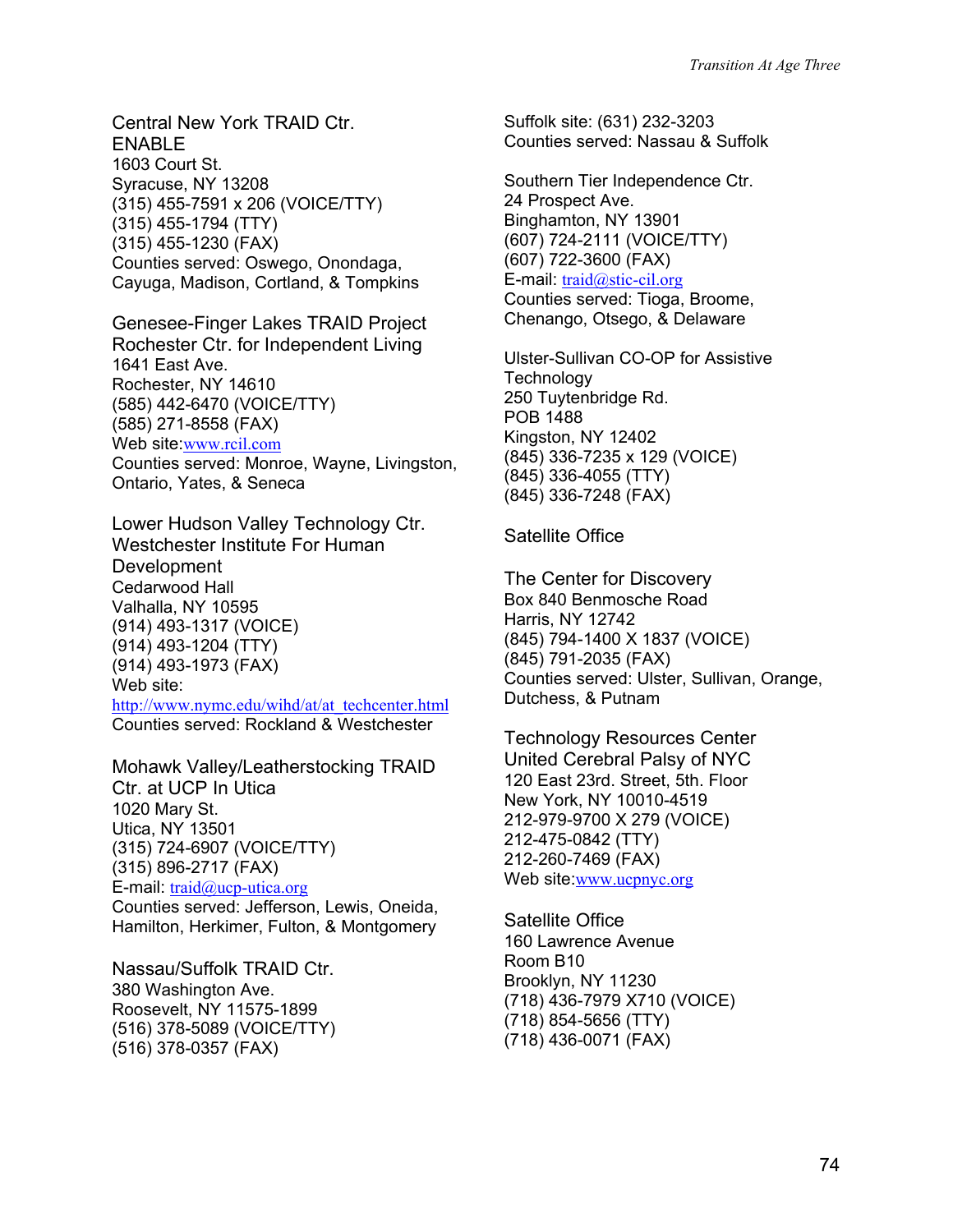# *HEAD START AND EARLY HEAD START*

Head Start and Early Head Start are comprehensive child development programs that serve children from birth to age 5, pregnant women, and their families. They are childfocused programs and have the overall goal of increasing the school readiness of young children in low-income families.

### **THE HEAD START - STATE COLLABORATION OFFICES**

The purpose of the Head Start-State Collaboration grants is to create a visible partnership at the state level to support the development of multi-agency and public/private partnerships.

Mr. Robert Frawley, Director New York Head Start-State Collaboration Office New York State Council on Children and Families 5 Empire State Plaza, Suite 2810 Albany, NY 12223-1553 Phone 518-474-6294 Fax 518-473-2570 E-mail: **[bob.frawley@ocf.state.ny.us](mailto:Council@ccf.state.ny.us)**

#### **Early Head Start National Resource Center**

ZERO TO THREE - National Center for Infants, Toddlers and Families 2000 M. Street, NW, Suite 200 Washington, DC 20036 Phone (202) 638-1144 Fax (202) 638-0851

# **Finding a local Head Start or Early Head Start Program**

To find a local Head Start or Early Head Start program in your area, use the on-line national Head Start Program Search Tool at:

http://www.acf.hhs.gov/programs/hsb/hsweb/index.jsp.

Use the Search Tool to browse through the list of Head Start programs in your state. Then contact the listed programs closest to your community, even if they are some distance away. These are the main program offices, which can tell you if there is a Head Start center in your area. Many of the organizations found in the Search Tool operate additional Head Start centers that are not listed, so there may be a program closer to your home than it appears. If you need more help to find a Head Start or Early Head Start program in your area, call the Head Start Information and Publication Center toll-free at: 1-866-763-6481.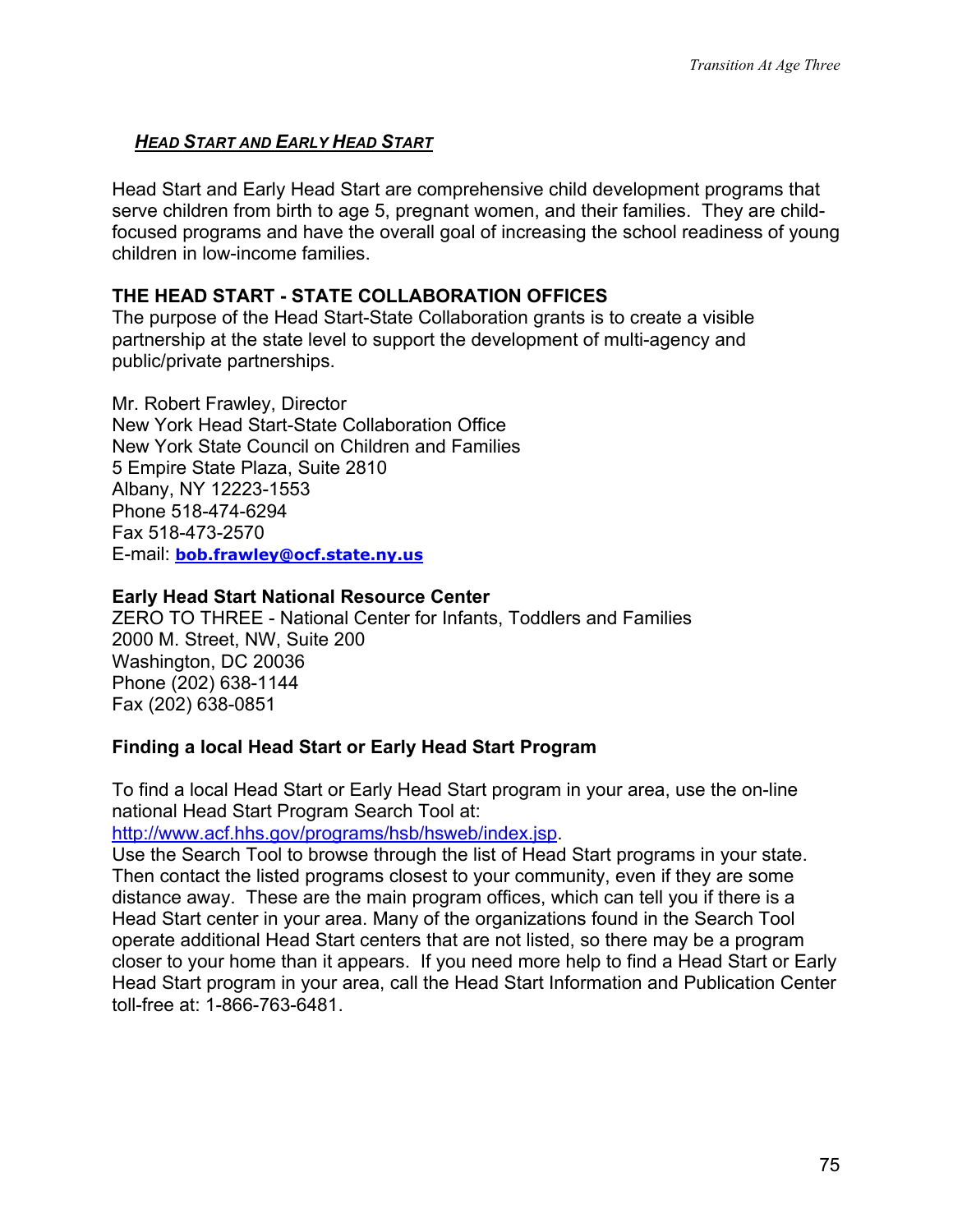#### *PARENT SUPPORTS*

*Parent Training and Information Centers* are a federally funded program through the United States Department of Education, Office of Special Education Programs. The program is charged with providing IDEA Training, Technical Assistance, Information and Referral, and Limited Educational Advocacy to parents and professionals.

### **The Advocacy Center**

590 South Avenue Averill Court Rochester, NY 14620 585-546-1700 585-546-7069 FAX 1-800-650-4967 (NY only) E-mail: [blackwell@advocacycenter.com](mailto:blackwell@advocacycenter.com) Web site: [www.advocacycenter.com](http://www.advocacycenter.com/) Statewide except for NY City

# **Advocates for Children of NY**

151 West 30th Street, 5th Floor New York, NY 10001 212-947-9779 212-947-9790 FAX E-mail: [aespada@advocatesforchildren.org](mailto:aespada@advocatesforchildren.org) Web site: [www.advocatesforchildren.org](http://www.advocatesforchildren.org/) Five boroughs of New York City

#### **Resources for Children with Special Needs, Inc.**

116 East 16th St., 5th Floor New York, NY 10003 212-677-4650 212-254-4070 FAX E-mail: [info@resourcesnyc.org](mailto:info@resourcesnyc.org) Web site: [www.resourcesnyc.org](http://www.resourcesnyc.org/) New York City (Bronx, Brooklyn, Manhattan, Queens, Staten Island)

#### **Sinergia / Metropolitan Parent Center**

15 West 65th Street, 6th floor New York, NY 10023 212-496-1300 212-496-5608 E-mail: [dlash@sinergiany.org](mailto:dlash@sinergiany.org) Web site: [www.sinergiany.org](http://www.sinergiany.org/) New York City & Long Island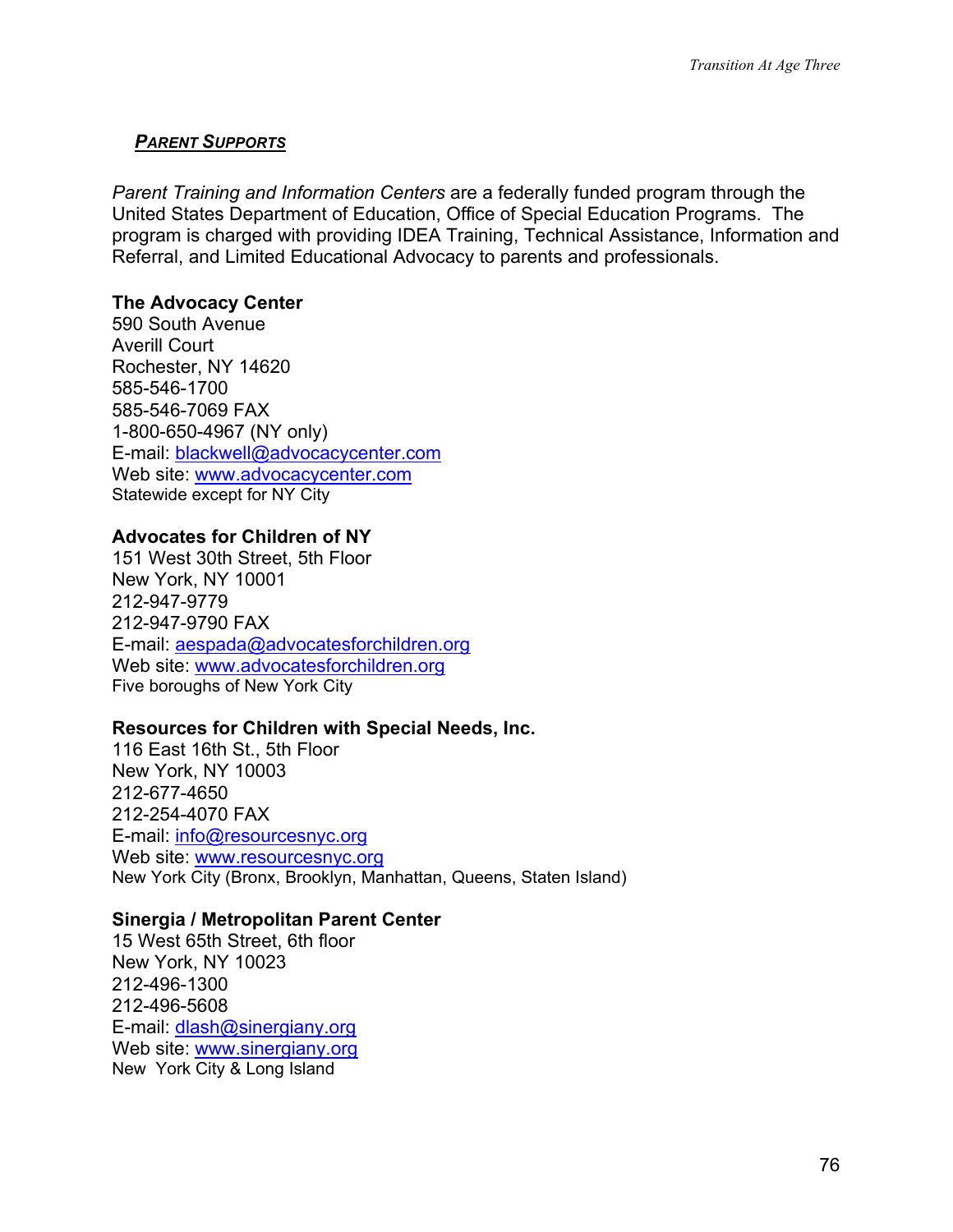Parent Centers provide programs and services for parents/families of children with disabilities in New York. The Parent Centers are administered by NYSED/VESID. The parent centers offer a **wide range of services** including:

- $\circ$  Outreach to parents of children with special needs with particular emphasis on minority and underserved families, immigrant families, foster parents, families living in homeless shelters and others as needed.
- $\circ$  Seminars and training sessions for parents on such topics as due process, communicating with school district personnel, and negotiating the special education system.
- $\circ$  Training programs for parents on becoming confident, effective advocates on behalf of themselves, their children and other parents.
- $\circ$  Support groups for mothers, fathers and siblings of children with disabilities.
- o Meetings for local residents regarding over-representation of minority children in special education programs in neighborhood school districts.
- $\circ$  Provision of parent "matches," information and support for parents of children with rare or low incidence disorders.
- $\circ$  Dissemination of relevant written materials in English and Spanish with a particular focus on the distribution of information about local services and how to access them.

#### o

#### **Advocates for Children of New York, Inc.**

(Spanish Assistance Available) 151 West  $30<sup>th</sup>$  Street -  $5<sup>th</sup>$  floor New York, NY 10001 (212) 947-9779

#### **Parent to Parent New York, Inc.**

NYS Institute for Basic Research 1050 Forest Hill Road Staten Island, NY 10314 (718) 494-5122

#### **Resources for Children with Special Needs, Inc.**

(Spanish Assistance Available) 116 East 16th Street New York, NY 10003 (212) 677-4650

#### **Sinergia**

(Spanish Assistance Available) 15 West  $65^{\text{th}}$  Street –  $6^{\text{th}}$  floor New York, NY 10023 (212) 496-1300

#### **Long Island Parent Center**

(Spanish Assistance Available) Kellum Street Learning Center 887 Kellum Street Lindenhurst, NY 11757 (631) 884-1848 Fax: (631) 884-1830

# **Parent Network of WNY at the Wilson**

**Parent Center**  1000 Main Street Buffalo, NY 14[20](http://www.parentnetworkwny.org/)2 (716) 332-4173 Web site: www.parentnetworkwny.org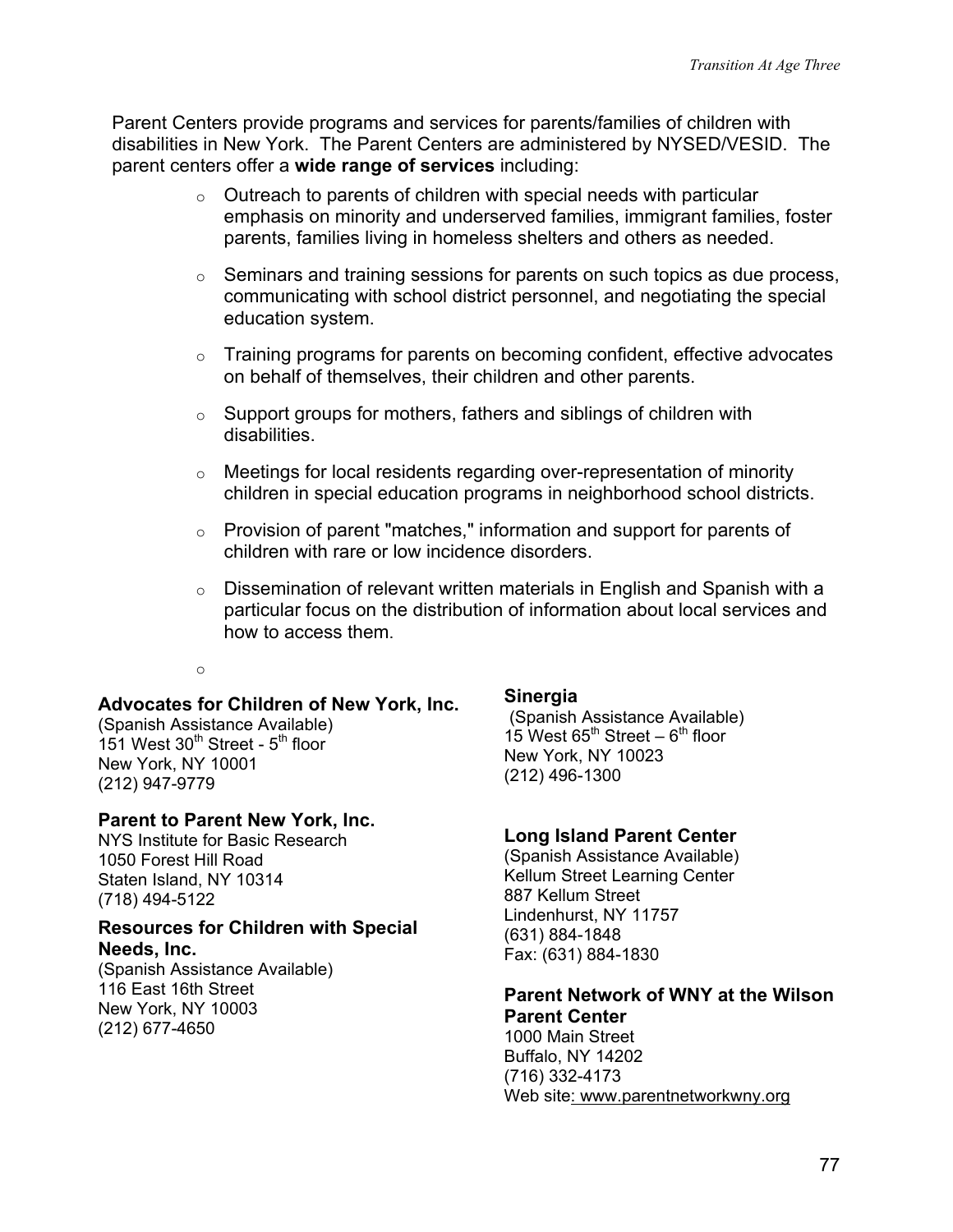# *PARENT TO PARENT OF NEW YORK STATE*

Provides emotional support and information to parents of children with disabilities or special health care needs. Parent to Parent of New York State in conjunction with OMRDD is also educating families across NYS about Medicaid Service Coordination.

Parent to Parent of NYS - Statewide **Office** 500 Balltown Rd. Schenectady, NY 12304 518-381-4350 or 1-800-305-8817 E-mail: [info@parenttoparentnys.org](mailto:info@parenttoparentnys.org)

#### **Adirondack Office**

Parent to Parent of NYS PO Box 753 Canton, NY 13617 1-800-603-6778 315-379-1538 FAX: 315-379-1539 E-Mail: [adirondack@parenttoparentnys.org](mailto:adirondack@parenttoparentnys.org)  Serving Clinton, Essex, Franklin, Hamilton, & St. Lawrence

# **Capital District Office**

Washington

Parent to Parent of New York State 500 Balltown Road Schenectady, NY 12304 1-800-305-8817 518-381-4350 FAX: 518-382-1959 E-Mail: [capitaldistrict@parenttoparentnys.org](mailto:capitaldistrict@parenttoparentnys.org) Serving Albany, Columbia, Fulton, Greene, Montgomery, Rensselaer, Saratoga, Schenectady, Schoharie, Warren, &

# **Finger Lakes Office**

Parent to Parent of NYS The Advocacy Center 590 South Avenue Averill Court Rochester, NY 14620 585-546-1700 ext. 244 Fax: 585-223-2481 E-mail: [fingerlakes@parenttoparentnys.org](mailto:susie@parenttoparentnys.org) Web site: [www.advocacycenter.com](http://www.advocacycenter.com/) Serving Livingston, Monroe, Ontario, Seneca, Wayne, & Yates

# **Hudson Valley Office**

Parent to Parent of NYS The Family Connection WIHD / Cedarwood Hall, Room A-106 Valhalla, NY 10595 1-800-305-8816 914-493-1343 FAX: 914-493-8066 E-Mail: [elizabeth@parenttoparentnys.org](mailto:elizabeth@parenttoparentnys.org) E-Mail: [laura@parenttoparentnys.org](mailto:laura@parenttoparentnys.org) Serving Dutchess, Orange, Putnam, Rockland, Sullivan, Ulster, & Westchester

# **Long Island Office**

Parent to Parent of NYS 45 Mall Drive Commack, NY 11725 1-800-559-1729 631-493-1716 631-493-2403 FAX: 631-493-2397 E-Mail: Lead Coordinator and Education Advocate: [colleen@parenttoparentnys.org](mailto:colleen@parenttoparentnys.org) Local Coordinator, Nassau County: [rosemary@parenttoparentnys.org](mailto:rosemary@parenttoparentnys.org)  Local Coordinator, Suffolk County: [barbara@parenttoparentnys.org](mailto:barbara@parenttoparentnys.org)  Serving Nassau & Suffolk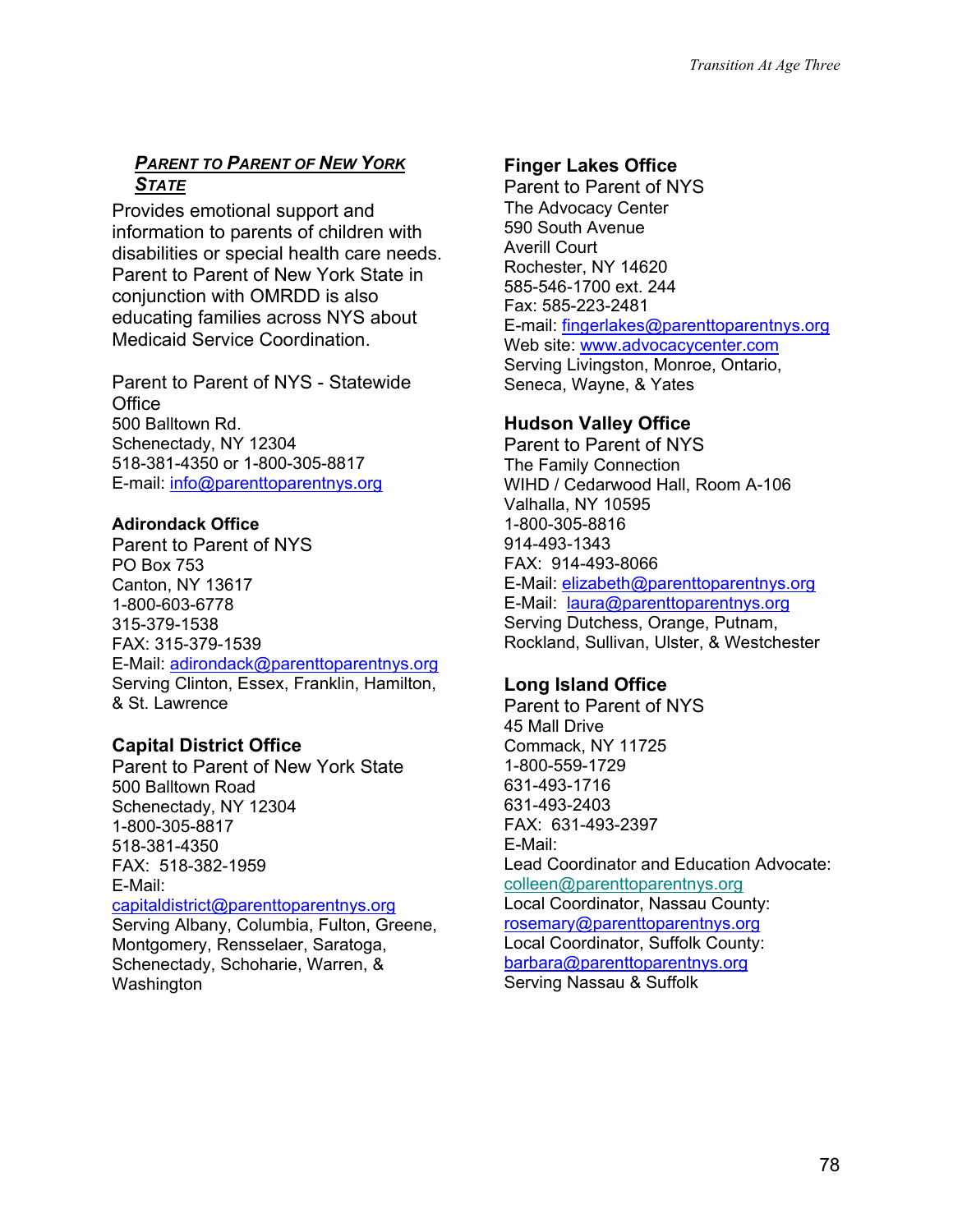#### **New York City Office**

Parent to Parent of New York State 75 Morton Street New York, NY 10014 1-800-405-8818 212-299-3188 or 212-741-5545 FAX: 212-229-3183 E-mail: [ellen@parenttoparentnys.org](mailto:ellen@parenttoparentnys.org) [isabel@parenttoparentnys.org](mailto:isabel@parenttoparentnys.org) [marybeth@parenttoparentnys.org](mailto:marybeth@parenttoparentnys.org) Serving the Five Boroughs, Staten Island

#### **North Central Office**

Parent to Parent of New York State Exceptional Family Resources 1065 James Street Syracuse, NY 13203 (315) 478-1462 1-800-305-8815 FAX: 315-478-1467 E-mail: [northcentral@parenttoparentnys.org](mailto:anne@parenttoparentnys.org) Serving Cayuga, Cortland, Herkimer, Jefferson, Lewis, Madison, Oneida, Onondaga, & Oswego

# **South Central Office**

Parent to Parent of NYS The Family Resource Center 46 Oneida Street Oneonta, NY 13820 1-800-305-8814 607-432-0001 FAX: 607-432-5516 E-mail: [pam@parenttoparentnys.org](mailto:pam@parenttoparentnys.org) The Family Resource Network Web site: <http://www.geocities.com/familyrn> Serving Broome, Chenango, Delaware, Otsego, Tioga, & Tompkins

# **Western Regional Office**

Parent to Parent 1200 East & West Road Building 16, Room 1-131 West Seneca, New York 14224 1-800-305-8813 716-517-3448 FAX: 716-517-2385 E-mail: [lorraine@parenttoparentnys.org](mailto:lorraine@parenttoparentnys.org) Serving Allegany, Cattaraugus, Chautauqua, Chemung, Erie, Genesee, Niagara, Orleans, Schuyler, Steuben, & Wyoming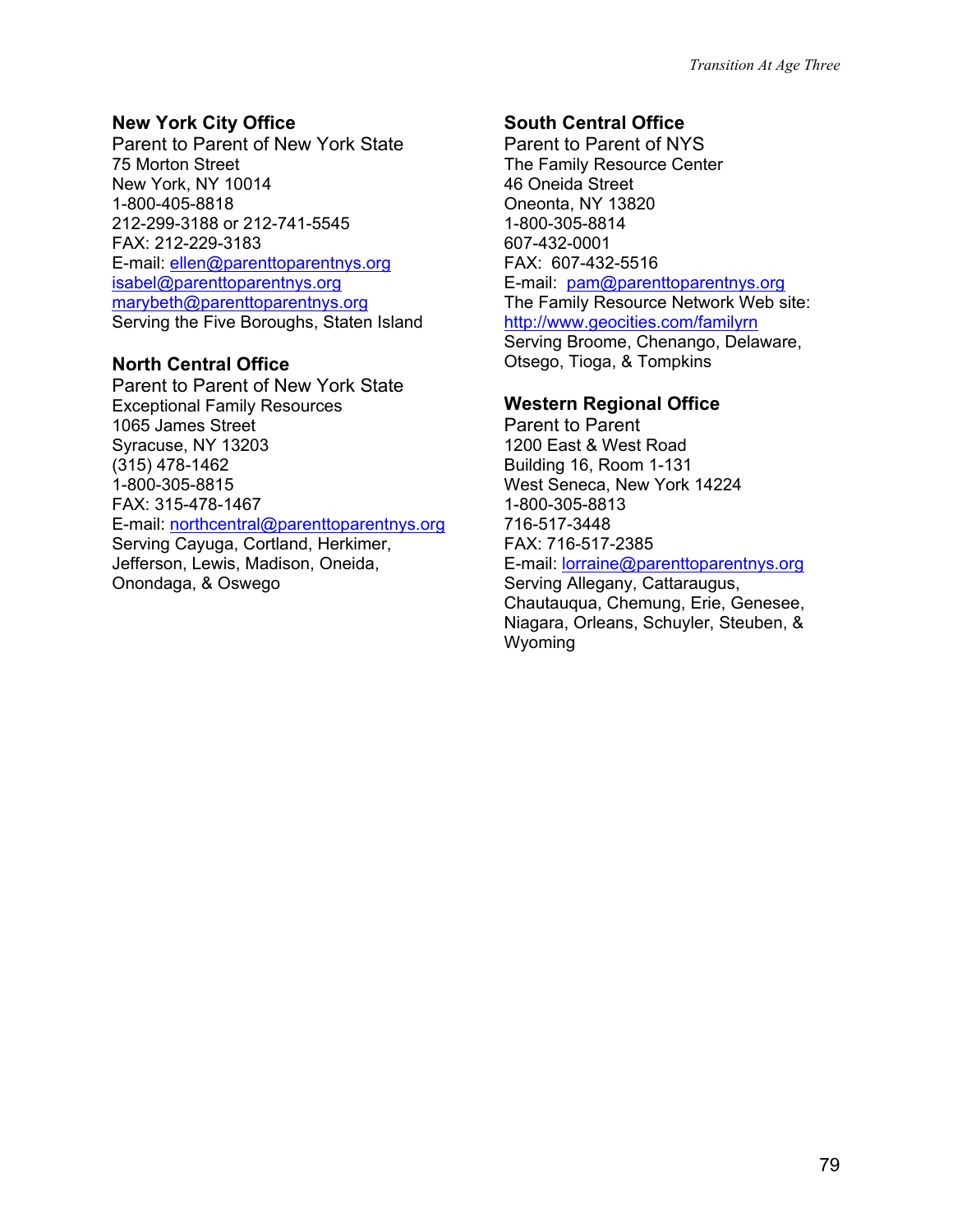# **APPENDIX L - COMMON ABBREVIATIONS FOR TRANSITION TERMS**

The following are abbreviations for terms that are addressed in this memorandum.

- CPSE Committee on Preschool Special Education is a multidisciplinary team established in accordance with the provisions of Section 4410 of the Education Law.
- DOH Department of Health
- ECDC Early Childhood Direction Centers is a network of 15 state funded projects which provide information and assistance to parents and professionals regarding programs and services for children from birth to age five who may have a disability or delay in their development.
- **EIP** Early Intervention Program
- EIO/D Early Intervention Official/Designee is the person that the county or New York City has appointed to be responsible for the Early Intervention Program in that county.
- **EI/SC** Early Intervention Service Coordinator is an approved individual who works in partnership with the family by providing assistance and services that help the family to coordinate and obtain their rights under the Early Intervention Program and services agreed upon on the IFSP.
- IEP Individualized Education Program is a written statement developed, reviewed and revised by the CPSE (or the Committee on Special Education (CSE) for school-age students). The components of the program to be provided are identified to meet the unique educational needs of a student with a disability, ages 3-21.
- IFSP Individualized Family Service Plan is a written plan for the child's and family's services in the Early Intervention Program that the family develops with a team of qualified personnel and Early Intervention Official.
- NYSED New York State Education Department is the lead agency to administer the statewide preschool special education program.
- VESID The Office of Vocational and Educational Services for Individuals with Disabilities within the New York State Education Department has responsibility for meeting the needs of people with disabilities from early childhood through adulthood, including oversight of special education services for students with disabilities ages 3 through 21.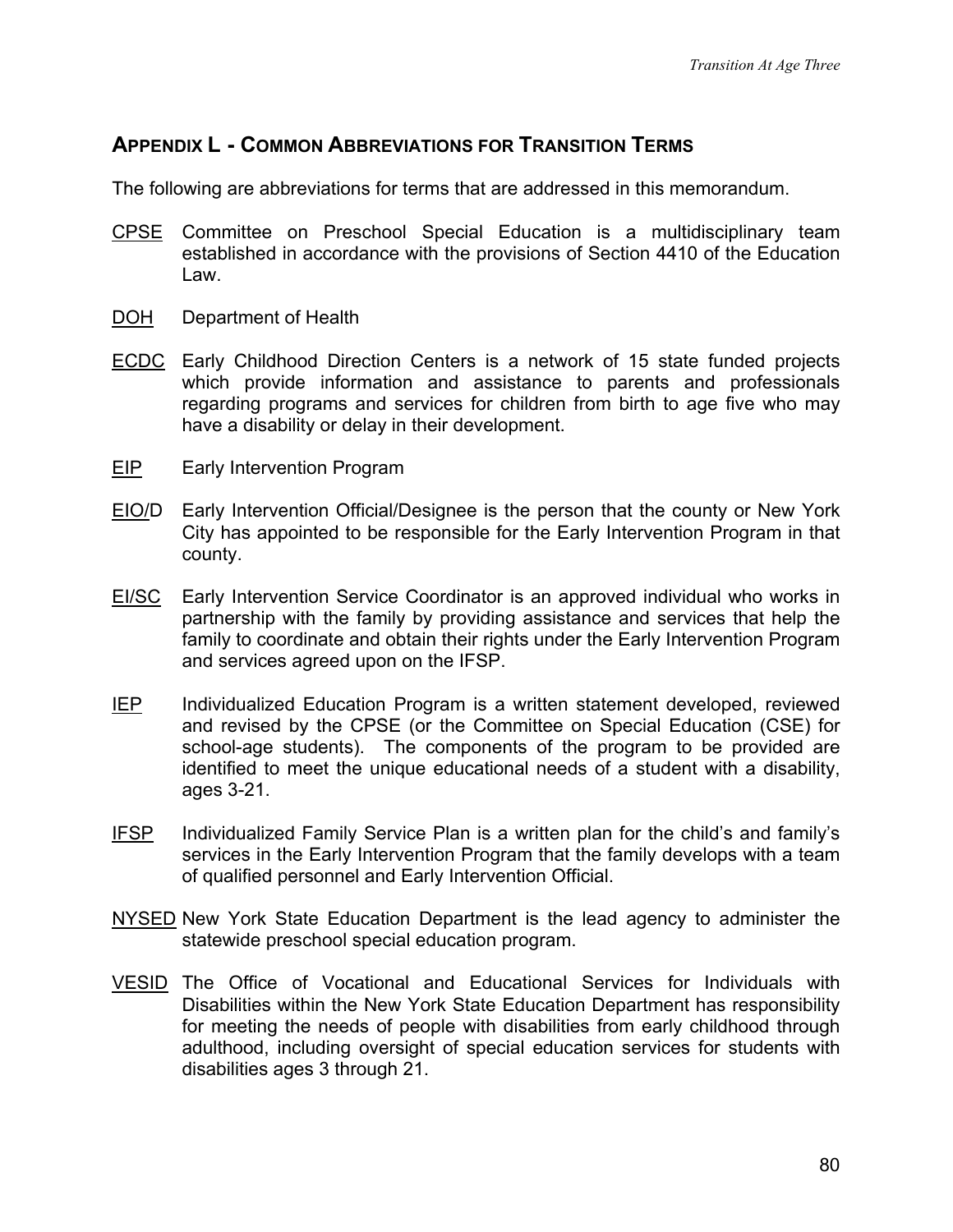# **APPENDIX M - RELEVANT SECTIONS OF PUBLIC HEALTH LAW**

#### Definition of Eligible Child – Public Health Law Section 2541(8)

- (a.) "Eligible child" means an infant or toddler from birth through age two who has a disability; provided, however, that any toddler with a disability who has been determined to be eligible for program services under section forty-four hundred ten of the education law and:
	- (i) who turns three years of age on or before the thirty-first day of August shall, if requested by the parent, be eligible to receive early intervention services contained in an IFSP until the first day of September of that calendar; or
	- (ii) who turns three years of age on or after the first day of September shall, if requested by the parent, and if already receiving services pursuant to this title, be eligible to continue receiving such services until the second day of January of the following calendar year.
- (b.) Not withstanding the provisions of paragraph (a) of this subdivision, a child who receives services pursuant to section forty-four hundred ten of education law shall not be an eligible child.

#### Transition Plan – Public Health Law Section 2548

To the extent that a toddler with a disability is thought to be eligible for services pursuant to section forty-four ten of education law, the early intervention official shall notify in writing the committee on preschool special education of the local school district in which an eligible child resides of the potential transition of such child, and, with parental consent, arrange for a conference among the service coordinator, the parent, and the chairperson of the preschool committee on special education or his or her designee at least ninety days before such child would be eligible for services under section forty-four ten of education law to review the child's program options and to establish a transition plan, if appropriate. If a parent does not consent to a conference with the service coordinator and the chairperson of the preschool committee on special education or his or her designee to section forty-four ten of the education law, and the child is not determined to be eligible by the committee on preschool special education for such services prior to the child's third birthday, the child's eligibility for early intervention program services shall end at the child's third birthday.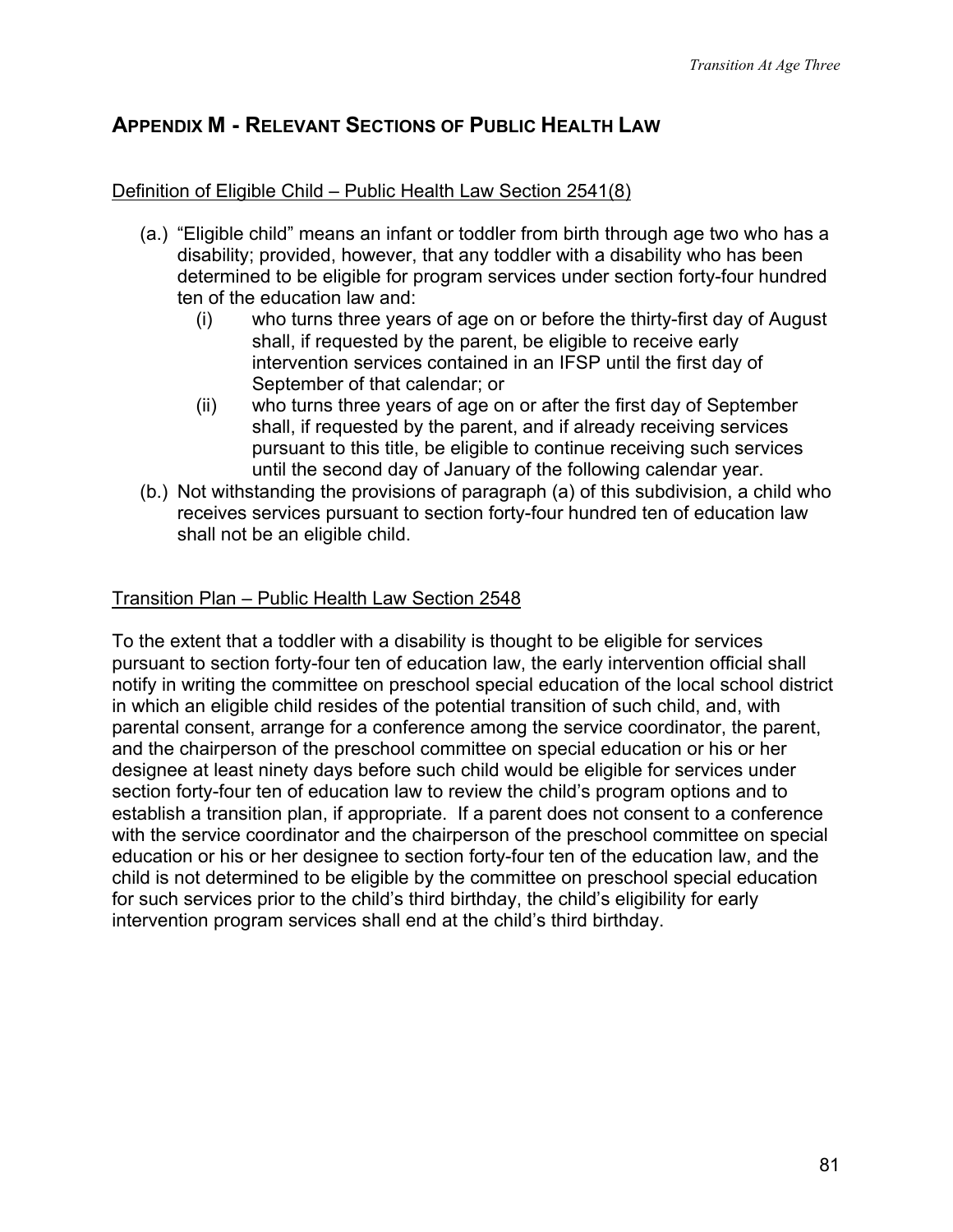# **APPENDIX N - SECTION 69-4.20 EARLY INTERVENTION REGULATIONS**

#### Section 69-4.20 Transition Planning

- (a) A transition plan shall be developed for every child transitioning from the Early Intervention Program to programs under Education Law, Section 4410, and/or to other early childhood services.
	- (1) All meetings to discuss the transition plan must be at a time and place mutually convenient to all participants.
	- (2) The transition plan shall include procedures to prepare the child and family for changes to service delivery, including:
		- (i) steps to help the child adjust to and function in a new setting;
		- (ii) procedures to prepare program staff or individual qualified personnel who will be providing services to the child to facilitate a smooth transition; and
		- (iii) with parental consent, the service coordinator shall incorporate the transition plan into the Individualized Family Service Plan.
- (b) At least 120 days prior to the child's potential eligibility for services under the Education Law, Section 4410, the Early Intervention Official, with parental consent, shall provide written notification to the Committee on Preschool Special Education of the local school district in which an eligible child resides of the potential transition of the child.
	- (1) For children in the care and custody or custody and guardianship of the commissioner of the local social services district, the Early Intervention Official shall notify the local commissioner of social services or designee of the child's potential transition.
	- (2) The service coordinator shall review information concerning the transition procedure with the parent and obtain parental consent for the transfer of appropriate evaluation, assessments, Individualized Family Service Plans, and other pertinent records.
	- (3) With parent consent, the Early Intervention Official shall convene a conference with the parent, service coordinator, and the chairperson of the Committee on Preschool Special Education or designee, at least 90 days prior to the child's eligibility for services under Education Law, Section 4410,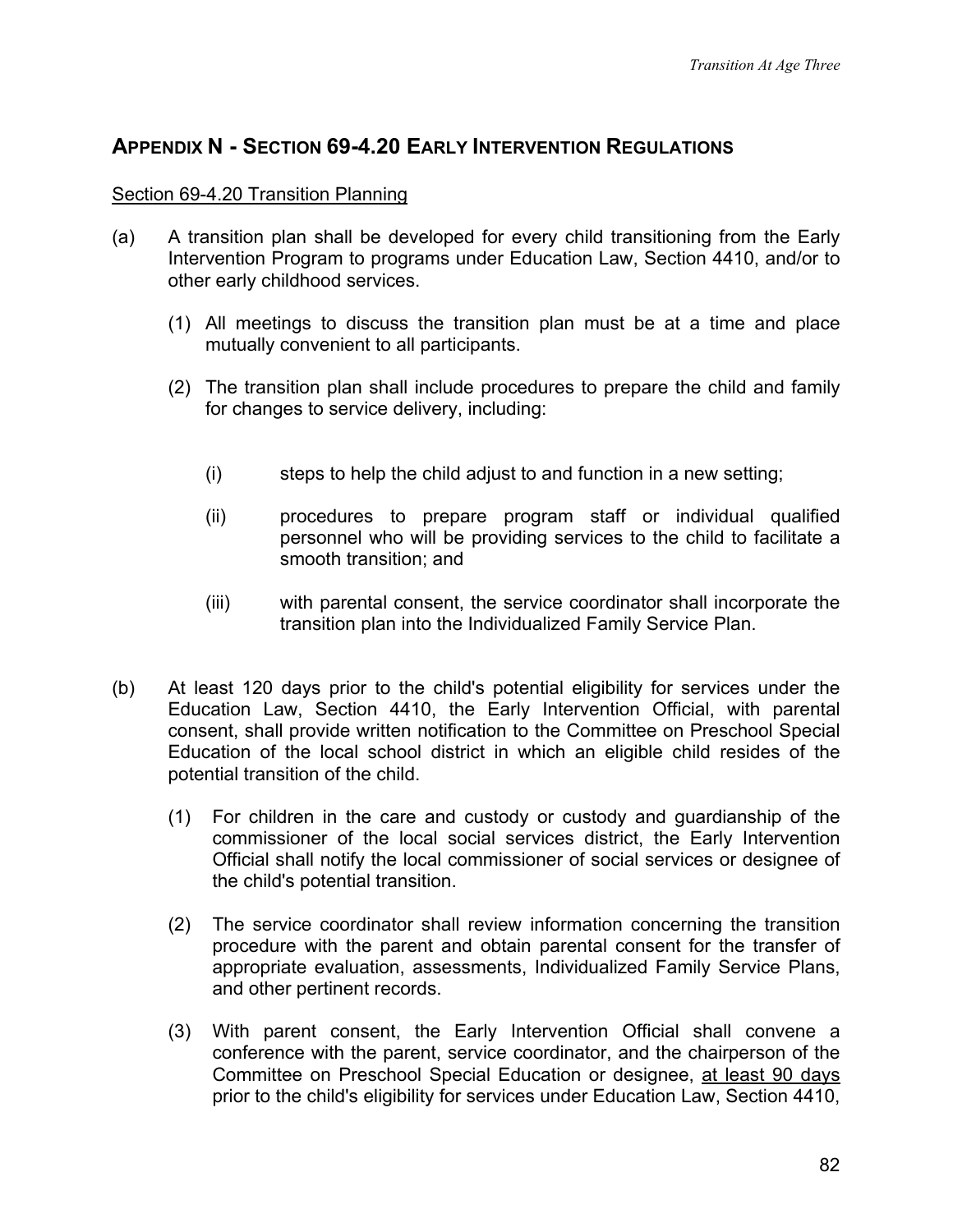or no later than 90 days before the child's third birthday, whichever is first to review program options and if appropriate, establish a transition plan.

- (i) The local social services commissioner may participate in the conference for children in the care and custody or custody and guardianship of the social services commissioner.
- (ii) The conference may be combined with the initial meeting of the Committee on Preschool Special Education pertaining to the child.
- (c) For children thought not to be eligible for programs under Education Law, Section 4410, the service coordinator shall assist the parent in development of a transition plan to other appropriate early childhood and supportive services. The service coordinator shall assist the parent in identifying, locating, and accessing such services.
- (d) With parental consent, the Early Intervention Official shall notify the Committee on Preschool Special Education of those children potentially eligible for transition to the preschool special education program but whose parents have selected to continue with EIP services for the specified period of eligibility for the Early Intervention Program.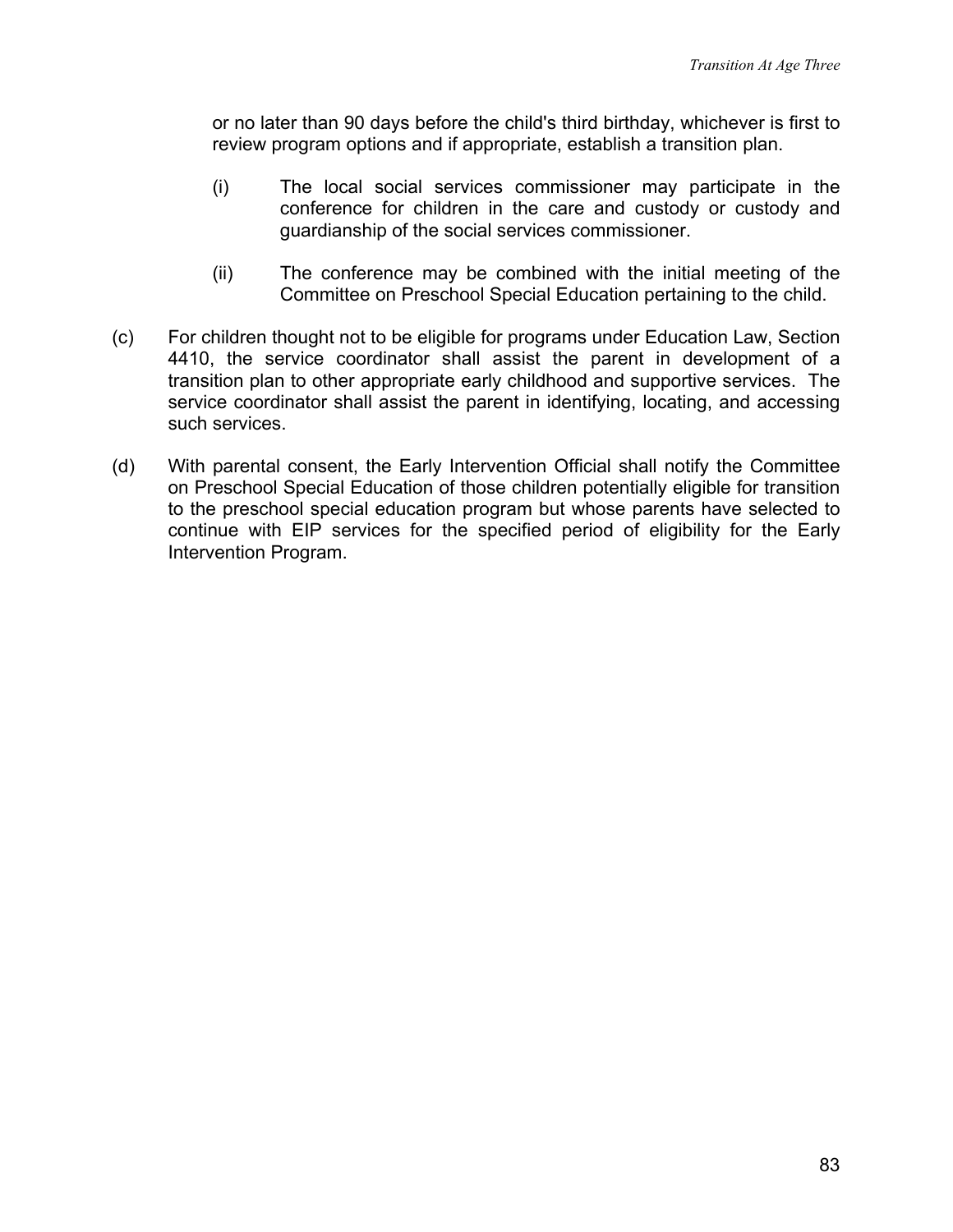# **APPENDIX O - EXCERPTS FROM PART 200 REGULATIONS OF THE COMMISSIONER OF EDUCATION**

### **Part 200.1(mm) - Definitions**

Preschool student with a disability is a preschool child as defined in Section 4410(1)(i) of Education Law who is eligible to receive preschool programs and services, is not entitled to attend the public schools of the school district of residence pursuant to Section 3202 of the Education Law and who, because of mental, physical, or emotional reasons, has been identified as having a disability and can receive appropriate educational opportunities from special programs and services approved by the Department. Eligibility as a preschool students with a disability shall be based on the results of an individual evaluation which is provided in the student's native language, not dependent on a single procedure, and administered by a multidisciplinary team in accordance with all other requirements as described in Section 200.4(b)(1) through (5) of this Part.

- (1) Commencing July 1, 1993, to be identified as having a disability a preschool student shall either:
	- (i) exhibit a significant delay or disorder in one or more functional areas related to cognitive, language and communicative, adaptive, socioemotional or motor development which adversely affects the student's ability to learn. Such delay or disorder shall be documented by the results of the individual evaluation which includes but is not limited to information in all functional areas obtained from a structured observation of a student's performance and behavior, a parental interview and other individually administered assessment procedures, and when reviewed in combination and compared to accepted milestones for child development, indicate:
		- (a) 12-month delay in one or more functional area(s); or
		- (b) a 33 percent delay in one functional area, or a 25 percent delay in each of two functional areas; or
		- (c) if appropriate standardized instruments are individually administered in the evaluation process, a score of 2.0 standard deviations below the mean in one functional area; or a score of 1.5 standard deviations below the mean in each of two functional areas; or
	- (ii) meet criteria set forth in paragraph (1), (2), (3), (5), (9), (10), (12) or (13) of subdivision (zz) of this Section.
- (2) Commencing July 1, 1991, in the calendar year in which such preschool student becomes three years of age, a student shall be first eligible for preschool programs and services on January  $2<sup>nd</sup>$  of such calendar year, if the student's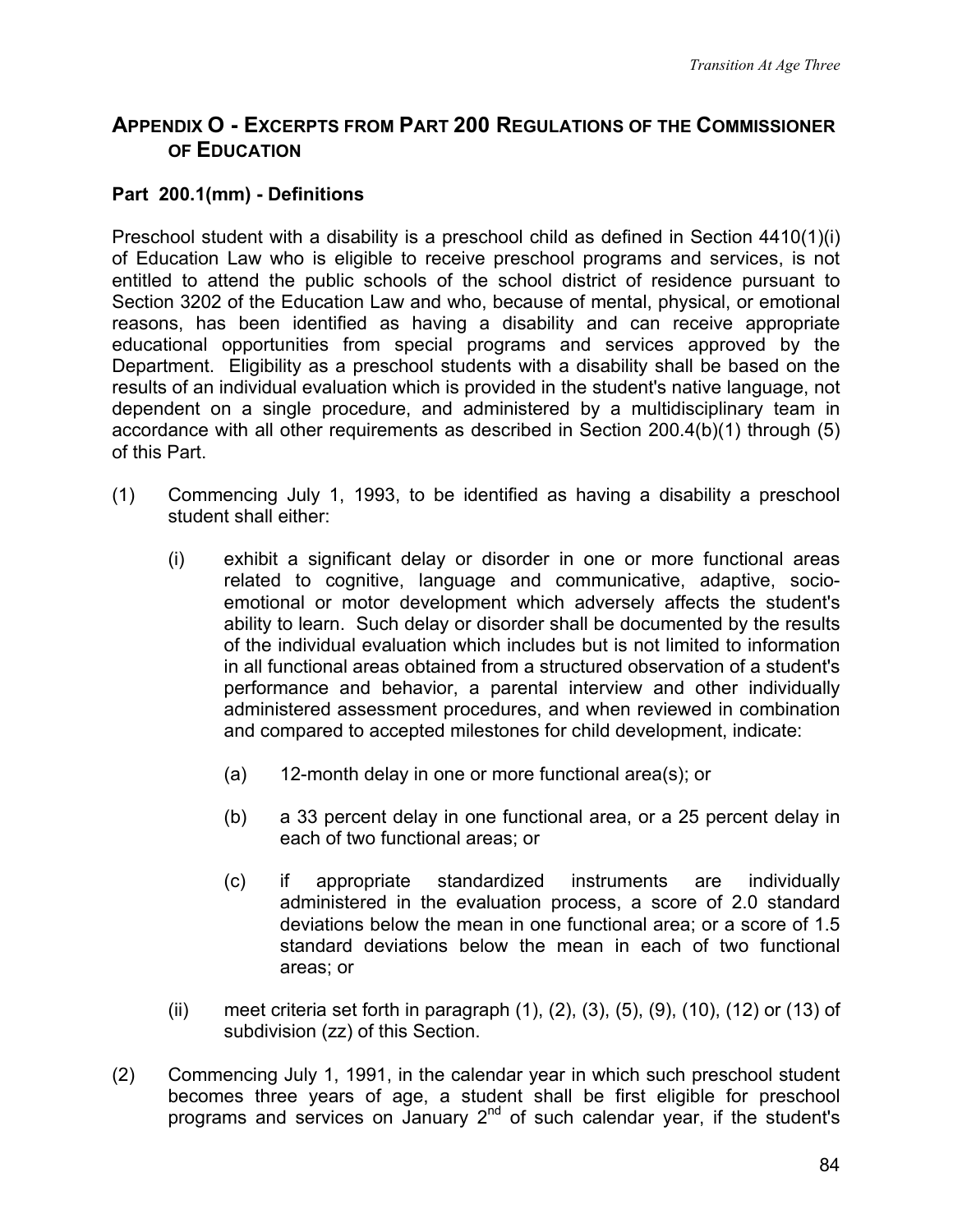birthday falls before July  $1<sup>st</sup>$ , otherwise a students shall be first eligible on July  $1<sup>st</sup>$ of the calendar year; except that a student who, as of his or her third birthday, is already receiving services pursuant to Section 236 of the Family Court Act or its Successor, or Section 4204-a of the Education Law, may, if the parent so chooses, continue to receive such services through August  $31<sup>st</sup>$  of the calendar year in which the student first becomes eligible to receive services pursuant to Section 4410 of the Education Law. A student shall be deemed to be a preschool student with a disability through the month of August of the school year in which the student first becomes eligible to attend school pursuant to Section 3202 of the Education Law.

Section 200.1(zz) of the Regulations of the Commissioner

- (zz) Student with a disability means a student with a disability as defined in Section 4401 (1) of Education Law, who has not attained the age of 21 prior to September 1<sup>st</sup> and who is entitled to attend public schools pursuant to Section 3202 of the Education Law and who, because of mental physical or emotional reasons, has been identified as having a disability and who requires special services and programs approved by the department. The terms used in this definition are defined as follows:
	- (1) *Autism* means a developmental disability significantly affecting verbal and nonverbal communication and social interaction, generally evident before age 3, that adversely affects a student's educational performance. Other characteristics often associated with autism are engagement in repetitive activities and stereotyped movements, resistance to environment change or change in daily routines, and unusual responses to sensory experiences. The term does not apply if a student's educational performance is adversely affected primarily because the student has an emotional disturbance as defined in paragraph 4 of this subdivision. A student who manifests the characteristics of autism after age 3 could be diagnosed as having autism if the criteria in this paragraph are otherwise satisfied.
	- (2) *Deafness* means a hearing impairment that is so severe that the student is impaired in processing linguistic information through hearing, with or without amplification, that adversely affects a student's educational performance.
	- (3) *Deaf-blindness* means concomitant hearing and visual impairments, the combination of which causes such severe communication and other developmental and educational needs that they cannot be accommodated in special education programs solely for students with deafness or students with blindness.
	- (5) *Hearing impairment* means impairment in hearing, whether permanent or fluctuating, that adversely affects the child's educational performance but that is not included under the definition of *deafness* in this Section.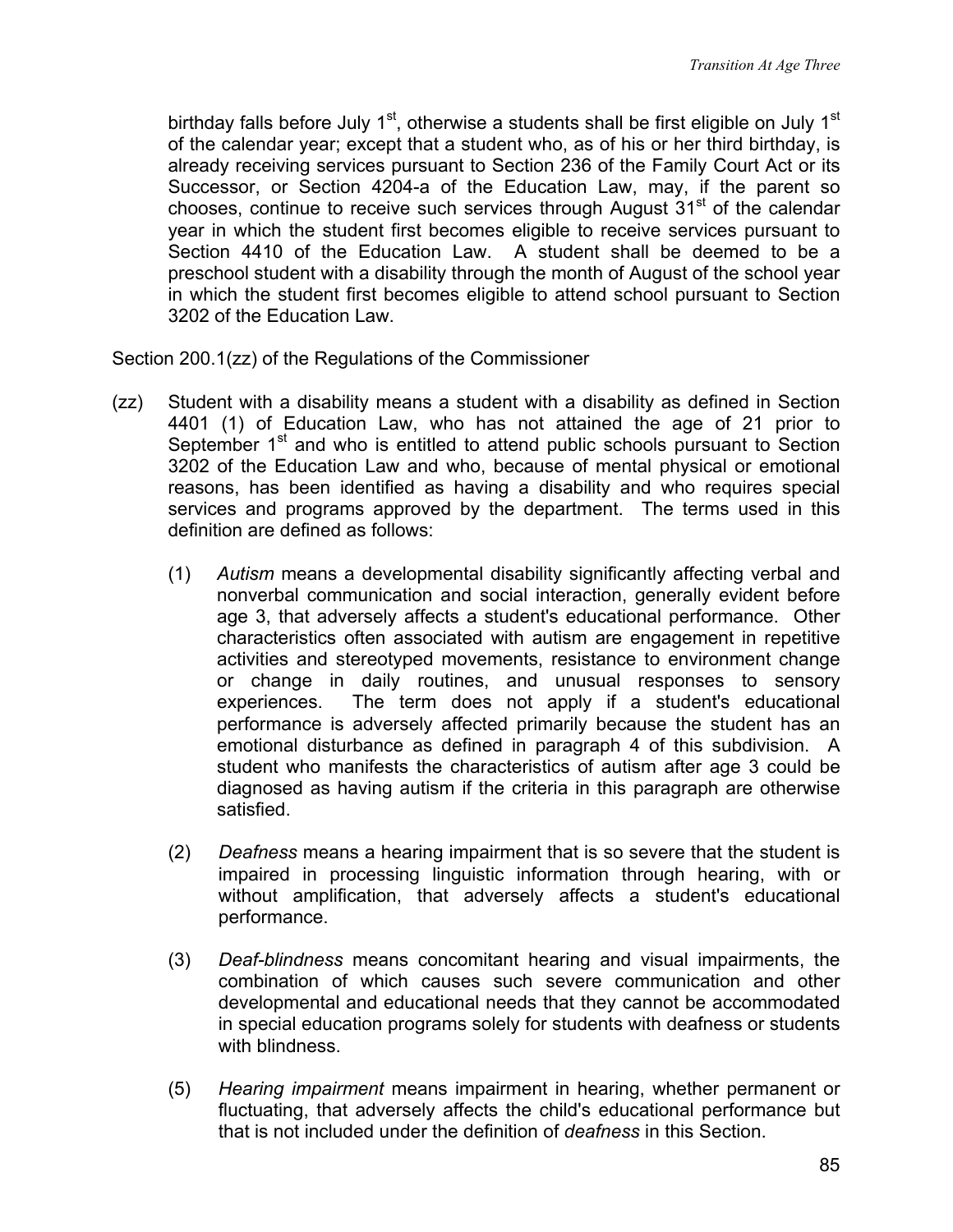- (9) *Orthopedic impairment* means a severe orthopedic impairment that adversely affects a student's educational performance. The term includes impairments caused by congenital anomaly (e.g., clubfoot, absence of some member, etc.), impairments caused by disease (e.g., poliomyelitis, bone tuberculosis, etc.), and impairments from other causes (e.g., cerebral palsy, amputation, and fractures or burns which cause contractures).
- (10) *Other health-impairment* means having limited strength, vitality or alertness, including a heightened alertness to environmental stimuli, that results in limited alertness with respect to the educational environment, that is due to chronic or acute health problems, including but not limited to a heart condition, tuberculosis, rheumatic fever, nephritis, asthma, sickle cell anemia, hemophilia, epilepsy, lead poisoning, leukemia, diabetes, attention deficit disorder or attention deficit hyperactivity disorder or tourette syndrome, which adversely affects a student's educational performance.
- (12) *Traumatic brain injury* means an acquired injury to the brain caused by an external physical force or by certain medical conditions such as stroke, encephalitis, aneurysm, anoxia or brain tumors with resulting impairments that adversely affect educational performance. The term includes open or closed head injuries or brain injuries from certain medical conditions resulting in mild, moderate or severe impairments in one or more areas, including cognition, language, memory, attention, reasoning, abstract thinking, judgment, problem solving, sensory, perceptual and motor abilities, psychosocial behavior, physical functions, information processing, and speech. The term does not include injuries that are congenital or caused by birth trauma.
- (13) *Visual impairment including blindness* means impairment in vision that, even with correction, adversely affects a student's educational performance. The term includes both partial sight and blindness.

#### **Part 200.16**

Educational programs and services for preschool students with disabilities, as defined in Section 200.1 (mm) of this Part, shall be provided in accordance with this Section, and those other applicable provisions of this Part that are not inconsistent with this Section. Where other provisions of this Part are made applicable to preschool students with disabilities, *committee on special education* shall mean a committee on preschool special education; *student* shall mean a preschool student with a disability; and *programs* shall mean preschool programs.

(a) *Eligibility.* A preschool student with a disability shall be eligible for special education services and programs pursuant to Section 4410 of the Education Law provided that the student has a disability as defined in Section 200.1 (mm) of this Part.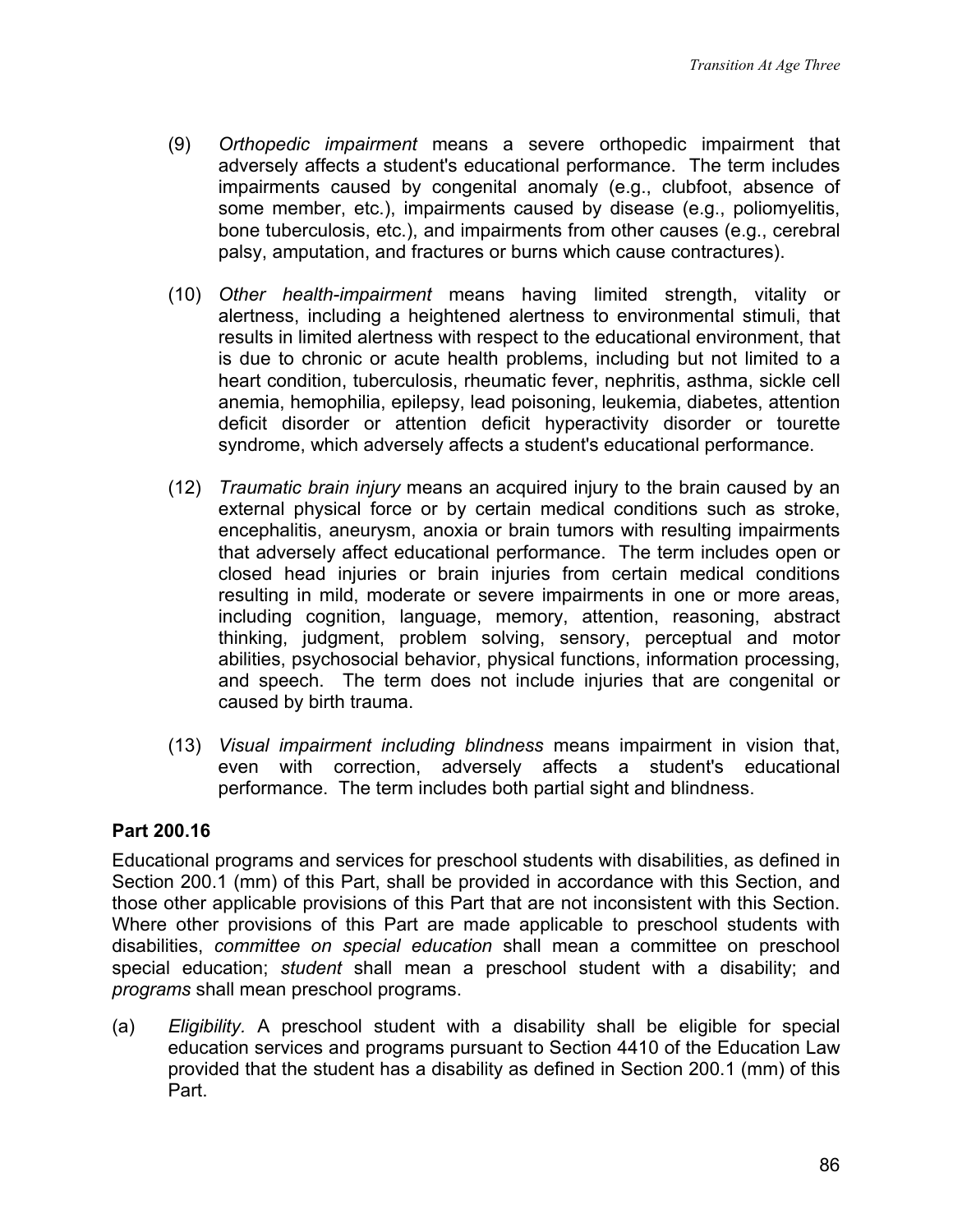- (b) *Procedures for referral, evaluation, individualized education program development, placement and review.* (1) Referral.
	- (i) A preschool student suspected of having a disability shall be referred in writing to the chairperson of the district's committee on preschool special education. Such referral may be made by the persons specified in Section 200.4(a)(1)(i) through (v) of this Part or by professional staff members of:
		- *(a)* an Early Childhood Direction Center (ECDC);
		- *(b)* preschool programs approved pursuant to Section 4410 of the Education Law; or
		- *(c)* programs providing special instruction to children birth to three years of age approved by the lead State agency as designated by the Governor to administer Federal funds for such programs.
	- (ii) If a referral is received by a professional staff member of the school district, it shall be forwarded to the chairperson of the committee on preschool special education immediately upon its receipt by such staff member.
	- (iii) A referral shall specify the extent to which the preschool student has received any services prior to referral.
	- (iv) A committee chairperson who receives a referral shall immediately notify the parent pursuant to paragraphs (g) (1) and (2) of this Section that a referral has been received and shall request consent for evaluation of the preschool student.
	- $(v)$  In the event that consent for an individual evaluation is not provided, the committee shall implement the district's practices and procedures for the purpose of ensuring that parents have received and understand the request for consent.
- (c) *Individual evaluation*. (1) Upon the consent and selection by the parent of an approved program with a multidisciplinary evaluation component to conduct an individual evaluation, as defined in Section 200.1(aa) of this Part, the board shall arrange for such evaluation by the service provider selected by the parent. In addition, with the consent of the parents, approved evaluators and committees shall be provided with the most recent evaluation report for a child in transition from programs and services provided pursuant to title two-a of article 25 of the Public Health Law. Nothing herein shall be construed to prohibit an approved evaluator or the committee from reviewing other assessments or evaluations to determine if such assessments or evaluations fulfill the requirements of this Part.

(2) The individual evaluation shall be conducted in accordance with Section 200.4(b) of this Part. The summary report shall include a detailed statement of the preschool student's individual needs, if any. The summary report shall not include a recommendation as to the general type, frequency, location and duration of special education services and programs that should be provided;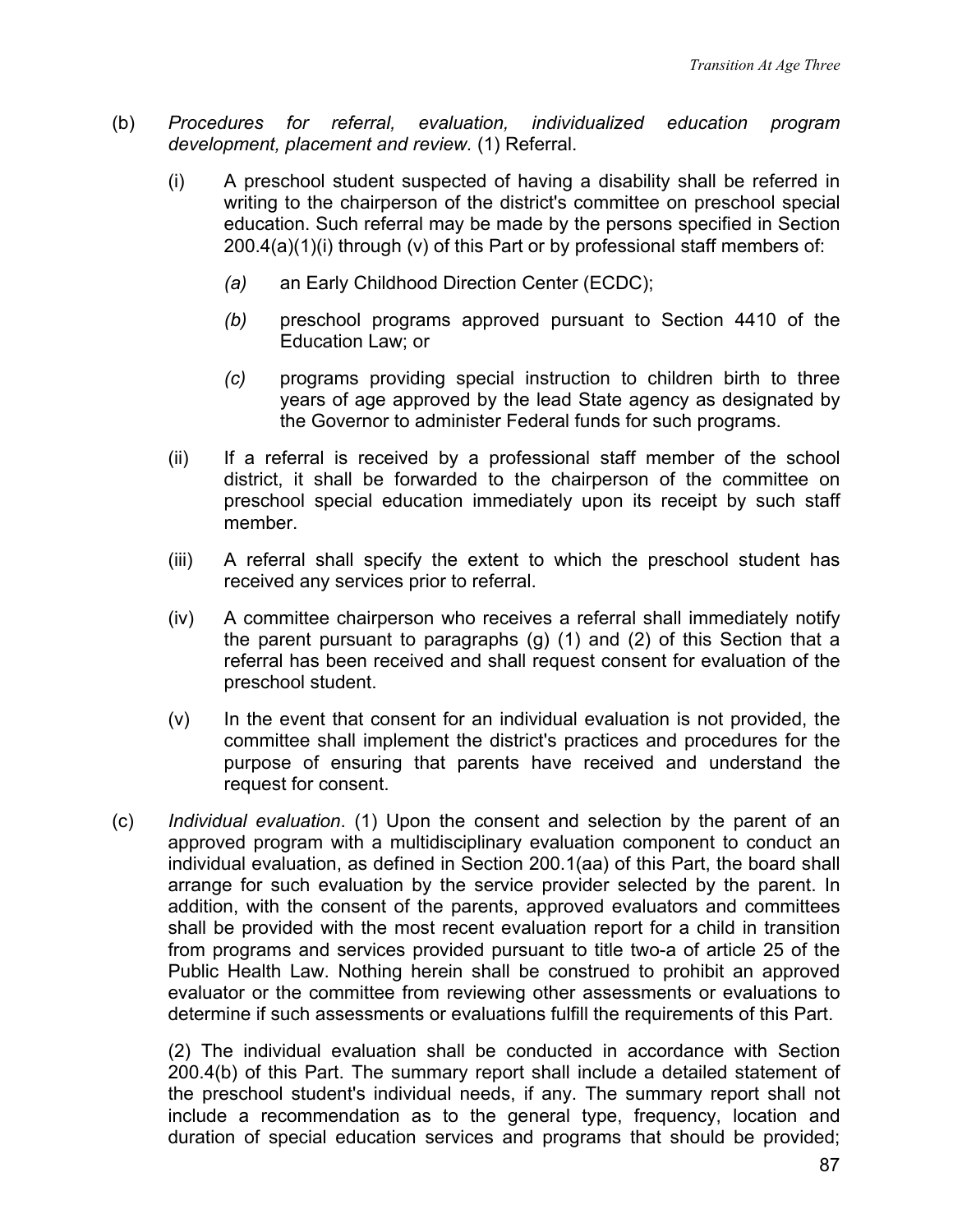shall not address the manner in which the preschool student can be provided with instruction or related services in the least restrictive environment; and shall not make reference to any specific provider of special services or programs. Reports of the assessment and/or evaluation and a summary portion of the evaluation shall be provided to the members of the committee on preschool special education and to the person designated by the municipality in which the preschool student resides so as to allow for a recommendation by the committee to be made to the board within thirty school days of the receipt of consent. An approved evaluator shall provide the parent with a copy of the statement and recommendation provided to the committee. Such statement and recommendation including the summary evaluation shall be provided in English and when necessary, in the native language of the parent or other mode of communication used by the parent unless it is not feasible to do so.

(3) Prior to making any recommendation that would place a child in an approved program owned or operated by the same agency which conducted the initial evaluation of the child, the committee may exercise its discretion to obtain an evaluation of the child from another approved evaluator.

(4) For school years 1994-95 and thereafter, if the approved evaluator finds that the student requires evaluations beyond those previously authorized by the committee during the school year, or requires a reevaluation of any component, the committee must provide written authorization prior to the approved evaluator conducting the evaluation. The chairperson of the committee shall notify, at least five business days prior to the date of the evaluation, the representative of the municipality and other members of the committee of such request. The representative of the municipality or other members of the committee may request a meeting of the committee to determine the need for such an evaluation.

(5) Prior to the committee meeting, the committee shall provide the parent with a copy of the summary report of the findings of the evaluation in accordance with paragraph (2) of this subdivision. Upon request of the parent, the committee shall provide copies of all written documentation to be considered by the committee in the development of the preschool student's individualized education program.

(6) For purposes of eligibility and continuing eligibility determinations, the committee must provide a copy of the evaluation report and the documentation of determination of eligibility to the parent.

(7) If the parent disagrees with the evaluation, the parent may obtain an independent evaluation at public expense in accordance with Section 200.5(g) of this Part and to the extent authorized by Federal law and regulation.

(8) The committee shall forward a request for approval of reimbursement of the cost of evaluations, on a form prescribed by the commissioner, to the appropriate municipality in which the preschool student resides within 30 days of the date of the committee meeting at which the evaluation was reviewed. The committee must also send a copy of such form to the approved evaluator or, in the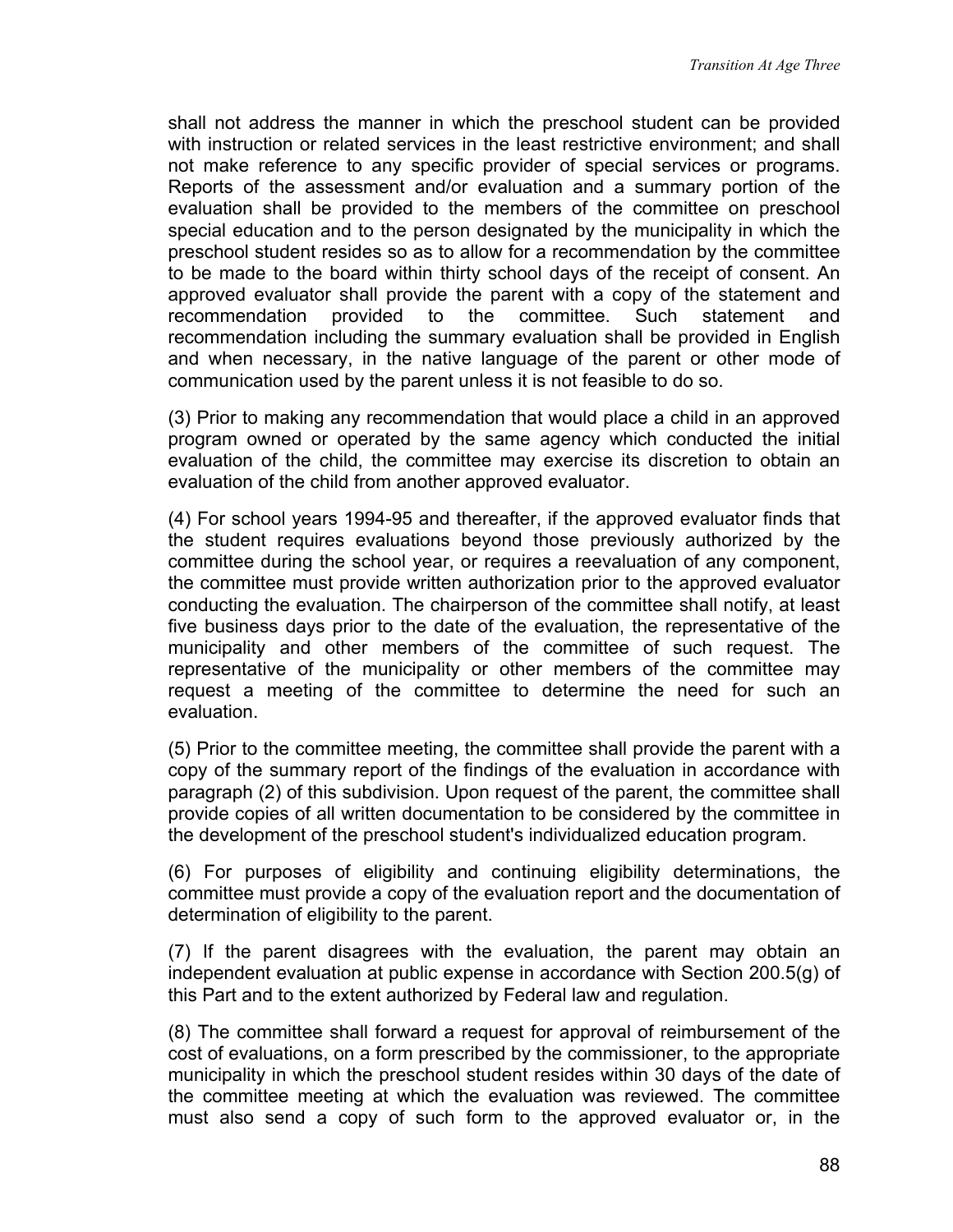alternative, may provide a copy of the form available for inspection and photocopying by the approved evaluator.

- (d) *Recommendation*. Individualized education program (IEP).
	- (1) The committee on preschool special education shall provide a recommendation to the board of education within 30 school days of the date of the receipt of consent.
	- (2) If the preschool student has been determined to be ineligible for special education, the recommendation shall indicate the reasons the student was found to be ineligible. A copy of such recommendation shall be provided to the parent consistent with the prior notice requirements in Section 200.5(a) of this Part.
	- (3) If the committee determines that the preschool child has a disability, the committee shall recommend approved appropriate services and/or special programs and the frequency, duration, location and intensity of such services including, but not limited to, the appropriateness of single services or half-day programs based on the individual needs of the preschool child. The committee shall first consider the appropriateness of providing (i) related services only; or (ii) special education itinerant services only; or (iii) related services in combination with special education itinerant services; or (iv) a half-day preschool program as defined in Section 200.1 of this Part; or (v) a full-day preschool program. If the committee determines that the child demonstrates the need for a single related service, such service shall be provided as a related service only or, where appropriate, as a special education itinerant service. The recommendation shall be developed in accordance with Section 200.4(d)(2), (3) and (4) of this Part provided that subparagraphs (iv), (viii), (ix) and (xiii) of paragraph (2) shall not apply. In addition, the recommendation for special education programs and services for a preschool student with a disability shall:
		- (i) identify an appropriate program and/or service selected from the lists of preschool programs and services established pursuant to Section 4410 of the Education Law;
		- (ii) indicate the recommended program option from those options set forth in this Section;
		- (iii) if the recommendation is for one or more related services selected from the list maintained by the municipality, or itinerant services, indicate the child care location arranged by the parent or other site, at which each service shall be provided;
		- (iv) prior to recommending the provision of special education services in a setting which includes only preschool children with disabilities, the committee shall first consider providing special education services in a setting where age-appropriate peers without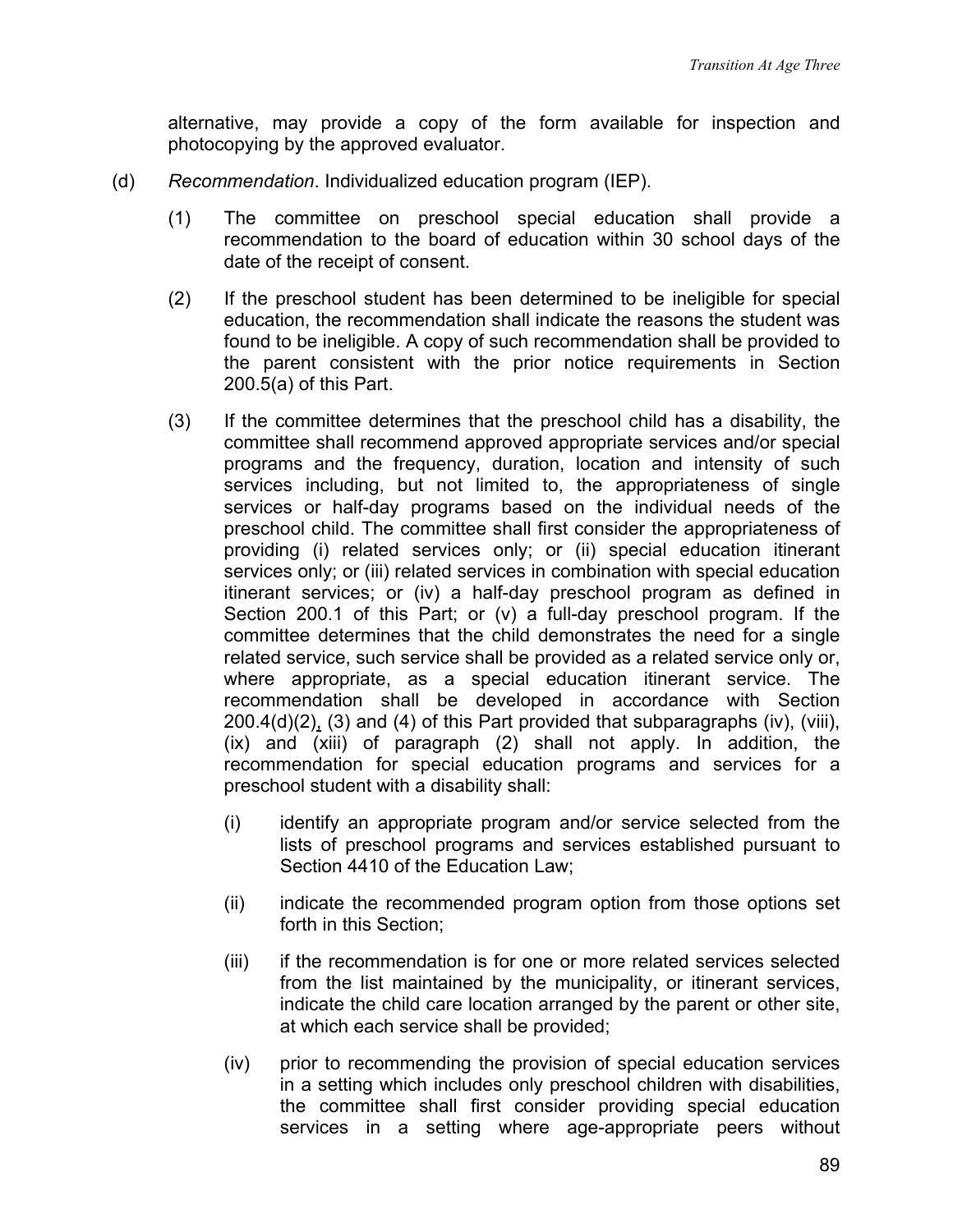disabilities are typically found. Provision of special education services in a setting with no regular contact with age-appropriate peers without disabilities shall be documented on the child's IEP and shall only be considered when the nature or severity of the child's disability is such that education in a less restrictive environment with the use of supplementary aids and services cannot be achieved satisfactorily;

- (v) define the extent to which the preschool student's parents will receive parent counseling and training as defined in Section 200.1(kk) of this Part, when appropriate; and
- (vi) only be made for a program which uses psychotropic drugs if such program has a written policy pertaining to such use. The parent of a student for whom such a recommendation is made must be provided with a copy of such written policy at the time such recommendation is made.
- (4) The committee's recommendation shall be developed at a meeting of the committee on preschool special education in accordance with Section 200.4(d)(4) of this Part and Section 4410 of the Education Law. To the extent possible, any meeting of the committee shall be held at a site mutually convenient to the members of the committee and the parent of the preschool student, including but not limited to the worksite of the evaluator, the municipal representative on the committee, or the chairperson of the committee. The committee's recommendation shall be developed following a review of information presented by the preschool student's teacher(s) and/or the parent, the evaluation results provided by the approved program, results of other evaluations, and any other appropriate information provided by an agency charged with responsibility for the student. However, if the committee determines that a child requires a structured learning environment of 12 months duration to prevent substantial regression, the committee shall include in its recommendation a statement of the reasons for such recommendation as part of the IEP document.
- (5) In developing its recommendation for a preschool student with a disability to receive programs and services, the committee must identify transportation options for the student and encourage parents to transport their child at public expense where cost-effective.
- (6) A written report of the recommendation, including the results of the evaluation, shall be forwarded to the board, the parent of the preschool student and to the municipality in which the preschool student resides. Such report shall include the reasons for such recommendation, including a statement of the reasons why less restrictive placements were not recommended, when the recommendation is for the provision of special education services in a setting with no regular contact where ageappropriate peers without disabilities are found and shall include all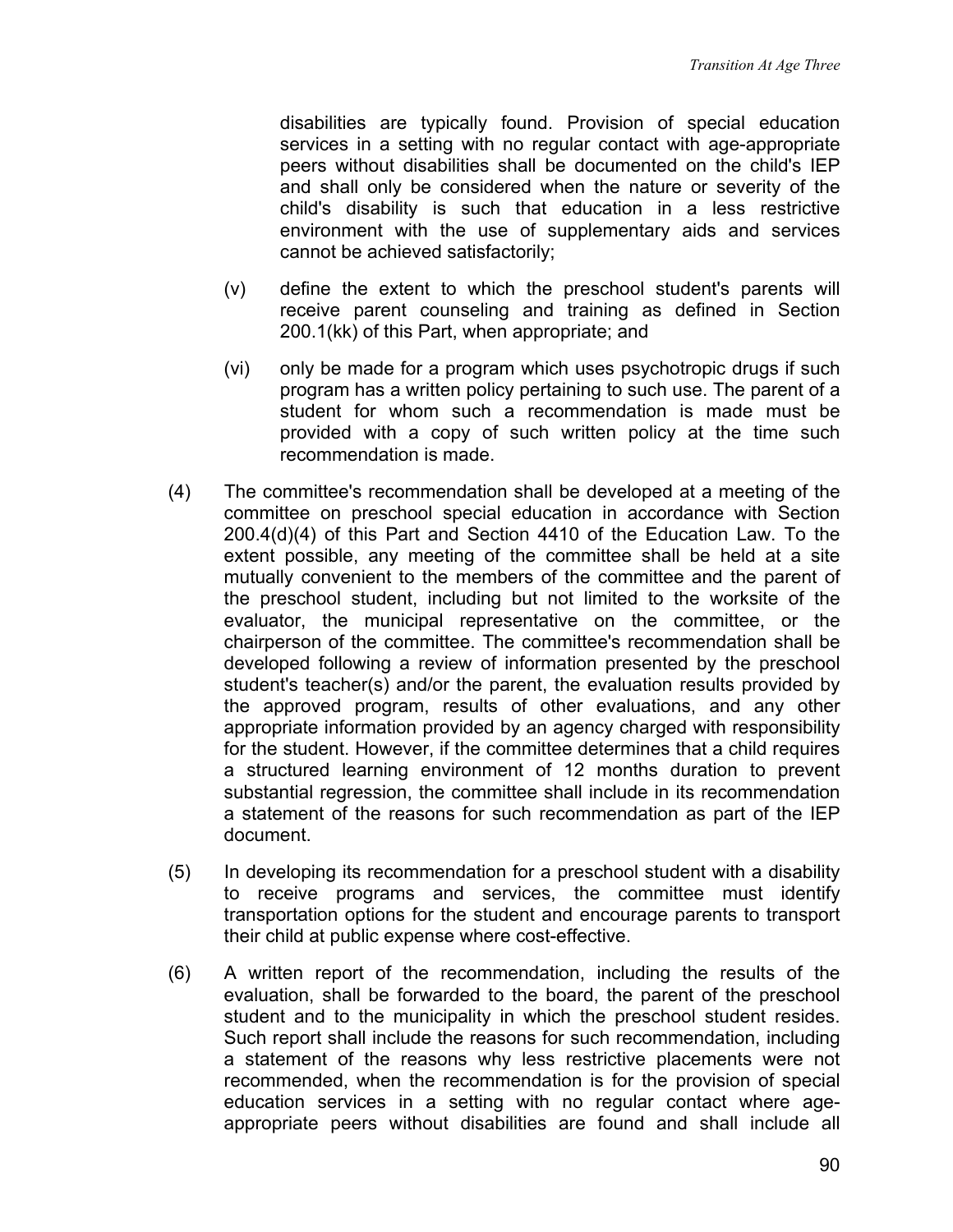statements provided by the parent. If the recommendation of the committee differs from the expressed preference of the parent with respect to the frequency, duration or intensity of services, or with respect to more or less restrictive settings, the report shall include the reasons why the committee recommended a different program or service other than that preferred by the parent.

- (7) In the event that the parent does not choose to participate in the development of such recommendation, the committee shall forward its recommendation to the board of education and the parent as otherwise required in accordance with Section 200.4(d)(5) of this Part.
- (e) *Provision of services for preschool students with disabilities.* (1) Upon receipt of the recommendation of the committee, the board of education shall arrange for the preschool student with a disability to receive such programs and services commencing with the July, September or January starting date for the approved program, unless such services are recommended by the committee less than 30 school days prior to, or after, such appropriate starting date selected for such preschool student, in which case, such services shall be provided no later than 30 school days from the recommendation of the committee. If the board disagrees with the recommendation of the committee, it shall send the recommendation back to the committee with notice to the parent and the committee including a statement of the board of education's reasons and that the recommendation will be sent back to the committee with notice of the need to schedule a timely meeting to review the board's concerns and to revise the IEP as deemed appropriate.
	- (2) The board of education shall notify the parent, the commissioner, the appropriate municipality and the preschool program or related services provider selected to provide the services of its approval. If the individualized education program (IEP) includes two or more related services, where possible, the board shall select from the list maintained by the municipality pursuant to Section 4410(9) of the Education Law, such related services providers that are employed by a single agency for the provision of such services. The board shall provide each related service provider with a copy of the individualized education program and the name and location of each related service provider. The board shall designate one of the service providers to coordinate the provision of the related services. If the IEP includes special education itinerant services and one or more related services, the special education itinerant service provider shall be responsible for the coordination of such services.
		- (i) A statement of the reasons for such determination shall be provided to the parent and the municipality.
		- (ii) If the board's determination is different from the parent's preference or the recommendation of the committee, the board shall provide the parent and the municipality with the reasons the board determined to provide a different program.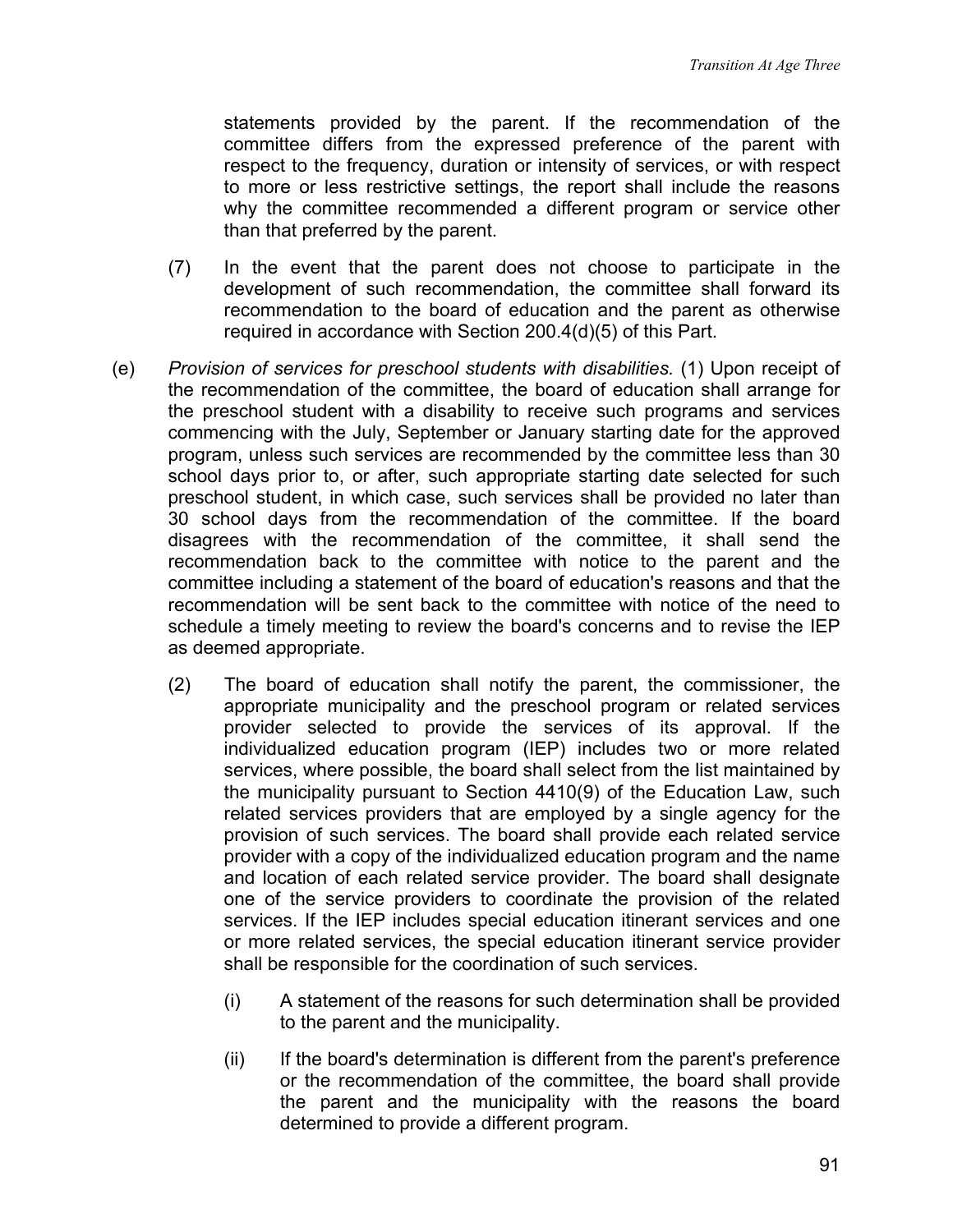- (3) Upon receipt of the written notification of the approval by the board of education of the committee's recommendation, the municipality shall contract with the designated preschool program provider in a manner approved by the commissioner, pursuant to Section 4410 of the Education Law.
- (4) The board shall notify the parent, the appropriate municipality and the commissioner of its actions on behalf of a preschool student with a disability:
	- (i) if, based upon the recommendation of the committee, the board approved the preschool student's program or services;
	- (ii) if, based upon the recommendation of the committee the board approves that such program or services must be terminated because the preschool student with a disability has moved out of the school district; or
	- (iii) if, based upon the recommendation of the committee the board approves that a new municipality is responsible to contract with the provider for the same special education program and services because the preschool student with a disability has moved to a different municipality within the school district. The board shall issue a new written notice of determination for the same special education service or program effective the next school day which shall become the responsibility of the new municipality in which such student resides.
- (5) When a preschool student currently placed by another school district in an approved program moves into a new district, if the approved program is within a reasonable distance of such student's new school district of residence, the board of education shall issue a notice of determination to continue such program if the board approves the committee's recommendation that the program is appropriate to the student's needs.
- (f) *Annual review.* The individualized education program (IEP) of each preschool student with a disability shall be reviewed and, if appropriate, revised periodically but not less than annually in accordance with Section 200.4 (f)(1) through (3) of this Part. In any such meeting of the committee, the professional who participated in the evaluation shall upon request of the parent or committee, attend and participate at such meeting.
- (g) *Procedural due process.* (1) Prior notice of initial evaluation, review or reevaluation of a preschool student with a disability shall be made in accordance with Section 200.5(a)(1) through (4) and (5)(i), (ii), and (vii) of this Part.
	- (i) A procedural safeguards notice shall be provided in accordance with Section 200.5(f) of this Part, at a minimum:
		- (a) upon initial referral for evaluation;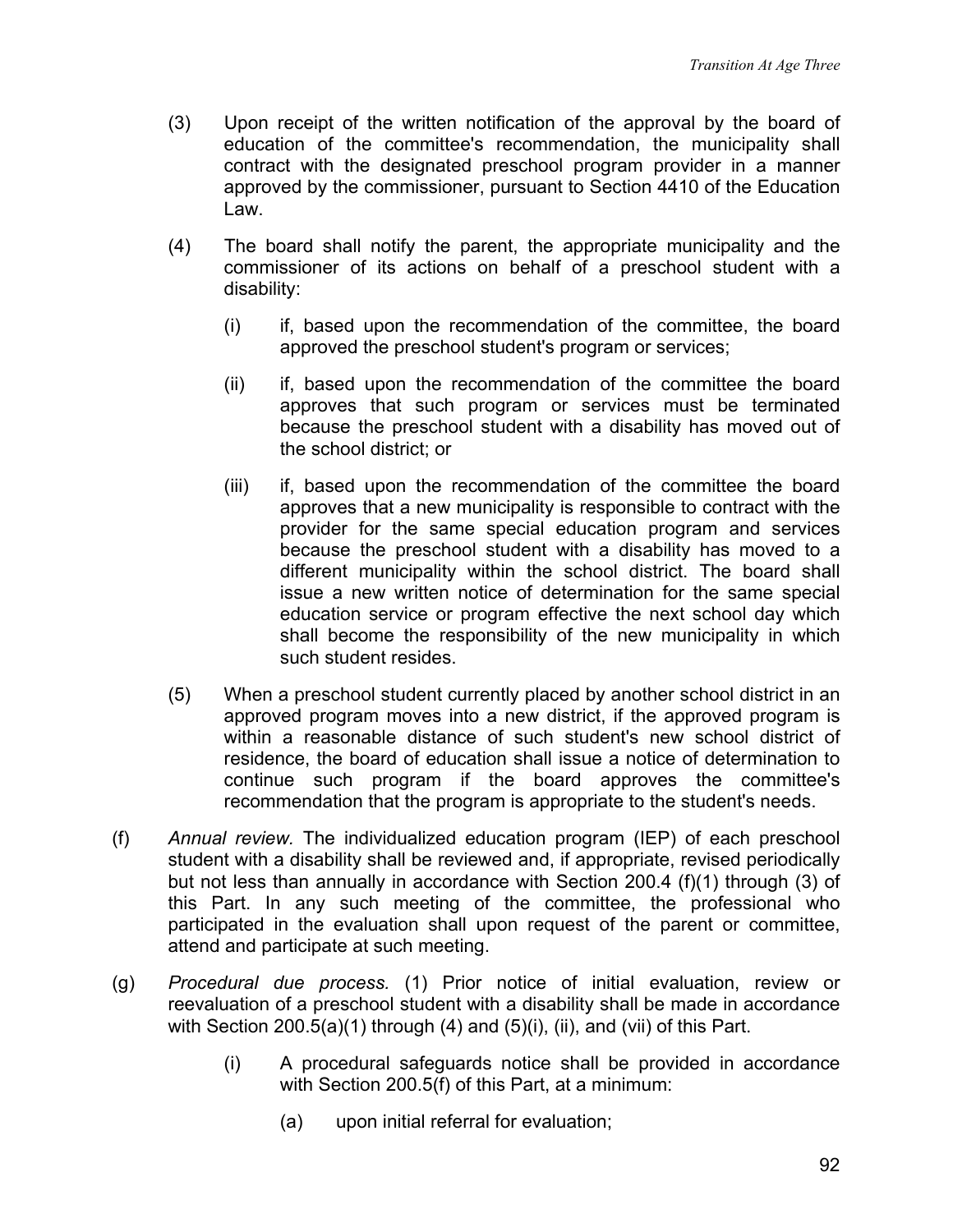- (b) upon each notification of an IEP meeting;
- (c) upon reevaluation of the child; and
- (d) upon receipt of a request for an impartial hearing.
- (2) In addition to the requirements of paragraph (1) of this subdivision, the notice shall, for parents of preschool students referred to the committee for the first time, request parental consent to the proposed evaluation and advise the parent of the right to consent or withhold consent to an initial evaluation of the student or to the initial provision of special education services to a student who has not been previously identified as having a disability. Such notice shall also:
	- (i) include a list containing a description of each preschool program which has been approved by the commissioner to provide evaluations, and is located within the county in which the preschool student resides and adjoining counties, or, for students residing in the City of New York, within the City of New York and adjoining counties, and the procedures which the parent should follow to select a program to conduct an evaluation;
- (3) In addition to the requirement of subparagraph (i) of this subdivision, the procedural safeguards notice shall also:
	- (i) indicate that during the pendency of any proceedings conducted pursuant to this Part, those preschool students with disabilities who are receiving special education programs or services pursuant to Section 4410 of the Education Law shall remain in the then current education placement of such preschool student until all such proceedings have been completed, except as otherwise provided in Section 200.5(l) of this Part. Nothing in this subparagraph shall require that a student with a disability remain in a preschool program for which he or she is no longer eligible pursuant to Section 4410 of the Education Law during the pendency of any proceeding brought pursuant to this Part;
	- (ii) indicate that during the pendency of any proceedings conducted pursuant to this Part on behalf of a preschool student not described in subparagraph (i) of this paragraph, if the commissioner or local board of education and the parent(s) or legal guardian agree, the preschool student may receive those special education programs and services approved pursuant to this Section until all such proceedings have been completed;
	- (iii) indicate that if the parent does not provide consent for initial evaluation or the initial provision of special education services, no further action will be taken by the committee on preschool special education until such consent is obtained; and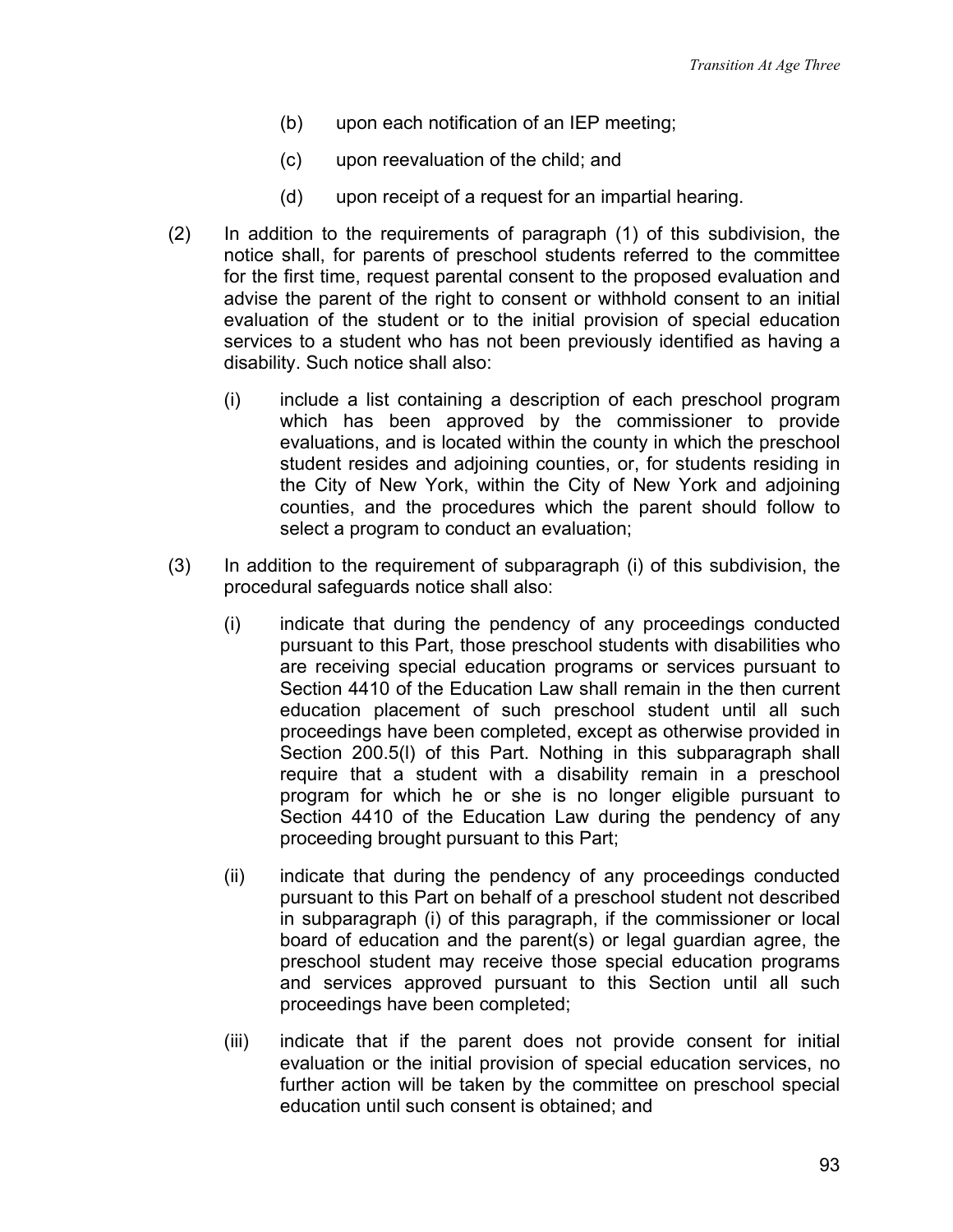- (iv) indicate that a preschool student who received services pursuant to Section 236 of the Family Court Act or its successor during the previous year may continue to receive, from the provider of such services, preschool special education programs and services in an approved program appropriate to the needs of such student until all proceedings have been completed.
- (4) Notice of meetings. The meeting notice shall be provided in accordance with Section 200.5(c) of this Part. In addition, such notice shall inform the parent of the opportunity to address the committee in person or in writing.
- (5) Notice upon recommendation. Prior notice of the recommendation of the committee on preschool special education shall be provided to the board of education and to the parent of the preschool student in accordance with Section 200.5(a) of this Part. The notice upon recommendation shall indicate that, in the event that the parent does not provide consent for the initial provision of special education services, no further action will be taken by the committee on preschool special education until such consent is obtained.
- (6) Board of education notice. The board of education shall notify the parent of the preschool student of its determination of placement pursuant to Sections 200.2(d) and Section 200.5(a) of this Part.
- (7) Consent to initial evaluation or initial placement. Written consent of the parent, as defined in Section 200.1(l) of this Part, is required in accordance with Section 200.5(b) of this Part.
- (8) Mediation. The board of education shall ensure that mediation sessions are available to the parent of a preschool child to resolve disputes in accordance with Section 4404-a of the Education Law and Section 200.5 (h) of this Part.
- (9) Impartial hearings. Impartial hearings shall be conducted in accordance with Section 200.5 (i) of this Part, provided that the decision of the impartial hearing officer shall be rendered, in accordance with Section 4410 of the Education Law, not later than 30 days after the receipt by the board of a request for a hearing or after the initiation of such hearing by the board.
- (10) Appeal to a State review officer. Decisions of impartial hearing officers shall be subject to the review of a State review officer of the State Education Department in accordance with Section 200.5 (j) of this Part.
- (11) State Complaints. State complaint investigations shall be conducted in accordance with Section 200.5(k) of this Part.
- (12) Surrogate parents. Surrogate parents shall be appointed in accordance with Section 200.5(m) of this Part.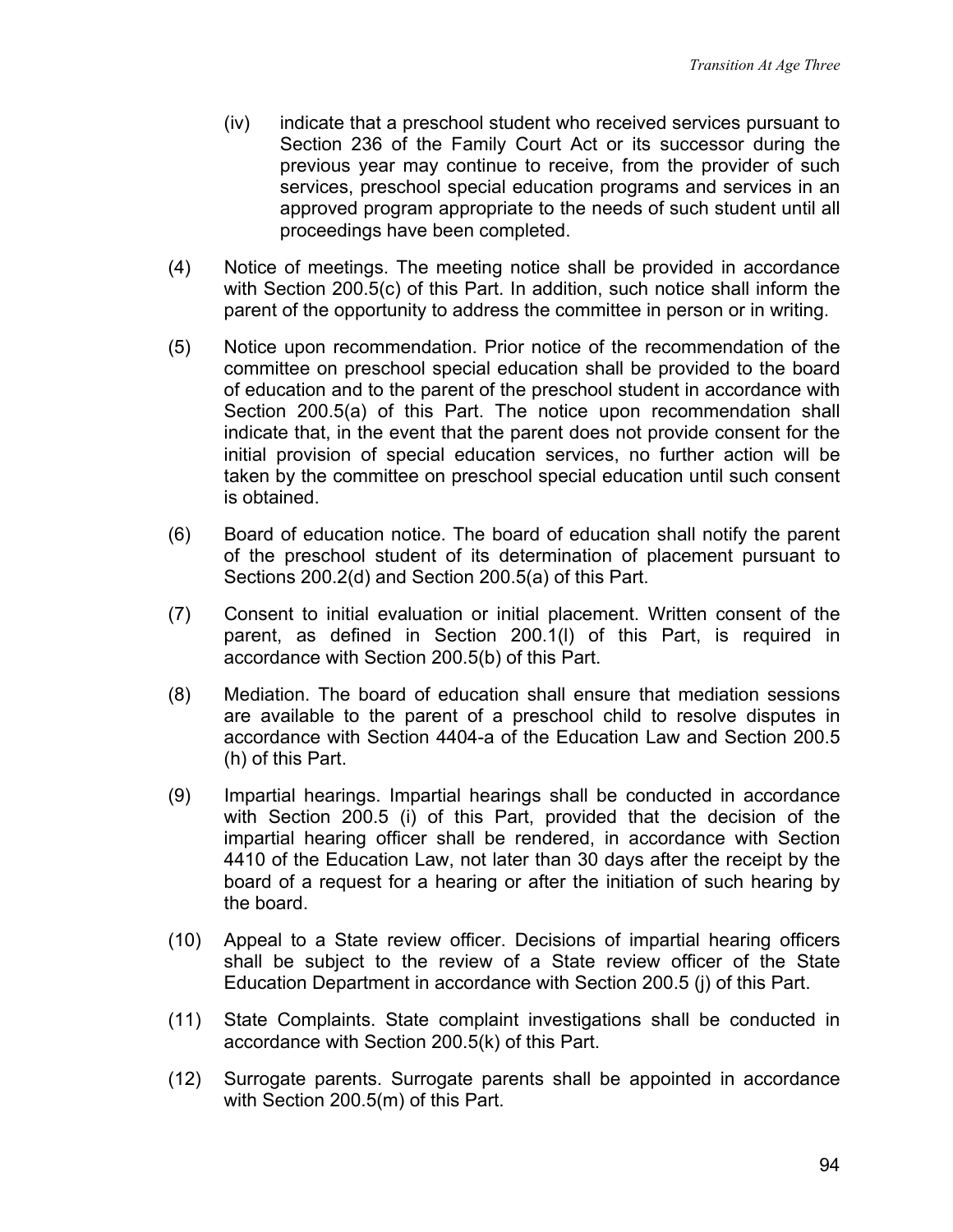- (13) Confidentiality of personally identifiable information. Personally identifiable data, information or records pertaining to a preschool student with a disability shall be maintained in accordance with Section 200.2(b)(6) of this Part.
- (h) *Continuum of services.* (1) Provision of services. A preschool student with a disability shall be provided with special education programs and services in accordance with Section 200.6(a) of this Part.
	- (2) Staffing requirements. All professional staff who provide or supervise special education programs and services shall be appropriately licensed or certified in accordance with Section 200.6(b)(3) through (5) of this Part.
	- (3) Special education programs and services. Special education programs and services shall be provided as follows:
		- (i) Related services shall be provided in accordance with Section 200.6 (e) of this Part. Such services shall be provided by an approved provider or, as authorized by Section 4410 of the Education Law, such services shall be provided at a site determined by the board, including but not limited to an approved or licensed prekindergarten or head start program; the work site of the provider; the student's home; a hospital; a state facility; or a child care location as defined in Section 4410 of the Education Law. If the board determines that documented medical or special needs of the preschool student indicate that the student should not be transported to another site the student shall be entitled to receive related services in the preschool student's home;
		- (ii) Special education itinerant services as defined in Section 4410 (1) (k) of Education Law are services provided by a certified special education teacher of an approved program on an itinerant basis at a site determined by the board including but not limited to an approved or licensed prekindergarten or head start program; the student's home; a hospital; a State facility; or a child care location as defined in Section 4410 of the Education Law. If the board determines that documented medical or special needs of the preschool student indicate that the student should not be transported to another site, the student shall be entitled to receive special education itinerant services in the preschool student's home. Such services shall be for the purpose of providing specialized individual or group instruction and/or indirect services to preschool students with disabilities. Indirect services means consultation provided by a certified special education teacher to assist the child's teacher in adjusting the learning environment and/or modifying their instructional methods to meet the individual needs of a preschool student with a disability who attends an early childhood program. An early childhood program, for purposes of this paragraph, means a regular preschool program or day care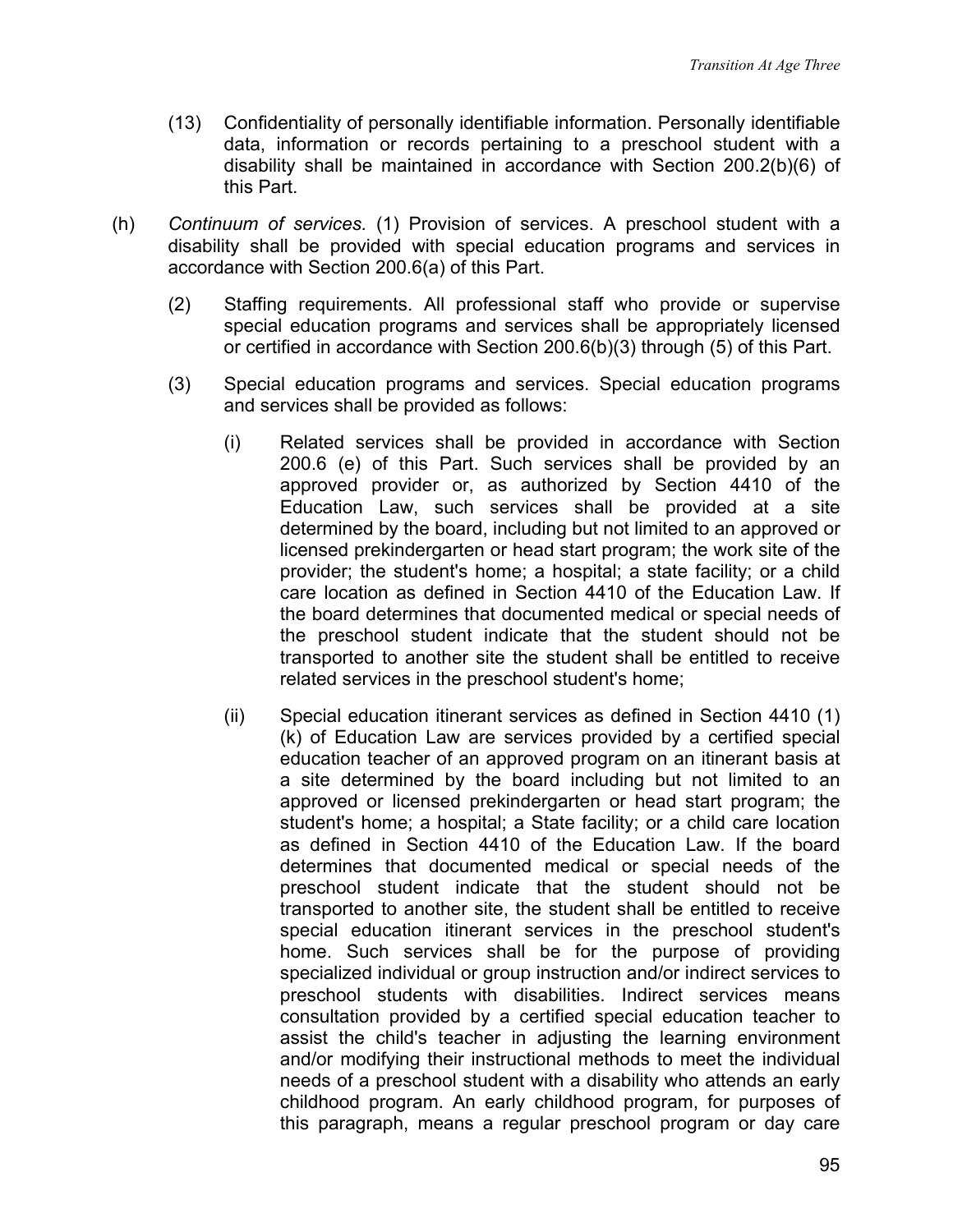program approved or licensed by a governmental agency in which a child under the age of five attends. Special education itinerant services shall be provided to a preschool student with a disability for whom such services have been recommended as follows:

- *(a)* the service shall be recommended by the Committee on Preschool Special Education and shall be included in the student's Individualized Education Program;
- *(b)* the level of this service should not be less than two hours per week;
- *(c)* the total number of students with disabilities assigned to the special education teacher should not exceed 20;
- *(d)* related services shall be provided in addition to special education itinerant services, in accordance with the student's IEP;
- *(e)* in the event that the board selects a special service or program that will be provided in the preschool student's home or another care setting to which the parent has made or subsequently makes arrangements, no transportation shall be indicated.
- (iii) Special classes shall be provided on a half-day or full-day basis pursuant to Sections 200.1 (p), (q) and (v) of this part and in accordance with Section  $200.6$  (g)(2) and (3) or Section  $200.9(f)(2)(x)$  of this Part and shall assure that:
	- *(a)* the chronological age range within special classes serving preschool students with disabilities shall not exceed 36 months, except that, upon application and documented educational justification to the commissioner, approval may be granted for variance from the special class chronological age range;
	- *(b)* the maximum class size shall not exceed 12 preschool students with at least one teacher and one paraprofessional assigned to each class; and
	- *(c)* such services shall be provided for not less than two and one half hours per day, two days per week;
- (iv) in-state residential special education programs and services shall be provided to each preschool student with a disability for whom such services have been recommended for a minimum of five hours per day, five days per week. Placement in such residential programs shall be approved by the commissioner in accordance with Section 200.6 (i) of this Part;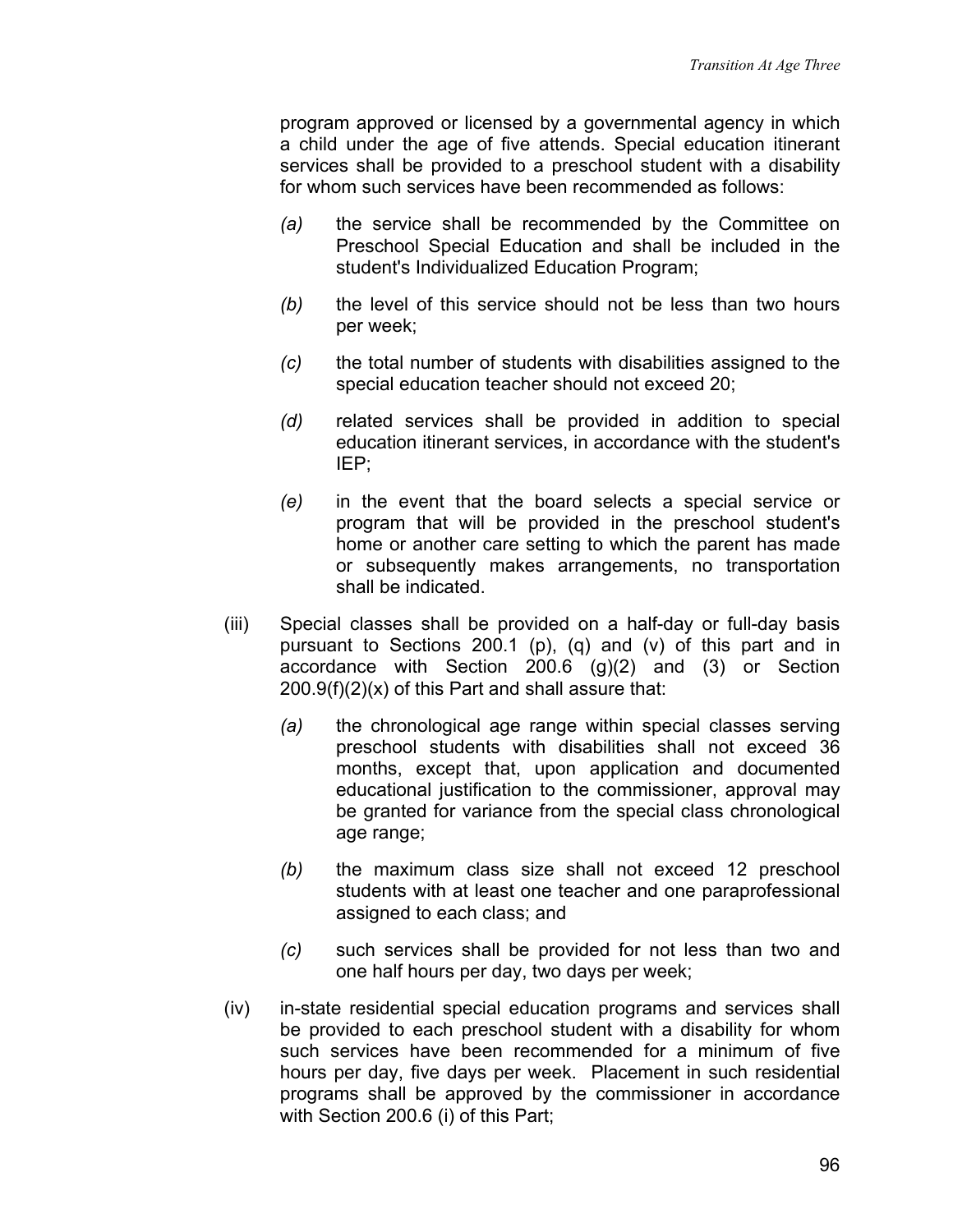- (v) 12-month special services and/or programs shall be provided to eligible preschool students with disabilities consistent with their individual needs, as specified in their individualized education programs. Preschool students with disabilities may be considered for such special services and/or programs in accordance with their need to prevent substantial regression if they are:
	- *(a)* preschool students whose management needs are determined to be highly intensive and require a high degree of individualized attention and intervention; or
	- *(b)* preschool students with severe multiple disabilities, whose programs consist primarily of habilitation and treatment; or
	- *(c)* preschool students whose special education needs are determined to be highly intensive and require a high degree of individualized attention and intervention or who have severe multiple disabilities and require primarily habilitation and treatment in the home; or
	- *(d)* preschool students whose needs are so severe that they can be met only in a seven-day residential program; or
	- *(e)* preschool students who are not described in clauses *(a)* through *(d)* of this subparagraph whose disabilities are severe enough to exhibit the need for a structured learning environment of 12 months duration to prevent substantial regression as determined by the preschool committee on special education.
- (vi) The commissioner may grant a waiver from any requirement in Sections 200.1, 200.6, and 200.16 of this Part, upon a finding that such waiver will enable a preschool program, as defined in Section 200.1 (nn) of this Part, to implement an innovative special program that is consistent with State law, applicable Federal requirements and all other sections of this Part, and will enhance student development and/or increase opportunities for preschool students with disabilities to interact with students without disabilities.
	- *(a)* Except as otherwise provided in clause (c) of this subparagraph, any preschool program as defined in Section 200.1 (nn) of this Part shall submit an application for a waiver at least 60 days in advance of the proposed starting date of the program. Such application shall be in a form prescribed by the commissioner.
	- *(b)* Except as otherwise provided in clause (c) of this subparagraph, any preschool program as defined in Section 200.1 (nn) of this Part granted a waiver shall submit an annual report to the commissioner regarding the operation